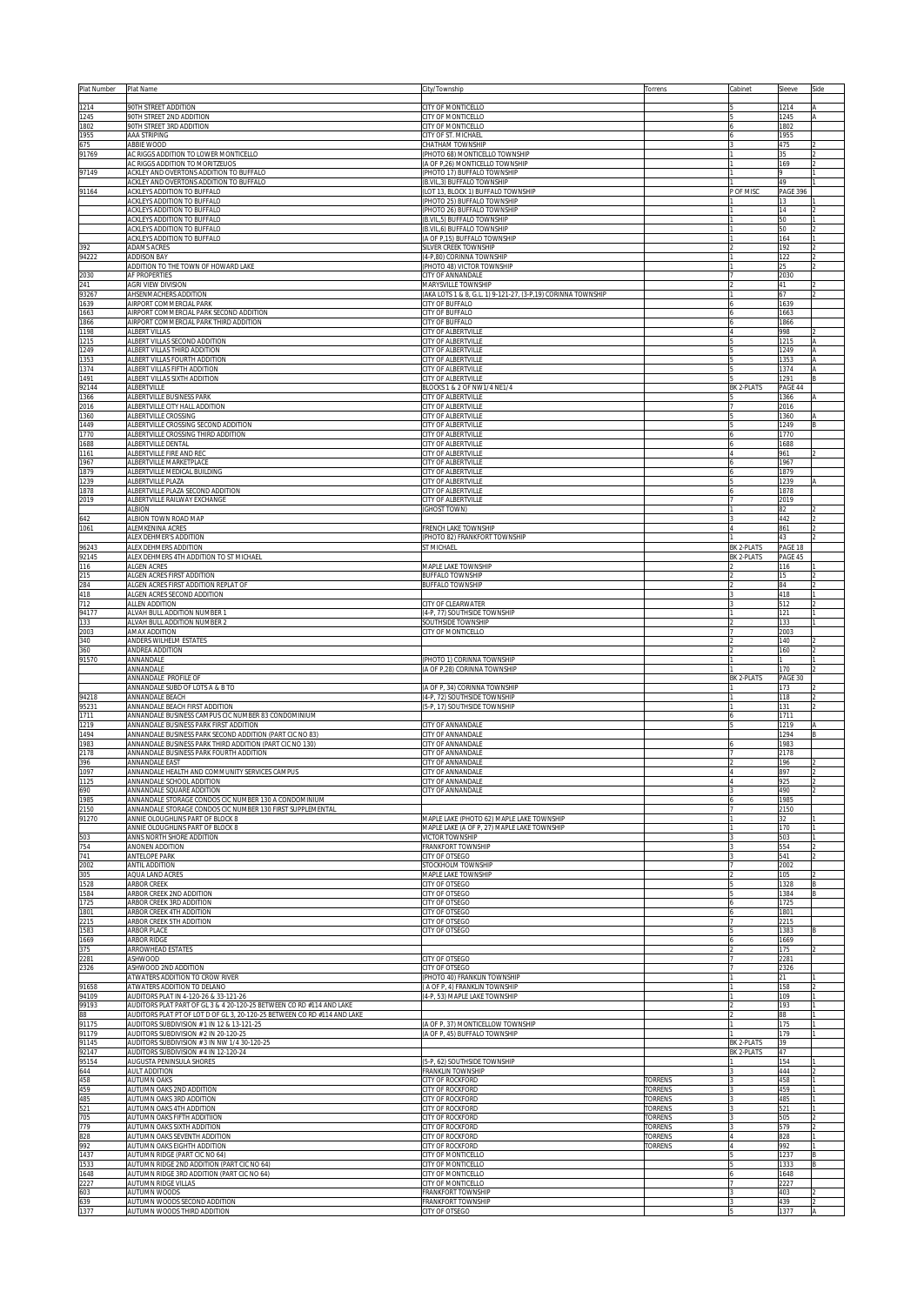| 909            | AUTUMN WOODS COMMERCIAL                                                           | <b>FRANKFORT TOWNSHIP</b>                                        |            | 909          |               |
|----------------|-----------------------------------------------------------------------------------|------------------------------------------------------------------|------------|--------------|---------------|
| 1131<br>97549  | AUTUMN WOODS COMMERCIAL 2ND ADDITION<br>AW DUDLEYS ADDITION TO BUFFALO            | CITY OF OTSEGO<br>(B.VIL.4) BUFFALO TOWNSHIP                     |            | 931<br>49    |               |
|                | AYDSTROM                                                                          | (GHOST TOWN)                                                     |            | 82           |               |
| 1637           | BAKER TOWNHOME ADDITION                                                           | CITY OF ANNANDALE                                                |            | 1637         |               |
| 366<br>91758   | <b>BALBOUL ESTATES</b><br>BALLS BLOCK TO DELANO                                   | (A OF P,4) FRANKLIN TOWNSHIP                                     |            | 166<br>158   |               |
| 91266          | BALLS FIRST ADDITION TO DELANO                                                    | PHOTO 32) FRANKLIN TOWNSHIP                                      |            | 17           |               |
|                | BALL'S FIRST ADDITION TO DELANO<br>BALL AND WHITE'S ADDITION TO DELANO            | (A OF P, 4) FRANKLIN TOWNSHIP<br>(A OF P, 20) FRANKLIN TOWNSHIP  |            | 158<br>166   |               |
| 96137          | BARBURS ADDITION TO MONTICELLO                                                    | PHOTO 72) MONTICELLO TOWNSHIP                                    |            | 37           |               |
| 1724           | <b>BAREFOOT ADDITION</b>                                                          | <b>SOUTHSIDE TOWNSHIP</b>                                        |            | 1724         |               |
| 755<br>211     | <b>BARGER ADDITION</b><br><b>BARTHEL ACRES</b>                                    | CITY OF MONTICELLO<br><b>OTSEGO TOWNSHIP</b>                     |            | 555<br>11    |               |
| 786            | BARTHEL COMMERCIAL PARK                                                           | CITY OF ALBERTVILLE                                              |            | 586          |               |
| 1029<br>2001   | BARTHEL COMMERCIAL PARK SECOND ADDITION<br>BARTHEL COMMERCIAL PARK THIRD ADDITION | CITY OF ALBERTVILLE<br>CITY OF ALBERTVILLE                       |            | 829<br>2001  |               |
| 1454           | BARTHEL HIDDEN VALLEY ADDITION                                                    | CITY OF ST. MICHAEL                                              |            | 1254         |               |
| 555            | BARTHEL MANOR                                                                     | CITY OF ALBERTVILLE                                              |            | 555          |               |
| 573<br>554     | BARTHEL MANOR SECOND ADDITION<br>BARTHEL MAPLE HILLS                              | CITY OF ALBERTVILLE<br>CITY OF ALBERTVILLE                       |            | 573<br>554   |               |
| 656            | BARTHEL PHEASANT RIDGE                                                            | CITY OF ALBERTVILLE                                              |            | 456          |               |
| 661<br>1297    | BARTHEL ROLLING HILLS<br>BARTHELS HILLSIDE ADDITION                               | <b><i>FRANKFORT TOWNSHIP</i></b><br>CITY OF ST. MICHAEL          |            | 461<br>1297  |               |
| 395            | BARTHELS INDUSTRIAL PARK                                                          | CITY OF ALBERTVILLE                                              |            | 195          |               |
| 1956           | BARTHELS INDUSTRIAL PARK 2ND ADDITION                                             | CITY OF ALBERTVILLE                                              |            | 1956         |               |
| 414<br>456     | BARTLETTS MILLPOND NORTH VILLAGES<br>BARTLETTS MILLPOND SOUTH VILLAGES            | SOUTHSIDE TOWNSHIP<br>SOUTHSIDE TOWNSHIP                         |            | 414<br>456   |               |
| 94221          | BASS BAY ADDITION                                                                 | (4-P, 78) CORINNA TOWNSHIP                                       |            | 121          |               |
| 94118          | <b>BASS CLEARWATER SHORES</b>                                                     | (4-P, 71) CORINNA TOWNSHIP                                       |            | 118          |               |
| 99500<br>93175 | BASS CLEARWATER SHORES REPLAT<br><b>BASS LAKE BEACH</b>                           | CORINNA TOWNSHIP<br>(3-P, 35) CORINNA TOWNSHIP                   |            | 200<br>75    |               |
| 660            | <b>BASS LAKE RESORT</b>                                                           | CLEARWATER TOWNSHIP                                              |            | 460          |               |
| 36             | <b>BASS LAKE TERRACE</b>                                                          | CLEARWATER TOWNSHIP<br>(XEROX COPY ONLY) GHOST TOWN              |            | 36           |               |
| 749            | <b>BATTLE RAPIDS</b><br><b>BATTLE RAPIDS SUBDIVISION</b>                          | CITY OF MONTICELLO                                               |            | 82<br>549    |               |
| 92             | <b>BAY SHORE</b>                                                                  | SOUTHSIDE TOWNSHIP                                               |            | 92           |               |
| 14<br>1884     | BAY VIEW FIRST ADDITION<br>BAY VIEW SECOND ADDITION                               | SOUTHSIDE TOWNSHIP<br>SOUTHSIDE TOWNSHIP                         |            | 14<br>1884   |               |
| 155            | <b>BEAUDRYS ADDITION</b>                                                          | OTSEGO TOWNSHIP                                                  |            | 155          |               |
| 256            | BEAUDRYS SECOND ADDITION TO ALBERTVILLE                                           | <b>FRANKFORT TOWNSHIP</b><br>CITY OF DELANO                      |            | 56<br>576    |               |
| 576<br>228     | BECKER ADDITION<br>BECKER 2ND ADDITION                                            | CITY OF DELANO                                                   |            | 2228         |               |
| 1441           | BECKER BIG WOODS                                                                  | CITY OF ST. MICHAE                                               |            | 1241         |               |
| 2056           | BECKMAN FARM<br>BEDFORD                                                           | CITY OF OTSEGO<br><b>GHOST TOWN)</b>                             |            | 2056<br>181  | <b>INSIDE</b> |
| 2238           | BEEBE LAKE SUNSET                                                                 | CITY OF ST MICHAEL                                               |            | 2238         |               |
| 1722           | BEISE ADDITION                                                                    | ROCKFORD TOWNSHIP                                                |            | 1722         |               |
| 1565<br>484    | <b>BELLAVISTA</b><br>BERGSTROMS ADDITION TO BUFFALO                               | CITY OF BUFFALO                                                  |            | 1365<br>484  |               |
| 1900           | BERNATELLOS ADDITION                                                              | CITY OF MAPLE LAKE                                               |            | 1900         |               |
| 359<br>345     | BERNING ADDITION<br>BERNINGWOOD                                                   |                                                                  |            | 159<br>145   |               |
| 1240           | BIG WOODS ADDITION                                                                | ROCKFORD TOWNSHIP                                                |            | 1240         |               |
| 1513           | BIG WOODS ELEMENTARY SCHOOL                                                       | CITY OF ST. MICHAEL                                              |            | 1313         |               |
| 283<br>868     | BILLSTROMS RIVERVIEW ADDITION<br>BILLY DALEIDEN ADDITION                          | <b>OTSEGO TOWNSHIP</b><br><b>FRANKFORT TOWNSHIP</b>              |            | 83<br>868    |               |
| 1764           | <b>BIRCH HAVEN</b>                                                                | <b>MARYSVILLE TOWNSHIP</b>                                       |            | 1764         |               |
| 292            | <b>BIRCH HEIGHTS</b>                                                              | HATHAM TOWNSHIP                                                  |            | 92           |               |
| 93<br>432      | <b>BIRCH LAKE BEACH</b><br><b>BIRCH VIEW</b>                                      | <b>MONTICELLO TOWNSHIP</b><br><b>MONTICELLO TOWNSHIP</b>         |            | 93<br>432    |               |
| 85             | <b>BIRCHES THE</b>                                                                | ROCKFORD TOWNSHIP                                                |            | 85           |               |
| 217<br>41      | <b>BIRD HAVEN</b><br>BISANIDEEWIN SHORES                                          | <b>CLEARWATER TOWNSHIP</b><br><b>SOUTHSIDE TOWNSHIP</b>          |            | 17<br>41     |               |
| 70             | BISANIDEEWIN SHORES FIRST ADDITION                                                | SOUTHSIDE TOWNSHIP                                               |            | 70           |               |
| 261            | <b>BISKES LOCKE LAKE ESTATES</b>                                                  | <b>SILVER CREEK TOWNSHIP</b>                                     |            | 61           |               |
| 1278<br>1439   | <b>BISON MEADOWS</b><br>BISON MEADOWS 2ND ADDITION (CIC NO 59)                    | <b>CITY OF BUFFALO</b><br><b>CITY OF BUFFALO</b>                 |            | 1278<br>1239 |               |
| 2232           | <b>BISON PLAINS</b>                                                               | CITY OF OTSEGO                                                   |            | 2232         |               |
|                | BLOCK 80, REPLATTED BUFFALO                                                       | PHOTO 24) BUFFALO TOWNSHIP<br>CITY OF MONTICELLO                 |            | 13           |               |
| 1822<br>1120   | BLUE CHIP DEVELOPMENT<br>BOBENDRIER HILLTOP ADDITION                              | CITY OF ST. MICHAEL                                              |            | 1822<br>920  |               |
| 200            | BONDHUS ADDITION                                                                  | <b>MONTICELLO TOWNSHIP</b>                                       |            | 200          |               |
| 2175<br>719    | BORCHARDT ADDITION<br>BORELLI BEACH                                               | CITY OF ST. MICHAEL<br>ALBION TOWNSHIF                           |            | 2175<br>519  |               |
| 24             | BORELLS FIRST ADDITION                                                            | <b>CORINNA TOWNSHIP</b>                                          |            | 24           |               |
| 40             | <b>BORELLS SECOND ADDITION</b><br><b>BORGS SUBDIVISION TO COKATO</b>              | CORINNA TOWNSHIP<br>4-P, 65) COKATO TOWNSHIP                     |            | 40           |               |
| 94115<br>2124  | <b>BOULDER CREEK</b>                                                              | <b>ITY OF OTSEGO</b>                                             |            | 115<br>2124  |               |
| 2183           | <b>BOULDER CREEK 2ND ADDITION</b>                                                 | <b>CITY OF OTSEGO</b>                                            |            | 2183         |               |
| 2223<br>2254   | BOULDER CREEK 3RD ADDITION<br>BOULDER CREEK 4TH ADDITION                          | <b>CITY OF OTSEGO</b><br><b>CITY OF OTSEGO</b>                   |            | 2223<br>2254 |               |
| 1592           | BOULDER RIDGE (PART CIC NO 75)                                                    | <b>CITY OF ROCKFORD</b>                                          |            | 1392         |               |
| 1589           | BOULDER WOODS                                                                     | <b>FRANKLIN TOWNSHIP</b>                                         |            | 1389         | R.            |
| 1067<br>811    | BOULEVARD ADDITION<br><b>BOURGEOIS HILLS</b>                                      | <b>CITY OF BUFFALO</b><br>FRANKFORT TOWNSHIP                     |            | 867<br>811   | 2             |
| 93174          | <b>BOWENS ADDITION</b>                                                            | (3-P, 33) CORINNA TOWNSHIP                                       |            | 74           | 2             |
| 2278           | <b>BP STATION</b><br>BREEDS ADDITION TO DELANO                                    | CITY OF MAPLE LAKE<br>(PHOTO 43) FRANKLIN TOWNSHIP               |            | 2278<br>23   |               |
| 91169          | BREEDS ADDITION TO DELANO                                                         | (A OF P, 25) FRANKLIN TOWNSHIP                                   |            | 169          |               |
| 91579<br>93271 | BREEDS SECOND ADDITION TO DELANO<br><b>BREEZY POINT</b>                           | (A OF P, 46) FRANKLIN TOWNSHIP<br>(3-P, 27) FRENCH LAKE TOWNSHIP |            | 179<br>71    |               |
| 95239          | <b>BREEZY RIDGE</b>                                                               | (5-P, 33) SOUTHSIDE TOWNSHIP                                     |            | 139          |               |
| 94116          | BREMERS ADDITION                                                                  | (4-P, 67) MARYSVILLE TOWNSHIP                                    |            | 116          |               |
| 73<br>721      | BREUN ADDITION TO ALBERTVILLE<br>BRIAR OAKES ESTATE                               | <b>FRANKFORT TOWNSHIP</b><br>CITY OF MONTICELLO                  |            | 73<br>521    |               |
| 933            | BRIAR OAKES ESTATE PLAT 2                                                         | CITY OF MONTICELLO                                               |            | 933          |               |
| 419            | <b>BRIARWOOD</b>                                                                  |                                                                  |            | 419          |               |
| 47<br>403      | BRIDAL BEACH<br>BROLLS FIRST ADDITION                                             | FRENCH LAKE TOWNSHIP<br>WOODLAND TOWNSHIP                        |            | 47<br>403    |               |
| 764            | <b>BROOKS NORTHSIDE</b>                                                           | COKATO TOWNSHIP                                                  |            | 564          |               |
| 543<br>1373    | BROOKS VIEW ADDITION<br>BROSE ADDITION                                            | CITY OF COKATO<br>CITY OF ANNANDALE                              |            | 543<br>1373  |               |
| 434            | <b>BROTHERS THE</b>                                                               | TO MONTICELLO                                                    |            | 434          |               |
| 92188          | BRUNS ADDITION TO MAPLE LAKE                                                      |                                                                  | BK 2-PLATS | PAGE 88      |               |
| 17<br>45       | BUCKS FIRST ADDITION<br>BUCKS SECOND ADDITION                                     | SILVER CREEK TOWNSHIP<br>SILVER CREEK TOWNSHIP                   |            | 17<br>45     |               |
|                | <b>BUFFALO EAST</b>                                                               | PART OF NE 1/4, 30-120-25                                        |            | 56           |               |
|                | BUFFALO WRIGHT CO M.T.<br><b>BUFFALO TOWN OF</b>                                  | (PHOTO, 4) BUFFALO TOWNSHIP<br>PHOTO, 5) BUFFALO TOWNSHIP        |            |              |               |
|                | BUFFALO AMENDED PLAT                                                              | OT A OF BLK 67                                                   | BK 2-PLATS | PAGE 73      |               |
|                | BUFFALO                                                                           | (B.VIL, 1) BUFFALO TOWNSHIP                                      |            | 47           |               |
|                | BUFFALO PORTION OF CORRECTING AN ERROR<br>BUFFALO TOWN OF                         | (PHOTO, 11) BUFFALO TOWNSHIP<br>(B. VIL, 2) BUFFALO TOWNSHIP     |            | 48           |               |
|                | <b>BUFFALO REPLAT OF</b>                                                          | (B. VIL, 7) BUFFALO TOWNSHIP                                     |            | 51           |               |
|                | BUFFALO RESURVEY OF BLOCKS 73-78 AND 58-63<br><b>BUFFALO TOWN OF</b>              | (B. VIL, 8) BUFFALO TOWNSHIP<br>(A OF P, 14) BUFFALO TOWNSHIP    |            | 51<br>163    |               |
|                | BUFFALO AMENDED PLAT OF BLOCK 66                                                  | (4-P, 45) BUFFALO TOWNSHIP                                       |            | 105          |               |
|                | BUFFALO AMENDED PLAT OF                                                           | (A OF P, 19) BUFFALO TOWNSHIP                                    |            | 166          |               |
|                | <b>BUFFALO REPLAT OF BLOCK 80</b><br>BUFFALO LOT "D" DUDLEYS REPLAT OF BLOCK 80   | (A OF P, 44) BUFFALO TOWNSHIP<br>(A OF P, 49) BUFFALO TOWNSHIP   |            | 178<br>181   |               |
|                |                                                                                   |                                                                  |            |              |               |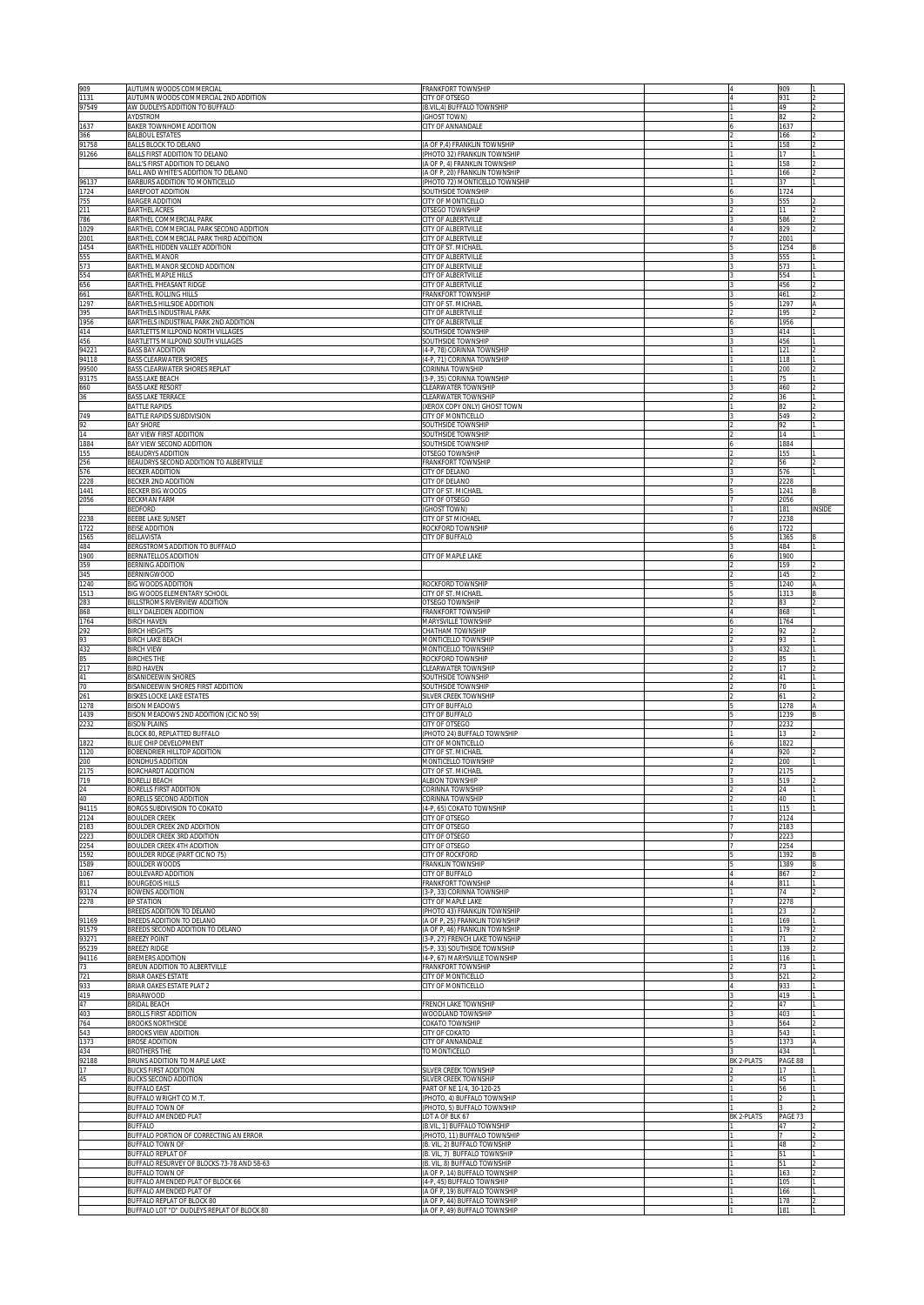| 97248              | <b>BUFFALO</b>                                                                              |                                                                                      |                       |                   |                |    |
|--------------------|---------------------------------------------------------------------------------------------|--------------------------------------------------------------------------------------|-----------------------|-------------------|----------------|----|
| 91166<br>94105     | BUFFALO AMENDED PLAT OF BLOCKS A C L<br>BUFFALO AMENDED PLAT OF W 1/2 BLOCK 66              |                                                                                      |                       |                   |                |    |
| 2327               | BUFFALO APARTMENTS                                                                          | CITY OF BUFFALO                                                                      |                       |                   | 2327           |    |
| 1712<br>1402       | BUFFALO BUSINESS CAMPUS CIC NUMBER 84 CONDOMINIUM<br>BUFFALO CUB ADDITION                   | <b>CITY OF BUFFALO</b>                                                               |                       |                   | 1712<br>1202   |    |
| 2140               | BUFFALO CUB SECOND ADDITION                                                                 | <b>CITY OF BUFFALO</b>                                                               |                       |                   | 2140           |    |
| 2235<br>508        | BUFFALO CUB THIRD ADDITION<br>BUFFALO EAST COMMERCIAL PARK                                  | <b>CITY OF BUFFALO</b><br>CITY OF BUFFALO                                            |                       |                   | 2235<br>508    |    |
| 94104              | <b>BUFFALO HEIGHTS</b>                                                                      | (4-P, 43) CITY OF BUFFALO                                                            |                       |                   | 104            |    |
| 24<br>587          | <b>BUFFALO HIGHVIEW</b><br>BUFFALO HIGHVIEW FIRST ADDITION                                  | CHATHAM TOWNSHIP<br><b>CHATHAM TOWNSHIP</b>                                          |                       |                   | 124<br>587     |    |
| 1140               | <b>BUFFALO HILLS</b>                                                                        | CITY OF BUFFALO                                                                      |                       |                   | 940            |    |
| 182<br>193         | BUFFALO HILLS 2ND ADDITION                                                                  | CITY OF BUFFALO                                                                      | <b>TORRENS</b>        |                   | 982<br>193     |    |
| 1390               | BUFFALO JUNCTION COMMERCIAL PARK<br>BUFFALO MEDICAL CAMPUS ADDITION                         | CITY OF BUFFALO                                                                      |                       |                   | 1390           |    |
| 415                | BUFFALO MEMORIAL HOSPITAL ADDITION                                                          | TO BUFFALO                                                                           |                       |                   | 415<br>28      |    |
| 96228<br>1978      | BUFFALO OUTLOTS 1-6<br><b>BUFFALO PASS</b>                                                  | IN E 1/2 NE 1/4 30-120-25<br>CITY OF BUFFALO                                         |                       |                   | 1978           |    |
| 273                | BUFFALO PASS SECOND ADDITION                                                                | CITY OF BUFFALO                                                                      |                       |                   | 2273           |    |
| 1155<br>1203       | BUFFALO RIDGE<br>BUFFALO RIDGE 2ND ADDITION                                                 | <b>ITY OF BUFFALO</b><br><b>ITY OF BUFFALO</b>                                       |                       |                   | 955<br>1203    |    |
| 1246               | BUFFALO RIDGE 3RD ADDITION                                                                  | <b>ITY OF BUFFALO</b>                                                                |                       |                   | 1246           |    |
| 781<br>804         | BUFFALO RUN ESTATES (PART CIC NO 15)<br>BUFFALO RUN TOWNHOMES (PART CIC NO 139)             | <b>ITY OF BUFFALO</b><br><b>ITY OF BUFFALO</b>                                       |                       |                   | 581<br>804     |    |
| <b>25</b>          | <b>BUFFALO SHORES</b>                                                                       | <b>MARYSVILLE TOWNSHIP</b>                                                           |                       |                   | 525            |    |
| 547<br>288         | BUFFALO TOWNSHIP ROAD MAP<br>BUILDERS PARK ADDITION                                         | <b>COKATO VILLAGE</b>                                                                |                       |                   | 547<br>88      |    |
|                    | <b>BULL ADDITION COATES P</b>                                                               | 4-P, 59) SOUTHSIDE TOWNSHIP                                                          |                       |                   | 112            |    |
|                    | BULL ADDITION NUMBER 1 ALVAH<br><b>BULL ADDITION NUMBER 2 ALVA</b>                          | 4-P, 77) SOUTHSIDE TOWNSHIP<br><b>SOUTHSIDE TOWNSHIP</b>                             |                       |                   | 121<br>33      |    |
| 945                | BULLOCK WOODS                                                                               | RANKFORT TOWNSHIP                                                                    |                       |                   | 945            |    |
| 1436<br>1798       | <b>BULLS ISLAND</b><br><b>BULLS ISLAND SECOND ADDITION</b>                                  | <b>SOUTHSIDE TOWNSHIP</b><br><b>SOUTHSIDE TOWNSHIP</b>                               |                       |                   | 236<br>1798    |    |
| 358                | <b>BULOW ESTATES</b>                                                                        | <b>CITY OF OTSEGO</b>                                                                | <b><i>TORRENS</i></b> |                   | 158            |    |
| 4219<br>341        | BUNGALO BEACH RESORT ADDITION<br><b>BURSCH ESTATES</b>                                      | 4-P, 74) SOUTHSIDE TOWNSHIP<br>TO HANOVER                                            |                       |                   | 119<br>141     |    |
| 91370              | BUSHNELL & WALDRONS ADDITION TO BUFFALO                                                     | PHOTO 30) BUFFALO TOWNSHIP                                                           |                       |                   | 16             |    |
|                    | BUSHNELL & WALDRONS ADDITION TO BUFFALO<br>BUSHNELL & WALDRONS ADDITION TO BUFFALO          | B.VIL, 11) BUFFALO TOWNSHIP<br>A OF P. 27) BUFFALO TOWNSHIP                          |                       |                   | 53<br>170      |    |
| 91472              | BUSHNELLS FIRST ADDITION TO BUFFALO                                                         | PHOTO 32) BUFFALO TOWNSHIP                                                           |                       |                   | 17             |    |
|                    | BUSHNELLS FIRST ADDITION TO BUFFALO<br>BUSHNELLS FIRST ADDITION TO BUFFALO                  | B.VIL, 17) BUFFALO TOWNSHIP<br>A OF P. 31) BUFFALO TOWNSHIP                          |                       |                   | 56<br>172      |    |
| 91178              | BUSHNELLS 2ND ADDITION TO BUFFALO                                                           | B.VIL, 17) BUFFALO TOWNSHIP                                                          |                       |                   | 56             |    |
| 97148              | BUSHNELLS 2ND ADDITION TO BUFFALO<br><b>BUSHNELL OUTLOTS</b>                                | (A OF P, 43) BUFFALO TOWNSHIP                                                        |                       | <b>BK-2 PLATS</b> | 178<br>PAGE 21 |    |
|                    | BUSHNELL OUTLOTS TO BUFFALO                                                                 | PHOTO 9) BUFFALO TOWNSHIP                                                            |                       |                   |                |    |
| 506                | BUSHNELL OUTLOTS<br>BUSSE ADDITION                                                          | B.VIL, 21) BUFFALO TOWNSHIP<br>34-119-28 CITY OF COKATO                              |                       |                   | 48<br>506      |    |
| 598                | BUTTERNUT ACRES                                                                             | <b>MONTICELLO TOWNSHIP</b>                                                           | <b>ORRENS</b>         |                   | 498            |    |
| 99191<br>91668     | BUTTERNUT GROVE<br><b>ADYS ADDITION</b>                                                     | <b>MONTICELLO TOWNSHIP</b><br>PHOTO 12A) BUFFALO TOWNSHIP                            | ORRENS                |                   | 91             |    |
|                    | ADYS FIRST SECOND THIRD AND FOURTH ADDITIONS TO BUFFALO                                     | B.VIL, 14,15) BUFFALO TOWNSHIP                                                       |                       |                   |                |    |
| 91768              | CADYS ADDITION SECOND THIRD TO BUFFALO<br>CADYS SECOND ADDITION TO THE VILLAGE OF BUFFALO   | A OF P, 24) BUFFALO TOWNSHIP<br>(PHOTO 8) BUFFALO TOWNSHIP                           |                       |                   | 68             |    |
|                    | CADYS SECOND ADDITION TO BUFFALO                                                            | PHOTO 13) BUFFALO TOWNSHIP                                                           |                       |                   |                |    |
| 91868<br>91173     | CADYS THIRD ADDITION TO BUFFALO                                                             | (PHOTO 14) BUFFALO TOWNSHIP                                                          |                       |                   |                |    |
|                    | CADYS 4TH ADDITION TO BUFFALO<br>CADYS 4TH ADDITION TO BUFFALO                              | (PHOTO 15) BUFFALO TOWNSHIP<br>(A OF P, 33) BUFFALO TOWNSHIP                         |                       |                   | 173            |    |
| 91585              | CALVARY CEMETERY                                                                            | 13-118-25 FRANKLIN TOWNSHIP                                                          |                       |                   | 185            |    |
| 91386<br>95153     | CALVARY CEMETERY FIRST ADDITION<br>CAMP SHORES                                              | 13-118-25 FRANKLIN TOWNSHIP<br>(5-P, 60) ALBION TOWNSHIP                             |                       |                   | 186<br>153     |    |
| 94119              | CAMPBELLS ADDITION TO BUFFALO                                                               | (4-P, 73) BUFFALO TOWNSHIP                                                           |                       |                   | 119            |    |
| 117<br>2197        | CAMPBELLS TERRACE<br>CAMPING WORLD                                                          | CORINNA TOWNSHIP<br>CITY OF MONTICELLO                                               |                       |                   | 117<br>2197    |    |
| 447                | CANDLESTICK                                                                                 | TO ANNANDALE                                                                         |                       |                   | 447            |    |
| 470<br>2127        | CANDLESTICK PARK<br>CANTIN ADDITION                                                         | REPLAT OF CANDLESTICK<br>TOWNSHIP OF CORRINA                                         |                       |                   | 470<br>2127    |    |
| 308                | CAPE RIDGE                                                                                  | FRANKFORT TOWNSHIP                                                                   |                       |                   | 108            |    |
| 369<br>2048        | CAPE RIDGE SECOND ADDITION<br>CARCONE ADDITION                                              | CITY OF MONTICELLO                                                                   |                       |                   | 169<br>2048    |    |
| 718                | CARDINAL HILLS                                                                              | CITY OF MONTICELLO                                                                   |                       |                   | 518            |    |
| 738<br>774         | CARDINAL HILLS SECOND ADDITION<br>CARDINAL HILLS THIRD ADDITION                             | CITY OF MONTICELLO<br>CITY OF MONTICELLO                                             |                       |                   | 538<br>574     |    |
| 820                | ARDINAL HILLS FOURTH ADDITION:                                                              | CITY OF MONTICELLO                                                                   |                       |                   | 820            |    |
| 865<br>993         | CARDINAL HILLS FIFTH ADDITION<br>CARDINAL HILLS SIXTH ADDITION                              | CITY OF MONTICELLO<br>CITY OF MONTICELLO                                             |                       |                   | 865<br>993     |    |
| 301                | CARLDEN ADDITION                                                                            | <b>CLEARWATER TOWNSHIP</b>                                                           |                       |                   | 101            |    |
| 1585<br>1737       | CARLISLE VILLAGE (PART CIC NO 80)<br>CARLISLE VILLAGE 2ND ADDITION                          | CITY OF MONTICELLO<br><b>CITY OF MONTICELLO</b>                                      |                       |                   | 1385<br>1737   |    |
| 1804               | CARLISLE VILLAGE 3RD ADDITION                                                               | CITY OF MONTICELLO                                                                   |                       |                   | 1804           |    |
| 1766<br>1892       | CARLISLE VILLAGE 4TH ADDITION<br>CARLISLE VILLAGE 5TH ADDITION                              | CITY OF MONTICELLO<br>CITY OF MONTICELLO                                             |                       |                   | 1766<br>1892   |    |
| 2271               | CARLISLE VILLAGE 6TH ADDITION                                                               | <b>CITY OF MONTICELLO</b>                                                            |                       |                   | 2271           |    |
| 477<br>1292        | CARNEGIE ACRES<br>CARPENTERS ADDITION                                                       | BUFFALO TOWNSHIP<br><b>COKATO TOWNSHIP</b>                                           |                       |                   | 477<br>1292    |    |
| 1548               | CARRIGAN ESTATES                                                                            | <b>CITY OF WAVERLY</b>                                                               |                       |                   | 1348           |    |
| 1549<br>1710       | CARRIGAN ESTATES SECOND ADDITION<br>CARRIGAN ESTATES THIRD ADDITION                         | CITY OF WAVERLY<br><b>CITY OF WAVERLY</b>                                            |                       |                   | 349<br>1710    |    |
| 2118               | CARRIGAN ESTATES FOURTH ADDITION                                                            | CITY OF WAVERLY                                                                      |                       |                   | 2118           |    |
| 1475<br>1558       | CARRIGAN MEADOWS<br>CARRIGAN MEADOWS 2ND ADDITION                                           | CITY OF WAVERLY<br>CITY OF WAVERLY                                                   |                       |                   | 1275<br>1358   |    |
| 1701               | CARRIGAN MEADOWS 3RD ADDITION                                                               | CITY OF WAVERLY                                                                      |                       |                   | 1701           |    |
| 938<br>2033        | <b>CARRIGAN SHORES</b><br>CARRON ADDITION                                                   | WOODLAND TOWNSHIP<br>CITY OF OTSEGO                                                  |                       |                   | 938<br>2033    |    |
| 2316               | CARRON SECOND ADDITION                                                                      | CITY OF OTSEGO                                                                       |                       |                   | 2316           |    |
| 91265<br>91365     | CARTERS ADDITION TO HOWARD LAKE<br>CARTERS 2ND ADDITION TO HOWARD LAKE                      | (A OF P, 17) VICTOR TOWNSHIP                                                         |                       |                   | 165<br>165     |    |
| 1953               |                                                                                             |                                                                                      |                       |                   |                |    |
| 2110<br>91778      | CARVER PLAT                                                                                 | (A OF P, 17) VICTOR TOWNSHIP<br>CITY OF MONTICELLO                                   |                       |                   | 1953           |    |
|                    | CASCADES                                                                                    | CITY OF ST. MICHAEL                                                                  |                       |                   | 2110           |    |
|                    | CASSEL CEMETERY<br><b>CASSEL CEMETERY</b>                                                   | 33-119-25 (A OF P, 44) ROCKFORD TOWNSHIP<br>33-119-25 (A OF P, 44) ROCKFORD TOWNSHIP |                       |                   | 178<br>186     |    |
| 628                | <b>CATES FOUNTAIN RIDGE</b>                                                                 | RANKLIN TOWNSHIP                                                                     |                       |                   | 428            |    |
| 2018<br>1058       | <b>CDC BUFFALO COVENANT</b><br>CEDAR CREEK                                                  | <b>ITY OF BUFFALO</b><br><b>CORINNA TOWNSHIP</b>                                     |                       |                   | 2018<br>858    |    |
| 1031               | EDAR CREEK NORTH                                                                            | <b>CITY OF ALBERTVILLE</b>                                                           |                       |                   | 831            |    |
| 1062<br>1221       | CEDAR CREEK NORTH SECOND ADDITION<br>CEDAR CREEK NORTH THIRD ADDITION                       | <b>CITY OF ALBERTVILLE</b><br><b>CITY OF ALBERTVILLE</b>                             |                       |                   | 862<br>1221    |    |
| 1036               | CEDAR CREEK SOUTH                                                                           | CITY OF ALBERTVILLE                                                                  |                       |                   | 836            |    |
| 1040<br>1092       | CEDAR CREEK SOUTH SECOND ADDITION<br>CEDAR CREEK SOUTH THIRD ADDITION                       | CITY OF ST. MICHAEL<br>CITY OF ALBERTVILLE                                           |                       |                   | 840<br>892     |    |
| 1186               | CEDAR CREEK SOUTH FOURTH ADDITION                                                           | CITY OF ALBERTVILLE                                                                  |                       |                   | 986            |    |
| 1386<br>1228       | CEDAR CREEK SOUTH FIFTH ADDITION<br>CEDAR CREEK SOUTH SIXTH ADDITION CIC NO 41              | CITY OF ALBERTVILLE<br>CITY OF ALBERTVILLE                                           |                       |                   | 1386<br>1228   |    |
| 1329               | CEDAR CREEK SOUTH SEVENTH ADDITION CIC NUMBER 41                                            | CITY OF ALBERTVILLE                                                                  |                       |                   | 1329           |    |
| 474<br>94288       | CEDAR HILLS ESTATES<br>CEDAR LAKE BEACH                                                     | CLEARWATER TOWNSHIP<br>(4-P, 12) CORINNA TOWNSHIP                                    |                       | 474               | 88             |    |
| 94189              | CEDAR LAKE BEACH FIRST ADDITION TO                                                          | (4-P, 13) CORINNA TOWNSHIP                                                           |                       |                   | 89             |    |
| 221<br>96131<br>68 | CEDAR LAKE BEACH SECOND ADDITION<br>CEDAR LAKE HEIGHTS<br>CEDAR LAKE HEIGHTS FIRST ADDITION | CORINNA TOWNSHIP<br>(PHOTO 31) CORINNA TOWNSHIP<br>CORINNA TOWNSHIP                  |                       |                   | 21<br>16<br>68 | I1 |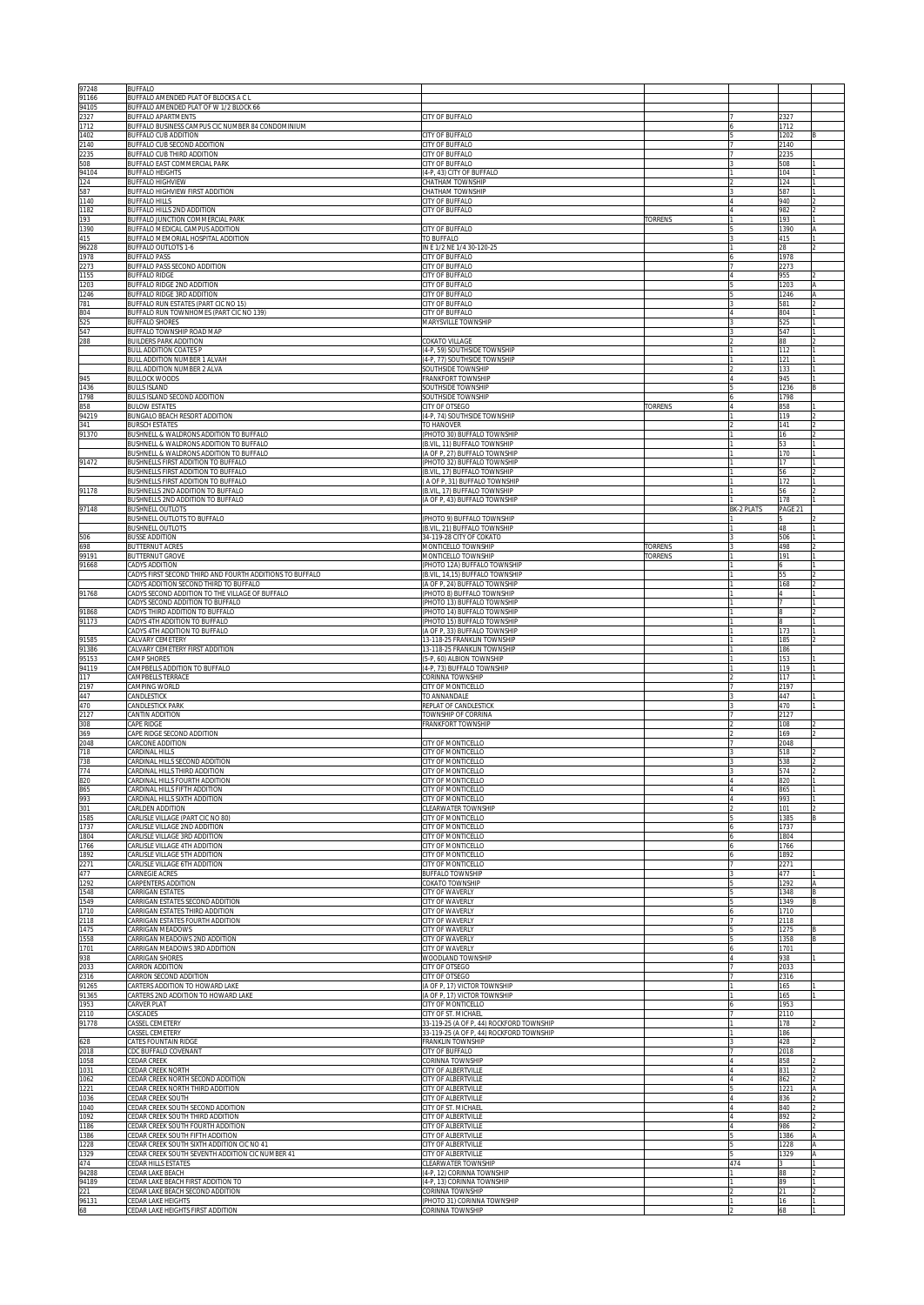| 347<br>48                                                                                         | CEDAR LAKE OUTLET<br>EDAR LAKE PARK                                                                      | CORINNA TOWNSHIP<br>CORINNA TOWNSHIP                                     |                             |             | 147<br>48            |  |
|---------------------------------------------------------------------------------------------------|----------------------------------------------------------------------------------------------------------|--------------------------------------------------------------------------|-----------------------------|-------------|----------------------|--|
| 55<br>2193<br>93275                                                                               | <b>CEDAR LAKE SHORES</b><br>CEDAR LAKE WOODS<br>CEDAR POINT                                              | MONTICELLO TOWNSHIP<br>TOWNSHIP OF CORRINA<br>(3-P, 32) CORINNA TOWNSHIP |                             |             | 55<br>2193<br>75     |  |
| 1070                                                                                              | CEDAR PONDS                                                                                              | CORINNA TOWNSHIP                                                         |                             |             | 870                  |  |
| 1400<br>1522                                                                                      | CEDAR SOUTH (PART CIC NO 68)<br>CEDAR SOUTH SECOND ADDITION                                              | CITY OF CLEARWATER<br>CITY OF CLEARWATER                                 |                             |             | 1400<br>1322         |  |
| 1699<br>528                                                                                       | CEDAR SOUTH THIRD ADDITION<br>CEDAR SQUARE                                                               | CITY OF CLEARWATER<br>CORINNA TOWNSHIP                                   |                             |             | 1699<br>528          |  |
| 2108<br>90                                                                                        | CEDAR STREET ADDITION<br>CEDAR WOODS                                                                     | CITY OF MONTICELLO<br>CORINNA TOWNSHIP                                   |                             |             | 2108<br>90           |  |
| 363<br>1683                                                                                       | CEDARS TOWNHOUSES<br>CEDERBERG ESTATES                                                                   | TO COKATO<br>CITY OF OTSEGO                                              |                             |             | 163<br>1683          |  |
| 91590<br>583                                                                                      | CEMETERY IN NW1/4 NW1/4 9 121 27<br>CENTENNIAL INDUSTRIAL PARK                                           | CORINNA TOWNSHIP<br>CITY OF BUFFALO                                      |                             |             | 190<br>583           |  |
| 885<br>2069                                                                                       | CENTENNIAL INDUSTRIAL PARK SECOND ADDITION (PART CIC NO 84)<br>CENTENNIAL INDUSTRIAL PARK THIRD ADDITION | CITY OF BUFFALO<br>CITY OF BUFFALO                                       |                             |             | 885<br>2069          |  |
| 953<br>983                                                                                        | CENTENNIAL PLAZA CIC NUMBER 18 A CONDOMINIUM<br><b>CENTER OAKS</b>                                       | CITY OF BUFFALO<br>CITY OF ALBERTVILLE                                   |                             |             | 953<br>983           |  |
| 1021<br>1037                                                                                      | CENTER OAKS SECOND ADDITION<br>CENTER OAKS THIRD ADDITION                                                | CITY OF ALBERTVILLE<br>CITY OF ALBERTVILLE                               |                             |             | 821<br>837           |  |
| 1111<br>1446                                                                                      | CENTER OAKS FOURTH ADDITION<br>CENTRAL FIRE STATION                                                      | CITY OF ALBERTVILLE<br>CITY OF ST. MICHAEL                               |                             |             | 911<br>1246          |  |
| 94303                                                                                             | CHAMBERLANDS ADDITION TO MAPLE LAKE                                                                      | (4-P, 41) MAPLE LAKE TOWNSHIP                                            |                             |             | 103                  |  |
| 1949<br>99183                                                                                     | CHAMBERLANDS SECOND ADDITION<br>CHARLOTTE ACRES                                                          | CITY OF MAPLE LAKE<br>T.T. ROCKFORD TOWNSHIP                             |                             |             | 1949<br>183          |  |
| 95228<br>95243                                                                                    | CHARLOTTE SHORES<br>CHARLOTTE SHORES SECOND ADDITION                                                     | (5-P, 11) ROCKFORD TOWNSHIP<br>(5-P, 24) ROCKFORD TOWNSHIP               |                             |             | 128<br>143           |  |
| 935<br>1265                                                                                       | CHARLOTTE VIEW<br>CHATHAM HILLS                                                                          | <b>FRANKFORT TOWNSHIP</b><br>CHATHAM TOWNSHIP                            |                             |             | 935<br>1265          |  |
| 531<br>1937                                                                                       | CHATHAM TOWN ROAD MAP<br>CHELSEA COMMONS OFFICE RETAIL CENTER CIC NUMBER 125 A CONDOMINIUM               | CHATHAM TOWNSHIP                                                         |                             |             | 531<br>1937          |  |
| 2038<br>2218                                                                                      | CHELSEA COMMONS OFFICE RETAIL CENTER CIC NUMBER 125 FIRST AM<br>CHELSEA CORNER                           | CITY OF MONTICELLO                                                       |                             |             | 2038<br>2218         |  |
| 235<br>1253                                                                                       | CHEROKEE ACRES<br>CHERRY HILL TOWNHOMES (CIC NO 44)                                                      | CORINNA TOWNSHIP                                                         |                             |             | 35<br>1253           |  |
| 1082<br>1380                                                                                      | CHICKEN JON ADDITION<br>CHICKEN JON 2ND ADDITION                                                         | CITY OF DELANO<br>CITY OF DELANO                                         |                             |             | 882<br>1380          |  |
| 671                                                                                               | CHILSON ADDITION<br>CHILSON SECOND ADDITION                                                              | CITY OF ST. MICHAEI<br>CITY OF ST. MICHAEL                               |                             |             | 471<br>996           |  |
| 996<br>95236<br>535<br>213                                                                        | CHOSEN VALLEY SHORES<br>CHOUINARD INDUSTRIAL PARK                                                        | 5-P, 27) MARYSVILLE TOWNSHIP<br>FRANKFORT TOWNSHIP                       |                             |             | 136<br>535           |  |
| 1056                                                                                              | CHRISTIAN ACRES<br>CHURCH OF ST HENRY                                                                    | OTSEGO TOWNSHIP<br>CITY OF MONTICELLO                                    | PART TORRENS                |             | 13<br>856            |  |
| 2031                                                                                              | HURCH OF ST HENRY 1ST ADDITION                                                                           | CITY OF MONTICELLO                                                       | <b>TORRENS</b>              |             | 2031                 |  |
| 1515                                                                                              | <b>CHURCH OF ST HENRY</b><br>HURCH OF ST MICHAEL                                                         | TO BE USED AS CEMETERY<br>CITY OF ST. MICHAEL                            |                             | BK 82-DEEDS | PG 110<br>1315       |  |
| 162<br>859                                                                                        | Ircle wood<br>CITY OF BUFFALO ROAD RIGHT OF WAY PLAT NO 1                                                | MONTICELLO TOWNSHIP<br>CITY OF BUFFALO                                   |                             |             | 162<br>859           |  |
| 2123<br>2237                                                                                      | CITY OF OTSEGO ROAD RIGHT OF WAY PLAT NO 2<br>CITY OF OTSEGO ROAD RIGHT OF WAY PLAT NO 3                 | CSAH #37 70TH ST NE) CITY OF OTSEGO                                      |                             |             | 2123<br>2237         |  |
| 1960<br>645                                                                                       | CITY OF ST MICHAEL RIGHT OF WAY PLAT NO 1<br>CITY OF WAVERLY ROAD RIGHT OF WAY PLAT NO 1                 | STATE HWY 241)                                                           |                             |             | 1960<br>445          |  |
| 716<br>2179                                                                                       | ITY OF WAVERLY SANITARY SEWER EASEMENT PLAT NO 1<br>LEAR CREEK ADDITION                                  | CITY OF WAVERLY<br>CITY OF MONTICELLO                                    | <b>ABSTRACT AND TORRENS</b> |             | 516<br>2179          |  |
| 2298<br>154                                                                                       | CLEAR CREEK SECOND ADDITION<br>LEARVIEW ACRES                                                            | CITY OF MONTICELLO<br>CORINNA TOWNSHIP                                   | TORRENS                     |             | 2298<br>154          |  |
| 91160                                                                                             | CLEARWATER<br><b>LEARWATER</b>                                                                           | (PHOTO 29) CLEARWATER TOWNSHIP<br>(PHOTO 28) CLEARWATER TOWNSHIP         |                             |             | 15<br>15             |  |
|                                                                                                   | CLEARWATER<br>CLEARWATER VILLAGE OF                                                                      | (A OF P, 7) CLEARWATER TOWNSHIP<br>(PHOTO 27) CLEARWATER TOWNSHIP        |                             |             | 160<br>14            |  |
| 157<br>95150                                                                                      | CLEARWATER ACRES<br>LEARWATER BEACH                                                                      | CLEARWATER TOWNSHIP<br>5-P, 54) CORINNA TOWNSHIP                         |                             |             | 157<br>150           |  |
| 1546<br>1563                                                                                      | LEARWATER BLUFF ESTATES<br>LEARWATER BLUFF ESTATES 2ND ADDITION                                          | CITY OF CLEARWATER<br>CITY OF CLEARWATER                                 |                             |             | 1346<br>1363         |  |
| 1486                                                                                              | CLEARWATER CORNERS                                                                                       | CITY OF CLEARWATER                                                       |                             |             | 1286                 |  |
| 818<br>834<br>1030                                                                                | LEARWATER ESTATES (CIC NUMBER 13)<br>LEARWATER ESTATES PLAT TWO (CIC NUMBER 13)                          | CITY OF CLEARWATER<br>CITY OF CLEARWATER                                 |                             |             | 818<br>834           |  |
| 1123                                                                                              | LEARWATER ESTATES PLAT THREE (CIC NUMBER 13)<br>LEARWATER ESTATES PLAT FOUR (CIC NUMBER 13)              | CITY OF CLEARWATER<br>CITY OF CLEARWATER                                 |                             |             | 830<br>923           |  |
| 1311<br>2036                                                                                      | LEARWATER ESTATES PLAT FIVE (CIC NUMBER 13)<br>LEARWATER ESTATES PLAT SIX                                | CITY OF CLEARWATER<br>CITY OF CLEARWATER                                 |                             |             | 1311<br>2036         |  |
| 214                                                                                               | LEARWATER FOREST ADDITION<br>LEARWATER HEIGHTS                                                           | ROCKFORD TOWNSHIP<br>DDITION TO CLEARWATER, CLEARWATER TOWNSHI           |                             |             | 14                   |  |
| 514<br>95148                                                                                      | LEARWATER TOWNSHIP ROAD MAP<br>LEVELANDS FIRST ADDITION TO HANOVER                                       | (IN TOWNSHIPS 122 & 123, RANGES 26 & 27)<br>5-P, 50) FRANKFORT TOWNSHIP  |                             |             | 514<br>148           |  |
| 1213<br>1488                                                                                      | LOVER SPRINGS<br>LOVER SPRINGS 2ND ADDITION                                                              | CITY OF DELANO<br><b>ITY OF DELANO</b>                                   |                             |             | 1213<br>1288         |  |
| 1647<br>2154                                                                                      | LOVER SPRINGS 3RD ADDITION<br>LOVER SPRINGS 4TH ADDITION                                                 | CITY OF DELANO<br><b>CITY OF DELANO</b>                                  |                             |             | 1647<br>2154         |  |
| 478<br>1816                                                                                       | LUB VIEW TERRACE<br>CLUB WEST                                                                            | <b>CITY OF MONTICELLO</b><br>CITY OF MONTICELLO                          |                             |             | 478<br>1816          |  |
| 94112<br>93280                                                                                    | COATES P BULL ADDITION<br>COFIELDS BUNGALO ISLAND                                                        | 4-P, 59) SOUTHSIDE TOWNSHIP<br>3-P. 43) SOUTHSIDE TOWNSHIP               |                             |             | 112<br>80            |  |
| 93180<br>91108                                                                                    | COFIELDS BUNGALO ISLAND ADDITION<br>COKATO                                                               | 3-P, 45) SOUTHSIDE TOWNSHIP<br>PHOTO 37) COKATO TOWNSHIP                 |                             |             | 80<br>$20 -$         |  |
| 91286                                                                                             | COKATO TOWN OF<br>COKATO CEMETERY                                                                        | A OF P. 8) COKATO TOWNSHIP<br>4-119-28 COKATO TOWNSHIP                   |                             |             | 160<br>186           |  |
| 94214<br>1614                                                                                     | COKATO CEMETERY 2ND ADDITION<br>COKATO COMMONS                                                           | 34-119-28 (4-P, 64) COKATO TOWNSHIP<br><b>CITY OF COKATO</b>             |                             |             | 114<br>1614          |  |
| 480<br>94192                                                                                      | COKATO TOWN ROAD MAP<br>COLBERT ADDITION TO DELANO                                                       | OKATO TOWNSHIP<br>4-P, 19) FRANKLIN TOWNSHIP                             |                             |             | 480<br>92            |  |
| 1020                                                                                              | COLD WATER CREEK (CIC NO 22)                                                                             | CITY OF ST. MICHAEL                                                      |                             |             | 820                  |  |
| 357<br>505                                                                                        | COLLINWOOD SOUTH<br><b>COLONY BY THE GREENS</b>                                                          | CITY OF MONTICELLO 3-121-25                                              |                             |             | 157<br>505           |  |
| 544<br>579                                                                                        | COLONY BY THE GREENS SECOND ADDITION<br>COLONY BY THE GREENS THIRD ADDITION                              | CITY OF MONTICELLO<br>CITY OF MONTICELLO                                 |                             |             | 544<br>579           |  |
| 613<br>529                                                                                        | COLONY BY THE GREENS FOURTH ADDITION<br>COMM WEST                                                        | CITY OF MONTICELLO<br>CORINNA TOWNSHIP                                   |                             |             | 413<br>529           |  |
| 424<br>367                                                                                        |                                                                                                          |                                                                          |                             |             |                      |  |
| 448                                                                                               | OMMERCIAL COURT<br>OMMERCIAL PLAZA 25                                                                    | CITY OF MONTICELLO                                                       |                             |             | 424<br>167           |  |
|                                                                                                   | ONDOMINIUM NUMBER 2 WALDALE CONDOMINIUMS<br>ONDOMINIUM NUMBER 3 BUFFALO ARCADIAN CONDOMINIUMS            | TO ANNANDALE<br>TO BUFFALO                                               |                             |             | 448<br>452           |  |
|                                                                                                   | ONDOMINIUM NUMBER 5 WRIGHT ONE PLAZA CONDOMINIUM                                                         | BUFFALO<br><b>TO BUFFALO</b>                                             |                             |             | 481<br>491           |  |
|                                                                                                   | ONDOMINIUM NUMBER 6 TOWER HILL A CONDOMINIUM<br>ONDOMINIUM NUMBER 7 MAPLE TREE VILLA                     | <b>CITY OF BUFFALO</b>                                                   |                             |             | 558                  |  |
|                                                                                                   | CONDOMINIUM NUMBER 8 COUNTRY VIEW ESTATES CONDOMINIUM<br>CONDOMINIUM NUMBER 9 PLAZA 55 CONDOMINIUMS      | CITY OF ANNANDALE                                                        |                             |             | 533<br>561           |  |
|                                                                                                   | CONDOMINIUM NUMBER 10 MAPLE HILL RESORT CONDOMINIUMS<br>CONDOMINIUM NUMBER 11 SHADY LAWN CONDOMINIUM     | CLEARWATER AND CORINNA TOWNSHIP                                          |                             |             | 556<br>513           |  |
|                                                                                                   | CONDOMINIUM NUMBER 12 LAKE JOHN CONDOMINIUM<br>CONNORS ADDITION                                          | SOUTHSIDE TOWNSHIP<br>CITY OF ST. MICHAEL                                |                             |             | 817<br>2051          |  |
|                                                                                                   | CONSTRUCTION 5 ADDITION<br>COPPER CREEK                                                                  | MONTICELLO TOWNSHIP<br>CITY OF BUFFALO                                   |                             |             | 517<br>975           |  |
| 452<br>481<br>491<br>558<br>533<br>561<br>556<br>713<br>817<br>2051<br>517<br>1175<br>1354<br>492 | COPPER CREEK SECOND ADDITION<br>CORINNA TOWN ROAD MAP                                                    | CITY OF BUFFALO                                                          |                             |             | 1354<br>492          |  |
| 1820<br>2045<br>2186                                                                              | CORNERSTONE ADDITION<br><b>CORNERSTONE VILLAGE</b><br>CORNERSTONE VILLAGE TWO                            | CITY OF ST. MICHAEL<br>CITY OF ST. MICHAEL<br>CITY OF ST. MICHAEI        |                             |             | 1820<br>2045<br>2186 |  |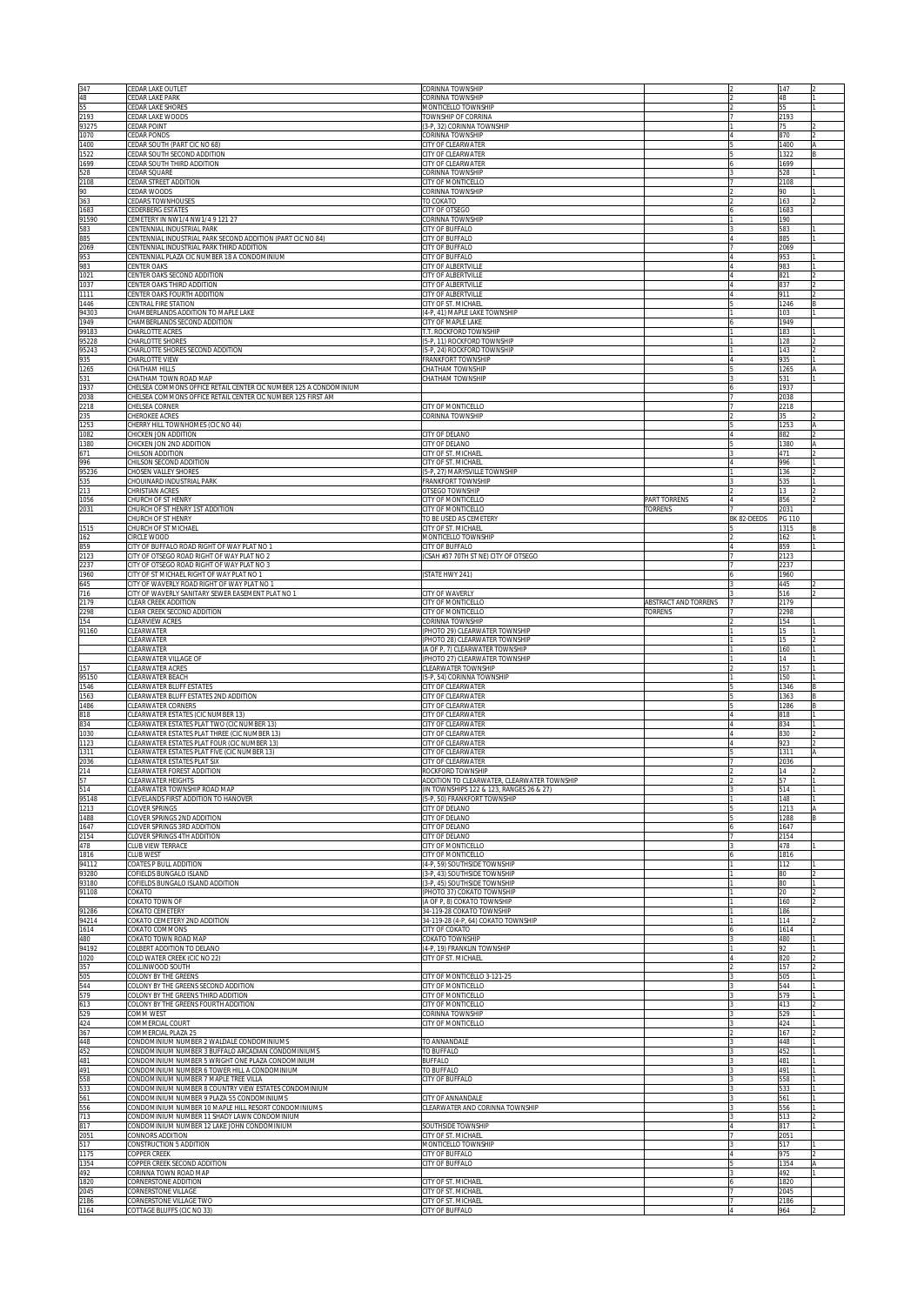| 1613                 | COTTAGE CHARM (PART CIC NO 91)                                                                  | CITY OF MONTICELLO                                                        |                       |             | 1613                  |    |
|----------------------|-------------------------------------------------------------------------------------------------|---------------------------------------------------------------------------|-----------------------|-------------|-----------------------|----|
| 984<br>1084          | COTTAGES OF ALBERTVILLE (CIC NO 20)<br>COTTAGES OF ALBERTVILLE TWO (CIC NO 30)                  | CITY OF ALBERTVILLE<br>CITY OF ALBERTVILLE                                |                       |             | 984<br>884            |    |
| 863<br>393           | COTTAGES OF ANNANDALE<br>COUNTRY AIR                                                            | CITY OF ANNANDALE<br><b>VICTOR TOWNSHIP</b>                               |                       |             | 863<br>193            |    |
| 364                  | COUNTRY CLUB MANOR                                                                              | TO MONTICELLO                                                             |                       |             | 164                   |    |
| 1656<br>740          | COUNTRY ESTATES<br>COUNTRY RIDGE                                                                | <b>VICTOR TOWNSHIP</b><br>CITY OF OTSEGO                                  |                       |             | 1656<br>540           |    |
| 268<br>495           | COUNTRY VIEW ACRES<br>COUNTRY VIEW ACRES SECOND ADDITION                                        | 5-120-23<br>FRANKFORT TOWNSHIP                                            |                       |             | 68<br>495             |    |
| 486                  | COUNTRY VIEW ESTATES                                                                            | TO MONTROSE                                                               |                       |             | 486                   |    |
| 1060<br>339          | COUNTY HIGHWAY 12 SOUTH ESTATES<br>COUNTY LINE ADDITION                                         | MARYSVILLE TOWNSHIP<br>TO DELANO                                          |                       |             | 860<br>139            |    |
| 97250                | COURT HOUSE ADDITION                                                                            | (B.VIL, 5) BUFFALO TOWNSHIP                                               |                       |             | 50                    |    |
| 937                  | COURTHOUSE ADDITION TO BUFFALO<br><b>CRAIGS RIVER RIDGE</b>                                     | PHOTO 22) BUFFALO TOWNSHIP<br>MONTICELLO TOWNSHIP                         |                       |             | $12 \,$<br>937        |    |
| 160                  | CRAWFORD LAKE ESTATES                                                                           | 20-119-25                                                                 |                       |             | 160                   |    |
| 248<br>772           | CRAWFORD LAKE ESTATES SECOND ADDITION<br><b>CREEK RIDGE</b>                                     | 20-119-25<br>CITY OF ST. MICHAEL                                          |                       |             | 48<br>572             |    |
| 800<br>236           | CREEK RIDGE 2ND ADDITION<br>CREEK SIDE TERRACE                                                  | CITY OF ST. MICHAEL<br>$3 - 121 - 25$                                     |                       |             | 600<br>36             |    |
| 2255                 | CREEKSIDE ESTATES                                                                               | CITY OF ST. MICHAEL                                                       |                       |             | 2255                  |    |
| 449<br>26            | <b>CREEKVIEW ACRES</b><br><b>RESCENT RIDGE</b>                                                  | <b>COKATO TOWNSHIP</b><br>27-121-27                                       |                       |             | 449<br>26             |    |
| 203<br>1141          | RESCENT RIDGE SECOND ADDITION<br><b>CRIMSON PONDS</b>                                           | 27-121-27<br><b>ITY OF OTSEGO</b>                                         |                       |             | 941                   |    |
| 1188                 | CRIMSON PONDS 2ND ADDITION                                                                      | CITY OF OTSEGO                                                            |                       |             | 988                   |    |
| 1268<br>1320         | CRIMSON PONDS 3RD ADDITION<br>RIMSON PONDS 4TH ADDITION                                         | CITY OF OTSEGO<br><b>CITY OF OTSEGO</b>                                   |                       |             | 1268<br>1320          |    |
| 1793                 | <b>RIMSON PONDS WEST</b>                                                                        | <b>CITY OF OTSEGO</b>                                                     |                       |             | 1793                  |    |
| 2115<br>2171         | CRIMSON PONDS WEST 2ND ADDITION<br>CRIMSON PONDS WEST 3RD ADDITION                              | CITY OF OTSEGO<br>CITY OF OTSEGO                                          |                       |             | 2115<br>2171          |    |
| 2220<br>328          | CRIMSON PONDS WEST 4TH ADDITION<br>ROW HEIGHTS                                                  | CITY OF OTSEGO<br>2-120-23                                                |                       |             | 2220<br>128           |    |
| 384                  | ROW HEIGHTS 2ND ADDITION                                                                        | FRANKFORT TOWNSHIP                                                        |                       |             | 184                   |    |
|                      | Row River<br>Crow River Town of                                                                 | (A OF P, 4) FRANKLIN TOWNSHIP<br>(PHOTO 38) FRANKLIN TOWNSHIP             |                       |             | 158<br>20             |    |
| 383                  | ROW RIVER ACRES                                                                                 | FRANKFORT TOWNSHIP                                                        |                       |             | 183                   |    |
| 1234<br>1602         | ROW RIVER HEIGHTS EAST FIRST ADDITION<br>CROW RIVER HEIGHTS EAST SECOND ADDITION                | CITY OF HANOVER<br>CITY OF HANOVER                                        |                       |             | 1234<br>1602          |    |
| 1696<br>1939         | ROW RIVER HEIGHTS EAST THIRD ADDITION<br>ROW RIVER HEIGHTS WEST FIRST ADDITION:                 | CITY OF HANOVER<br><b>CITY OF HANOVER</b>                                 |                       |             | 1696<br>1939          |    |
| 1973                 | ROW RIVER HEIGHTS WEST SECOND ADDITION                                                          | <b>CITY OF HANOVER</b>                                                    |                       |             | 1973                  |    |
| 2229<br>2321         | CROW RIVER HEIGHTS WEST THIRD ADDITION<br>ROW RIVER HEIGHTS WEST FOURTH ADDITION                | CITY OF HANOVER<br>CITY OF HANOVER                                        |                       |             | 2229<br>2321          |    |
| 655                  | ROW RIVER HIGHLANDS<br>ROW RIVER HIGHLANDS SECOND ADDITION                                      | <b>RANKFORT TOWNSHIP</b>                                                  |                       |             | 455                   |    |
| 725<br>582           | ROW RIVER INDUSTRIAL PARK                                                                       | <b>RANKFORT TOWNSHIP</b><br><b>RANKFORT TOWNSHIP</b>                      |                       |             | 525<br>582            |    |
| 629<br>852           | ROW RIVER INDUSTRIAL PARK SECOND ADDITION<br>ROW RIVER INDUSTRIAL PARK THIRD ADDITION:          | <b>RANKFORT TOWNSHIP</b><br>RANKFORT TOWNSHIP                             |                       |             | 429<br>852            |    |
| 971                  | Row View:                                                                                       | RANKFORT TOWNSHIP                                                         |                       |             | 971                   |    |
| 2211                 | ROW WOODS PARK<br>AND JESTATES                                                                  | <b>ITY OF ANNANDALE</b><br><b>CITY OF OTSEGO</b>                          |                       |             | 2211<br>1225          |    |
| 1225                 | <b>DAND K RIVER VIEW HEIGHTS</b><br>DALE A JOHNSON FIRST ADDITION                               | RANKFORT TOWNSHIP<br><b>CITY OF BUFFALO</b>                               |                       |             | 479<br>1250           |    |
| 679<br>1450          | DALE A JOHNSON SECOND ADDITION                                                                  | <b>CITY OF BUFFALO</b>                                                    |                       |             | 1689                  |    |
| 1689<br>455          | DALMANS ADDITION<br>DANIELSONS COUNTRY CORNER                                                   | CORINNA TOWNSHIP<br><b>CITY OF ANNANDALE</b>                              |                       |             | 455<br>994            |    |
| 994                  | DANIELSONS CREEKWOOD ESTATES                                                                    | <b>COKATO TOWNSHIP</b>                                                    |                       |             | 954                   |    |
| 1154                 | DANIELSONS OVERLOOK ESTATES<br>DANIELSONS OVERLOOK ESTATES 2ND ADDITION                         | <b>CITY OF MAPLE LAKE</b>                                                 |                       |             | 1228<br>1307          |    |
| 1428                 |                                                                                                 | <b>CITY OF MAPLE LAKE</b>                                                 |                       |             |                       |    |
| 1507                 | DANIELSONS ROLLING RIDGE ACRES                                                                  | CORINNA TOWNSHIP                                                          |                       |             | 967                   |    |
| 1167<br>1976         | DARA GLEN ADDITION<br>DAVIDSONS ADDITION                                                        | CITY OF OTSEGO<br>4-P, 1) FRENCH LAKE TOWNSHIP                            |                       |             | 1976<br>83            |    |
| 94101                | DAVIDSONS ADDITION - REVISED PLAT OF                                                            | 4-P. 2) FRENCH LAKE TOWNSHIP                                              |                       |             | 83                    |    |
| 94102<br>94103       | DAVIDSONS ADDITION - FIRST ADDITION TO<br>DAVIDSONS ADDITION SECOND ADDITION TO                 | 4-P, 3) FRENCH LAKE TOWNSHIP<br>4-P, 4) FRENCH LAKE TOWNSHIP              |                       |             | 84<br>84              |    |
| 94284<br>53          | DAVIS ADDITION<br>DAVIS MISSISSIPPI COVE                                                        | 25-120-26<br><b>CITY OF OTSEGO</b>                                        | PART TORRENS          |             | 53<br>1872            |    |
| 1872                 | DAVIS MISSISSIPPI COVE SECOND ADDITION                                                          | CITY OF OTSEGO                                                            |                       |             | 1915                  |    |
| 1915<br>99           | DAVIS SECOND ADDITION<br>DAVIS THIRD ADDITION                                                   | 24-120-26                                                                 |                       |             | 99<br>132             |    |
| 132                  | DAYTON<br>DE-O-NA-GA-NO POINT                                                                   | ERT. COPY OTSEGO TOWNSHIP                                                 |                       |             | 192<br>72             |    |
| 99592<br>93227       | DEAN LAKE HEIGHTS                                                                               | 3-P, 27A) CORINNA TOWNSHIP<br>16-119-25                                   |                       |             |                       |    |
| 231<br>321           | DEER FIELD ACRES<br><b>DEER HAVEN</b>                                                           | <b>DTSEGO TOWNSHIP</b><br>SILVER CREEK TOWNSHIP                           |                       |             | 121<br>920            |    |
| 920                  | DEER HAVEN SECOND ADDITION                                                                      |                                                                           |                       |             |                       |    |
| 2201<br>1174         | DEER LAKE ORCHARD<br><b>DEER LAKE SHORES</b>                                                    | <b>MARYSVILLE TOWNSHIP</b><br>5-P. 56) MARYSVILLE TOWNSHIP                |                       |             | 974<br>151            |    |
| 95151<br>1473        | <b>DEER PATH</b><br>DEER VALLEY ESTATES                                                         | <b>MAPLE LAKE TOWNSHIP</b><br><b>TOWNSHIP OF MAPLE LAKE</b>               |                       |             | 1273<br>1914          |    |
| 1914                 | DEER VALLEY ESTATES 2ND ADDITION                                                                | MAPLE LAKE TOWNSHIP                                                       |                       |             | 2083                  |    |
| 2083                 | DEHMERS ADDITION TO ST MICHAELS CHURCH LOTS<br>DEHMERS ADDITION TO ST MICHAELS CHURCH LOTS      | PHOTO 12 A & B) FRANKFORT TOWNSHIP<br>A OF P, 22) FRANKFORT TOWNSHIP      |                       |             | 6<br>167              |    |
|                      | DEHMERS ADDITION ALEX<br>DEHMERS ALEX ADDITION                                                  | PHOTO 82) FRANKFORT TOWNSHIP                                              |                       | BK-2 PLATS  | 43                    |    |
|                      | DEHMERS ALEX 4TH ADDITION TO ST MICHAEL                                                         | ST. MICHAEL                                                               |                       | BK-2 PLATS  | <b>PG 18</b><br>PG 45 |    |
| 310                  | DEHMERS HANOVER<br>DEHMERS RAMBLING CREEK ESTATES                                               | FRANKFORT TOWNSHIP<br>CITY OF ST. MICHAEL                                 |                       |             | 110<br>567            |    |
| 567                  | DEHMERS RAMBLING CREEK ESTATES SECOND ADDITION                                                  | CITY OF ST. MICHAEL                                                       |                       |             | 446                   |    |
| 646<br>737           | DEHMERS RAMBLING CREEK ESTATES THIRD ADDITION<br>DEHMERS RAMBLING CREEK ESTATES FOURTH ADDITION | CITY OF ST. MICHAEL<br>CITY OF ST. MICHAEL                                |                       |             | 537<br>592            |    |
| 792<br>91558         | DELANO<br>DELANO LOTS A, B, C TO                                                                | (A OF P, 4) FRANKLIN TOWNSHIP<br>(A OF P, 4) FRANKLIN TOWNSHIP            |                       |             | 158<br>158            |    |
|                      | DELANO SW1/4 SW1/4                                                                              | (A OF P, 49) FRANKLIN TOWNSHIP                                            |                       |             | 181                   |    |
|                      | DELANO<br><b>DELANO CEMETERY</b>                                                                | RAILWAY LINE RIGHT OF WAY<br>23 & 24-118-25 (A OF P, 2) FRANKLIN TOWNSHIP |                       | MICROFILMED | 157                   |    |
| 91557<br>1238        | DELANO CROSSINGS 1ST ADDITION<br>DELANO CROSSINGS 2ND ADDITION (PART CIC NO 104)                | CITY OF DELANO<br>CITY OF DELANO                                          |                       |             | 1238<br>1230          |    |
| 1430                 | DELANO CROSSINGS 3RD ADDITION                                                                   | CITY OF DELANO                                                            |                       |             | 1400                  | R. |
| 1600<br>1684         | DELANO CROSSINGS 4TH ADDITION (CIC NO 104)<br>DELANO CROSSINGS 5TH ADDITION                     | CITY OF DELANO<br>CITY OF DELANO                                          |                       |             | 1684<br>1747          |    |
| 1747                 | DELANO INDUSTRIAL PARK SECOND ADDITION                                                          | CITY OF DELANO                                                            | <b><i>TORRENS</i></b> |             | 589<br>877            |    |
| 789<br>877           | DELANO INDUSTRIAL PARK THIRD ADDITION<br>DELANO INDUSTRIAL PARK SELL ADDITION                   | CITY OF DELANO<br>TO DELANO                                               |                       |             | 498                   |    |
| 498<br>2221          | DELANO NORTHWEST BUSINESS PARK<br>DELANO PUBLIC SCHOOLS                                         | <b>FRANKLIN TOWNSHIP</b><br>CITY OF DELANO                                |                       |             | 2114<br>2221          |    |
| 2114                 | <b>DELANO RETAIL</b>                                                                            | CITY OF DELANO                                                            |                       |             | 1986                  |    |
| 1986<br>1965         | DELANO WEST CROSSING<br>DELANO WEST CROSSING 2ND ADDITION                                       | <b>CITY OF DELANO</b><br>CITY OF DELANO                                   |                       |             | 1965<br>2064          |    |
| 2064<br>2258         | DELANO WEST CROSSING 3RD ADDITION<br>DELANO WEST METRO BUSINESS PARK FIRST ADDITION             | <b>CITY OF DELANO</b><br>CITY OF DELANO                                   |                       |             | 2065<br>2258          |    |
| 2292                 | DELANO WEST METRO BUSINESS PARK SECOND ADDITION                                                 | <b>CITY OF DELANO</b>                                                     |                       |             | 2292                  |    |
| 2065<br>1408         | DEMARS CREEKSIDE ADDITION<br>DES COUNTRY ESTATES                                                | CITY OF OTSEGO<br><b>MARYSVILLE TOWNSHIP</b>                              |                       |             | 1208<br>501           |    |
| 701                  | DEVERON GREEN<br>DEWEES ADDITION TO HOWARD LAKE                                                 | <b>TOWNSHIP OF MONTICELLO</b><br>A OF P, 17) VICTOR TOWNSHIP              |                       |             | 431<br>165            |    |
| 631<br>91465<br>1279 | DICKINSON SPRING INDUSTRIAL PARK<br>DICKINSON SPRING INDUSTRIAL PARK 2ND ADDITION               | <b>ROCKFORD TOWNSHIP</b><br>ROCKFORD TOWNSHIP                             |                       |             | 1279<br>1364          |    |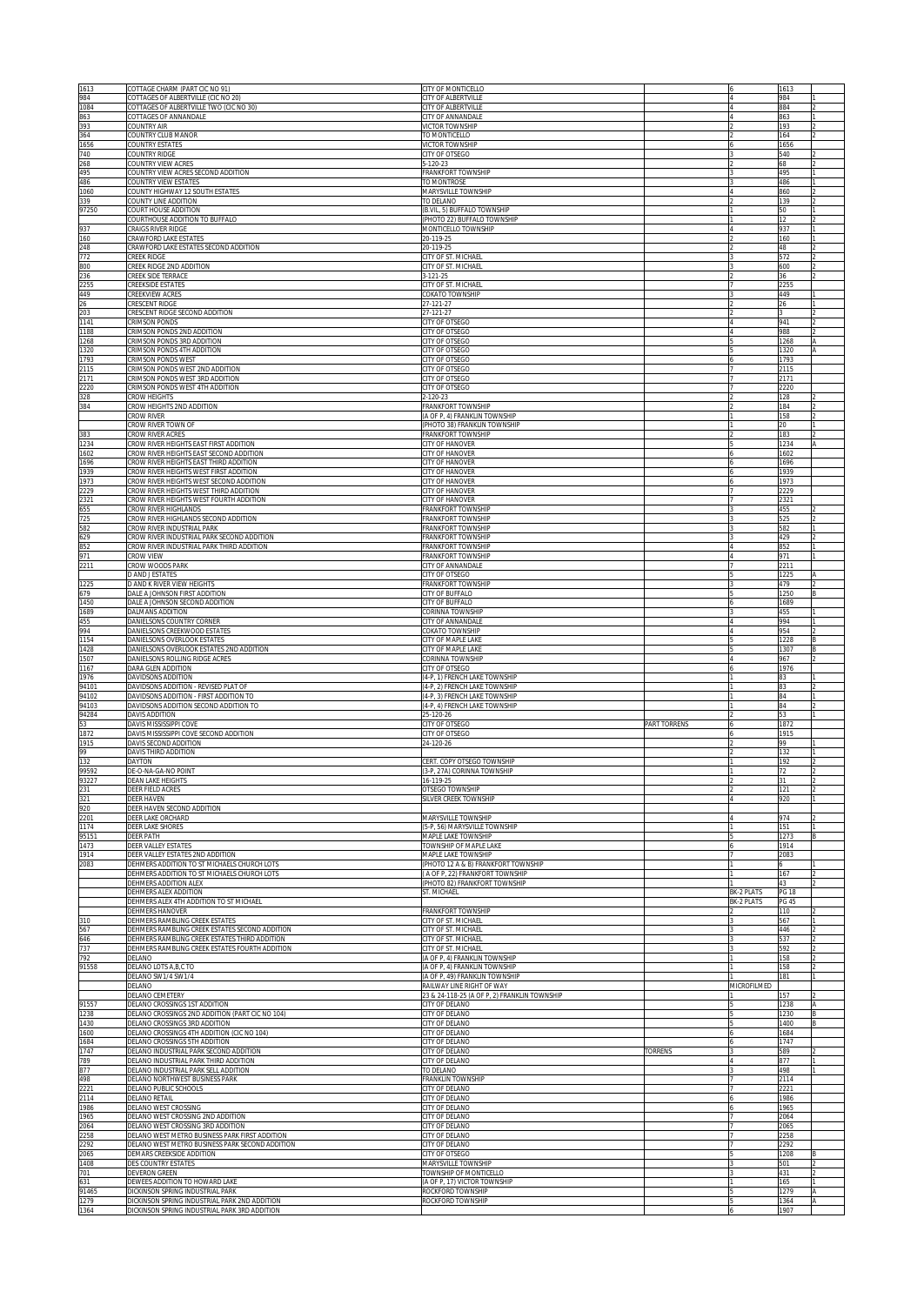| 1907<br>2245   | DICKINSON SPRING INDUSTRIAL PARK 4TH ADDITION<br>DINGMANN ADDITION                                                                      | ROCKFORD TOWNSHIP<br>CITY OF ANNANDALE                     |                             |            | 2076<br>2245        |        |
|----------------|-----------------------------------------------------------------------------------------------------------------------------------------|------------------------------------------------------------|-----------------------------|------------|---------------------|--------|
| 2076           | <b>DOERR ESTATES</b>                                                                                                                    | TO MONTICELLO                                              |                             |            | 116                 |        |
| 316<br>44      | <b>DOLLIES ADDITION</b><br>DOLPHIN REAL ESTATE ADDITION                                                                                 | SOUTHSIDE TOWNSHIP<br><b>CITY OF ALBERTVILLE</b>           |                             |            | 44<br>1248          |        |
| 1248           | DONALD AND VICTOR JUDES ADDITION                                                                                                        | CITY OF MAPLE LAKE                                         |                             |            | 531                 |        |
| 731<br>304     | DONALD C JUDES 1ST ADDITION<br>DONNA AND DAVID ESTATES                                                                                  | TO MAPLE LAKE<br>CITY OF OTSEGO                            |                             |            | 104<br>1252         |        |
| 1452<br>94     | DOUGLAS ADDITION TO MONTROSE<br>DRAKES ADDITION                                                                                         | MARYSVILLE TOWNSHIP<br>OT 7 BLOCK 1                        |                             | E OF MISC  | 94<br>PG 226        |        |
|                | DRAKES ADDITION TO BUFFALO                                                                                                              | B.VIL, 9) BUFFALO TOWNSHIP                                 |                             |            | 52                  |        |
| 91564          | DRAKES ADDITION TO BUFFALO<br>DRAKES ADDITION TO BUFFALO                                                                                | PHOTO 21) BUFFALO TOWNSHIP<br>A OF P, 15) BUFFALO TOWNSHIP |                             |            | 11<br>164           |        |
| 1422           | DRAKES COURT (PART CIC NO 60)<br><b>DREAM ACRES</b>                                                                                     | CITY OF MONTICELLO<br>ROCKFORD TOWNSHIP                    |                             |            | 1222<br>72          |        |
| 72             | DRISTE ADDITION                                                                                                                         | CORINNA TOWNSHIP                                           |                             |            | 176                 |        |
| 376<br>1166    | <b>DRY PROPERTIES</b><br>DRYWALL SUPPLY FIRST ADDITION                                                                                  | CITY OF ANNANDALE<br>CITY OF ST. MICHAEL                   |                             |            | 966<br>1381         |        |
| 1381           | DUDLEYS ADDITION TO BUFFALO<br>DUDLEYS ADDITION TO BUFFALO                                                                              | PHOTO 26) BUFFALO TOWNSHIP<br>A.W. (B.VIL, 4)              |                             |            | 14<br>49            |        |
|                | DUDLEYS REPLAT OF BLOCK 80 LOT D                                                                                                        | B.VIL, 12) BUFFALO TOWNSHIP                                |                             |            | 53                  |        |
| 91678<br>91481 | DUDLEYS REPLAT OF BLOCK 80 LOT D<br><b>DUERR CREEK</b>                                                                                  | (A OF P, 49) BUFFALO TOWNSHIP<br>CITY OF OTSEGO            |                             |            | 181<br>1685         |        |
| 1685           | <b>DUNES THE</b>                                                                                                                        | <b>MONTICELLO TOWNSHIP</b>                                 |                             |            | 79                  |        |
| 279<br>1942    | <b>DUTCH LAKE PRESERVE (CIC NO 131)</b><br>DUTCH LAKE WOODS                                                                             | CITY OF HOWARD LAKE<br>CITY OF HOWARD LAKE                 | PART TORRENS                |            | 1942<br>822         |        |
| 1022<br>440    | E Z VIEW HILLS<br><b>EAGLE BAY</b>                                                                                                      | <b>DTSEGO TOWNSHIP</b><br><b>MAPLE LAKE TOWNSHIP</b>       | <b>TORRENS AND ABSTRACT</b> |            | 440<br>536          |        |
| 736            | EAGLE CREEK VILLAS                                                                                                                      | <b>CITY OF MAPLE LAKE</b>                                  |                             |            | 874                 |        |
| 1074<br>164    | EAGLE LAKE HEIGHTS<br><b>EAGLE RIDGE</b>                                                                                                | SILVER CREEK TOWNSHIP<br>BUFFALO TOWNSHIP                  |                             |            | 164<br>185          |        |
| 385<br>466     | EARLS ADDITION<br>EAST LAND ESTATES                                                                                                     | TO ANNANDALE<br>CITY OF BUFFALO                            |                             |            | 466<br>940          |        |
| 940            | EAST LAND ESTATES SECOND ADDITION                                                                                                       | CITY OF BUFFALO                                            |                             |            | 965                 |        |
| 965<br>1149    | EAST LAND ESTATES THIRD ADDITION<br>EAST LAND ESTATES FOURTH ADDITION                                                                   | CITY OF BUFFALO<br>CITY OF BUFFALO                         |                             |            | 949<br>1390         |        |
| 1590           | EAST PULASKI PARK                                                                                                                       | BUFFALO TOWNSHIP                                           |                             |            | 35                  |        |
| 35<br>108      | EAST RIVER ADDITION<br>EAST RIVER SECOND ADDITION                                                                                       | FRANKLIN TOWNSHIP<br>FRANKLIN TOWNSHIP                     |                             |            | 108<br>177          |        |
| 177<br>206     | EAST RIVER THIRD ADDITION<br><b>EAST RIVER FOURTH ADDITION</b>                                                                          | FRANKLIN TOWNSHIP<br>FRANKLIN TOWNSHIP                     |                             |            | 67                  |        |
| 267            | EASTSIDE ADDITION TO DELANO                                                                                                             | (A OF P, 47) FRANKLIN TOWNSHIP                             |                             |            | 180                 |        |
| 91147<br>727   | EASTVIEW<br>EASTWOOD KNOLL                                                                                                              | CITY OF MONTICELLO<br>CITY OF MONTICELLO                   |                             |            | 527<br>867          |        |
| 867<br>1023    | EASTWOOD KNOLL SECOND ADDITION<br>EATONS ADDITION TO BUFFALO                                                                            | CITY OF MONTICELLO<br>(PHOTO 16) BUFFALO TOWNSHIP          |                             |            | 823                 |        |
| 91569          | ATONS ADDITION TO BUFFALO                                                                                                               | (B.VIL, 11) BUFFALO TOWNSHIP                               |                             |            | 53                  |        |
|                | ATONS ADDITION TO BUFFALO<br>CKSTROMS ADDITION TO COKATO                                                                                | A OF P, 26) BUFFALO TOWNSHIP<br>3-P, 17) COKATO TOWNSHIP   |                             |            | 169<br>66           |        |
| 93266          | <b>EDDYS MOOSE LAKE SHORES</b><br><b>DGE WATER BEACH</b>                                                                                | RENCH LAKE TOWNSHIP<br>3-P, 26) MARYSVILLE TOWNSHIP        |                             |            | 70                  |        |
| 93170          | <b>EDGEWOOD ADDITION TO ST MICHAEL</b>                                                                                                  | RANKFORT TOWNSHIP                                          |                             |            | 80                  |        |
| 80<br>218      | EDGEWOOD SECOND ADDITION TO ST MICHAEL<br><b>EDGEWOOD THIRD ADDITION</b>                                                                | RANKFORT TOWNSHIP<br>TO ST. MICHAEL                        |                             |            | 18<br>407           |        |
| 407            | EDGEWOOD FOURTH ADDITION<br>EDGEWOOD FIFTH ADDITION                                                                                     | TO ST. MICHAEL<br>TO ST. MICHAEL                           |                             |            | 433<br>454          |        |
| 433<br>454     | EDGEWOOD SIXTH ADDITION                                                                                                                 | TO ST. MICHAEL                                             |                             |            | 482                 |        |
| 482<br>501     | EDGEWOOD SEVENTH ADDITION<br>EDGEWOOD EIGHTH ADDITION                                                                                   | TO ST. MICHAEL<br>TO ST. MICHAEL                           |                             |            | 501<br>532          |        |
| 532            | EKON POWDER COATING<br>ELAINE BEACH                                                                                                     | <b>CITY OF BUFFALO</b><br>3-P, 34) CLEARWATER TOWNSHIP     |                             |            | 1348                |        |
|                |                                                                                                                                         |                                                            |                             |            | 74                  |        |
| 1348<br>93274  | ELIM CARE SENIOR CAMPUS                                                                                                                 | <b>CITY OF BUFFALO</b>                                     | TORRENS                     |            | 1925                |        |
| 2322           | ELIM MISSION CHURCH                                                                                                                     | <b>CITY OF COKATO</b>                                      |                             |            | 2322                |        |
| 1925<br>95123  | ELLINGWOOD AND POWELL ADDITION<br>ELLINGWOOD AND POWELL SECOND ADDITION                                                                 | 5-P, 1) SOUTHSIDE TOWNSHIP<br><b>SOUTHSIDE TOWNSHIP</b>    |                             |            | 123<br>137          |        |
| 137<br>1033    | ELM STREET CROSSING TOWNHOMES (PART CIC NO 26)<br>ELM STREET CROSSING TOWNHOMES SECOND ADDITION                                         | <b>CITY OF MONTICELLO</b><br><b>CITY OF MONTICELLO</b>     |                             |            | 833<br>1336         |        |
| 1336           | ELMCREST MANOR                                                                                                                          | RANKFORT TOWNSHIP                                          |                             |            | 122                 |        |
| 322<br>882     | ELMCREST MANOR SECOND ADDITION<br><b>ELMS THE</b>                                                                                       | FRANKFORT TOWNSHIP<br>ALBION TOWNSHIP                      |                             |            | 882<br>33           |        |
| 33             | LMWOOD CEMETERY<br><b>ELMWOOD CEMETERY 1ST ADDITION</b>                                                                                 | IN 20 & 29-119-24 ROCKFORD TOWNSHIP                        |                             |            | 186                 |        |
| 91186<br>91486 | <b>ELMWOOD CEMETERY 2ND ADDITION</b>                                                                                                    |                                                            |                             |            |                     |        |
| 91586<br>2307  | ELMWOOD CEMETERY THIRD AND FOURTH ADDITION<br>ELPHINSTONE SHORE                                                                         | ROCKFORD TOWNSHIP<br>SOUTHSIDE TOWNSHIP                    |                             |            | 2307                |        |
|                | <b>EMERSON POINTE</b><br><b>ERICKSON ADDITION</b>                                                                                       | CITY OF OTSEGO                                             |                             |            | 2267<br>149         |        |
| 31<br>149      | <b>ERICKSON INDUSTRIAL PARK</b>                                                                                                         | <b>COKATO TOWNSHIP</b><br><b>CITY OF ST. MICHAEL</b>       |                             |            | 2158                |        |
| 2158<br>274    | RICKSONS SECOND ADDITION TO COKATO MINNESOTA<br><b>SHTON ESTATES</b>                                                                    | <b>COKATO TOWNSHIP</b><br><b>CITY OF COKATO</b>            |                             |            | 74<br>848           |        |
| 848            | <b>ESTERLY OAKS</b>                                                                                                                     | <b>CITY OF HANOVER</b><br><b>CITY OF HANOVER</b>           |                             |            | 932                 |        |
| 1132<br>2050   | ESTERLY OAKS SECOND ADDITION<br><b>EULLS ADDITION TO ALBERTVILLE</b>                                                                    | 3-P,14) FRANKFORT TOWNSHIP                                 |                             |            | 2050<br>64          |        |
| 93164<br>2323  | EV LUTHERAN MT OLIVE CEMETERY<br>EVA ANDERSON ADDITION                                                                                  | 12-118-25 FRANKLIN TOWNSHIP<br>CITY OF ST MICHAEL          |                             |            | 187<br>2323         |        |
| 91187<br>148   | F G R ADDITION<br>F G R SECOND ADDITION                                                                                                 | CORINNA TOWNSHIP<br>CORINNA TOWNSHIP                       |                             |            | 148<br>156          |        |
| 156            | F G R THIRD ADDITION                                                                                                                    | CORINNA TOWNSHIP                                           |                             |            | 38                  |        |
| 238<br>270     | F G R FOURTH ADDITION<br><b>F G R FIFTH ADDITION</b>                                                                                    | CORINNA TOWNSHIP<br>CORINNA TOWNSHIP                       |                             |            | 70<br>429           |        |
| 429            | F G R WOODLAND ADDITION                                                                                                                 | CLEARWATER TOWNSHIP<br>CITY OF ALBERTVILLE                 |                             |            | 987                 |        |
| 202<br>987     | FAIRFIELD<br>FAIRHAVEN                                                                                                                  | PHOTO COPY FROM STEARNS COUNTY                             |                             |            | 172                 | INSIDE |
|                | FAIRHAVEN<br>FAIRVIEW ADDITION TO HOWARD LAKE                                                                                           | <b>GHOST TOWN</b><br>(PHOTO 50) VICTOR TOWNSHIP            |                             | 11         | 82<br>26            |        |
| 96126          | FAIRVIEW ADDITION TO HOWARD LAKE                                                                                                        | (PHOTO 51) VICTOR TOWNSHIP                                 |                             |            | 27                  |        |
| 637            | <b>FAIRWAY COURTS</b><br>FAIRWAY COURTS TWO                                                                                             | CITY OF MONTICELLO<br>CITY OF MONTICELLO                   |                             |            | 437<br>571          |        |
| 771<br>377     | <b>FAKES ADDITION</b><br><b>FALL CREEK</b>                                                                                              | FRANKLIN TOWNSHIP<br>CITY OF ST. MICHAEL                   |                             |            | 177<br>956          |        |
| 1156           | FALL CREEK SECOND ADDITION                                                                                                              | CITY OF ST. MICHAEL                                        |                             |            | 1301                |        |
| 1501<br>1539   | FEATHERSTONE<br>FEATHERSTONE SECOND ADDITION                                                                                            | CITY OF MONTICELLO<br>CITY OF MONTICELLO                   |                             |            | 1339<br>1761        |        |
| 2226<br>2293   | FEATHERSTONE THIRD ADDITION<br>FEATHERSTONE FOURTH ADDITION                                                                             | CITY OF MONTICELLO<br>CITY OF MONTICELLO                   |                             |            | 2226<br>2293        |        |
| 1761           | FIECKE ADDITION                                                                                                                         |                                                            |                             |            | 158                 |        |
| 358<br>1471    | FIELD CREST ADDITION<br>FIELD CREST SECOND ADDITION                                                                                     | <b>CITY OF COKATO</b><br><b>CITY OF COKATO</b>             |                             |            | 1271<br>1634        |        |
| 1634<br>1768   | <b>FIELD PLAZA</b><br>FIELD PLAZA SECOND ADDITION                                                                                       | CITY OF ALBERTVILLE<br>CITY OF ALBERTVILLE                 |                             |            | 1768<br>1981        |        |
| 1981           | <b>FIELDS ADDITION</b>                                                                                                                  | CITY OF DELANO                                             |                             |            | 948                 |        |
| 948<br>1327    | FIELDS OF ST MICHAEL (PART CIC NO 56 & 73)<br>FIELDS OF ST MICHAEL SECOND ADDITION (PART CIC NO 73)                                     | CITY OF ST. MICHAEL<br>CITY OF ST. MICHAEL                 |                             |            | 1327<br>1221        |        |
| 1421<br>1396   | FIELDS OF ST MICHAEL THIRD ADDITION (PART CIC NO 56)<br>IELDS OF ST MICHAEL FOURTH ADDITION (CIC NO 119)                                | CITY OF ST. MICHAEL<br>CITY OF ST. MICHAEL                 |                             |            | 1396<br>1280        |        |
| 1480<br>2305   | FIELDS OF ST MICHAEL FIFTH ADDITION (PART CIC NO 73)<br>FIELDSTONE PASSAGE                                                              | CITY OF ST. MICHAEL<br>CITY OF ST. MICHAEL                 |                             |            | 1325<br>2305        |        |
| 1525           | FINNISH APOSTOLIC LUTHERAN INDEPENDENT CEMETERY                                                                                         |                                                            |                             | BK-2 PLATS | <b>PG 80</b>        |        |
| 91287<br>1991  | FINNISH APOSTOLIC LUTHERAN INDEPENDENT CEMETERY OF FRENCH LAKE TOWNSHIP<br>FIRST FEDERAL SAVINGS BANK ADDITION<br>FIRST LAKE SUBSTATION | 27-120-28<br>CITY OF MONTICELLO                            | <b>TORRENS</b>              |            | 187<br>1991<br>2132 |        |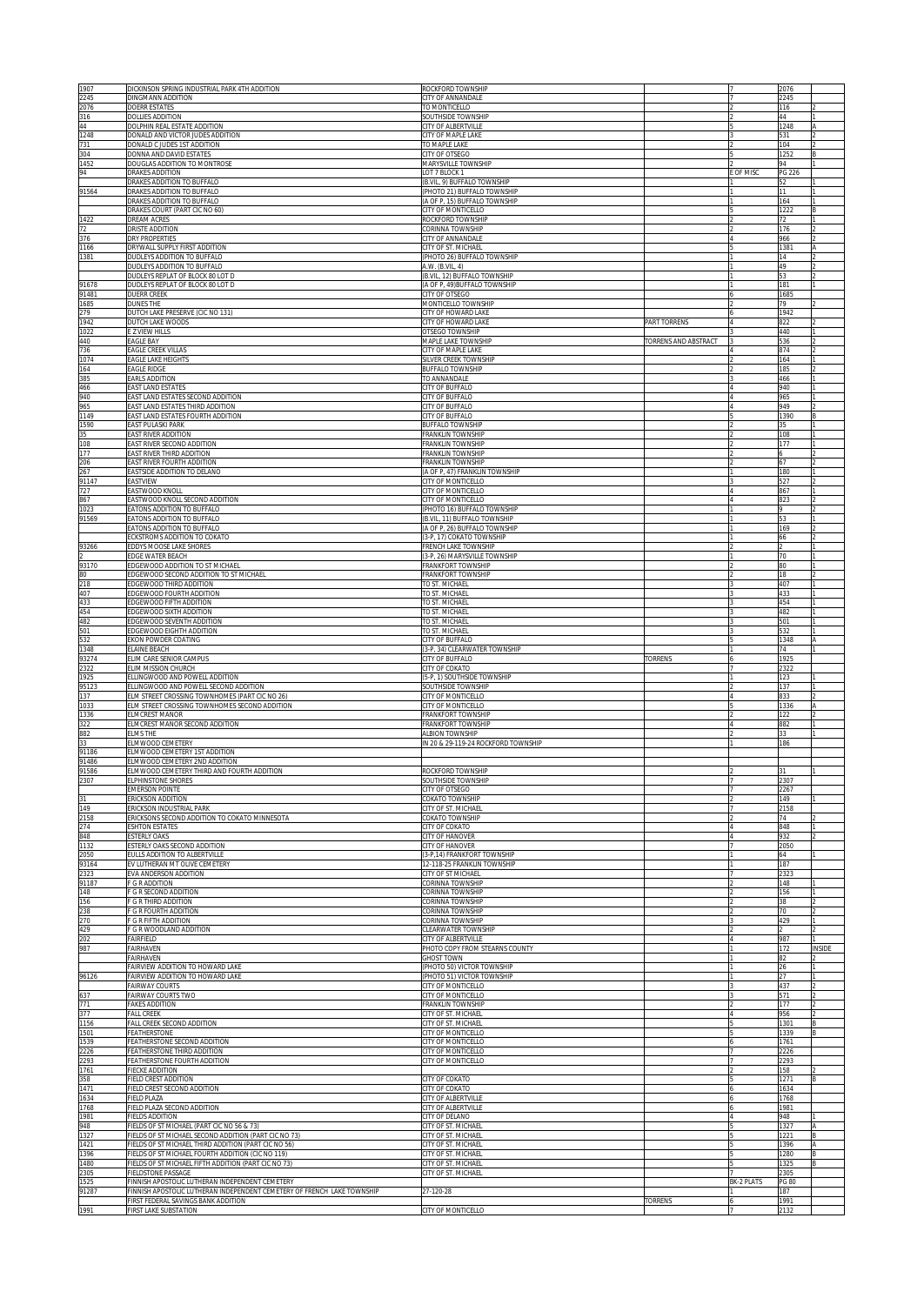| 2132<br>95544  | FISH LAKE CEDAR SHORES<br><b>FISH LAKE SHORES</b>                                           | (5-P, 42) CLEARWATER TOWNSHIP<br>5-P, 31) CLEARWATER TOWNSHIP              |                                |                                        | 144<br>138                   |        |
|----------------|---------------------------------------------------------------------------------------------|----------------------------------------------------------------------------|--------------------------------|----------------------------------------|------------------------------|--------|
| 95131<br>269   | <b>FISKES ADDITION</b><br><b>FLANERY SHORES</b>                                             | ROCKFORD TOWNSHIP<br>ALBION TOWNSHIP                                       |                                |                                        | 69<br>190                    |        |
| 390            | FLEENERS ADDITION TO HOWARD LAKE                                                            | (A OF P, 48) VICTOR TOWNSHIP                                               |                                |                                        | 180                          |        |
| 91580          | FLEENERS ADDITION TO HOWARD LAKE<br><b>FLORELLS FIRST ADDITION</b>                          | PHOTO 49) VICTOR TOWNSHIP<br>SILVER CREEK TOWNSHIP                         |                                |                                        | 26                           |        |
| 38             | FOREST BEND<br>FOREST BEND FIRST ADDITION                                                   | SILVER CREEK TOWNSHIP<br>SILVER CREEK TOWNSHIP                             |                                |                                        | 38<br>100                    |        |
| 100<br>1619    | FOREST CREEK (PART CIC NO 94)<br>OREST GLEN (PART CIC NO 40)                                | CITY OF MONTROSE<br>CITY OF ST. MICHAEL                                    |                                |                                        | 1619<br>1207                 |        |
| 1207<br>1208   | FOREST GLEN SECOND ADDITION<br><b>FOREST HILLS</b>                                          | CITY OF ST. MICHAEL<br><b>CITY OF OTSEGO</b>                               |                                |                                        | 1208<br>1361                 |        |
| 1561<br>1330   | FOREST OAKS<br>FOREST OAKS SECOND ADDITION (CIC NO 66)                                      | CITY OF ST. MICHAEL<br>CITY OF ST. MICHAEL                                 |                                |                                        | 1330<br>1378                 |        |
| 1378<br>1116   | Forest Ridge<br>FORSTROM ADDITION                                                           | <b>ITY OF BUFFALO</b>                                                      |                                |                                        | 916<br>1248                  |        |
| 1448           | <b>FOSTER HILLS</b>                                                                         | <b>ITY OF HOWARD LAKE</b><br><b>FRANKFORT TOWNSHIP</b>                     |                                |                                        | 478                          |        |
| 678<br>2320    | <b>FOSTER LAKESHORE ACRES</b><br>FOURTEEN FOODS FIRST ADDITION                              | <b>FRANKFORT TOWNSHIP</b><br>CITY OF ST MICHAEL                            |                                |                                        | 592<br>2320                  |        |
| 592<br>1567    | FOURTH STREET TOWNHOMES CIC NUMBER 74 CONDOMINIUM<br>FOX HOLLOW                             | <b>FRANKFORT TOWNSHIP</b>                                                  |                                |                                        | 1367<br>436                  |        |
| 636<br>761     | FOX HOLLOW 2ND ADDITION<br>FOX HOLLOW THIRD ADDITION                                        | FRANKFORT TOWNSHIP<br>CITY OF ST. MICHAEL                                  |                                |                                        | 561<br>1885                  |        |
| 1885<br>1861   | FOX MEADOW<br>FOX RIDGE                                                                     | CITY OF DELANO<br>FRANKFORT TOWNSHIP                                       |                                |                                        | 1861<br>588                  |        |
| 788<br>2017    | FOXSTER ADDITION<br>FOXWOOD                                                                 | CITY OF ST. MICHAEL<br>CITY OF BUFFALO                                     |                                |                                        | 2017<br>506                  |        |
| 706            | FRANK OLSONS COTTAGE POINT                                                                  | 3-P, 28) SOUTHSIDE TOWNSHIP                                                |                                |                                        | 71                           |        |
| 93171<br>825   | <b>RANKFORT HILLS</b><br>FRANKFORT TOWN OF                                                  | <b>FRANKFORT TOWNSHIP</b><br>ROAD BETWEEN 7 & 8-120-23                     |                                | BK-2 PLATS                             | PG 90                        |        |
| 534            | RANKFORT TOWN ROAD MAP<br><b>RANK GRIFFITH OUTLOTS</b>                                      |                                                                            |                                | <b>BK-2 PLATS</b>                      | 534<br>PG 53                 |        |
| 1109           | RANKLIN PONDS<br>RANKLIN TOWN ROAD MAP                                                      | <b>FRANKLIN TOWNSHIP</b><br><b>RANKLIN TOWNSHIP</b>                        |                                |                                        | 909<br>510                   |        |
| 710<br>136     | RANKS GRANDVIEW ADDITION<br>RANKS GRANDVIEW SECOND ADDITION                                 | VICTOR TOWNSHIP<br>VICTOR TOWNSHIP                                         |                                |                                        | 136<br>147                   |        |
| 147<br>192     | RANKS HIGHVIEW ADDITION<br>RANKS HIGHVIEW SECOND ADDITION                                   | VICTOR TOWNSHIP<br><b>JICTOR TOWNSHIP</b>                                  |                                |                                        | 192<br>405                   |        |
| 405<br>96118   | RANSON MEMORIAL PARK ADDITION TO BUFFALO<br>REE MISSION CEMETERY                            | PHOTO 18 & 19) BUFFALO TOWNSHIP<br>30-120-28 FRENCH LAKE TOWNSHIP          |                                |                                        | 10<br>187                    |        |
| 91487          | FREMONT CITY                                                                                | <b>(EROX COPY</b>                                                          |                                | <b>BK-2 PLATS</b>                      |                              | INSIDE |
| 95645          | <b>FREEMONT HEIGHTS</b><br>FRENCH LAKE                                                      | 5-P, 45) SILVER CREEK TOWNSHIP<br><b>HOST TOWN</b>                         |                                |                                        | 145<br>82                    |        |
| 295            | FRENCH LAKE SHORES<br>FRENCH LAKE TOWN ROAD MAP                                             | <b>RENCH LAKE TOWNSHIP</b>                                                 |                                |                                        | 95<br>560                    |        |
| 560<br>497     | FRENCH RIDGE<br><b>FRIENDSHIP ADDITION</b>                                                  | <b>RENCH LAKE TOWNSHIP</b><br><b>CITY OF OTSEGO</b>                        |                                |                                        | 497<br>1984                  |        |
| 1984<br>97     | <b>GABRELCIKS ADDITION</b><br>GATEWAY NORTH                                                 | ROCKFORD TOWNSHIP<br>CITY OF OTSEGO                                        |                                |                                        | 97<br>1926                   |        |
| 1926<br>1979   | GATEWAY NORTH SECOND ADDITION<br>GATEWAY NORTH THIRD ADDITION                               | CITY OF OTSEGO<br><b>CITY OF OTSEGO</b>                                    |                                |                                        | 1979<br>2112                 |        |
| 2112           | GATEWAY NORTH FOURTH ADDITION                                                               | <b>CITY OF OTSEGO</b><br>CITY OF OTSEGO                                    | <b>PART TORRENS</b><br>TORRENS |                                        | 2155<br>2198                 |        |
| 2155<br>2198   | GATEWAY NORTH FIFTH ADDITION<br>GEISINGER ADDITION                                          | CORINNA TOWNSHIP                                                           |                                |                                        | 115                          |        |
| 115<br>1094    | <b>GEISINGER SECOND ADDITION</b><br><b>GEM BUSINESS PARK</b>                                | CORINNA TOWNSHIP<br><b>CITY OF ALBERTVILLE</b>                             |                                |                                        | 894<br>917                   |        |
| 1117<br>1810   | GEM BUSINESS PARK SECOND ADDITION<br>GENEVA                                                 | CITY OF ALBERTVILLE<br><b>GHOST TOWN</b>                                   |                                |                                        | 1810<br>82                   |        |
| 530            | <b>GEORGES ADDITION</b><br><b>GEORGES WOODS</b>                                             | <b>FRANKLIN TOWNSHIP</b><br><b>FRANKLIN TOWNSHIP</b>                       |                                |                                        | 530<br>1742                  |        |
| 1742<br>223    | <b>GILCHRIST ACRES</b><br>SILMERS 1ST ADDITION TO DELANO                                    | <b>BUFFALO TOWNSHIP</b><br>5-P, 30) FRANKLIN TOWNSHIP                      |                                |                                        | 23<br>138                    |        |
| 95138<br>245   | <b>GLEN MEADOW</b><br><b>GLENDALE ADDITION</b>                                              | RANKLIN TOWNSHIP<br><b>MONTICELLO TOWNSHIP</b>                             |                                |                                        | 45<br>443                    |        |
| 443            | <b>GOERKES ADDITION</b>                                                                     | <b>HATHAM TOWNSHIP</b><br>CORINNA TOWNSHIP                                 |                                |                                        | 191                          |        |
| 191<br>516     | GOFF ADDITION<br><b>GOLDEN POND</b>                                                         | <b>CITY OF BUFFALO</b>                                                     |                                |                                        | 516<br>976                   |        |
| 2257<br>1176   | GORDON ADDITION<br><b>GORDON HEIGHTS</b>                                                    | CORINNA TOWNSHIP<br>CORINNA TOWNSHIP                                       |                                |                                        | 2257<br>107                  |        |
| 307<br>87      | GORDONS BAY<br>GORMANS ADDITION TO BUFFALO                                                  | CORINNA TOWNSHIP<br>(B.VIL, 13) BUFFALO TOWNSHIP                           |                                |                                        | 87<br>54                     |        |
| 91571          | GORMANS ADDITION TO BUFFALO AMENDED PLAT OF<br>GORMANS ADDITION TO MAPLE LAKE               | (A OF P, 30) BUFFALO TOWNSHIP<br>(PHOTO, 59) MAPLE LAKE TOWNSHIP           |                                |                                        | 171<br>31                    |        |
| <u>91177</u>   | GORMANS ADDITION TO MAPLE LAKE<br><b>GOULD ADDITION</b>                                     | A OF P. 41) MAPLE LAKE TOWNSHIP<br>CITY OF MONTICELLO                      |                                |                                        | 177<br>1784                  |        |
| 1784<br>2284   | <b>GRAHAM ADDITION</b><br><b>GRAHAMS LAKEVIEW</b>                                           | CITY OF WAVERLY<br>CITY OF WAVERLY                                         |                                |                                        | 1372<br>2284                 |        |
| 1572<br>1797   | <b>GRAND CASTLE ESTATES</b><br>GRANDVIEW (CIC NO 106)                                       | <b>BUFFALO TOWNSHIP</b><br>CITY OF BUFFALO                                 |                                |                                        | 1797<br>1379                 |        |
| 1579           | GRANDVIEW LEDGE TOWNHOMES                                                                   | CITY OF BUFFALO                                                            |                                |                                        | 2034                         |        |
| 2034<br>95156  | GRANITE LAKE BEACH<br>GRANITE LAKE BEACH ADDITION                                           | (5-P, 66) ALBION TOWNSHIP<br>ALBION TOWNSHIP                               |                                |                                        | 156<br>153                   |        |
| 153<br>123     | GRANITE LAKE WOODCREST ADDITION<br>GRANITE SHORES                                           | ALBION TOWNSHIP<br>ALBION TOWNSHIP                                         | <b><i>TORRENS</i></b>          |                                        | 123<br>184                   |        |
| 99184<br>99584 | <b>GRANITE SHORES FIRST ADDITION</b><br>GRANITRIDGE                                         | ALBION TOWNSHIP<br>ALBION TOWNSHIP                                         | TORRENS                        |                                        | 184<br>453                   |        |
| 453<br>1394    | GREAT NORTHERN ADDITION<br>GREAT RIVER ACRES 1ST ADDITION                                   | CITY OF ST. MICHAEL<br>OTSEGO TOWNSHIP                                     |                                |                                        | 1394<br>138                  |        |
| 138<br>145     | GREAT RIVER ACRES 2ND ADDITION<br>GREAT RIVER ACRES 3RD ADDITION                            | OTSEGO TOWNSHIP<br>OTSEGO TOWNSHIP                                         |                                |                                        | 145<br>190                   |        |
| 190            | GREAT RIVER ADDITION                                                                        | CITY OF MONTICELLO                                                         |                                |                                        | 2097                         |        |
| 2097<br>1850   | GREAT RIVER CENTRE OF OTSEGO<br>GREAT RIVER CENTRE OF OTSEGO SECOND ADDITION                | CITY OF OTSEGO<br>CITY OF OTSEGO<br><b>CITY OF OTSEGO</b>                  |                                |                                        | 1850<br>1940                 |        |
| 1940<br>2040   | GREAT RIVER CENTRE OF OTSEGO THIRD ADDITION<br>GREAT RIVER CENTRE OF OTSEGO FOURTH ADDITION | CITY OF OTSEGO                                                             |                                |                                        | 2040<br>2165                 |        |
| 2333           | GREAT RIVER CENTRE OF OTSEGO FIFTH ADDITION<br>GREAT RIVER CENTRE OF OTSEGO SIXTH ADDITION  | CITY OF OTSEGO<br>CITY OF OTSEGO                                           |                                |                                        | 2312<br>2333                 |        |
| 2165<br>524    | GREEN HAVEN ESTATES<br>GREENBRIAR ACRES                                                     | <b>RANKFORT TOWNSHIP</b><br>ALBION TOWNSHIP                                |                                |                                        | 524<br>91                    |        |
| 91<br>2279     | <b>GREENBRIAR ESTATES</b><br>GREENBRIAR HILLS                                               | CITY OF BUFFALO<br><b>CITY OF BUFFALO</b>                                  |                                |                                        | 492<br>2279                  |        |
| 2317<br>692    | GREENBRIAR HILLS SECOND ADDITION<br><b>GREENE ACRES</b>                                     | CITY OF BUFFALO<br>CITY OF ANNANDALE                                       |                                |                                        | 2317<br>971                  |        |
| 1171<br>91565  | GREENS ADDITION TO HOWARD LAKE<br>GREENS ADDITION TO HOWARD LAKE                            | PHOTO, 30) VICTOR TOWNSHIP<br>A OF P, 17) VICTOR TOWNSHIP                  |                                |                                        | 16<br>165                    |        |
|                | GREENVIEW                                                                                   | <b>BUFFALO TOWNSHIP</b>                                                    |                                |                                        | 404                          |        |
| 604<br>275     | GREENWOOD ACRES<br>GREENWOOD ACRES SECOND ADDITION                                          | ROCKFORD TOWNSHIP<br>ROCKFORD TOWNSHIP                                     |                                |                                        | 75<br>450                    |        |
| 650<br>1702    | GREKU HOMESTEAD<br>GRENINS MISSISSIPPI HILLS                                                | <b>COKATO TOWNSHIP</b><br>CITY OF OTSEGO                                   |                                |                                        | 1702<br>918                  |        |
| 1118<br>1534   | GRENINS MISSISSIPPI HILLS SECOND ADDITION<br>GRIEFNOW ADDITION                              | CITY OF OTSEGO<br>TO MONTICELLO                                            |                                |                                        | 1334<br>117                  |        |
| 317<br>816     | GRIFFING MEADOW<br>GRIFFITHS FIRST ADDITION                                                 | <b>CITY OF BUFFALO</b><br>BLOCK ONE TO COKATO (A OF P, 50) COKATO TOWNSHIP |                                |                                        | 816<br>181                   |        |
| 91881<br>92171 | GRIFFITHS 2ND ADDITION TO COKATO<br>GRIFFITHS 3RD ADDITION TO COKATO                        |                                                                            |                                | <b>BK-2 PLATS</b><br><b>BK-2 PLATS</b> | <b>PG 71</b><br><b>PG 85</b> |        |
| 92185<br>93159 | GRIFFITHS 4TH ADDITION TO COKATO<br>GRIFFITHS OUTLOTS TO COKATO FRANK                       | 3-P, 4) COKATO TOWNSHIP                                                    |                                |                                        | 59                           |        |
| 92153          | <b>GROSHENS ADDITION</b>                                                                    | ROCKFORD TOWNSHIP                                                          |                                |                                        | 57                           |        |
| 257            | GROVE ADDITION TO MAPLE LAKE                                                                | (A OF P, 50) MAPLE LAKE TOWNSHIP                                           |                                |                                        | 181                          |        |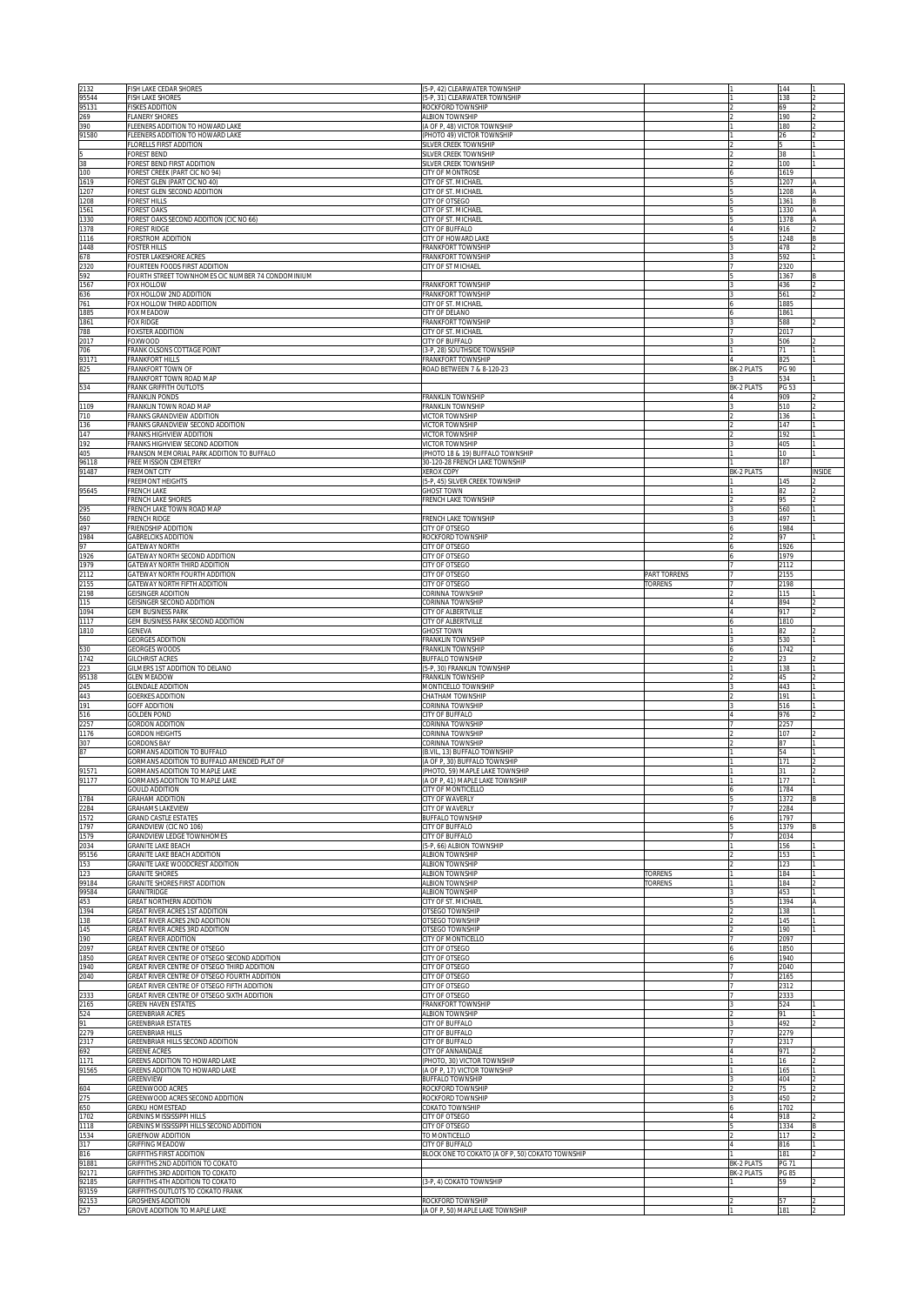| 91781<br>1196        | GROVELAND ADDITION<br>GROVELAND 2ND ADDITION                                                                                                                                               | <b>CITY OF MONTICELLO</b><br><b>CITY OF MONTICELLO</b>                             |                |                      | 996<br>1272                 |  |
|----------------------|--------------------------------------------------------------------------------------------------------------------------------------------------------------------------------------------|------------------------------------------------------------------------------------|----------------|----------------------|-----------------------------|--|
| 1272<br>1406         | GROVELAND 3RD ADDITION<br>GROVELAND 4TH ADDITION                                                                                                                                           | CITY OF MONTICELLO<br>CITY OF MONTICELLO                                           |                |                      | 1206<br>1295                |  |
| 2295<br>1495<br>1405 | GROVELAND 5TH ADDITION<br><b>GROVELAND CENTER</b><br>GROVELAND PLACE                                                                                                                       | CITY OF MONTICELLO<br>CITY OF MONTICELLO<br>CITY OF MONTICELLO                     |                |                      | 2295<br>1205                |  |
| 1465<br>426          | <b>GRUPAS ADDITION</b><br><b>GUARDIAN ANGELS OF ALBERTVILLE</b>                                                                                                                            | OTSEGO TOWNSHIP<br>CITY OF ALBERTVILLE                                             |                |                      | 1265<br>426<br>2093         |  |
| 2231<br>2093         | GUARDIAN ANGELS RIVERVIEW LANDING<br>GUILFOILES ADDITION TO DELANO                                                                                                                         | CITY OF OTSEGO<br>FRANKLIN TOWNSHIP                                                |                |                      | 2231<br>18                  |  |
| 18                   | GUNDERSON ADDITION, HANSON<br><b>GUSTAFSON ADDITION</b>                                                                                                                                    | (4-P, 47) CORINNA TOWNSHIP<br>COKATO TOWNSHIP                                      |                |                      | 106<br>1368                 |  |
| 1568<br>2084         | H AND H SPORT SHOP<br>HACKENMUELLER ADDITION                                                                                                                                               | CITY OF MAPLE LAKE<br>CITY OF ST. MICHAEL                                          |                |                      | 2084<br>813                 |  |
| 813<br>95137         | HAHNS PLEASANT LAKE ADDITION NO 1<br>HAHNS PLEASANT LAKE ADDITION NO 2                                                                                                                     | TO ANNANDALE (5-P, 28) CORINNA TOWNSHIP<br>TO ANNANDALE (5-P, 37) CORINNA TOWNSHIP |                |                      | 137<br>141                  |  |
| 95241<br>286         | <b>HALLS ADDITION</b><br>HALLS SECOND ADDITION                                                                                                                                             | OTSEGO TOWNSHIP<br>OTSEGO TOWNSHIP                                                 |                |                      | 86<br>178                   |  |
| 378<br>382           | HALLS THIRD ADDITION<br>HAMBURG TOWNSITE OF                                                                                                                                                | OTSEGO TOWNSHIP<br>(A OF P, 26) OTSEGO TOWNSHIP                                    |                |                      | 182<br>169                  |  |
| 91235                | <b>HANOVER</b><br><b>HANOVER</b>                                                                                                                                                           | (PHOTO, 47) FRANKFORT TOWNSHIP<br>(A OF P, 35) FRANKFORT TOWNSHIP                  |                |                      | 25<br>174                   |  |
|                      | HANOVER PLAT OF<br>HANOVER CEMETERY                                                                                                                                                        | 35-120-24 (A OF P, 51) FRANKFORT TOWNSHIP                                          |                | BK12 OF DEEDS PG 633 | 182                         |  |
| 91182                | HANOVER CEMETERY<br>HANOVER HEIGHTS                                                                                                                                                        | CITY OF HANOVER                                                                    |                | BK 41 OF MISC        | PG 149<br>476               |  |
| 476<br>773           | HANOVER HILLS<br>HANOVER INDUSTRIAL PARK                                                                                                                                                   | CITY OF HANOVER<br>CITY OF HANOVER                                                 |                |                      | 573<br>586                  |  |
| 586<br>625           | HANOVER INDUSTRIAL PARK SECOND ADDITION<br>HANOVER INDUSTRIAL PARK THIRD ADDITION                                                                                                          | CITY OF HANOVER<br><b>CITY OF HANOVER</b>                                          |                |                      | 425<br>515                  |  |
| 715<br>838           | HANOVER INDUSTRIAL PARK FOURTH ADDITION<br>HANOVER INDUSTRIAL PARK FIFTH ADDITION                                                                                                          | CITY OF HANOVER<br>CITY OF HANOVER                                                 |                |                      | 838<br>2078                 |  |
| 2078<br>94147        | HANSON & GUNDERSON ADDITION<br>HAPPY KNOLL ESTATES FIRST ADDITION                                                                                                                          | (4-P, 47) CORINNA TOWNSHIP<br>CITY OF MAPLE LAKE                                   |                |                      | 106<br>1399                 |  |
| 1399<br>1759         | HAPPY KNOLL ESTATES SECOND ADDITION<br>HARDWOOD POND                                                                                                                                       | CITY OF MAPLE LAKE<br>CITY OF ALBERTVILLE                                          |                |                      | 1759<br>424                 |  |
| 624<br>794<br>266    | HARDWOOD POND 2ND ADDITION<br><b>HARMONY HAVEN</b><br><b>HAROLD RUFFS ADDITION</b>                                                                                                         | CITY OF ALBERTVILLE<br>ROCKFORD TOWNSHIP<br>CITY OF MONTICELLO                     |                |                      | 594<br>66<br>542            |  |
| 542<br>734           | HARPSTER ADDITION<br>HARRIET ADDITION TO MAPLE LAKE                                                                                                                                        | CITY OF OTSEGO                                                                     |                | BK-2 PLATS           | 534                         |  |
| 92154<br>2299        | HARTWIGS RIVER ROAD ACRES<br>HARVEST RIDGE                                                                                                                                                 | MONTICELLO TOWNSHIP<br><b>CITY OF DELANO</b>                                       |                |                      | <b>PG 54</b><br>125<br>2299 |  |
| 2247<br>2315         | HARVEST RUN<br>HARVEST RUN 2ND ADDITION                                                                                                                                                    | CITY OF OTSEGO<br>CITY OF OTSEGO                                                   |                |                      | 2247<br>2315                |  |
| 125                  | <b>HASSAN RAPIDS</b><br>HASTY                                                                                                                                                              | <b>GHOST TOWN</b><br><b>TOWN OF BLKS 1 &amp; 2</b>                                 |                | <b>BK-2 PLATS</b>    | R2<br>PG 62                 |  |
| 92162<br>91216       | HAVEN & WRIGHTS ADDITION TO VILLAGE OF MONTROSE<br>HAVEN AND WRIGHTS ADDITION TO MOTROSE                                                                                                   | (PHOTO 73) MARYSVILLE TOWNSHIP<br>(A OF P, 16) MARYSVILLE TOWNSHIP                 |                |                      | 38<br>164                   |  |
| 1206                 | HAWK VIEW<br>HAYWOOD ACRES                                                                                                                                                                 | <b>BUFFALO TOWNSHIP</b><br>CITY OF HOWARD LAKE                                     |                |                      | 1206<br>511                 |  |
| 711<br>1142          | HAZELWOOD<br><b>HAZELWOOD EAST</b>                                                                                                                                                         | CITY OF BUFFALO<br><b>CITY OF BUFFALO</b>                                          |                |                      | 942<br>1296                 |  |
| 1496<br>588          | HEIGHTS SOUTH<br><b>HELDS ADDITION</b>                                                                                                                                                     | CITY OF ST. MICHAEL<br>TO BUFFALO                                                  |                |                      | 588<br>445                  |  |
| 445<br>92155         | HENRIETTA S DEANS ADDITION TO BUFFALO<br><b>HENSHAW SHORES</b>                                                                                                                             | <b>ALBION TOWNSHIP</b>                                                             |                | <b>BK-2 PLATS</b>    | PG 55<br>1968               |  |
| 1968<br>1283         | HERITAGE COMMONS (CIC NO 47)<br>HERITAGE ESTATES VILLAS CIC NUMBER 92 CONDOMINIUM                                                                                                          | CITY OF ALBERTVILLE                                                                |                |                      | 1283<br>1681                |  |
| 1681<br>1690         | HERITAGE ESTATES VILLAS CIC NUMBER 92 FIRST SUPPLEMENTAL CON<br>HERITAGE ESTATES VILLAS CIC NUMBER 92 SECOND SUPPLEMENTAL CO                                                               |                                                                                    |                |                      | 1690<br>1706                |  |
| 1706<br>1721         | HERITAGE ESTATES VILLAS CIC NUMBER 92 THIRD SUPPLEMENTAL CON<br>HERITAGE ESTATES VILLAS CIC NUMBER 92 FOURTH SUPPLEMENTAL                                                                  |                                                                                    |                |                      | 1721<br>1743                |  |
| 1743<br>1756         | HERITAGE ESTATES VILLAS CIC NUMBER 92 FIFTH SUPPLEMENTAL CON<br>HERITAGE ESTATES VILLAS CIC NUMBER 92 SIXTH SUPPLEMENTAL CO                                                                |                                                                                    |                |                      | 1756<br>1776                |  |
| 1776<br>1809         | HERITAGE ESTATES VILLAS CIC NUMBER 92 SEVENTH SUPPLEMENTAL<br>HERITAGE ESTATES VILLAS CIC NUMBER 92 EIGHTH SUPPLEMENTAL A                                                                  |                                                                                    |                |                      | 1809<br>1830                |  |
| 1830<br>1842         | HERITAGE ESTATES VILLAS CIC NUMBER 92 NINTH SUPPLEMENTAL CON<br>HERITAGE ESTATES VILLAS CIC NUMBER 92 TENTH SUPPLEMENTAL A C                                                               |                                                                                    |                |                      | 1842<br>1857                |  |
| 1857<br>1863<br>1890 | HERITAGE ESTATES VILLAS CIC NUMBER 92 ELEVENTH SUPPLEMENTAL<br>HERITAGE ESTATES VILLAS CIC NUMBER 92 TWELFTH SUPPLEMENTAL A                                                                |                                                                                    |                |                      | 1863<br>1890<br>1932        |  |
| 1932<br>1947         | HERITAGE ESTATES VILLAS CIC NUMBER 92 THIRTEENTH SUPPLEMENTA<br>HERITAGE ESTATES VILLAS CIC NUMBER 92 FOURTEENTH SUPPLEMENTA<br>ERITAGE ESTATES VILLAS CIC NUMBER 92 FIFTEENTH SUPPLEMENTA |                                                                                    |                |                      | 1947                        |  |
| 1972<br>1995         | HERITAGE ESTATES VILLAS CIC NUMBER 92 SIXTEENTH SUPPLEMENTAL<br>HERITAGE ESTATES VILLAS CIC NUMBER 92 SEVENTEENTH SUPPLEMENT                                                               |                                                                                    |                |                      | 197.<br>1995<br>2007        |  |
| 2007<br>2024         | HERITAGE ESTATES VILLAS CIC NUMBER 92 EIGHTEENTH SUPPLEMENTA<br><b>HERITAGE HILLS</b>                                                                                                      | <b>CITY OF OTSEGO</b>                                                              |                |                      | 2024<br>981                 |  |
| 981<br>187           | HERITAGE MAPLE LEAF ADDITION<br><b>HERITAGE PLAINS</b>                                                                                                                                     | ORINNA TOWNSHIP<br><b>CITY OF OTSEGO</b>                                           |                |                      | 187<br>941                  |  |
| 941<br>963           | HERITAGE PLAINS SECOND ADDITION<br><b>HERITAGE POINTE 1ST ADDITION</b>                                                                                                                     | ITY OF OTSEGO<br><b>CITY OF OTSEGO</b>                                             |                |                      | 963<br>2109                 |  |
| 2109<br>2149         | HERITAGE POINTE 2ND ADDITION<br>HEURING ADDITION                                                                                                                                           | CITY OF OTSEGO                                                                     |                |                      | 2149<br>161                 |  |
| 361<br>1247          | HEURING MEADOWS<br><b>HIBBARD CREEK ESTATES</b>                                                                                                                                            | <b>CITY OF ALBERTVILLE</b><br>SILVER CREEK TOWNSHIP                                |                |                      | 1247<br>927                 |  |
| 927<br>1912          | <b>HICKORY HILLS</b><br><b>HIDDEN CREEK TRAILS</b>                                                                                                                                         | FRANKLIN TOWNSHIP<br><b>CITY OF OTSEGO</b>                                         |                |                      | 1912<br>1369                |  |
| 1369<br>1503         | HIDDEN HAVEN<br>HIDDEN HILLS                                                                                                                                                               | <b>CITY OF OTSEGO</b><br><b>CITY OF DELANO</b>                                     |                |                      | 1303<br>568                 |  |
| 768<br>849           | HIDDEN LAKE MEADOWS<br>HIDDEN PRAIRIE PRESERVE                                                                                                                                             | FRANKFORT TOWNSHIP<br><b>OWNSHIP OF BUFFALO</b>                                    |                |                      | 849<br>2152                 |  |
| 2152<br>522          | <b>HIDDEN VALLEY</b><br>HIGGINS RIVER BLUFF                                                                                                                                                | <b>OTSEGO TOWNSHIP</b><br>MONTICELLO TOWNSHIP                                      | <b>TORRENS</b> |                      | 522<br>577                  |  |
| 777<br>428           | HIGHLAND ADDITION<br>HIGHLAND CEDAR                                                                                                                                                        | TO ANNANDALE<br>(4-P, 29) CORINNA TOWNSHIP                                         |                |                      | 428<br>97                   |  |
| 94197<br>91387       | HIGHLAND CEMETERY<br>HIGHLAND ESTATES                                                                                                                                                      | 20-122-26 (AT HASTY) SILVER CREEK TOWNSHIP<br>SILVER CREEK TOWNSHIP                |                |                      | 187<br>1356                 |  |
| 1356<br>465          | <b>HIGHLAND PARK</b><br>HIGHLAND PARK SECOND ADDITION                                                                                                                                      | TO BUFFALO<br>CITY OF BUFFALO                                                      |                |                      | 465<br>580                  |  |
| 580<br>621<br>649    | HIGHLAND PARK THIRD ADDITION<br>HIGHLAND PARK FOURTH ADDITION<br>HIGHLAND PARK FIFTH ADDITION                                                                                              | <b>CITY OF BUFFALO</b><br><b>ITY OF BUFFALO</b><br><b>ITY OF BUFFALO</b>           |                |                      | 421<br>449<br>508           |  |
| 708<br>1757          | HIGHLAND RIDGE<br>HIGHLAND RIDGE SECOND ADDITION                                                                                                                                           | <b>CITY OF DELANO</b><br><b>CITY OF DELANO</b>                                     |                |                      | 1757<br>860                 |  |
| 1860<br>2027         | HIGHLAND RIDGE THIRD ADDITION<br>HIGHLAND RIDGE FOURTH ADDITION                                                                                                                            | <b>CITY OF DELANO</b><br><b>CITY OF DELANO</b>                                     |                |                      | 2027<br>2210                |  |
| 2222<br>2246         | <b>HIGHLAND RIDGE FIFTH ADDITION</b><br>HIGHLAND RIDGE SIXTH ADDITION                                                                                                                      | CITY OF DELANO<br>CITY OF DELANO                                                   |                |                      | 2222<br>2246                |  |
| 2300<br>2332         | HIGHLAND RIDGE SEVENTH ADDITION<br>HIGHLAND RIDGE EIGHTH ADDITION                                                                                                                          | CITY OF DELANO<br>CITY OF DELAO                                                    |                |                      | 2300<br>2332                |  |
| 2217<br>2252         | HIGHLANDS OF RIVER POINTE<br>HIGHLANDS OF RIVER POINTE 2ND ADDITION                                                                                                                        | CITY OF OTSEGO<br>CITY OF OTSEGO                                                   |                |                      | 2217<br>2252                |  |
| 2210                 |                                                                                                                                                                                            |                                                                                    |                |                      | 1306                        |  |
|                      | HIGHLANDS OF ST MICHAEL<br>HIGHLANDS OF ST MICHAEL SECOND ADDITION                                                                                                                         | CITY OF ST. MICHAEL<br>CITY OF ST. MICHAEL                                         |                |                      | 1211                        |  |
| 1411                 | HIGHLANDS OF ST MICHAEL THIRD ADDITION<br>HIGHLANDS OF ST MICHAEL FOURTH ADDITION                                                                                                          | CITY OF ST. MICHAEL<br>CITY OF ST. MICHAEL                                         |                |                      | 1308<br>1319                |  |
| 1508<br>1519<br>1607 | HIGHLANDS OF ST MICHAEL FIFTH ADDITION<br>HIGHLANDS OF ST MICHAEL SIXTH ADDITION<br>HIGHWAY 241 BUSINESS PARK                                                                              | CITY OF ST. MICHAEL<br>CITY OF ST. MICHAEL<br>CITY OF ST. MICHAEL                  |                |                      | 1607<br>1608<br>2009        |  |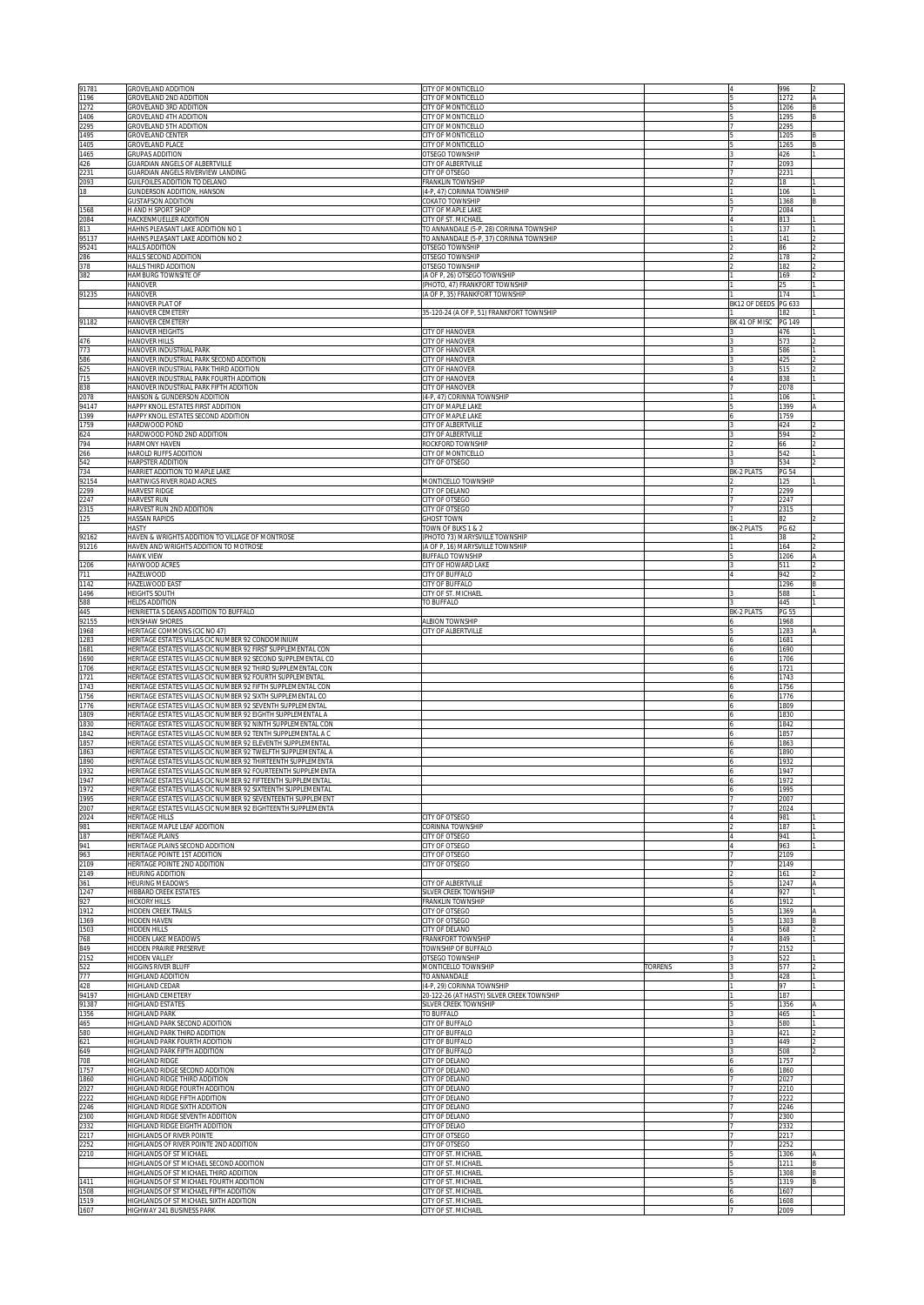| 2296<br>1608             | HIGHWAY 241 BUSINESS PARK 2ND ADDITION<br>HIGHWAY 55 EAST COMMERCIAL PARK                      | CITY OF ST MICHAEL                                                        |                |                   | 2296             |  |
|--------------------------|------------------------------------------------------------------------------------------------|---------------------------------------------------------------------------|----------------|-------------------|------------------|--|
| 2009                     | HIGHWAY 55 EAST COMMERCIAL PARK SECOND ADDITION                                                | TO BUFFALO<br>TO BUFFALO                                                  |                |                   | 409<br>413       |  |
| 413                      | HIGHWOODS 1ST ADDITION<br>HIGHWOODS 2ND ADDITION (CIC NO 29)                                   | CITY OF ST. MICHAEL<br>CITY OF ST. MICHAEL                                |                |                   | 855<br>857       |  |
| 1055                     | HIGHWOODS 3RD ADDITION                                                                         | CITY OF ST. MICHAEL                                                       |                |                   | 929              |  |
| 1057<br>1129             | HIGHWOODS 4TH ADDITION<br>HIGHWOODS 5TH ADDITION                                               | CITY OF ST. MICHAEL<br>CITY OF ST. MICHAEL                                |                |                   | 1211<br>989      |  |
| 1211<br>1189             | HIGHWOODS 6TH ADDITION (PART CIC NO 29)<br><b>HILL CREEK</b>                                   | CITY OF ST. MICHAEL<br>CITY OF COKATO                                     |                |                   | 1298<br>918      |  |
| 1298                     | HILL VIEW ADDITION                                                                             | FRENCH LAKE TOWNSHIP                                                      |                |                   | 835              |  |
| 918<br>835               | HILLCREST ADDITION<br>HILLCREST SECOND ADDITION                                                | MONTICELLO TOWNSHIP                                                       |                |                   | 89<br>119        |  |
| 89                       | HILLMEYER ADDITION                                                                             | COKATO TOWNSHIP                                                           |                |                   | 30               |  |
| 319<br>230               | <b>HILLSBOROUGH ESTATES</b><br>HILLSBOROUGH ESTATES 2ND ADDITION                               | ROCKFORD TOWNSHIP<br>ROCKFORD TOWNSHIP                                    |                |                   | 178<br>198       |  |
| 178<br>198               | HILLSBOROUGH ESTATES 3RD ADDITION<br>HILLSIDE ESTATES                                          | ROCKFORD TOWNSHIP<br>CITY OF ROCKFORD                                     |                |                   | 415<br>843       |  |
| 615                      | HILLSIDE FARM                                                                                  | CITY OF MONTICELLO                                                        |                |                   | 1341             |  |
| 843<br>1541              | HILLSIDE FARM 2ND ADDITION<br>HILLSIDE FARM 3RD ADDITION                                       | CITY OF MONTICELLO<br>CITY OF MONTICELLO                                  |                |                   | 1617<br>1909     |  |
| 1617                     | HILLSIDE FARM 4TH ADDITION                                                                     | CITY OF MONTICELLO                                                        |                |                   | 1910             |  |
| 1909<br>1910             | HILLSIDE TOWNHOMES (CIC NO 19)<br>HILLSIDE VIEW                                                | CITY OF MONTICELLO<br>SOUTHSIDE TOWNSHIP                                  | <b>ORRENS</b>  |                   | 974<br>1277      |  |
| 974<br>1277              | HILLTOP ADDITION<br>HILLWOOD PARK                                                              | <b>FRANKFORT TOWNSHIP</b><br>24-120-24                                    |                |                   | 569<br>127       |  |
| 769                      | HOAGS BAYVIEW HEIGHTS                                                                          | MONTICELLO TOWNSHIP                                                       |                |                   | 77               |  |
| 327<br>277               | HOGLUND ADDITION<br>HOGLUND BUS PARK                                                           | MONTICELLO TOWNSHIP<br>CITY OF MONTICELLO                                 |                |                   | 21<br>2157       |  |
| 21                       | HOLKERS HILLSIDE ADDITION                                                                      |                                                                           |                |                   | 450              |  |
| 2157<br>450              | HOLTHAUS ADDITION<br>HOLTS ADDITION TO THE VILLAGE OF COKATO                                   | FRANKFORT TOWNSHIP<br>COKATO TOWNSHIP                                     |                |                   | 43<br>25         |  |
| 243<br>25                | HOLY GROUND<br>HONEYTREE FIRST ADDITION                                                        | CITY OF OTSEGO<br>FRANKLIN TOWNSHIP                                       |                |                   | 1220<br>109      |  |
| 1420                     | HORSCHS ADDITION TO MIDDLEVILLE                                                                | MIDDLEVILLE TOWNSHIP                                                      |                |                   | 140              |  |
| 309<br>2269              | HORSCHS SECOND ADDITION TO MIDDLEVILLE<br>HORSWELL LAKE LOTS                                   | MIDDLEVILLE TOWNSHIP<br>CORINNA TOWNSHIP                                  |                |                   | 59<br>2269       |  |
| 140<br>259               | <b>HOWARD LAKE</b><br>HOWARD LAKE ADDITION TO                                                  | (A OF P, 17) VICTOR TOWNSHIP<br>(PHOTO 48) VICTOR TOWNSHIP                |                |                   | 165<br>25        |  |
| 91117                    | HOWARD LAKE ADDITION TO                                                                        | (PHOTO 57) VICTOR TOWNSHIP                                                |                |                   | 20               |  |
|                          | HOWARD LAKE ADDITION TO<br>HOWARD LAKE BLOCK 13                                                | (GOODSELL TRACTS) (PHOTO 55) VICTOR TOWNSHIP<br>(4-P, 32) VICTOR TOWNSHIP |                |                   | 29<br>98         |  |
|                          | HOWARD LAKE N1/2 BLOCK 26                                                                      |                                                                           |                | MICROFILMED       |                  |  |
|                          | HOWARD LAKE BLOCK 30<br>HOWARD LAKE LOT F                                                      | (PHOTO 53) VICTOR TOWNSHIP<br>(PHOTO 58) VICTOR TOWNSHIP                  |                |                   | 30               |  |
|                          | HOWARD LAKE E1/2 OF LOTS 1 & 2 BLOCK 25<br>HOWARD LAKE LOT 2 OF LOT E                          | (A OF P, 44) VICTOR TOWNSHIP                                              |                |                   | 178              |  |
|                          | HOWARD LAKE LOT 2 OF LOT F                                                                     | (PHOTO 30) VICTOR TOWNSHIP<br>PHOTO 53) VICTOR TOWNSHIP                   |                |                   | 16<br>28         |  |
|                          | HOWARD LAKE LOTS 4 & 5 BLOCK 19<br>HOWARD LAKE LOTS 7, 8 & 9 BLOCK C                           | (PHOTO 53) VICTOR TOWNSHIP<br>(PHOTO 56) VICTOR TOWNSHIP                  |                |                   | 28<br>20         |  |
|                          | HOWARD LAKE INDUSTRIAL PARK                                                                    | CITY OF HOWARD LAKE                                                       |                |                   | 1285             |  |
| 1285                     | HOWARD LAKE INDUSTRIAL PARK SECOND<br>HOWARD LAKE INDUSTRIAL PARK THIRD                        | CITY OF HOWARD LAKE<br>CITY OF HOWARD LAKE                                |                |                   | 2070<br>2170     |  |
| 2070<br>2170             | HOWARD LAKE CEMETERY AND BLUEPRINT                                                             | 3-118-27 (A OF P, 1) VICTOR TOWNSHIP<br>3-118-27 VICTOR TOWNSHIP          |                |                   | 157              |  |
| 91157                    | HOWARD LAKE PUBLIC CEMETERY ADDITION TO<br>HOWARD LAKE ADDITION TO PUBLIC CEMETERY             |                                                                           |                | <b>BK-2 PLATS</b> | 188<br>PG 87     |  |
| 91288                    | HOWARD LAKE PUBLIC CEMETERY SECOND ADDITION<br>HOWARD LAKE PUBLIC CEMETERY 3RD ADDITION        | 10-118-27 VICTOR TOWNSHIP<br>3-118-27 VICTOR TOWNSHIP                     |                |                   | 188<br>188       |  |
| 91388                    | HOWARD LAKE RAILWAY BLOCKS                                                                     | BLOCKS 7, 9, 10, 11 AND 12                                                |                | MICROFILMED       |                  |  |
|                          |                                                                                                |                                                                           |                |                   |                  |  |
| 91588                    | HOWARD LAKE SUBDIVISION BLOCK 30<br>HOWARD LAKE WAVERLY WINSTED SCHOOL DEVELOPMENT             | (PHOTO 53) VICTOR TOWNSHIP<br>CITY OF HOWARD LAKE                         |                |                   | 28<br>1931       |  |
|                          | HUBERTS HEIGHTS                                                                                | CITY OF ST. MICHAEL                                                       |                |                   | 584              |  |
| 1931<br>784              | HUNTERS COVE<br>HUNTERS CROSSING                                                               | CITY OF ANNANDALE<br>CITY OF MONTICELLO                                   |                |                   | 1247<br>1673     |  |
| 1447                     | HUNTERS CROSSING 2ND ADDITION                                                                  | CITY OF MONTICELLO                                                        |                |                   | 1705             |  |
| 2240<br>1673             | HUNTERS LAKE ESTATES<br><b>HUNTERS PASS ESTATES</b>                                            | CITY OF ALBERTVILLE<br>CITY OF ALBERTVILLE                                |                |                   | 2240<br>1775     |  |
| 1705<br>1775             | HUNTERS PASS ESTATES SECOND ADDITION<br>HUNTERS PATH ADDITION                                  | CITY OF ALBERTVILLE<br>CITY OF ANNANDALE                                  |                |                   | 2105<br>939      |  |
| 2105                     | HURST WOODS                                                                                    | CITY OF ROCKFORD                                                          |                |                   | 1659             |  |
| 939<br>1659              | HURST WOODS 2ND ADDITION<br>HURST WOODS 3RD ADDITION                                           | <b>CITY OF ROCKFORD</b><br><b>CITY OF ROCKFORD</b>                        |                |                   | 1873<br>1977     |  |
| 2230                     | HURST WOODS 4TH ADDITION                                                                       | <b>CITY OF ROCKFORD</b>                                                   |                |                   | 2230             |  |
| 1873<br>$\frac{1}{1977}$ | HWY 55 EAST COMMERCIAL PARK<br>IWY 55 EAST COMMERCIAL PARK SECOND ADDITION                     | TO BUFFALO<br>O BUFFALO                                                   |                |                   | 409<br>413       |  |
| 409                      | HYLO ACRES<br>HYLO ACRES 2ND ADDITION                                                          | OTSEGO TOWNSHIP<br>OTSEGO TOWNSHIP                                        |                |                   | 81<br>106        |  |
| 93181                    | HYLO ACRES THIRD ADDITION<br><b>HYPOINTE</b>                                                   | OTSEGO TOWNSHIP<br><b>CITY OF ST. MICHAEL</b>                             |                |                   | 431              |  |
| 306<br>431               | <b>HYPOINTE 2ND ADDITION</b>                                                                   | <b>CITY OF ST. MICHAEL</b>                                                |                |                   | 928<br>1218      |  |
| 1128<br>1218             | <b>HYPOINTE 3RD ADDITION</b><br>NDERBERG                                                       | <b>CITY OF ST. MICHAEL</b><br><b>CHATHAM TOWNSHIP</b>                     |                |                   | 1310<br>811      |  |
| 1310                     | <b>NDIAN HILLS</b>                                                                             | FRANKLIN TOWNSHIP                                                         |                |                   | 1353             |  |
| 1011<br>1553             | <b>NDIAN LAKE HEIGHTS</b><br><b>NDIAN LAKE POINT</b>                                           | 4-P, 42) CORINNA TOWNSHIP<br>5-P, 5) CORINNA TOWNSHIP                     |                |                   | 103<br>125       |  |
| 94203                    | <b>NDIAN POINT</b><br>INDUSTRIAL PARK ADDITION                                                 | CORINNA TOWNSHIP                                                          | <b>TORRENS</b> |                   | 191<br>114       |  |
| 95225<br>99591           | NDUSTRIAL PARK SECOND ADDITION                                                                 | TO COKATO<br>CITY OF COKATO                                               |                |                   | 2061             |  |
| 314<br>2061              | INGERSOLL PLAT IN 25 & 26, 120-26<br><b>INNSBROOK</b>                                          | PHOTO 83) CHATHAM TOWNSHIP<br>TO BUFFALO                                  |                |                   | 45<br>444        |  |
|                          | RONSIDE ADDITION                                                                               | CLEARWATER AND CORINNA TOWNSHIP                                           |                |                   | 2014             |  |
| 444<br>2014              | SD 728 OTSEGO E 8 SCHOOL ADDITION<br>SLAND VIEW BLUFF                                          | CITY OF OTSEGO<br><b>CITY OF OTSEGO</b>                                   |                |                   | 2176<br>2008     |  |
| 2176<br>2008             | <b>SLAND VIEW ESTATES</b><br>SLAND VIEW ESTATES SECOND ADDITION                                | OTSEGO TOWNSHIP<br>CITY OF OTSEGO                                         |                |                   | 78<br>915        |  |
| 278                      | SLAND VIEW ESTATES THIRD ADDITION                                                              | <b>CITY OF OTSEGO</b>                                                     |                |                   | 810              |  |
| 915<br>1010              | SLAND VIEW ESTATES FOURTH ADDITION<br>& B EXPANSION ADDITION                                   | CITY OF OTSEGO<br>FRANKFORT TOWNSHIP                                      |                |                   | 1241<br>598      |  |
| 1241                     | <b>&amp; B EXPANSION SECOND ADDITION</b>                                                       | FRANKFORT TOWNSHIP                                                        |                |                   | 866              |  |
| 798<br>866               | & B EXPANSION THIRD ADDITION<br><b>B ADDITION</b>                                              | FRANKFORT TOWNSHIP<br>TO HOWARD LAKE                                      |                |                   | 905<br>153       |  |
| 905<br>353               | <b>JAAKKOS ADDITION</b><br><b>JACKSON PARK</b>                                                 | <b>COKATO TOWNSHIP</b><br>5-P, 32) CORINNA TOWNSHIP                       |                |                   | 103<br>139       |  |
| 303                      | JAMES ADDITION                                                                                 | OTSEGO TOWNSHIP                                                           |                |                   | 459              |  |
| 95139<br>659             | JAMIE LYN ADDITION<br>JAPS SUNNY SLOPE TO DELANO                                               | CITY OF OTSEGO<br>(4-P, 18) FRANKLIN TOWNSHIP                             |                |                   | 2205<br>91       |  |
| 2205                     | <b>JB STM CAMPUS</b>                                                                           | CITY OF ST. MICHAEL<br>CITY OF MONTICELLO                                 |                |                   | 2182             |  |
| 94291                    | <b>JEFFERSON COMMONS</b><br><b>IEFFERSON COMMONS FIRST ADDITION</b>                            | CITY OF MONTICELLO                                                        |                |                   | 1610<br>1718     |  |
| 2182<br>1610             | IEFFERSON COMMONS SECOND ADDITION (PART CIC NO 122)<br><b>IEFFERSON COMMONS THIRD ADDITION</b> | CITY OF MONTICELLO<br>CITY OF MONTICELLO                                  |                |                   | 1877<br>1886     |  |
| 1718                     | ENKS ADDITION TO COKATO                                                                        | PHOTO 33) COKATO TOWNSHIP                                                 |                |                   | 18               |  |
| 1877<br>1886             | <b>JENKS ADDITION TO COKATO</b><br><b>IENSEN ADDITION</b>                                      | (A OF P, 8) COKATO TOWNSHIP<br>ROCKFORD TOWNSHIP                          |                |                   | 160<br>186       |  |
| 91660                    | JERRY HARTUNG ADDITION<br>JET EDGE                                                             | <b>CITY OF MONTICELLO</b><br>CITY OF ST. MICHAEL                          |                |                   | 1994<br>872      |  |
| 186                      | JOCHIM ADDITION                                                                                | FRANKFORT TOWNSHIP                                                        |                |                   | 548              |  |
| 1994<br>1072<br>748      | JODY TERRACE<br>JOHANNECK INDUSTRIAL PARK<br>JOHNSON PARK                                      | CORINNA TOWNSHIP<br>CITY OF MAPLE LAKE<br>(4-P, 31) SOUTHSIDE TOWNSHIP    |                |                   | 75<br>2098<br>98 |  |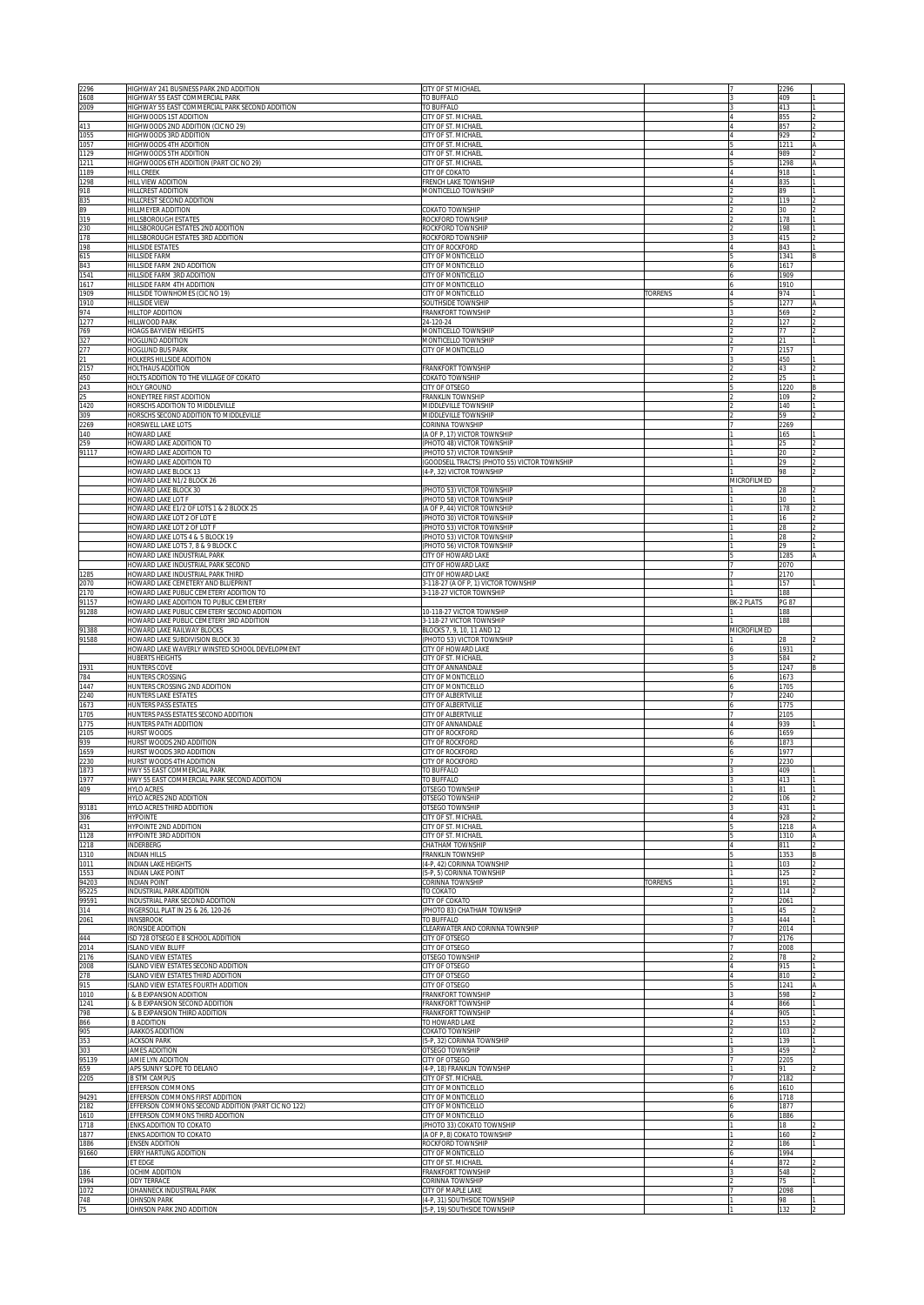| 2098                    | JOHNSON SQUARE                                                                                                                                      | CITY OF MONTROSE                                              |            |                | 816          |  |
|-------------------------|-----------------------------------------------------------------------------------------------------------------------------------------------------|---------------------------------------------------------------|------------|----------------|--------------|--|
| 93131<br>95232          | JOHNSONS ADDITION TO COKATO<br>JOHNSONS ADDITION TO HOWARD LAKE                                                                                     | COKATO TOWNSHIP<br>(PHOTO 52) VICTOR TOWNSHIP                 |            |                | 42<br>27     |  |
| 1016                    | JOHNSONS MILL CREEK ESTATES                                                                                                                         | CHATHAM TOWNSHIP                                              |            |                | 442          |  |
| 42                      | JOHNSTON RAMBLING CREEK ESTATES                                                                                                                     | CITY OF ST. MICHAEL                                           | PT TORRENS |                | 921          |  |
| 96227<br>442            | JON VUE ACRES<br>JON VUE ACRES SECOND ADDITION                                                                                                      | SOUTHSIDE TOWNSHIP<br>SOUTHSIDE TOWNSHIP                      |            |                | 188<br>942   |  |
| 921                     | JONES ADDITION                                                                                                                                      | CITY OF HOWARD LAKE                                           |            |                | 1989         |  |
| 388                     | JORDANS ADDITION                                                                                                                                    | TO ANNANDALE-CORINNA TOWNSHIP                                 |            |                | 37           |  |
| 942<br>1989             | JOSHUA ADDITION<br><b>ITS SQUARE</b>                                                                                                                | CITY OF CLEARWATER<br>CITY OF ANNANDALE                       |            |                | 1261<br>1347 |  |
| 237                     | JTS SQUARE SECOND ADDITION                                                                                                                          | CITY OF ANNANDALE                                             |            |                | 1342         |  |
| 1461<br>1347            | JUDD ADDITION<br>JUDE ACRES                                                                                                                         | TO HOWARD LAKE-VICTOR TOWNSHIP<br><b>CORINNA TOWNSHIP</b>     |            |                | 51<br>2128   |  |
| 1542                    | JUDE ADDITION                                                                                                                                       | MAPLE LAKE TOWNSHIP                                           |            |                | 52           |  |
|                         | JUDE DONALD C FIRST ADDITION TO MAPLE LAKE                                                                                                          |                                                               |            |                | 104          |  |
| 251<br>2128<br>252      | JUDES INDUSTRIAL PARK<br><b>JUDES INDUSTRIAL PARK FIRST ADDITION</b>                                                                                | TO MAPLE LAKE<br>MAPLE LAKE TOWNSHIP                          |            |                | 504<br>518   |  |
|                         | JUDES INDUSTRIAL PARK SECOND ADDITION                                                                                                               | CITY OF MAPLE LAKE                                            |            |                | 407          |  |
| 504<br>518              | <b>JUDES INDUSTRIAL PARK THIRD ADDITION</b>                                                                                                         | CITY OF MAPLE LAKE                                            |            |                | 438          |  |
| 607                     | <b>JUDES INDUSTRIAL PARK FOURTH ADDITION</b><br><b>JUDES INDUSTRIAL PARK FIFTH ADDITION</b>                                                         | CITY OF MAPLE LAKE<br>CITY OF MAPLE LAKE                      |            |                | 453<br>879   |  |
| 638                     | <b>JUDES INDUSTRIAL PARK SIXTH ADDITION</b>                                                                                                         | CITY OF MAPLE LAKE                                            |            |                | 984          |  |
| 653<br>879              | <b>JUSTEN ADDITION</b>                                                                                                                              | CITY OF OTSEGO<br>CITY OF OTSEGO                              |            |                | 876<br>2095  |  |
| 1184                    | <b>IUSTEN SECOND ADDITION</b><br>K L J ESTATES                                                                                                      | CLEARWATER TOWNSHIP                                           |            |                | 990          |  |
| 1076                    | KADABRA                                                                                                                                             | CORINNA TOWNSHIP                                              |            |                | 1719         |  |
| 2095<br>990             | KALWAYS ADDITION TO MAPLE LAKE<br>KAMP KOOL                                                                                                         | (3-P, 7) MAPLE LAKE TOWNSHIP<br>CORINNA TOWNSHIP              |            |                | 61<br>40     |  |
| 1719                    | KAMPA ESTATES                                                                                                                                       |                                                               |            |                | 162          |  |
| 93261                   | KARSTON COVE FIRST ADDITION (PART CIC NO 25                                                                                                         | CITY OF ALBERTVILLE                                           |            |                | 845          |  |
| 240<br>362              | KARSTON COVE SECOND ADDITION (PART CIC NO 25)<br>KARSTON COVE THIRD ADDITION (CIC NO 124)                                                           | CITY OF ALBERTVILLE<br>CITY OF ALBERTVILLE                    |            |                | 863<br>1657  |  |
| 1045                    | KARSTON COVE 4TH ADDITION                                                                                                                           |                                                               |            |                |              |  |
| 2276                    | KARSTON COVE FIFTH ADDITION                                                                                                                         | CITY OF ALBERTVILLE                                           |            |                | 2276         |  |
| 1063<br>1657            | KASPER GARDENS<br>KAVENEY ADDITION                                                                                                                  | CITY OF ST. MICHAEL<br>CITY OF MAPLE LAKE                     |            |                | 1328<br>1316 |  |
| 2200                    | <b>KAYSONS ADDITION</b>                                                                                                                             | TO BUFFALO                                                    |            |                | 538          |  |
| 1328<br>1516            | KAYSONS SECOND ADDITION<br>KAYSONS THIRD ADDITION                                                                                                   | CITY OF BUFFALO<br>CITY OF BUFFALO                            |            |                | 1309<br>2190 |  |
| 538                     | KEELERS ADDITION TO BUFFALO                                                                                                                         | (B-VIL, 13) BUFFALO TOWNSHIP                                  |            |                | 54           |  |
| 1509                    | KEL KARY ACRES                                                                                                                                      | ROCKFORD TOWNSHIP                                             |            |                | 127          |  |
| 2190<br>97154           | KELLYS ADDITION<br>KELLYS SECOND ADDITION                                                                                                           | ROCKFORD TOWNSHIP<br>ROCKFORD TOWNSHIP                        |            |                | 131<br>161   |  |
| 127                     | KELLYS THIRD ADDITION                                                                                                                               | ROCKFORD TOWNSHIP                                             |            |                | 181          |  |
|                         | KENDALE                                                                                                                                             | TO ANNANDALE-CORINNA TOWNSHIP                                 |            |                | 29           |  |
| 131<br>161<br>381<br>29 | <b>KENMYR ESTATES</b><br><b>KESKEY ADDITION</b>                                                                                                     | CITY OF MAPLE LAKE<br>COKATO TOWNSHIP                         |            |                | 865<br>552   |  |
|                         | KESSLER WOODVIEW ACRES                                                                                                                              | <b>ITY OF OTSEGO</b>                                          |            |                | 595          |  |
| 1065                    | KESTREL HILL                                                                                                                                        | FRANKFORT TOWNSHIP                                            |            |                | 951          |  |
| 752<br>795              | KIEHNS NORTH SHORE ADDITION<br>KILIAN ESTATES (CIC NO 42)                                                                                           | 5-P, 35) SOUTHSIDE TOWNSHIP<br><b>CITY OF ST. MICHAEL</b>     |            |                | 140<br>959   |  |
| 951                     | KILIANS ADDITION                                                                                                                                    | FRANKFORT TOWNSHIP                                            |            |                | 59           |  |
| 95240<br>1159           | KILIANS SECOND ADDITION<br>KILIANS THIRD ADDITION                                                                                                   | TO ST MICHAEL FRANKFORT TOWNSHIP<br>TO ST MICHAEL             |            |                | 50<br>113    |  |
|                         | KILIANS FOURTH ADDITION                                                                                                                             | RANKFORT TOWNSHIP                                             |            |                | 171          |  |
| 59<br>250               | KINGS POINTE (PART CIC NO 65)                                                                                                                       | <b>CITY OF DELANO</b>                                         |            |                | 1318         |  |
| 313<br>371              | KINGS POINTE 2ND ADDITION<br>KIRKMAN ADDITION                                                                                                       | <b>CITY OF DELANO</b><br><b>ITY OF MONTICELLO</b>             |            |                | 2011<br>487  |  |
| 1518                    | KITTREDGE CROSSING CONDOMINIUMS CIC NUMBER 97                                                                                                       |                                                               |            |                | 1714         |  |
| 2011                    | KITTREDGE CROSSING CONDOMINIUMS CIC NUMBER 97 FIRST SUPPLEME                                                                                        |                                                               |            |                | 1789         |  |
| 687<br>1714             | KITTREDGE CROSSING CONDOMINIUMS CIC NUMBER 97 SECOND SUPPLEM<br>KITTREDGE CROSSING CONDOMINIUMS CIC NUMBER 97 THIRD SUPPLEME                        |                                                               |            |                | 1854<br>1894 |  |
| 1789                    | KITTREDGE CROSSING CONDOMINIUMS CIC NUMBER 97 FOURTH SUPPLEM                                                                                        |                                                               |            |                | 1927         |  |
| 1854<br>1894            | KITTREDGE CROSSING CONDOMINIUMS CIC NUMBER 97 FIFTH SUPPLEME<br>KITTREDGE CROSSINGS                                                                 | <b>CITY OF OTSEGO</b>                                         |            |                | 1988<br>1338 |  |
| 1927                    | KITTREDGE CROSSINGS 2ND ADDITION                                                                                                                    | <b>CITY OF OTSEGO</b>                                         |            |                | 1369         |  |
| 1988                    | KITTREDGE CROSSINGS 3RD ADDITION (PART CIC NO 88)                                                                                                   | CITY OF OTSEGO                                                |            |                | 1370         |  |
| 1538<br>1569            | KITTREDGE CROSSINGS 4TH ADDITION (PART CIC NO 97)<br>KITTREDGE CROSSINGS 5TH ADDITION                                                               | CITY OF OTSEGO<br>CITY OF OTSEGO                              |            |                | 1371<br>1622 |  |
| 1570                    | KITTREDGE CROSSINGS 6TH ADDITION (PART CIC NO 98)                                                                                                   | CITY OF OTSEGO                                                |            |                | 1623         |  |
| 1571                    | KITTREDGE CROSSINGS 7TH ADDITION (PART CIC NO 97)                                                                                                   | CITY OF OTSEGO                                                |            |                | 1758         |  |
| 1622<br>1623            | KITTREDGE CROSSINGS 9TH ADDITION (PART CIC NO 118)<br>KITTREDGE CROSSINGS 10TH ADDITION                                                             | CITY OF OTSEGO<br>CITY OF OTSEGO                              |            |                | 1733<br>2075 |  |
| 1758                    | KITTREDGE CROSSINGS 11TH ADDITION                                                                                                                   | CITY OF OTSEGO                                                |            |                | 2088         |  |
| 1733                    | KITTREDGE CROSSINGS 12TH ADDITION                                                                                                                   | CITY OF OTSEGO                                                |            |                | 2172         |  |
| 2290<br>2318            | KITTREDGE KALLAND CONDO ASSOCIATION CIC NUMBER 148 CONDOMINIUM<br>KITTREDGE KALLAND CONDO ASSOCIATION CIC NUMBER 148 CONDOMINIUM FIRST SUPPLEMENTAL |                                                               |            |                | 290<br>318   |  |
| 2075                    | <b>UELLBERGS OAK HILL ESTATES</b>                                                                                                                   | ROCKFORD TOWNSHIP                                             |            |                | 02           |  |
| 2088<br>2172            | KJELLBERGS PRAIRIE ACRES<br>KJELLBERGS PRAIRIE ACRES SECOND ADDITION                                                                                | MONTICELLO TOWNSHIP<br>MONTICELLO TOWNSHIP                    |            |                | 79           |  |
| 102                     | <b>KLARBACKEN ADDITION</b>                                                                                                                          | TO COKATO COKATO TOWNSHIP                                     |            |                | 28           |  |
| 207                     | KLARBACKEN 2ND ADDITION                                                                                                                             | CITY OF COKATO                                                |            |                | 1378         |  |
| 229<br>228              | <b>KLEIN FARMS</b><br>KLEIN FARMS 2ND ADDITION                                                                                                      | CITY OF MONTICELLO<br>CITY OF MONTICELLO                      |            |                | 869<br>919   |  |
| 1578                    | KLEIN FARMS 3RD ADDITION                                                                                                                            | CITY OF MONTICELLO                                            |            |                | 989          |  |
| 869<br>919              | KLEIN FARMS 4TH ADDITION<br>KLEIN FARMS FIFTH ADDITION                                                                                              | CITY OF MONTICELLO<br>CITY OF MONTICELLO                      |            |                | 802<br>910   |  |
| 989                     | KLEIN FARMS SIXTH ADDITION                                                                                                                          | CITY OF MONTICELLO                                            |            |                | 983          |  |
| 1002                    | KLEIN FARMS SEVENTH ADDITION                                                                                                                        | CITY OF MONTICELLO                                            |            |                | 1254         |  |
| 1110<br>1183            | KLEIN FARMS ESTATES (CIC NO 14)<br>KLEIN FARMS ESTATES 2ND ADDITION (PART CIC NO 48)                                                                | CITY OF MONTICELLO<br>CITY OF MONTICELLO                      |            |                | 902<br>1281  |  |
| 1254                    | KLEIN FARMS ESTATES 3RD ADDITION (CIC NO 24)                                                                                                        | CITY OF MONTICELLO                                            |            |                | 828          |  |
| 902                     | KLEIN FARMS ESTATES FOURTH ADDITION (CIC NO 61)                                                                                                     | CITY OF MONTICELLO                                            |            |                | 1255         |  |
| 1281<br>1028            | KLEMZ ADDITION<br>KLEMZ 1ST ADDITION                                                                                                                | (5-P, 14) CLEARWATER TOWNSHIP<br>5-P, 61) CLEARWATER TOWNSHIP |            |                | 130<br>153   |  |
| 1255                    | KLYVA ROAD ADDITION                                                                                                                                 | CITY OF COKATO                                                |            | $\overline{A}$ | 839          |  |
| 95230<br>95253          | KNIGHTS ADDITION TO DELANO<br>KOLLVILLE ESTATES (CIC NO 35)                                                                                         | (3-P, 5) FRANKLIN TOWNSHIP<br>CITY OF ALBERTVILLE             |            |                | 60<br>993    |  |
| 839                     | KOLLVILLE ESTATES SECOND ADDITION                                                                                                                   | CITY OF ALBERTVILLE                                           |            |                | 1355         |  |
| 93260                   | KOLLVILLE ESTATES THIRD ADDITION                                                                                                                    | CITY OF ALBERTVILLE                                           |            |                | 1317         |  |
| 1193<br>2265            | KRAMERS KORNER ESTATES<br>KRANTZ WERNER COMMERCIAL                                                                                                  | <b>BUFFALO TOWNSHIP</b><br>CITY OF ST. MICHAEL                |            |                | 542<br>2265  |  |
| 1355                    | KRENZ ADDITION                                                                                                                                      | TO CLEARWATER                                                 |            |                | 165          |  |
| 1517<br>742             | <b>KRIEDLERS CEMETERY</b><br>KRIENKES WOODLAND ROAD ADDITION                                                                                        | 24-119-26 (PHOTO 30) MARYSVILLE TOWNSHIP<br>FRANKLIN TOWNSHIP |            |                | 16<br>55     |  |
| 365                     | KURT KESSLER ESTATES                                                                                                                                | CITY OF ST. MICHAEL                                           |            |                | 2052         |  |
| 96216                   | KURZS ADDITION TO ANNANDALE                                                                                                                         |                                                               |            | BK-2 PLATS     | <b>PG 70</b> |  |
| 255<br>2052             | KWIK TRIP 458<br>LA MA CHA SHORES                                                                                                                   | CITY OF BUFFALO<br>SILVER CREEK TOWNSHIP                      |            |                | 2181<br>489  |  |
| 92170                   | LABEAUX STATION                                                                                                                                     | CITY OF ALBERTVILLE                                           |            |                | 1829         |  |
| 2181                    | LAHR ADDITION                                                                                                                                       | CITY OF HOWARD LAKE                                           |            |                | 926          |  |
| 489<br>1829             | LAKE DRIVE ADDITION TO MAPLE LAKE<br>LAKE GOLF ESTATES                                                                                              | (3-P, 16) MAPLE LAKE TOWNSHIP<br>CITY OF HOWARD LAKE          |            |                | 65<br>904    |  |
| 926                     | LAKE GOLF ESTATES SECOND ADDITION                                                                                                                   | CITY OF HOWARD LAKE                                           |            |                | 952          |  |
| 93165<br>904            | <b>AKE MARY ESTATES</b><br>LAKE REGION CIC NUMBER 140 A CONDOMINIUM                                                                                 | CITY OF MAPLE LAKE                                            |            |                | 439<br>2085  |  |
| 952                     | AKE RIDGE                                                                                                                                           | CITY OF HOWARD LAKE                                           |            |                | 1356         |  |
| 439                     | LAKE RIDGE CARE CENTER                                                                                                                              | CITY OF BUFFALO                                               |            |                | 2090         |  |
| 2085<br>1556            | LAKE RIDGE SECOND ADDITION<br>LAKE RIDGE THIRD ADDITION                                                                                             | CITY OF HOWARD LAKE<br>CITY OF HOWARD LAKE                    |            |                | 1628<br>2025 |  |
|                         |                                                                                                                                                     |                                                               |            |                |              |  |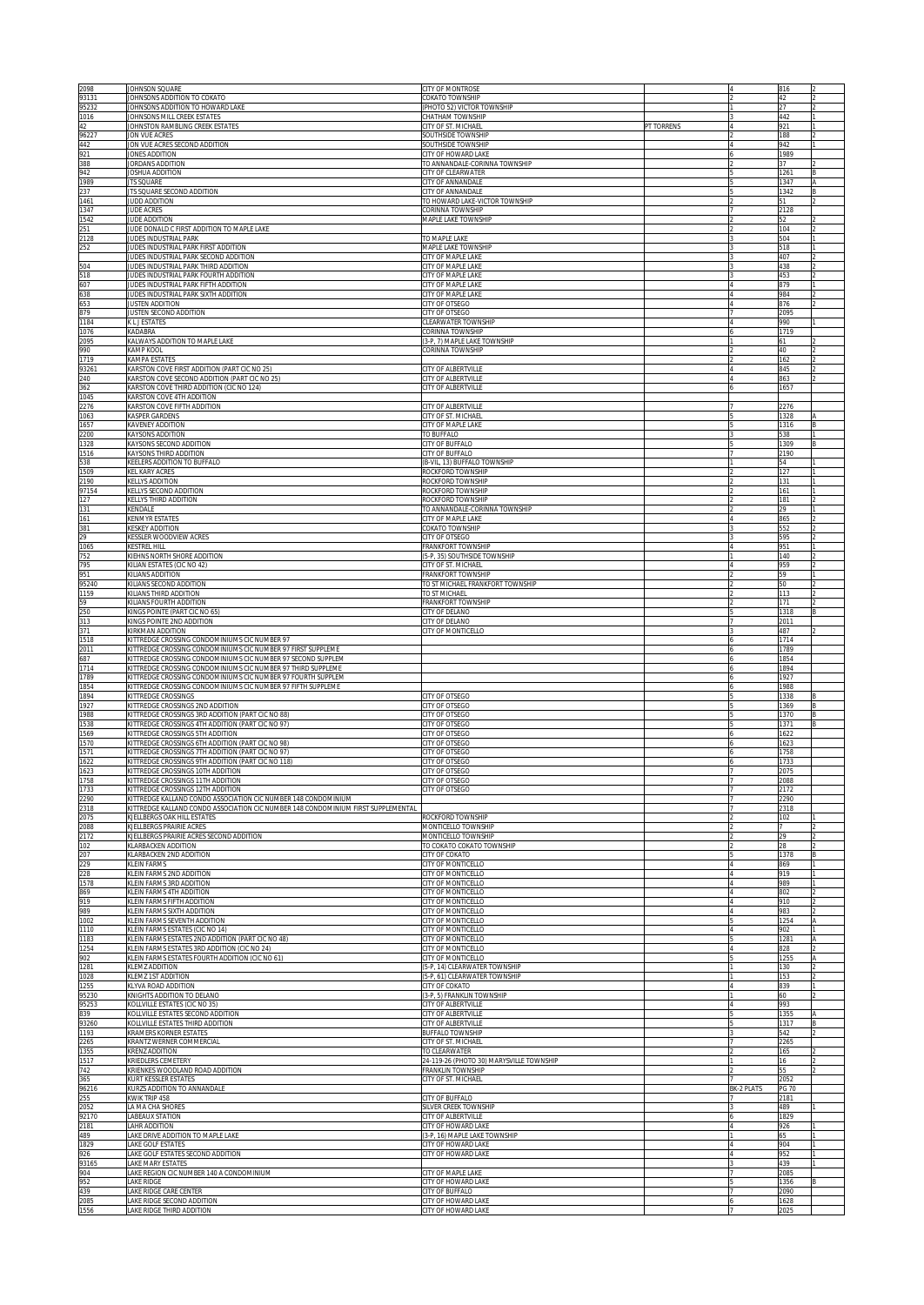| 2090           | LAKE SIDE CEMETERY                                                               | 34-122-26 (A OF P,34) SILVER CREEK TOWNSHIP                              |              | 173          |                |
|----------------|----------------------------------------------------------------------------------|--------------------------------------------------------------------------|--------------|--------------|----------------|
| 1628<br>2025   | LAKE SIDE CEMETERY<br>LAKE VIEW ADDITION TO BUFFALO                              | 34-122-26 SILVER CREEK TOWNSHIP<br>(A OF P, 52) BUFFALO TOWNSHIP         |              | 188<br>182   |                |
| 91688          | LAKE VIEW ADDITION TO MAPLE LAKE                                                 | (3-P, 2) MAPLE LAKE TOWNSHIP                                             |              | 58           |                |
| 91573<br>91582 | LAKE VIEW MANOR ADDITION<br>LAKE VISTA ADDITION                                  | ROCKFORD TOWNSHIP<br><b>FRANKFORT TOWNSHIP</b>                           |              | 121<br>112   |                |
| 93258          | LAKE VISTA SECOND ADDITION                                                       | FRANKFORT TOWNSHIP                                                       |              | 199          |                |
| 121<br>112     | LAKE VISTA THIRD ADDITION<br>LAKE VISTA FOURTH ADDITION                          | FRANKFORT TOWNSHIP<br>CITY OF ST. MICHAEL                                |              | 590<br>1376  |                |
| 199            | LAKELAND TERRACE                                                                 | (4-P, 17) MARYSVILLE TOWNSHIP                                            |              | 91           |                |
| 2261           | LAKESHORE PRESERVE                                                               | CITY OF ST. MICHAEL                                                      |              | 2261         |                |
| 2328<br>590    | LAKESHORE PRESERVE 2ND ADDITION<br>LAKESIDE ESTATES                              | CITY OF ST MICHAEL<br>CITY OF BUFFALO                                    |              | 2328<br>826  |                |
| 1376           | LAKEVIEW                                                                         | MIDDLEVILLE TOWNSHIP                                                     |              | 20           |                |
| 94191          | LAKEVIEW CEMETERY                                                                | & SUBDIVISION PLAT IN 32-120-25 (A OF P, 42) BUFFALO TOWNSHIP            |              | 177          |                |
| 826<br>20      | AKEVIEW ESTATES<br>AKEVIEW FIRST ADDITION                                        | FRANKFORT TOWNSHIP<br>MIDDLEVILLE TOWNSHIP                               |              | 850<br>52    |                |
| 91577          | AKEVIEW HEIGHTS FIRST ADDITION                                                   | TO BUFFALO                                                               |              | 22           |                |
| 850<br>52      | LAKEVIEW HEIGHTS SECOND ADDITION<br>AKEVIEW TERRACE                              | <b>BUFFALO TOWNSHIP</b><br>ON HOWARD LAKE (4-P, 15) MIDDLEVILLE TOWNSHIP |              | 130<br>90    |                |
| 22             | AKEVIEW TERRACE REVISED                                                          | (4-P, 16) MIDDLEVILLE TOWNSHIP                                           |              | 90           |                |
| 130            | AKEVIEW TOWNSITE OF                                                              | (A OF P, 32) CORINNA TOWNSHIP                                            |              | 172          |                |
| 94190<br>94290 | AKEWOOD ADDITION<br>ANDINGS OF CROW RIVER THE (PART CIC NO 43)                   | COKATO TOWNSHIP<br>CITY OF ST. MICHAEL                                   |              | 420<br>1220  |                |
|                | ANDINGS OF CROW RIVER SECOND ADDITION                                            | CITY OF ST. MICHAEL                                                      |              | 1321         |                |
| 620            | ANDMARK CENTER CIC NUMBER 138 A CONDOMINIUM                                      | <b>CITY OF DELANO</b>                                                    |              | 2071         |                |
| 1220<br>1521   | ANDSCAPE STRUCTURES ADDITION<br>LANG DAHLBERG ADDITION                           | TO HOWARD LAKE-VICTOR TOWNSHIP                                           |              | 964<br>28    |                |
| 2071           | LATOUR ADDITION                                                                  | MAPLE LAKE TOWNSHIP                                                      |              | 406          |                |
| 964<br>28      | LAURIE PARK                                                                      | CORINNA TOWNSHIP                                                         |              | 12<br>156    |                |
| 406            | LAURING HILLSIDE TERRACE<br>LAWLER ADDITION                                      | CITY OF ANNANDALE                                                        |              | 2207         |                |
| 212            | LAZER DEVELOPMENT                                                                | <b>FRANKFORT TOWNSHIP</b>                                                |              | 546          |                |
| 2250<br>2207   | LBJ ENTERPRISES ADDITION<br>LEDWEIN COMMERCIAL PARK                              | CITY OF DELANO<br><u>CORINNA TOWNSHIP</u>                                |              | 2250<br>559  |                |
| 356            | LEDWEIN SHORES                                                                   | CORINNA TOWNSHIP                                                         |              | 104          |                |
| 546            | LEDWEIN SHORES 2ND                                                               | CORINNA TOWNSHIP                                                         |              | 154          |                |
| 759<br>104     | LEDWEIN SHORES 3RD<br>LEES ADDITION PT OF OUTLOT 1 TO COKATO                     | CORINNA TOWNSHIP<br>(PHOTO 36) COKATO TOWNSHIP                           |              | 425<br>19    |                |
| 354            | LEES ADDITION PT OF OUTLOT 1 TO COKATO                                           | (A OF P, 49) COKATO TOWNSHIP                                             |              | 181          |                |
| 425            | LEES ADDITION TO COKATO                                                          | (PHOTO 58) COKATO TOWNSHIP                                               |              | 30           |                |
| 91181          | LEES ADDITION TO COKATO<br>LEGACY OF DELANO                                      | (A OF P, 8) COKATO TOWNSHIP<br>CITY OF DELANO                            |              | 160<br>2010  |                |
| 91760          | LEKATZ ADDITION                                                                  | CITY OF ST. MICHAE                                                       |              | 901          |                |
| 2010           | LEMKE ADDITION<br>LEMMERMAN INDUSTRIAL PARK                                      | CITY OF CLEARWATER<br>CITY OF MONTROSE                                   |              | 186<br>1210  |                |
| 1101           | LEMMERMAN INDUSTRIAL PARK SECOND ADDITION                                        | <b>CITY OF MONTROSE</b>                                                  |              | 1252         |                |
| 386            | LEMMERMAN INDUSTRIAL PARK THIRD ADDITION                                         | CITY OF MONTROSE                                                         |              | 1368         |                |
| 1210<br>1252   | LENORA ANN ESTATES<br>LENZ ADDITION TO ST MICHAEL                                | <b>MAPLE LAKE TOWNSHIP</b><br>(4-P, 36) FRANKFORT TOWNSHIP               |              | 1344<br>100  |                |
| 1368           | ENZ 2ND ADDITION TO ST MICHAEL                                                   | (4-P, 68) FRANKFORT TOWNSHIP                                             |              | 116          |                |
| 1344           | LENZ 3RD ADDITION AND REPLAT OF PART OF LENZ ADDITION AND LE                     | 5-P, 40) FRANKFORT TOWNSHIP                                              |              | 143          |                |
| 94200<br>94216 | ENZ FOURTH ADDITION<br>LENZ FIFTH ADDITION                                       | TO ST MICHAEL FRANKFORT TOWNSHIP<br>TO ST MICHAEL                        |              | 60<br>461    |                |
| 95143          | ENZ SIXTH ADDITION (PART CIC NO 134)                                             | TO ST MICHAEL                                                            |              | 512          |                |
| 60             | LENZ SEVENTH ADDITION                                                            | CITY OF ST. MICHAEL                                                      |              | 545          |                |
| 461<br>512     | <b>LENZ ESTATES</b><br>LENZ ADDITION TO ST MICHAEL CHURCH LOTS                   | <b>FRANKFORT TOWNSHIP</b><br>(A OF P, 22) FRANKFORT TOWNSHIP             |              | 26<br>167    |                |
| 545            | LENZ ADDITION TO ST MICHAEL CHURCH LOTS                                          | PHOTO 12A & B) FRANKFORT TOWNSHIP                                        |              |              |                |
| 226            | LEPAGE ADDITION                                                                  | CITY OF WAVERLY                                                          |              | 1201         |                |
|                |                                                                                  |                                                                          |              |              |                |
| 2306           | LIBERTY LANDING<br><b>LIBERTY PARK</b>                                           | <b>CITY OF DELANO</b><br><b>CITY OF MONTICELLO</b>                       |              | 2306<br>845  |                |
|                | LIBERTY PARK SECOND ADDITION                                                     | <b>CITY OF MONTICELLO</b>                                                |              | 2117         |                |
| 1201           | LIEDER HEIGHTS                                                                   | <b>CLEARWATER TOWNSHIP</b>                                               | PART TORRENS | 995          |                |
| 345<br>2117    | LIEDERS SUBDIVISION OF MILL BLOCK TO ROCKFORD<br>LIFE FITNESS ADDITION           | 3-P, 48) ROCKFORD TOWNSHIP<br><b>CITY OF BUFFALO</b>                     |              | 82<br>1649   |                |
| 995            | LILAC MEADOWS                                                                    | CITY OF CLEARWATER                                                       |              | 1345         |                |
| 93148          | LILAC WAY ADDITION<br>LILNICK                                                    | <b>ALBION TOWNSHIP</b>                                                   |              | 176<br>107   |                |
| 1649<br>1545   | LIMESTONE TRAILS                                                                 | (4-P, 49) SOUTHSIDE TOWNSHIP<br>SILVER CREEK TOWNSHIP                    |              | 462          |                |
| 176            | LIN BAR ESTATES                                                                  | CITY OF OTSEGO                                                           |              | 928          |                |
| 94107          | IN BAR ESTATES SECOND ADDITION<br><b>INCO</b>                                    | <b>CITY OF OTSEGO</b>                                                    |              | 973<br>1975  |                |
| 662<br>928     | LINCOLN PONDS                                                                    | CITY OF OTSEGO<br>CITY OF ST. MICHAE                                     |              | 905          |                |
| 973            | LINCOLN PONDS SECOND ADDITION                                                    | CITY OF ST. MICHAEL                                                      |              | 1226         |                |
| 1975<br>1105   | INCOLN PONDS THIRD ADDITION<br>INDBERGS ADDITION TO ANNANDALE                    | CITY OF ST. MICHAEL<br>(A OF P, 34) CORINNA TOWNSHIP                     |              | 1365<br>173  | Α              |
| 1226           | INDELL ADDITION                                                                  | ROCKFORD TOWNSHIP                                                        |              | 1331         |                |
| 1365           | INDEN ADDITION TO MAPLE LAKE<br>INDENFELSER ADDITION                             | (A OF P, 50) MAPLE LAKE TOWNSHIP<br>CITY OF ST. MICHAEL                  |              | 181<br>553   |                |
| 91773<br>1531  | INDENFELSER FIRST ADDITION                                                       | CITY OF ST. MICHAEL                                                      |              | 594          |                |
| 91581          | INDES RIVERSIDE ADDITION                                                         | 3-P, 31) CLEARWATER TOWNSHIP                                             |              | 73           |                |
| 553<br>594     | LITCHFIELDS ADDITION TO CROW RIVER<br>LITCHFIELDS ADDITION TO DELANO             | (PHOTO 39) FRANKLIN TOWNSHIP<br>(A OF P, 4) FRANKLIN TOWNSHIP            |              | 21<br>158    | $\mathfrak{D}$ |
| 93173          | LITTLE ADDITION TO MAPLE LAKE R J                                                | (4-P, 27) MAPLE LAKE TOWNSHIP                                            |              | 96           |                |
|                | LITTLE BIG WOODS ADDITION                                                        | CITY OF ST MICHAEL                                                       |              | 1285         | B              |
| 91258          | LITTLE PULASKI OAKS<br>LITTLES DIVISION TO BUFFALO                               | CITY OF BUFFALO<br>(4-P, 28) BUFFALO TOWNSHIP                            |              | 999<br>96    | 2              |
| 1485           | LOCKE LAKE HEIGHTS                                                               | 5-P, 12) SILVER CREEK TOWNSHIP                                           |              | 129          |                |
| 999            | LONE OAK ADDITION<br>LONGBOW LAKE                                                | ROCKFORD TOWNSHIP<br><b>BUFFALO TOWNSHIP</b>                             |              | 191<br>1266  | 2              |
| 94296<br>94129 | LOUISE H MARTY HEALTH CARE ADDITION                                              | CITY OF BUFFALO                                                          |              | 493          | Α              |
| 391            | LOWER MONTICELLO                                                                 | (PHOTO 64) MONTICELLO TOWNSHIP                                           |              | 33           |                |
| 1266<br>693    | LOWER MONTICELLO<br>LOWER MONTICELLO                                             | (A OF P, 10) MONTICELLO TOWNSHIP<br>PHOTO 71) MONTICELLO TOWNSHIP        |              | 161<br>37    |                |
| 91210          | LUHMANS ADDITION TO HOWARD LAKE                                                  | (4-P, 10) VICTOR TOWNSHIP                                                |              | 87           |                |
|                | LUHMANS SECOND ADDITION TO HOWARD LAKE                                           | (4-P, 11) VICTOR TOWNSHIP                                                |              | 88           |                |
| 94110          | LUNDEENS ADDITION<br>LUTHERAN CEMETERY                                           | TO ANNANDALE<br>(A OF P, 51) COKATO TOWNSHIP                             |              | 446<br>182   |                |
| 94188          | LUTHERAN EVANGELICAL CHURCH CEMETERY OF ALBION MINN                              | 35-120-27 ALBION TOWNSHIP                                                |              | 186          |                |
| 446            | LYLES ADDITION TO DELANO                                                         | (A OF P, 24) FRANKLIN TOWNSHIP                                           |              | 168          |                |
| 91282<br>91686 | MAAS ADDITION<br>MACARLUND PLAZA                                                 | CITY OF MONTICELLO<br>TO MONTICELLO                                      |              | 2080<br>427  |                |
| 91568          | MACARLUND PLAZA SECOND ADDITION                                                  | CITY OF MONTICELLO                                                       |              | 523          |                |
| 2080<br>427    | MACKERETHS ADDITION TO ANNANDALE<br>MADIGANS 1ST ADDITION TO MAPLE LAKE          | CORINNA TOWNSHIP<br>(PHOTO 69) MAPLE LAKE TOWNSHIP                       |              | 16<br>36     |                |
| 523            | MADIGANS 1ST ADDITION TO MAPLE LAKE                                              | (A OF P, 36) MAPLE LAKE TOWNSHIP                                         |              | 174          |                |
| 16             | MADIGANS SECOND ADDITION TO MAPLE LAKE                                           | (PHOTO 61) MAPLE LAKE TOWNSHIP                                           |              | 32           |                |
| 91674          | MADIGANS SECOND ADDITION TO MAPLE LAKE<br>MADIGANS SECOND ADDITION TO MAPLE LAKE | (A OF P, 40) MAPLE LAKE TOWNSHIP<br>(A OF P, 49) MAPLE LAKE TOWNSHIP     |              | 176<br>181   |                |
| 91381          | MADSEN BAY ESTATES                                                               | SOUTHSIDE TOWNSHIP                                                       |              | 437          |                |
|                | MAEWROTH FIRST ADDITION<br>MAEWROTH SECOND ADDITION                              | ROCKFORD TOWNSHIP<br>ROCKFORD TOWNSHIP                                   |              | 146<br>46    |                |
| 437            | MAEYAERTS RIVER VIEW                                                             | CITY OF ST MICHAEL                                                       |              | 1911         |                |
| 2301           | MAGNOLIA LANDING                                                                 | CITY OF OTSEGO                                                           |              | 2301         |                |
| 2302<br>146    | MAGNOLIA LANDING<br>MALLARD LAKE CONDOMINIUM CIC NUMBER 82                       | CITY OF OTSEGO                                                           |              | 2302<br>1709 |                |
| 246            | MANHATTAN LOTS                                                                   | (5-P, 51) MONTICELLO TOWNSHIP                                            |              | 148          |                |
| 1911<br>1709   | MANHATTAN LOTS FIRST ADDITION<br><b>MAPLE CREST</b>                              | MONTICELLO TOWNSHIP<br>(3-P, 6) MAPLE LAKE TOWNSHIP                      |              | 58<br>60     |                |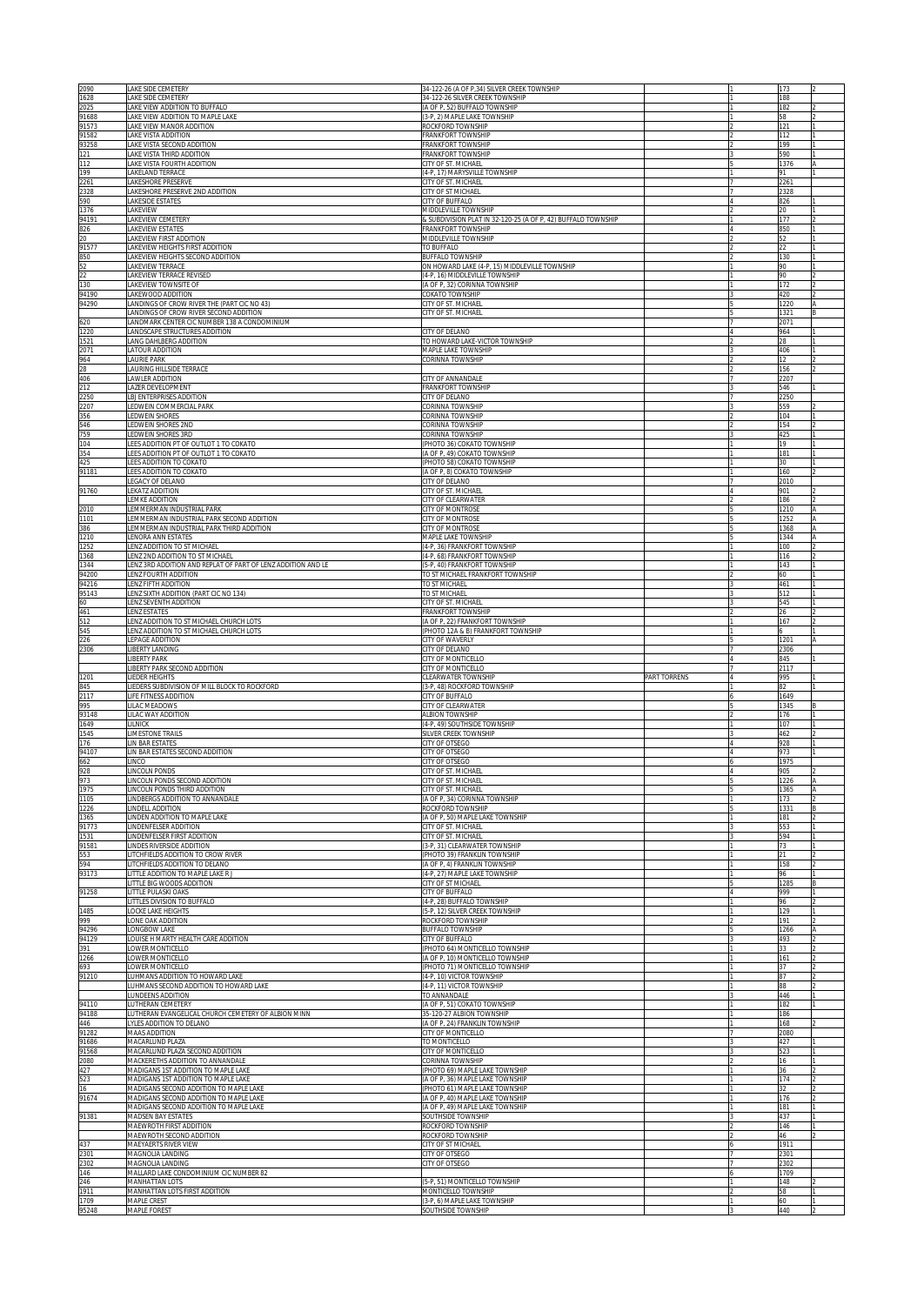| 58<br>93106            | MAPLE GROVE<br>MAPLE GROVE ADDITION                                          | <b>GHOST TOWN</b><br>4-P, 37) CORINNA TOWNSHIP                     |                      | 82<br>101     |  |
|------------------------|------------------------------------------------------------------------------|--------------------------------------------------------------------|----------------------|---------------|--|
| 640                    | MAPLE GROVE SECOND ADDITION<br>MAPLE GROVE BEACH                             | CORINNA TOWNSHIP<br>4-P, 54) MAPLE LAKE TOWNSHIP                   |                      | 62<br>109     |  |
| 94137                  | MAPLE GROVE BEACH FIRST ADDITION                                             | 5-P, 8) MAPLE LAKE TOWNSHIP                                        |                      | 127           |  |
| 262<br>94209           | MAPLE HILL ADDITION TO BUFFALO<br>MAPLE HILL ADDITION TO HANOVER             | 5-P, 15) BUFFALO TOWNSHIP<br>RANKFORT TOWNSHIP                     |                      | 130<br>53     |  |
| 95127<br>95130         | MAPLE HILL SECOND ADDITION<br>MAPLE HILL THIRD ADDITION                      | TO BUFFALO-BUFFALO TOWNSHIP<br>TO BUFFALO                          |                      | 71<br>179     |  |
| 253<br>$\overline{71}$ | MAPLE HILL 4TH ADDITION<br>MAPLE KNOLL                                       | <b>CITY OF HANOVER</b><br>CITY OF DELANO                           |                      | 842<br>814    |  |
| 379<br>842             | MAPLE KNOLL 2ND ADDITION<br>MAPLE LAKE (PART CIC NO 135)                     | CITY OF DELANO                                                     |                      | 949           |  |
| 814<br>949             | MAPLE LAKE<br><b>MAPLE LAKE</b>                                              | PHOTO 60) MAPLE LAKE TOWNSHIP<br>A OF P, 27) MAPLE LAKE TOWNSHIP   |                      | 31<br>170     |  |
| 91170                  | MAPLE LAKE BLOCKS 7 & 8<br>MAPLE LAKE SUBD OF BLOCKS 1 & 2                   | A OF P, 27) MAPLE LAKE TOWNSHIP<br>A OF P, 36) MAPLE LAKE TOWNSHIP |                      | 170<br>174    |  |
|                        | MAPLE LAKE COMMERCIAL CENTER<br>MAPLE LAKE COMMUNITY CEMETERY                | <b>CITY OF MAPLE LAKE</b><br>MAPLE LAKE TOWNSHIP                   |                      | 2103<br>1243  |  |
|                        | MAPLE LAKE CONDOMINIUM CIC # 27                                              |                                                                    | 4875                 |               |  |
| 2103<br>1243           | MAPLE LAKE CREAMERY CIC NUMBER 135 A CONDOMINIUM<br>MAPLE LAKE TOWN ROAD MAP |                                                                    |                      | 2026<br>596   |  |
| 1075<br>2026           | MAPLE RIDGE ESTATES<br>MAPLE RIDGE ESTATES SECOND ADDITION                   | CITY OF ST MICHAEL<br>CITY OF ST MICHAEL                           |                      | 912<br>955    |  |
| 596<br>912             | MAPLE RIDGE ESTATES THIRD ADDITION<br>MAPLE RIDGE ESTATES FOURTH ADDITION    | CITY OF ST MICHAEL<br>CITY OF ST MICHAEL                           |                      | 839<br>885    |  |
| 955<br>1039            | MAPLE RIDGE ESTATES FIFTH ADDITION<br>MAPLE RIDGE ESTATES SIXTH ADDITION     | CITY OF ST MICHAEL<br>CITY OF ST MICHAEL                           |                      | 972<br>1264   |  |
| 1085<br>1172           | MAPLE RIDGE ESTATES SEVENTH ADDITION<br>MAPLE SHORES                         | CITY OF ST MICHAEL<br>(4-P, 55) MAPLE LAKE TOWNSHIP                |                      | 1203<br>110   |  |
| 1264<br>1403           | MAPLE VILLA<br>MAPLE VILLA ADDITION NO 1                                     | 3-P, 21) CORINNA TOWNSHIP<br>3-P, 37) CORINNA TOWNSHIP             |                      | 68<br>76      |  |
| 94155<br>93268         | MAPLE WOOD RIDGE<br>MAPLE WOODLANDS                                          | ROCKFORD TOWNSHIP<br>ROCKFORD TOWNSHIP                             |                      | 180<br>600    |  |
| 93176<br>180           | MAPLEHURST<br><b>MAPLEWOOD</b>                                               | ROCKFORD TOWNSHIP<br>MAPLE LAKE TOWNSHIP                           |                      | 567<br>105    |  |
| 600<br>767             | MAPLEWOOD ADDITION TO MAPLE LAKE<br>MAPLEWOOD FIRST ADDITION TO MAPLE LAKE   | 5-P, 23) MAPLE LAKE TOWNSHIP                                       |                      | 134<br>118    |  |
| 105                    | MAPLEWOOD SECOND ADDITION                                                    |                                                                    |                      | 134           |  |
| 95234                  | MAPLEWOOD THIRD ADDITION<br>MAPLEWOOD FOURTH ADDITION                        | TO MAPLE LAKE                                                      |                      | 152<br>168    |  |
| 334<br>352             | <b>MAPLEWOOD ESTATES</b><br>MAPLEWOOD ESTATES SECOND ADDITION                | <b>CITY OF DELANO</b><br><b>CITY OF DELANO</b>                     |                      | 574<br>433    |  |
| 368<br>574             | MAPLEWOOD ESTATES THIRD ADDITION<br>MAPLEWOOD ESTATES FOURTH ADDITION        | <b>CITY OF DELANO</b><br><b>CITY OF DELANO</b>                     |                      | 837<br>903    |  |
| 633<br>837             | MAPLEWOOD MANOR FIRST ADDITION<br>MAPLEWOOD MANOR SECOND ADDITION            | TO ROCKFORD<br><b>O ROCKFORD</b>                                   |                      | 32<br>78      |  |
| 903<br>32              | MAPLEWOOD MANOR THIRD ADDITION<br>MAPLEWOOD MANOR FOURTH ADDITION            | <b>O ROCKFORD</b><br>TO ROCKFORD                                   |                      | 169<br>149    |  |
| 78<br>169              | MAPLEWOOD SHORES<br>MARGARET JUDE ESTATES                                    | 5-P, 20) ALBION TOWNSHIP<br><b>CITY OF MAPLE LAKE</b>              |                      | 133<br>846    |  |
| 349<br>95133           | <b>MARI BUFF MEADOWS</b><br><b>MARIA COUNTRY ESTATES</b>                     | <b>BUFFALO TOWNSHIP</b><br>SILVER CREEK TOWNSHIP                   |                      | 487<br>842    |  |
| 1046<br>487            | <b>MARION PARK</b><br>MARKET RETREAT                                         | <b>MAPLE LAKE TOWNSHIP</b><br><b>CORINNA TOWNSHIP</b>              |                      | 63<br>1852    |  |
| 1042<br>63             | MARKSMAN METALS<br>MARLIN GRANT ADDITION                                     | CITY OF ST MICHAEL<br>CORINNA TOWNSHIP                             |                      | 2116<br>824   |  |
| 1852<br>2116           | MAROHN ADDITION<br>MAROHN SECOND ADDITION                                    | CITY OF ANNANDALE<br>CITY OF ANNANDALE                             |                      | 411<br>1276   |  |
| 824<br>611             | MARQUETTE ADDITION<br>MARSH RIDGE (CIC NO 34)                                | MARYSVILLE TOWNSHIP<br>CITY OF DELANO                              |                      | 486<br>969    |  |
| 1276                   | MARSH RUN (PART CIC NO 53)<br>MARTHAS BEACH                                  | CITY OF ROCKFORD<br>5-P, 59) FRENCH LAKE TOWNSHIP                  |                      | 1270<br>152   |  |
| 686<br>1169<br>1270    | MARTHAS BEACH FIRST ADDITION TO                                              | RENCH LAKE TOWNSHIP                                                |                      | 95<br>94      |  |
| 95152                  | MARTHAS BEACH SECOND ADDITION<br><b>MARTIN FARMS</b>                         | RENCH LAKE TOWNSHIP<br><b>CITY OF OTSEGO</b>                       |                      | 1388          |  |
| 95<br>294              | MARTIN FARMS 2ND ADDITION<br>MARTIN FARMS 3RD ADDITION                       | <b>CITY OF OTSEGO</b><br><b>CITY OF OTSEGO</b>                     |                      | 2102<br>2168  |  |
| 1588<br>2248           | MARTIN FARMS 4TH ADDITION<br><b>MARTIN FARMS 5TH ADDITION</b>                | <b>CITY OF OTSEGO</b><br>CITY OF OTSEGO                            |                      | 2203<br>2248  |  |
| 2289<br>2102           | MARTIN FARMS 6TH ADDITION<br>MARX FIRST ADDITION                             | <b>CITY OF OTSEGO</b><br>TO ALBERTVILLE-FRANKFORT TOWNSHIP         |                      | 2289<br>13    |  |
| 2168<br>2203           | MARYDALE<br>MARYSVILLE HEIGHTS                                               | CITY OF DELANO<br>MARYSVILLE TOWNSHIP                              |                      | 876<br>418    |  |
| 876                    | MARYSVILLE TOWNSHIP ROAD MAP<br>MASONRY CENTER ADDITION                      | <b><i>FRANKFORT TOWNSHIP</i></b>                                   |                      | 572<br>827    |  |
| 618<br>572             | MATHISEN ADDITION<br>MAYNIE POINT                                            | CITY OF DELANO                                                     | BK-2 PLATS           | 1373<br>PG 82 |  |
| 827<br>1573            | <b>MBW ADDITION</b><br>MCCARTHY HEIGHTS                                      | CITY OF DELANO<br>CORINNA TOWNSHIP                                 |                      | 807<br>438    |  |
| 92182<br>807           | MCNEVIN ESTATES<br>MEADOW BROOK COTTAGES                                     | CITY OF HANOVER<br>CITY OF MONTROSE                                |                      | 423<br>1882   |  |
| 438<br>423             | MEADOW GREEN ESTATES<br>MEADOW GREEN ESTATES FIRST ADDITION                  | CITY OF ST MICHAEL<br>CITY OF ST MICHAEL                           | $\overline{A}$       | 831<br>997    |  |
| 1882<br>831            | MEADOW HAVEN SOUTH<br>MEADOW OAK                                             | CITY OF SOUTH HAVEN<br>TO MONTICELLO                               |                      | 1788<br>462   |  |
| 997<br>1788            | MEADOW OAK 2ND ADDITION<br>MEADOW OAK 3RD ADDITION                           | TO MONTICELLO<br>TO MONTICELLO                                     |                      | 463<br>575    |  |
| 462                    | MEADOW OAK 4TH ADDITION                                                      | TO MONTICELLO                                                      |                      | 581           |  |
| 463<br>575             | MEADOW OAK ESTATES<br>MEADOW POND                                            | TO MONTICELLO<br>CITY OF ST MICHAEL                                |                      | 464<br>1335   |  |
| 581<br>464             | MEADOWLANDS<br>MEADOWS OF RIVER POINTE                                       | CITY OF OTSEGO<br>CITY OF OTSEGO                                   |                      | 1294<br>2180  |  |
| 2214<br>2291           | MEADOWS OF RIVER POINTE 2ND ADDITION<br>MEADOWS OF RIVER POINTE 3RD ADDITION | CITY OF OTSEGO<br>CITY OF OTSEGO                                   |                      | 2214<br>2291  |  |
| 1335<br>1294           | MEADOWS OF ROCKFORD THE (PART CIC NO 99)<br>MEADOWS OF SOUTH HAVEN           | <b>CITY OF ROCKFORD</b><br>SOUTHSIDE TOWNSHIP                      |                      | 1631<br>1691  |  |
| 2180<br>1631           | <b>MEADOWS THE</b><br>MEADOWS SECOND ADDITION THE                            | <b>MONTICELLO TOWNSHIP</b><br><b>CITY OF MONTICELLO</b>            |                      | 412<br>451    |  |
| 1691<br>412            | MEADOWVIEW<br>MEANDERED LAKE                                                 | CITY OF ALBERTVILLE<br>SUBD OF (3-P, 22) WOODLAND TOWNSHIP         |                      | 426<br>68     |  |
| 651<br>626             | MELQUISTS FOUNTAIN LAKE PENINSULA<br>MERIDIAN ESTATES                        | <b>FRANKLIN TOWNSHIP</b><br>SILVER CREEK TOWNSHIP                  |                      | 135<br>1300   |  |
| 93168<br>135           | MESSER ADDITION<br>MEYER ADDITION                                            | <b>CLEARWATER TOWNSHIP</b><br>OTSEGO TOWNSHIP                      |                      | 944<br>181    |  |
| 1300<br>1144           | MID TOWNE ADDITION<br>MIDDLEVILLE TOWN ROAD MAP                              | TO BUFFALO-BUFFALO TOWNSHIP<br>MIDDLEVILLE TOWNSHIP                |                      | 86<br>552     |  |
| 181<br>86              | MIDGET BAY SUB DIVISION<br>MILL BLOCK OF LEES ADDITION TO COKATO             | 4-P, 35) FRENCH LAKE TOWNSHIP                                      |                      | 100           |  |
| 552<br>94100           | MILL BLOCK TO COKATO<br>MILL BLOCK TO COKATO LOTS D, E & F                   | (A OF P, 8) COKATO TOWNSHIP<br>PHOTO 32) COKATO TOWNSHIP           |                      | 160<br>17     |  |
| 96117                  | MILL BLOCK TO COKATO LOTS D, E & F<br>MILL BLOCK TO DELANO                   | (A OF P, 8) COKATO TOWNSHIP<br>A OF P, 4) FRANKLIN TOWNSHIP        |                      | 160<br>158    |  |
|                        | MILL BLOCK LIEDERS SUBD<br>MILL BLOCK OF ROCKFORD                            | TO ROCKFORD (3-P, 48)                                              |                      | 82            |  |
|                        | MILL BLOCK SECOND ADDITION                                                   |                                                                    |                      | 2029          |  |
| 91267                  | MILL BLOCK TO LITCHFIELDS ADDITION TO DELANO<br>MILL CREEK PARK              | OT D<br><b>HATHAM TOWNSHIP</b>                                     | <b>BOOK 19 DEEDS</b> | PG 494<br>43  |  |
| 2029                   | MILL CREEK RIDGE                                                             | <b>HATHAM TOWNSHIP</b><br><b>CHATHAM TOWNSHIP</b>                  |                      | 1853<br>113   |  |
| 91104<br>43            | MILL CREEK SPRINGS<br>MILL POND ADDITION                                     | CITY OF CLEARWATER                                                 |                      | 838           |  |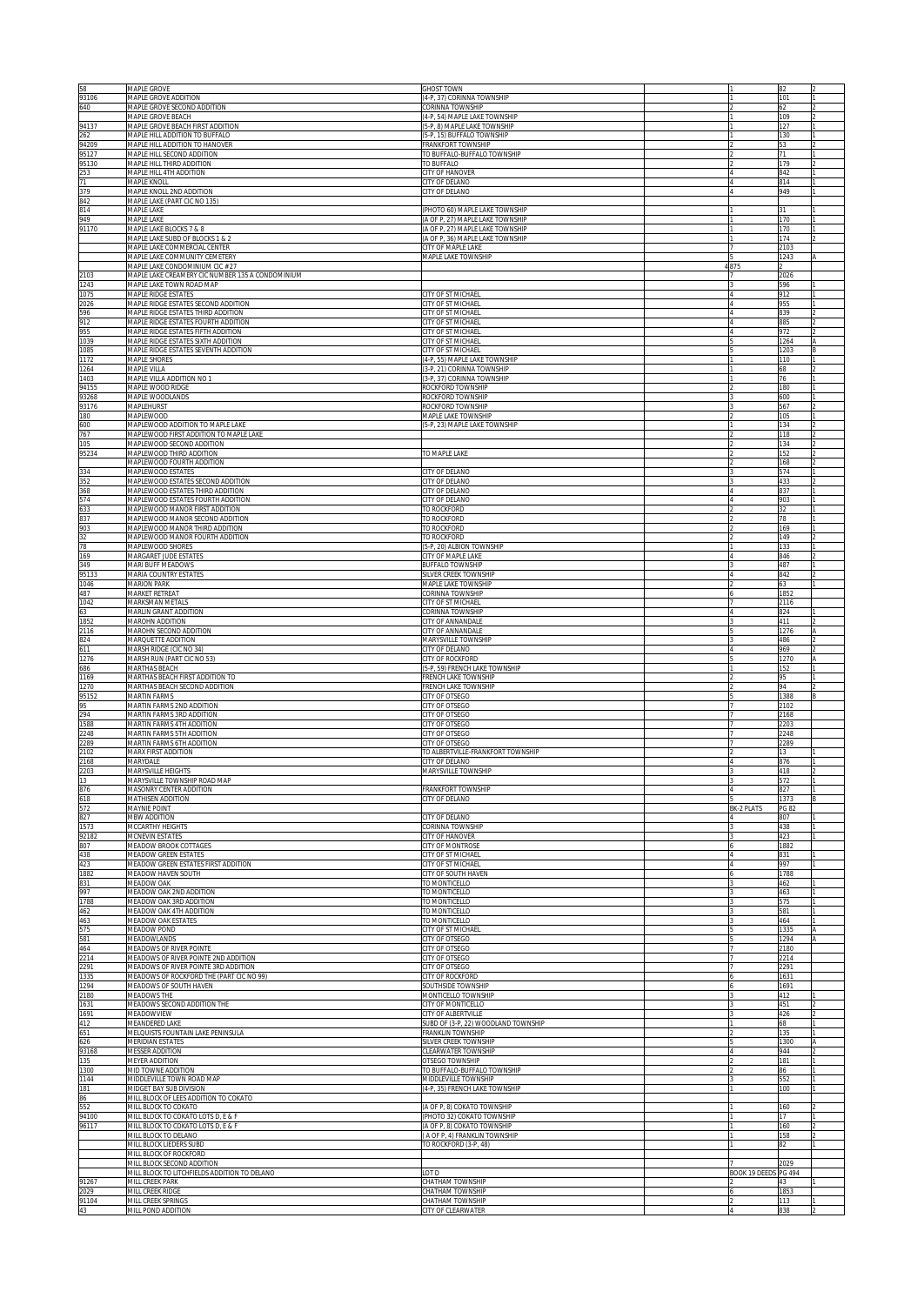| 1853<br>113              | MILLERS NORTH VIEW ESTATES<br><b>MILLERS OAK RIDGE</b>                                                                   | TOWNSHIP OF MIDDLEVILLE<br>CITY OF ANNANDALE     |                     | 485<br>409   |  |
|--------------------------|--------------------------------------------------------------------------------------------------------------------------|--------------------------------------------------|---------------------|--------------|--|
| 1038                     | MILLS ARROWHEAD COURT                                                                                                    |                                                  |                     | 146          |  |
| 685<br>609               | MILLS FLEET FARM ADDITION TO MONTICELLO<br>MILLS WOODS                                                                   | CITY OF MONTICELLO<br><b>CITY OF BUFFALO</b>     |                     | 2188<br>908  |  |
| 95246<br>2188            | MILLS WOODS 2ND ADDITION<br>MILLS WOODS 3RD ADDITION                                                                     | <b>CITY OF BUFFALO</b><br><b>CITY OF BUFFALO</b> |                     | 992<br>1362  |  |
| 1108<br>1192             | MINK LAKE SHORES<br>MINNESOTA DEPARTMENT OF TRANSPORTATION ROW PLAT 86-1                                                 | CORINNA TOWNSHIP                                 |                     | 44<br>82     |  |
| 1362                     | MINNESOTA DEPARTMENT OF TRANSPORTATION ROW PLAT 86-2                                                                     |                                                  |                     | 432          |  |
| 244<br>93282             | VIINNESOTA DEPARTMENT OF TRANSPORTATION ROW PLAT 86-3<br>AINNESOTA DEPARTMENT OF TRANSPORTATION ROW PLAT 86-4            |                                                  |                     | 432<br>432   |  |
| 95245<br>95345           | VIINNESOTA DEPARTMENT OF TRANSPORTATION ROW PLAT 86-5<br>VIINNESOTA DEPARTMENT OF TRANSPORTATION ROW PLAT NO 86-6        |                                                  | <b>PART TORRENS</b> | 432<br>550   |  |
| 95445<br>95545           | VIINNESOTA DEPARTMENT OF TRANSPORTATION ROW PLAT NO 86-7<br>MINNESOTA DEPARTMENT OF TRANSPORTATION ROW PLAT NO 86-8      |                                                  |                     | 551<br>822   |  |
| 750                      | MINNESOTA DEPARTMENT OF TRANSPORTATION ROW PLAT NO 86-9                                                                  |                                                  |                     | 823          |  |
| 751<br>822               | MINNESOTA DEPARTMENT OF TRANSPORTATION ROW PLAT NO 86-10<br>MINNESOTA DEPARTMENT OF TRANSPORTATION ROW PLAT NO 86-11     |                                                  |                     | 870<br>871   |  |
| 823<br>870               | MINNESOTA DEPARTMENT OF TRANSPORTATION ROW PLAT NO 86-12<br>MINNESOTA DEPARTMENT OF TRANSPORTATION ROW PLAT NO 86-13     |                                                  | PART TORRENS        | 872<br>873   |  |
| 871<br>872               | MINNESOTA DEPARTMENT OF TRANSPORTATION ROW PLAT NO 86-14<br>MINNESOTA DEPARTMENT OF TRANSPORTATION ROW PLAT NO 86-15     |                                                  |                     | 874<br>889   |  |
| 873                      | MINNESOTA DEPARTMENT OF TRANSPORTATION ROW PLAT NO 86-16                                                                 |                                                  |                     | 890          |  |
| 874<br>889               | MINNESOTA DEPARTMENT OF TRANSPORTATION ROW PLAT NO 86-17<br>MINNESOTA DEPARTMENT OF TRANSPORTATION ROW PLAT NO 86-18     |                                                  |                     | 891<br>892   |  |
| 890<br>891               | MINNESOTA DEPARTMENT OF TRANSPORTATION ROW PLAT NO 86-19<br>MINNESOTA DEPARTMENT OF TRANSPORTATION ROW PLAT NO 86-20     |                                                  |                     | 854<br>855   |  |
| 892                      | MINNESOTA DEPARTMENT OF TRANSPORTATION ROW PLAT NO 86-21<br>MINNESOTA DEPARTMENT OF TRANSPORTATION ROW PLAT NO 86-22     |                                                  |                     | 856<br>875   |  |
| 854<br>855<br>856<br>875 | MINNESOTA DEPARTMENT OF TRANSPORTATION ROW PLAT NO 86-23<br>MINNESOTA DEPARTMENT OF TRANSPORTATION ROW PLAT NO 86-24     |                                                  |                     | 893<br>886   |  |
|                          | MINNESOTA DEPARTMENT OF TRANSPORTATION ROW PLAT NO 86-25                                                                 |                                                  |                     | 887          |  |
| 893<br>886<br>887        | MINNESOTA DEPARTMENT OF TRANSPORTATION ROW PLAT NO 86-26<br>MINNESOTA DEPARTMENT OF TRANSPORTATION ROW PLAT NO 86-27     |                                                  |                     | 883<br>884   |  |
| 883                      | MINNESOTA DEPARTMENT OF TRANSPORTATION ROW PLAT NO 86-28<br>MINNESOTA DEPARTMENT OF TRANSPORTATION ROW PLAT NO 86-29     |                                                  |                     | 899<br>956   |  |
| 884<br>899               | MINNESOTA DEPARTMENT OF TRANSPORTATION ROW PLAT NO 86-30<br>MINNESOTA DEPARTMENT OF TRANSPORTATION ROW PLAT NO 86-31     |                                                  |                     | 957<br>960   |  |
| 956<br>957               | MINNESOTA DEPARTMENT OF TRANSPORTATION ROW PLAT NO 86-32<br>MINNESOTA DEPARTMENT OF TRANSPORTATION ROW PLAT NO 86-33     |                                                  |                     | 961<br>962   |  |
| 960                      | MINNESOTA DEPARTMENT OF TRANSPORTATION ROW PLAT NO 86-34                                                                 |                                                  |                     | 967          |  |
| 961<br>962               | MINNESOTA DEPARTMENT OF TRANSPORTATION ROW PLAT NO 86-35<br>MINNESOTA DEPARTMENT OF TRANSPORTATION ROW PLAT NO 86-36     |                                                  |                     | 968<br>969   |  |
| 967<br>968               | MINNESOTA DEPARTMENT OF TRANSPORTATION ROW PLAT NO 86-37<br>MINNESOTA DEPARTMENT OF TRANSPORTATION ROW PLAT NO 86-38     |                                                  |                     | 908<br>985   |  |
| 969<br>908               | MINNESOTA DEPARTMENT OF TRANSPORTATION ROW PLAT NO 86-39<br>MINNESOTA DEPARTMENT OF TRANSPORTATION ROW PLAT NO 86-40     |                                                  |                     | 986<br>998   |  |
| 985<br>986               | MINNESOTA DEPARTMENT OF TRANSPORTATION ROW PLAT NO 86-41<br>MINNESOTA DEPARTMENT OF TRANSPORTATION ROW PLAT NO 86-42     |                                                  |                     | 888<br>889   |  |
| 998                      | MINNESOTA DEPARTMENT OF TRANSPORTATION ROW PLAT NO 86-43                                                                 |                                                  |                     | 849          |  |
| 1088<br>1089             | MINNESOTA DEPARTMENT OF TRANSPORTATION ROW PLAT NO 86-44<br>MINNESOTA DEPARTMENT OF TRANSPORTATION ROW PLAT NO 86-45     |                                                  |                     | 890<br>877   |  |
| 1049<br>1090             | MINNESOTA DEPARTMENT OF TRANSPORTATION ROW PLAT NO 86-46<br>MINNESOTA DEPARTMENT OF TRANSPORTATION ROW PLAT NO 86-47     |                                                  |                     | 878<br>850   |  |
| 1077<br>1078             | MINNESOTA DEPARTMENT OF TRANSPORTATION ROW PLAT NO 86-48<br>MINNESOTA DEPARTMENT OF TRANSPORTATION ROW PLAT NO 86-49     |                                                  |                     | 851<br>852   |  |
| 1050<br>1051             | MINNESOTA DEPARTMENT OF TRANSPORTATION ROW PLAT NO 86-50<br>MINNESOTA DEPARTMENT OF TRANSPORTATION ROW PLAT NO 86-51     |                                                  |                     | 814<br>815   |  |
| 1052<br>1014             | MINNESOTA DEPARTMENT OF TRANSPORTATION ROW PLAT NO 86-52<br>MINNESOTA DEPARTMENT OF TRANSPORTATION ROW PLAT NO 86-53     |                                                  |                     | 827<br>891   |  |
| 1015                     | MINNESOTA DEPARTMENT OF TRANSPORTATION ROW PLAT NO 86-54                                                                 |                                                  |                     | 879          |  |
| 1027<br>1091             | MINNESOTA DEPARTMENT OF TRANSPORTATION ROW PLAT NO 86-55<br>MINNESOTA DEPARTMENT OF TRANSPORTATION ROW PLAT NO 86-56     |                                                  |                     | 853<br>880   |  |
| 1079<br>1053             | MINNESOTA DEPARTMENT OF TRANSPORTATION ROW PLAT NO 86-57<br>MINNESOTA DEPARTMENT OF TRANSPORTATION ROW PLAT NO 86-58     |                                                  |                     | 904<br>945   |  |
| 1080<br>1104             | MINNESOTA DEPARTMENT OF TRANSPORTATION ROW PLAT NO 86-59<br>MINNESOTA DEPARTMENT OF TRANSPORTATION ROW PLAT NO 86-60     |                                                  |                     | 963<br>1216  |  |
| 1145<br>1163             | MINNESOTA DEPARTMENT OF TRANSPORTATION ROW PLAT NO 86-61<br>MINNESOTA DEPARTMENT OF TRANSPORTATION ROW PLAT NO 86-62     |                                                  |                     | 1231<br>1232 |  |
| 1216<br>1431             | MINNESOTA DEPARTMENT OF TRANSPORTATION ROW PLAT NO 86-63<br>MINNESOTA DEPARTMENT OF TRANSPORTATION ROW PLAT NO 86-64     |                                                  |                     | 1240<br>1233 |  |
| 1432<br>1440             | MINNESOTA DEPARTMENT OF TRANSPORTATION ROW PLAT NO 86-65<br>MINNESOTA DEPARTMENT OF TRANSPORTATION ROW PLAT NO 86-66     |                                                  |                     | 1234         |  |
| 1433                     | MINNESOTA DEPARTMENT OF TRANSPORTATION ROW PLAT NO 86-67                                                                 | HWY 241                                          |                     | 1269<br>1665 |  |
| 1434<br>1469             | MINNESOTA DEPARTMENT OF TRANSPORTATION ROW PLAT NO 86-68<br>MINNESOTA DEPARTMENT OF TRANSPORTATION ROW PLAT NO 86-69     |                                                  |                     | 1658<br>1640 |  |
| 1665<br>1658             | MINNESOTA DEPARTMENT OF TRANSPORTATION ROW PLAT NO 86-70<br>MINNESOTA DEPARTMENT OF TRANSPORTATION ROW PLAT NO 86-71     | <b>HWY 241</b>                                   |                     | 1641<br>1646 |  |
| 1640<br>1641             | MINNESOTA DEPARTMENT OF TRANSPORTATION ROW PLAT NO 86-72<br>MINNESOTA DEPARTMENT OF TRANSPORTATION ROW PLAT NO 86-73     | HWY 241                                          |                     | 1645<br>1642 |  |
| 1646<br>1645             | MINNESOTA DEPARTMENT OF TRANSPORTATION ROW PLAT NO 86-74<br>MINNESOTA DEPARTMENT OF TRANSPORTATION ROW PLAT NO 86-75     |                                                  |                     | 1381<br>1643 |  |
| 1642                     | MINNESOTA DEPARTMENT OF TRANSPORTATION ROW PLAT NO 86-76                                                                 |                                                  |                     | 1644         |  |
| 1581<br>1643             | MINNESOTA DEPARTMENT OF TRANSPORTATION ROW PLAT NO 86-77<br>MINNESOTA DEPARTMENT OF TRANSPORTATION ROW PLAT NO 86-78     | <b>HWY 24</b><br><b>HWY 24</b>                   |                     | 1771<br>1772 |  |
| 1644<br>1771             | MINNESOTA DEPARTMENT OF TRANSPORTATION ROW PLAT NO 86-79<br>MINNESOTA DEPARTMENT OF TRANSPORTATION ROW PLAT NO 86-80     | <b>HWY 24</b><br><b>HWY 24</b>                   |                     | 1773<br>1774 |  |
| 1772<br>1773             | MINNESOTA DEPARTMENT OF TRANSPORTATION ROW PLAT NO 86-81<br>MINNESOTA DEPARTMENT OF TRANSPORTATION ROW PLAT NO 86-82     | <b>HWY 24</b><br><b>HWY 24</b>                   |                     | 1795<br>1767 |  |
| 1774<br>1795             | MINNESOTA DEPARTMENT OF TRANSPORTATION ROW PLAT NO 86-83<br>MINNESOTA DEPARTMENT OF TRANSPORTATION ROW PLAT NO 86-84     | <b>HWY 24</b><br><b>HWY 24</b>                   |                     | 1807<br>1782 |  |
| 1767<br>1807             | MINNESOTA DEPARTMENT OF TRANSPORTATION ROW PLAT NO 86-85<br>MINNESOTA DEPARTMENT OF TRANSPORTATION ROW PLAT NO 86-86     | <b>HWY 24</b><br><b>HWY 24</b>                   |                     | 1783<br>1799 |  |
| 1782                     | MINNESOTA DEPARTMENT OF TRANSPORTATION ROW PLAT NO 86-87<br>MINNESOTA DEPARTMENT OF TRANSPORTATION ROW PLAT NO 86-88     | <b>HWY 24</b>                                    |                     | 800          |  |
| 1783<br>1799             | MINNESOTA DEPARTMENT OF TRANSPORTATION ROW PLAT NO 86-89                                                                 | <b>HWY 24</b>                                    |                     | 808<br>1796  |  |
| 1800<br>1808             | MINNESOTA DEPARTMENT OF TRANSPORTATION ROW PLAT NO 86-90<br>MINNESOTA DEPARTMENT OF TRANSPORTATION ROW PLAT NO 86-91     | <b>HWY 24</b><br><b>HWY 24</b>                   |                     | 1751<br>1752 |  |
| 1796<br>1751             | MINNESOTA DEPARTMENT OF TRANSPORTATION ROW PLAT NO 86-92<br>MINNESOTA DEPARTMENT OF TRANSPORTATION ROW PLAT NO 86-93     | <b>HWY 24</b><br><b>HWY 24</b>                   |                     | 1753<br>1754 |  |
| 1752<br>1753             | MINNESOTA DEPARTMENT OF TRANSPORTATION ROW PLAT NO 86-94<br>MINNESOTA DEPARTMENT OF TRANSPORTATION ROW PLAT NO 86-95     | <b>HWY 24</b><br><b>IWY 24</b>                   |                     | 1755<br>1831 |  |
| 1754<br>1755             | MINNESOTA DEPARTMENT OF TRANSPORTATION ROW PLAT NO 86-96<br>MINNESOTA DEPARTMENT OF TRANSPORTATION ROW PLAT NO 86-97     | <b>IWY 24</b><br><b>HWY 24</b>                   |                     | 832<br>1836  |  |
| 1831<br>1832             | MINNESOTA DEPARTMENT OF TRANSPORTATION ROW PLAT NO 86-98<br>MINNESOTA DEPARTMEMT OF TRANSPORTATION ROW PLAT NO 86-99     | <b>HWY 24</b><br><b>HWY 24</b>                   |                     | 1837<br>1838 |  |
| 1836<br>1837             | MINNESOTA DEPARTMENT OF TRANSPORTATION ROW PLAT NO 86-100<br>MINNESOTA DEPARTMENT OF TRANSPORTATION ROW PLAT NO 86-101   | <b>HWY 24</b><br><b>HWY 24</b>                   |                     | 1839<br>1845 |  |
| 1838                     | MINNESOTA DEPARTMENT OF TRANSPORTATION ROW PLAT NO 86-102                                                                | <b>HWY 24</b>                                    |                     | 1846         |  |
| 1839<br>1845             | VIINNESOTA DEPARTMENT OF TRANSPORTATION ROW PLAT NO 86-103<br>MINNESOTA DEPARTMENT OF TRANSPORTATION ROW PLAT NO 86-104  | <b>HWY 24</b><br><b>HWY 24</b>                   |                     | 1847<br>1848 |  |
| 1846<br>1847             | VIINNESOTA DEPARTMENT OF TRANSPORTATION ROW PLAT NO 86-105<br>VIINNESOTA DEPARTMENT OF TRANSPORTATION ROW PLAT NO 86-106 | HWY 101                                          |                     | 1668<br>1674 |  |
| 1848<br>1668             | VIINNESOTA DEPARTMENT OF TRANSPORTATION ROW PLAT NO 86-107<br>AINNESOTA DEPARTMENT OF TRANSPORTATION ROW PLAT NO 86-108  | HWY 101<br><b>HWY 101</b>                        |                     | 1675<br>707  |  |
| 1674<br>1675             | AINNESOTA DEPARTMENT OF TRANSPORTATION ROW PLAT NO 86-109<br>AINNESOTA DEPARTMENT OF TRANSPORTATION ROW PLAT NO 86-110   | HWY 101<br><b>HWY 101</b>                        |                     | 708<br>717   |  |
| 1707<br>1708             | AINNESOTA DEPARTMENT OF TRANSPORTATION ROW PLAT NO 86-111<br>VIINNESOTA DEPARTMENT OF TRANSPORTATION ROW PLAT NO 86-112  | PT OF HWY 101<br><b>HWY 101</b>                  |                     | 1731<br>1741 |  |
| 1717                     | MINNESOTA DEPARTMENT OF TRANSPORTATION ROW PLAT NO 86-113                                                                | HWY 101                                          |                     | 1781         |  |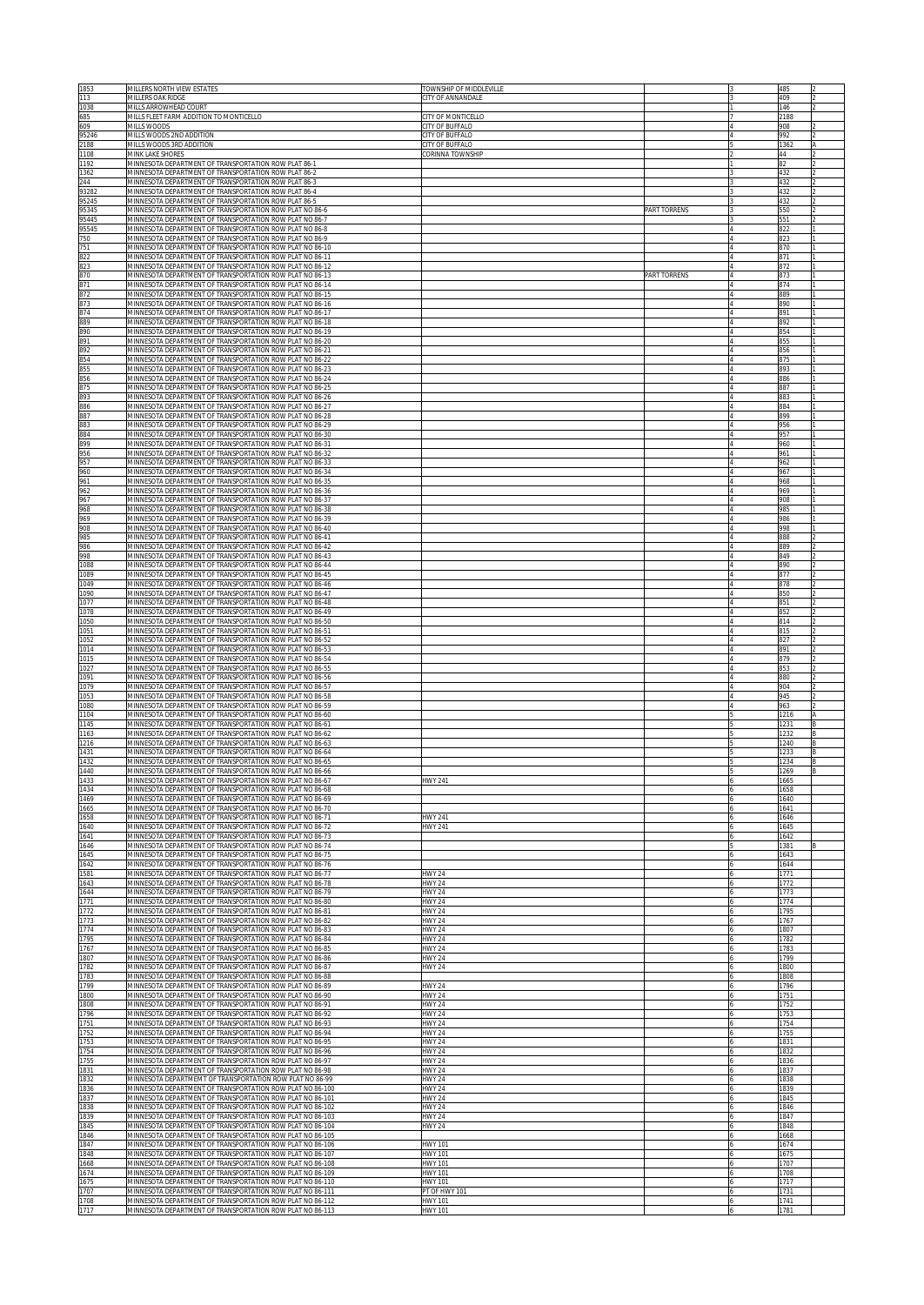| 1731          | MINNESOTA DEPARTMENT OF TRANSPORTATION ROW PLAT NO 86-114                                                                | <b>HWY 101</b>                                                      |                               |             | 1785                  |        |
|---------------|--------------------------------------------------------------------------------------------------------------------------|---------------------------------------------------------------------|-------------------------------|-------------|-----------------------|--------|
| 1741<br>1781  | MINNESOTA DEPARTMENT OF TRANSPORTATION ROW PLAT NO 86-115<br>MINNESOTA DEPARTMENT OF TRANSPORTATION ROW PLAT NO 86-116   | HWY 241                                                             |                               |             | 1692<br>1876          |        |
| 1785          | MINNESOTA DEPARTMENT OF TRANSPORTATION ROW PLAT NO 86-117                                                                | <b>HWY 12</b>                                                       |                               |             | 1916                  |        |
| 1692<br>1876  | MINNESOTA DEPARTMENT OF TRANSPORTATION ROW PLAT NO 86-118<br>MINNESOTA DEPARTMENT OF TRANSPORTATION ROW PLAT NO 86-119   | <b>HWY 12</b><br><b>HWY 12</b>                                      |                               |             | 1881<br>1902          |        |
| 1916          | MINNESOTA DEPARTMENT OF TRANSPORTATION ROW PLAT NO 86-120                                                                | <b>HWY 12</b>                                                       |                               |             | 1917                  |        |
| 1881<br>1902  | MINNESOTA DEPARTMENT OF TRANSPORTATION ROW PLAT NO 86-121<br>MINNESOTA DEPARTMENT OF TRANSPORTATION ROW PLAT NO 86-121   | <b>HWY 12</b><br><b>HWY 12</b>                                      | <b><i>FORRENS</i></b>         |             | 1918<br>1964          |        |
| 1917          | MINNESOTA DEPARTMENT OF TRANSPORTATION ROW PLAT NO 86-122                                                                | HWY 12                                                              |                               |             | 1903                  |        |
| 1918<br>1964  | MINNESOTA DEPARTMENT OF TRANSPORTATION ROW PLAT NO 86-123<br>MINNESOTA DEPARTMENT OF TRANSPORTATION ROW PLAT NO 86-124   | HWY 12<br>HWY 241-AMENDS 86-68                                      |                               |             | 1904<br>1834          |        |
| 1903          | MINNESOTA DEPARTMENT OF TRANSPORTATION ROW PLAT NO 86-125                                                                | HWY 55                                                              |                               |             | 1961                  |        |
| 1904<br>1834  | MINNESOTA DEPARTMENT OF TRANSPORTATION ROW PLAT NO 86-126<br>MINNESOTA DEPARTMENT OF TRANSPORTATION ROW PLAT NO 86-127   | HWY 12-AMENDS 86-122<br><b>HWY 55</b>                               |                               |             | 1919<br>1962          |        |
| 1961          | MINNESOTA DEPARTMENT OF TRANSPORTATION ROW PLAT NO 86-128                                                                | <b>HWY 25</b>                                                       |                               |             | 2089                  |        |
| 1919<br>1962  | MINNESOTA DEPARTMENT OF TRANSPORTATION ROW PLAT NO 86-129<br>MINNESOTA DEPARTMENT OF TRANSPORTATION ROW PLAT NO 86-130   | <b>HWY 24</b><br><b>HWY 25</b>                                      | PART TORRENS<br>PART TORRENS  |             | 2101<br>2147          |        |
| 2089          | MINNESOTA DEPARTMENT OF TRANSPORTATION ROW PLAT NO 86-131                                                                | <b>HWY 25</b>                                                       |                               |             | 2143                  |        |
| 2101<br>2242  | MINNESOTA DEPARTMENT OF TRANSPORTATION ROW PLAT NO 86-132<br>VIINNESOTA DEPARTMENT OF TRANSPORTATION ROW PLAT NO 86-133  | <b>HWY 25</b>                                                       |                               |             | 2144<br>2242          |        |
| 2308          | VIINNESOTA DEPARTMENT OF TRANSPORTATION ROW PLAT NO 86-134                                                               |                                                                     |                               |             | 2308                  |        |
| 2309<br>2310  | VIINNESOTA DEPARTMENT OF TRANSPORTATION ROW PLAT NO 86-135<br>VIINNESOTA DEPARTMENT OF TRANSPORTATION ROW PLAT NO 86-136 |                                                                     |                               |             | 2309<br>2310          |        |
| 2311<br>2331  | VIINNESOTA DEPARTMENT OF TRANSPORTATION ROW PLAT NO 86-137<br>VIINNESOTA DEPARTMENT OF TRANSPORTATION ROW PLAT NO 86-138 |                                                                     |                               |             | 2311<br>2331          |        |
| 2147          | <b>MIRKWOOD</b>                                                                                                          | SILVER CREEK TOWNSHIP                                               |                               |             | 895                   |        |
| 2143<br>2144  | MISSISSIPPI OAKS<br>MISSISSIPPI PARKWOOD                                                                                 | SILVER CREEK TOWNSHIP<br>OTSEGO TOWNSHIP                            |                               |             | 900<br>467            |        |
| 1095          | <b>MISSISSIPPI PINES</b>                                                                                                 | <b>CITY OF OTSEGO</b>                                               |                               |             | 999                   |        |
| 900<br>667    | MISSISSIPPI SHORES 1ST ADDITION<br>MISSISSIPPI SHORES 2ND ADDITION                                                       | OTSEGO TOWNSHIP<br>OTSEGO TOWNSHIP                                  |                               |             | 49<br>65              |        |
| 1199          | MISSISSIPPI SHORES 3RD ADDITION                                                                                          | OTSEGO TOWNSHIP                                                     |                               |             | 73                    |        |
| 249<br>265    | MISSISSIPPI SHORES 4TH ADDITION<br>MISSISSIPPI SHORES 5TH ADDITION                                                       | OTSEGO TOWNSHIP<br>OTSEGO TOWNSHIP                                  |                               |             | 131<br>150            |        |
| 273           | MISSISSIPPI SHORES 6TH ADDITION                                                                                          | OTSEGO TOWNSHIP                                                     |                               |             | 173                   |        |
| 331<br>350    | MISSISSIPPI SHORES 7TH ADDITION<br>MISSISSIPPI SHORES 8TH ADDITION                                                       | <b>CITY OF OTSEGO</b><br><b>CITY OF OTSEGO</b>                      |                               |             | 557<br>1698           |        |
| 373           | <b>MISTY MEADOWS</b>                                                                                                     | <b>CITY OF BUFFALO</b>                                              |                               |             | 1871                  |        |
| 757<br>1698   | <b>MLDCO FIRST ADDITION</b><br><b>MONTICELLO (PART CIC NO 74)</b>                                                        | CITY OF ALBERTVILLE                                                 |                               |             | 810                   |        |
| 1871          | MONTICELLO                                                                                                               | PHOTO 65) MONTICELLO TOWNSHIP                                       |                               |             | 34                    |        |
| 810<br>91109  | MONTICELLO<br>MONTICELLO LOWER                                                                                           | (A OF P, 9) MONTICELLO TOWNSHIP<br>PHOTO 64) MONTICELLO TOWNSHIP    |                               |             | 161<br>33             |        |
|               | MONTICELLO LOWER                                                                                                         | PHOTO 71) MONTICELLO TOWNSHIP                                       |                               |             |                       |        |
|               | MONTICELLO LOWER<br>MONTICELLO UPPER                                                                                     | (A OF P, 10) MONTICELLO TOWNSHIP<br>A OF P, 11) MONTICELLO TOWNSHIP |                               |             | 161<br>162            |        |
|               | MONTICELLO LOT A OF NW1/4 NE1/4 TO UPPER                                                                                 | (A OF P, 11) MONTICELLO TOWNSHIP                                    |                               |             | 162                   |        |
|               | MONTICELLO LOTS A AND B OF LOT 1 TO UPPER<br><b>MONTICELLO ACRES</b>                                                     | (A OF P, 11) MONTICELLO TOWNSHIP<br>MONTICELLO TOWNSHIP             |                               |             | 162<br>16             |        |
|               | MONTICELLO BIG LAKE COMMUNITY HOSPITAL DISTRICT CAMPUS                                                                   |                                                                     |                               |             | 806                   |        |
| 216           | MONTICELLO BIG LAKE COMMUNITY HOSPITAL DISTRICT CAMPUS SECON<br>MONTICELLO BUSINESS CENTER                               | <b>CITY OF MONTICELLO</b>                                           |                               |             | 1971<br>966           |        |
| 1006<br>1971  | MONTICELLO BUSINESS CENTER SECOND ADDITION<br>MONTICELLO BUSINESS CENTER 3RD ADDITION                                    | <b>CITY OF MONTICELLO</b><br><b>CITY OF MONTICELLO</b>              |                               |             | 1244                  |        |
| 966           | MONTICELLO BUSINESS CENTER 4TH ADDITION                                                                                  | <b>CITY OF MONTICELLO</b>                                           |                               |             | 1627<br>1957          |        |
| 1444<br>1627  | MONTICELLO BUSINESS CENTER 5TH ADDITION<br>MONTICELLO BUSINESS CENTER SIXTH ADDITION                                     | CITY OF MONTICELLO<br>CITY OF MONTICELLO                            |                               |             | 1997<br>2067          |        |
| 1957          | MONTICELLO BUSINESS CENTER SEVENTH ADDITION                                                                              | CITY OF MONTICELLO                                                  |                               |             | 2100                  |        |
| 1997<br>2067  | MONTICELLO CEMETERY<br>MONTICELLO COMMERCE CENTER FIRST ADDITION                                                         | 11-121-25 (A OF P, 2) MONTICELLO TOWNSHIP<br>CITY OF MONTICELLO     |                               |             | 157<br>599            |        |
| 2100          | MONTICELLO COMMERCE CENTER SECOND ADDITION                                                                               | CITY OF MONTICELLO                                                  |                               |             | 846                   |        |
| 91657<br>799  | MONTICELLO COMMERCE CENTER THIRD ADDITION<br>MONTICELLO COMMERCE CENTER FOURTH ADDITION                                  | CITY OF MONTICELLO<br>CITY OF MONTICELLO                            |                               |             | 901<br>937            |        |
|               | MONTICELLO COMMERCE CENTER FIFTH ADDITION                                                                                | CITY OF MONTICELLO                                                  |                               |             | 1271                  |        |
| 846           |                                                                                                                          |                                                                     |                               |             |                       |        |
| 901<br>1137   | MONTICELLO COMMERCE CENTER SIXTH ADDITION<br>MONTICELLO COMMERCE CENTER SEVENTH ADDITION                                 | CITY OF MONTICELLO<br>CITY OF MONTICELLO                            |                               |             | 1209<br>1897          |        |
| 1271          | MONTICELLO COMMERCE CENTER EIGHTH ADDITION                                                                               | CITY OF MONTICELLO                                                  |                               |             | 2122                  |        |
| 1409<br>1897  | MONTICELLO COUNTRY CLUB COURT<br>MONTICELLO FARM ESTATES                                                                 | CITY OF MONTICELLO<br>MONTICELLO TOWNSHIP                           |                               |             | 481<br>46             |        |
| 2122          | MONTICELLO HIGH SCHOOL ADDITION                                                                                          | CITY OF MONTICELLO                                                  |                               |             | 2191                  |        |
| 681<br>46     | MONTICELLO I 94 TRI PLAZA<br>MONTICELLO MALL                                                                             | TO CITY OF MONTICELLO 11-121-25<br>CITY OF MONTICELLO               | <b>PART TORRENS</b>           |             | 187<br>558            |        |
| 2191          | MONTICELLO MARKETPLACE                                                                                                   | CITY OF MONTICELLO                                                  |                               |             | 1287                  |        |
| 387<br>758    | MONTICELLO MARKETPLACE 2ND ADDITION<br>MONTICELLO MIDDLE SCHOOL ADDITION                                                 | CITY OF MONTICELLO                                                  |                               |             | $160^{\circ}$<br>2187 |        |
| 1487<br>1601  | MONTICELLO TOWN ROAD MAP<br>MONTICELLO TRAVEL CENTER (PART CIC NO 138)                                                   | MONTICELLO TOWNSHIP<br>CITY OF MONTICELLO                           |                               |             | 500<br>1363           |        |
| 2187          | MONTICELLO TRAVEL CENTER SECOND ADDITION (PART CIC NO 125)                                                               | CITY OF MONTICELLO                                                  |                               |             | 1936                  |        |
| 500<br>1363   | MONTROSE<br>MONTROSE BUSINESS PARK                                                                                       | (PHOTO 74) MARYSVILLE TOWNSHIP<br>CITY OF MONTROSE                  |                               |             | 38<br>2058            |        |
| 1936          | <b>MONTROSE CEMETERY</b>                                                                                                 |                                                                     |                               | MICROFILMED |                       |        |
| 91116<br>2058 | <b>MONTROSE MEADOWS</b><br>MONTROSE MEADOWS 2ND ADDITION                                                                 | CITY OF MONTROSE<br>CITY OF MONTROSE                                |                               |             | 897<br>1274           |        |
|               | MONTROSE TOWNSITE OF                                                                                                     | (A OF P, 16) MARYSVILLE TOWNSHIP                                    |                               |             | 164                   |        |
| 897<br>1474   | MOODY ADDITION<br>MOODYS LOCKE LAKE RESORT                                                                               | SILVER CREEK TOWNSHIP<br>(3-P. 30) SILVER CREEK TOWNSHIP            | <b>TORRENS</b>                |             | 469<br>73             |        |
|               | MOONEY 2ND ADDITION                                                                                                      | CITY OF ALBERTVILLE                                                 |                               |             | 1734                  |        |
| 469<br>93273  | MOONEY ADDITION<br>MOORE LAKE MEADOWS                                                                                    | CITY OF ALBERTVILLE<br>ROCKFORD TOWNSHIP                            |                               |             | 1229<br>1299          |        |
| 1734<br>1229  | MORGENDAL<br>MORGENDAL 2ND ADDITION                                                                                      | CITY OF ST MICHAEL<br>CITY OF ST MICHAEL                            |                               |             | 2159<br>2196          |        |
| 1499          | <b>MORITZEUOS</b>                                                                                                        | (PHOTO 66) MONTICELLO TOWNSHIP                                      |                               |             | 34                    |        |
| 2159          | <b>MORITZEUOS</b><br>MORNING GLORY                                                                                       | (A OF P, 12) MONTICELLO TOWNSHIP<br>CITY OF MONTICELLO              |                               |             | 162<br>1398           |        |
| 2196<br>91562 | MORNING SIDE BEACH                                                                                                       | 5-P. 4) MAPLE LAKE AND SILVER CREEK TOWNSHIP                        |                               |             | 125                   |        |
| 1398          | MORRIES FORD ADDITION                                                                                                    | CITY OF BUFFALO                                                     |                               |             | 1387<br>862           |        |
| 95125         | MORRIS MEADOWS<br>MOUNT OLIVE FIRST ADDITION                                                                             | CITY OF COKATO<br>CITY OF DELANO                                    |                               |             | 1862                  |        |
| 1387<br>862   | MOUNT VERNON<br>MRD CHRIST LUTHERAN ADDITION                                                                             | <b>GHOST TOWN</b><br>CITY OF OTSEGO                                 |                               |             | 181<br>898            | INSIDE |
| 1862          | VIRD COMMERCIAL PARK                                                                                                     | CITY OF OTSEGO                                                      |                               |             | 829                   |        |
| 898           | MUCHENHIRN MEADOWS<br>MUNSON ADDITION                                                                                    | FRANKLIN TOWNSHIP<br>CITY OF HOWARD LAKE                            |                               |             | 1333<br>1923          |        |
| 2325          | <b>MUNSON LAKES</b>                                                                                                      | CITY OF HOWARD LAKE                                                 |                               |             | 325                   |        |
| 829<br>2303   | <b>MYHRAN PARK ESTATES</b><br>NANTUCKET SHORES                                                                           | TO BUFFALO<br>CITY OF OTSEGO                                        | <b>ABSTRACT &amp; TORRENS</b> |             | 411<br>2303           |        |
| 1333          | NATHANS COURT                                                                                                            | CITY OF MONTICELLO                                                  |                               |             | 1723                  |        |
| 1923<br>411   | NATHE ADDITION<br>NATHE 2ND ADDITION                                                                                     | CITY OF OTSEGO<br>CITY OF OTSEGO                                    |                               |             | 1278<br>1996          |        |
| 1723<br>1478  | NATURES PARK<br>NATURES VIEW                                                                                             | (4-P, 39) SOUTHSIDE TOWNSHIP<br>CITY OF ST MICHAEL                  |                               |             | 102<br>817            |        |
| 1996          | NATURES VIEW TWO (CIC NO 23)                                                                                             | CITY OF ST MICHAEL                                                  |                               |             | 818                   |        |
| 94202<br>1017 | NATURES VIEW THREE<br>NATURES VIEW FOUR                                                                                  | CITY OF ST MICHAEL<br>CITY OF ST MICHAEL                            |                               |             | 819<br>912            |        |
| 1018          | NEEDLE POINT                                                                                                             | CORINNA TOWNSHIP                                                    |                               |             | 195                   |        |
| 1019<br>1112  | NELSON FIRST ADDITION<br>NELSON OFFICE PARK                                                                              | CITY OF DELANO<br>CITY OF BUFFALO                                   |                               |             | 464<br>1990           |        |
| 195<br>664    | NELSONS SHORES<br><b>NESSIE SHORES</b>                                                                                   | (5-P, 38) FRENCH LAKE TOWNSHIP<br>SILVER CREEK TOWNSHIP             | <b>TORRENS</b>                |             | 142<br>1300           | ΙR     |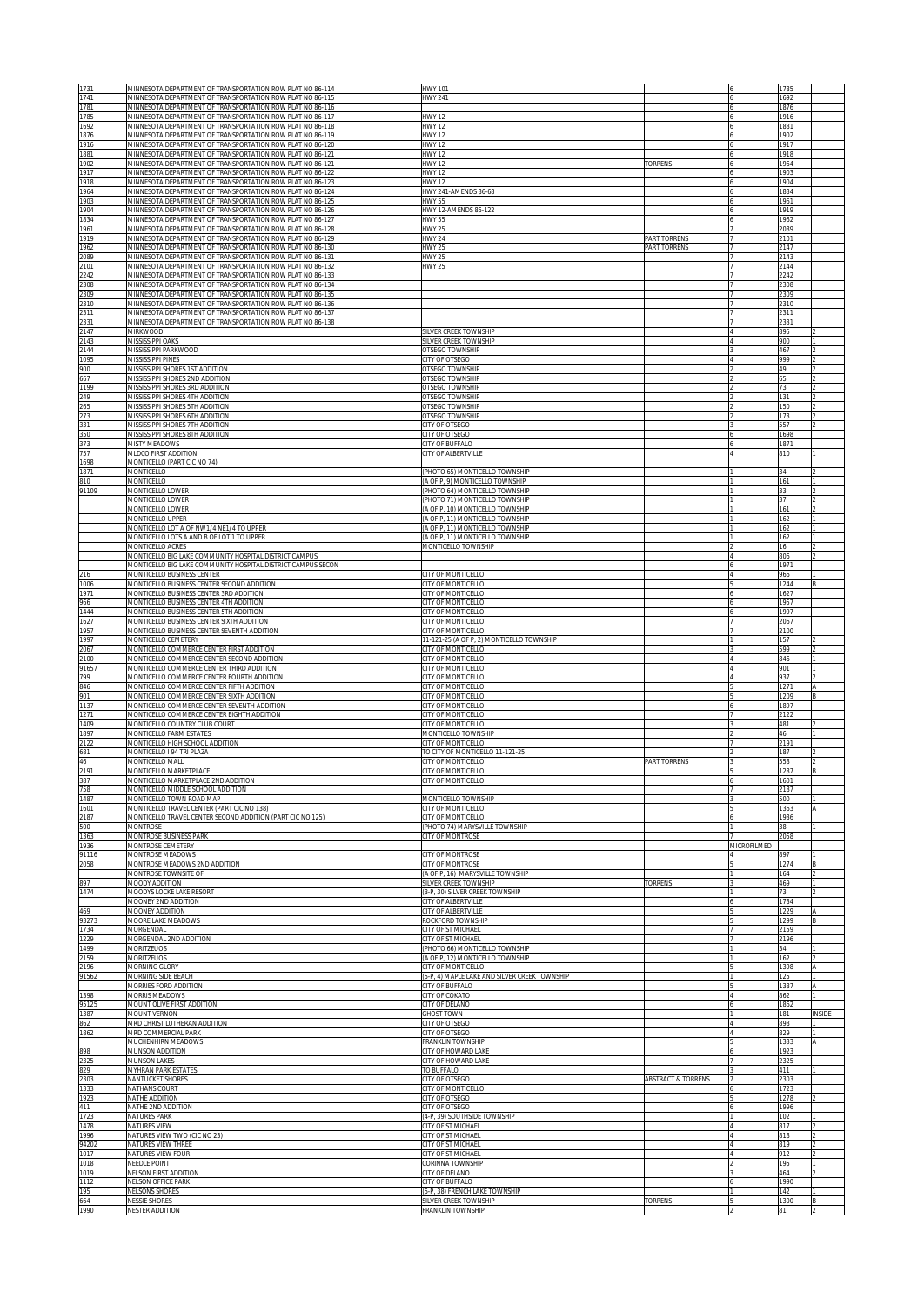| 95142          | NICKS SHELDON LAKE ADDITION                                                     | CLEARWATER TOWNSHIP                                              |   | 422          |       |
|----------------|---------------------------------------------------------------------------------|------------------------------------------------------------------|---|--------------|-------|
| 1500<br>281    | NICOLLE ADDITION<br>NIEMEYER TRAILER SALES                                      | CITY OF MONTICELLO<br><b>CITY OF ALBERTVILLE</b>                 |   | 2053<br>2023 |       |
| 422            | NISKA WOODS THE                                                                 | MARYSVILLE TOWNSHIP                                              |   | 830          |       |
| 2053<br>2023   | NOLAN ADDITION<br>NORDHAVEN                                                     | CITY OF DELANO<br>5-P, 10) SILVER CREEK TOWNSHIP                 |   | 529<br>128   |       |
| 830            | NORIN LANDING                                                                   | CITY OF OTSEGO                                                   |   | 1680         |       |
| 729            | <b>NORTH FORK</b>                                                               | TOWNSHIP OF FRANKLIN                                             |   | 2133         |       |
| 95128<br>1680  | <b>NORTH GLEN ESTATES</b><br>NORTH INDUSTRIAL PARK                              | CITY OF BUFFALO<br>TO COKATO                                     |   | 1305<br>471  |       |
| 2133           | NORTH INDUSTRIAL PARK TWO                                                       | <b>CITY OF COKATO</b>                                            |   | 857          |       |
| 1305<br>471    | NORTH INDUSTRIAL PARK THREE<br>NORTH PULASKI BEACH                              | CITY OF COKATO<br>5-P, 25) BUFFALO TOWNSHIP                      |   | 1948<br>135  |       |
| 857            | NORTH SHORES BEACH                                                              | 5-P, 55) MAPLE LAKE TOWNSHIP                                     |   | 150          |       |
| 1948           | NORTH WAVERLY SHORES                                                            | (3-P, 44) MARYSVILLE TOWNSHIP                                    |   | 79           |       |
| 95235<br>95250 | NORTHEAST COMMERCIAL ADDITION<br>NORTHRIDGE ADDITION                            | CITY OF COKATO<br>SOUTHSIDE TOWNSHIP                             |   | 2129<br>109  |       |
| 93179          | NORTHRIDGE ADDITION SUBDIVISION OF OUTLOT 4                                     | SOUTHSIDE TOWNSHIP                                               |   |              |       |
| 2129<br>109    | NORTHRIDGE MEADOWS<br>NORTHRIDGE PLAT ONE                                       | CITY OF MONTROSE<br>CITY OF MONTROSE                             |   | 1615<br>1383 |       |
| 209            | NORTHRIDGE PLAT TWO                                                             | CITY OF MONTROSE                                                 |   | 1272         |       |
| 1615           | NORTHRIDGE PLAT THREE                                                           | CITY OF MONTROSE                                                 |   | 1874         |       |
| 1383<br>1472   | NORTHRIDGE PLAT FOUR<br>NORTHRIDGE PLAT FIVE                                    | <b>CITY OF MONTROSE</b><br>CITY OF MONTROSE                      |   | 1875<br>2032 |       |
| 1874           | NORTHVIEW                                                                       | BUFFALO TOWNSHIP                                                 |   | 23           |       |
| 2277<br>1875   | NORTHWEST BIBLE CHURCH<br>NORTHWEST COMMERCIAL PARK                             | CITY OF ST MICHAEL<br>CITY OF ALBERTVILLE                        |   | 2277<br>1213 |       |
| 2032           | NORTHWEST COMMERCIAL PARK PLAT TWO                                              | CITY OF ALBERTVILLE                                              |   | 1281         |       |
| 23             | NORTHWOOD                                                                       | <b>CHOST TOWN</b>                                                |   | 181          | NSIDE |
| 1413<br>1481   | NORTHWOODS ADDITION<br><b>NYLIN SHORES</b>                                      | <b>CITY OF BUFFALO</b><br>(5-P, 53) CORINNA TOWNSHIP             |   | 583<br>149   |       |
|                | NYSTROM ADDITION                                                                | TO DELANO                                                        |   | 126          |       |
| 783<br>95249   | OAK BEACH RESORT<br>OAK BEACH RESORT 2ND ADDITION                               | MIDDLEVILLE TOWNSHIP<br>CITY OF HOWARD LAKE                      |   | 563<br>895   |       |
| 326            | OAK HOLLER WOODS                                                                | CLEARWATER TOWNSHIP                                              |   | 1332         |       |
| 563<br>895     | OAK KNOLL FIRST ADDITION                                                        | TO ANNANDALE-CORINNA TOWNSHIP                                    |   | 85           |       |
| 1532           | OAK KNOLL SECOND ADDITION<br><b>OAK LAWN PARK</b>                               | TO ANNANDALE<br>(5-P, 18) CORINNA TOWNSHIP                       |   | 136<br>132   |       |
| 285            | OAK MANOR ADDITION                                                              | TO CLEARWATER                                                    |   | 146          |       |
| 336<br>95132   | OAK MANOR FIRST ADDITION<br>OAK RIDGE                                           | TO CLEARWATER<br>CITY OF MONTICELLO                              |   | 180<br>597   |       |
| 346            | OAK RIDGE VIEW                                                                  | <b>FRANKFORT AND ROCKFORD TOWNSHIP</b>                           |   |              |       |
| 380<br>797     | OAK SHORE TERRACE<br>OAK SHORE TERRACE SECOND ADDITION                          | 5-P, 39) BUFFALO TOWNSHIP<br>BUFFALO TOWNSHIP                    |   | 142<br>491   |       |
|                | OAK SHORE TERRACE THIRD ADDITION                                                | <b>BUFFALO TOWNSHIP</b>                                          |   | 1867         |       |
| 95242          | OAKDALE ADDITION                                                                | TO ANNANDALE                                                     |   | 436          |       |
| 691<br>1867    | OAKWOOD INDUSTRIAL PARK<br>DAKWOOD INDUSTRIAL PARK SECOND ADDITION              | MONTICELLO TOWNSHIP<br>CITY OF MONTICELLO                        |   | 32<br>406    |       |
| 266            | DAKWOOD INDUSTRIAL PARK THIRD ADDITION                                          | CITY OF MONTICELLO                                               |   | 2266         |       |
| 288<br>436     | DAKWOOD INDUSTRIAL PARK FOURTH ADDITION<br><b>DAKWOOD MANOR</b>                 | CITY OF MONTICELLO<br>MONTICELLO TOWNSHIP                        |   | 228<br>82    |       |
| 232            | OCONNORS SUBDIVISION OF S1/2 W1/2 BLK 2 TO MAPLE LAKE                           | (A OF P, 40) MAPLE LAKE TOWNSHIP                                 |   | 176          |       |
| 606            | DCONNORS SUBDIVISION OF S1/2 W1/2 BLK 2 TO MAPLE LAKE                           | (PHOTO 63) MAPLE LAKE TOWNSHIP                                   |   |              |       |
| 282<br>91776   | ODAY ACRES<br>OHMS ADDITION                                                     | CITY OF OTSEGO<br>TO COKATO                                      |   | 808<br>115   |       |
|                | OHMS SECOND ADDITION                                                            | <b>CITY OF COKATO</b>                                            |   | 896          |       |
| 808<br>315     | OK CORRAL RANCHETTES THE<br>OLD APOSTOLIC LUTHERAN CEMETERY                     | <b>MONTICELLO TOWNSHIP</b><br><b>RANKLIN TOWNSHIP</b>            |   | 410<br>2113  |       |
| 896            | OLD RODEO ADDITION                                                              | <b>CITY OF BUFFALO</b>                                           |   | 584          |       |
| 410<br>2113    | OLOUGHLINS PART OF BLOCK 8 ANNIE<br>OLOUGHLINS PART OF BLOCK 8 ANNIE            | PHOTO 62) MAPLE LAKE TOWNSHIP<br>A OF P, 27) MAPLE LAKE TOWNSHIP |   | 32<br>170    |       |
| 584            | <b>OLSON ACRES</b>                                                              | <b>DTSEGO TOWNSHIP</b>                                           |   | 457          |       |
| 91470          | OLSON ADDITION                                                                  | TO HANOVER                                                       |   | 99           |       |
| 457            | <b>OLSONS BAY</b><br>OLSONS COTTAGE POINT FRANK                                 | 4-P, 63) SOUTHSIDE TOWNSHIP<br>3-P, 28) SOUTHSIDE TOWNSHIP       |   | 114<br>71    |       |
| 299            | OLSONS POINT                                                                    | 5-P, 52) CHATHAM TOWNSHIP                                        |   | 149          |       |
| 94114          | OLSONS POINT FIRST ADDITION<br><b>DLSONS POINT SECOND ADDITION</b>              | <b>HATHAM TOWNSHIP</b><br><b>HATHAM TOWNSHIP</b>                 |   | 49<br>50     |       |
| 95149          | OLTMANN ADDITION                                                                | <b>CITY OF HOWARD LAKE</b>                                       |   | 2073         |       |
| 49             | OMANN COMMERCIAL PARK                                                           | CITY OF ST MICHAEL                                               |   | 1374         |       |
| 50<br>2073     | ORCHARD TERRACE<br><b>OSSEO</b>                                                 | <b>CITY OF HOWARD LAKE</b><br><b>GHOST TOWN</b>                  |   | 1324<br>82   |       |
| 1574           | OTSEGO                                                                          | PHOTO 75-6) OTSEGO TOWNSHIP                                      |   | 39           |       |
| 1324           | <b>OTSEGO ACRES 1ST ADDITION</b><br>) I SEGO ACRES SECOND ADDITION              | OTSEGO TOWNSHIP<br>JISEGO TOWNSHIF                               |   | 19           |       |
| 91113          | OTSEGO BOOSTER STATION NO 1                                                     | CITY OF OTSEGO                                                   |   | 1993         |       |
| 219<br>!54     | DTSEGO CITY CAMPUS ADDITION<br><b>DTSEGO COMMERCIAL PARK</b>                    | CITY OF OTSEGO<br><b>CITY OF OTSEGO</b>                          |   | 908<br>235   |       |
| 1993           | <b>OTSEGO FARMS</b>                                                             | CITY OF OTSEGO                                                   |   | 343          |       |
| 1908           | OTSEGO FIRE SUBSTATION NO 1 EAST ADDITION<br>OTSEGO I-94 WEST INDUSTRIAL PARK   | <b>CITY OF OTSEGO</b>                                            |   | 921          |       |
| 1435<br>1343   | OTSEGO I-94 WEST INDUSTRIAL PARK SECOND ADDITION                                | <b>CITY OF OTSEGO</b><br>CITY OF OTSEGO                          |   | 244<br>1296  |       |
| 1921           | OTSEGO I-94 WEST INDUSTRIAL PARK THIRD ADDITION                                 | CITY OF OTSEGO                                                   |   | 1794         |       |
| 1244<br>1296   | OTSEGO I-94 WEST INDUSTRIAL PARK FOURTH ADDITION<br>OTSEGO INDUSTRIAL PARK      | CITY OF OTSEGO<br>CITY OF OTSEGO                                 |   | 1823<br>881  |       |
| 1794           | OTSEGO INDUSTRIAL PARK 2ND ADDITION                                             | CITY OF OTSEGO                                                   |   | 824          |       |
| 1823<br>881    | OTSEGO INDUSTRIAL PARK 3RD ADDITION<br>OTSEGO INDUSTRIAL PARK 4TH ADDITION      | CITY OF OTSEGO<br>CITY OF OTSEGO                                 |   | 980<br>990   |       |
| 1024           | OTSEGO INDUSTRIAL PARK FIFTH ADDITION                                           | CITY OF OTSEGO                                                   |   | 1263         | B     |
| 1180           | OTSEGO PRESERVE                                                                 | CITY OF OTSEGO                                                   |   | 1375         | B     |
| 1190<br>1463   | OTSEGO PRESERVE SECOND ADDITION<br>OTSEGO PRESERVE THIRD ADDITION               | CITY OF OTSEGO<br>CITY OF OTSEGO                                 | 6 | 1629<br>1703 |       |
| 1575           | OTSEGO ROAD PLAT NO 1                                                           | CITY OF OTSEGO                                                   |   | 593          |       |
| 1629<br>1703   | OTSEGO TOWNSHIP ROAD MAP<br>OTSEGO TOWNSITE OF                                  | (A OF P, 13) OTSEGO TOWNSHIP                                     |   | 540<br>163   |       |
| 793            | OTSEGO WATERFRONT EAST                                                          | CITY OF OTSEGO                                                   |   | 1700         |       |
| 540            | OTSEGO WATERFRONT EAST FIRST ADDITION                                           | CITY OF OTSEGO                                                   |   | 1934         |       |
| 1700           | OTSEGO WATERFRONT EAST SECOND ADDITION<br>OTSEGO WATERFRONT EAST THIRD ADDITION | CITY OF OTSEGO<br>CITY OF OTSEGO                                 |   | 1935<br>2012 |       |
| 1934           | OTSEGO WATERFRONT EAST FOURTH ADDITION                                          | CITY OF OTSEGO                                                   |   | 2126         |       |
| 1935<br>2012   | OTSEGO WATERFRONT EAST FIFTH ADDITION<br>OTSEGO WATERFRONT EAST SIXTH ADDITION  | CITY OF OTSEGO<br>CITY OF OTSEGO                                 |   | 2130<br>2195 |       |
| 2126           | OTSEGO WATERFRONT EAST SEVENTH ADDITION                                         | CITY OF OTSEGO                                                   |   | 2192         |       |
| 2130<br>2195   | OTSEGO WATERFRONT<br>OTSEGO WATERFRONT SECOND ADDITION                          | CITY OF OTSEGO<br>CITY OF OTSEGO                                 |   | 1393<br>1245 |       |
| 2192           | OTSEGO WATERFRONT THIRD ADDITION                                                | CITY OF OTSEGO                                                   |   | 1253         |       |
| 1393<br>1445   | OTSEGO WATERFRONT FOURTH ADDITION<br>OTSEGO WATERFRONT FIFTH ADDITION           | CITY OF OTSEGO<br>CITY OF OTSEGO                                 |   | 1344<br>1704 |       |
| 1453           | OTTER CREEK CROSSING                                                            | CITY OF MONTICELLO                                               |   | 1654         |       |
| 1544           | OTTER CREEK CROSSING 1ST ADDITION                                               | CITY OF MONTICELLO                                               |   | 1762         |       |
| 1704<br>1654   | OTTER CREEK CROSSING 2ND ADDITION<br>OTTER CREEK CROSSING 3RD ADDITION          | CITY OF MONTICELLO<br>CITY OF MONTICELLO                         |   | 1835<br>1887 |       |
| 1762           | OTTER CREEK CROSSING 4TH ADDITION                                               | CITY OF MONTICELLO                                               |   | 2068         |       |
| 2236<br>2243   | OTTER CREEK CROSSING 5TH ADDITION<br>OTTER CREEK CROSSING 6TH ADDITION          | CITY OF MONTICELLO<br>CITY OF MONTICELLO                         |   | 2236<br>2243 |       |
| 1835           | OUTLOT A SUBDIVISION ROCKFORD SCENIC ACRES                                      | ROCKFORD TOWNSHIP                                                |   | 20           |       |
| 1887           | OUTLETS AT ALBERTVILLE<br>OUTLETS AT ALBERTVILLE SECOND ADDITION                | CITY OF ALBERTVILLE                                              |   | 883          |       |
| 2068           | <b>OUVERSON ADDITION</b>                                                        | CITY OF ALBERTVILLE<br>CITY OF MONTROSE                          |   | 1282<br>1351 |       |
| 1083           | OVERTONS ADDITION TO BUFFALO                                                    | (B. VIL, 4) BUFFALO TOWNSHIP                                     |   | 49           |       |
| 1482           | OVERTONS ADDITION TO BUFFALO                                                    | (A OF P, 14) BUFFALO TOWNSHIP                                    |   | 163          |       |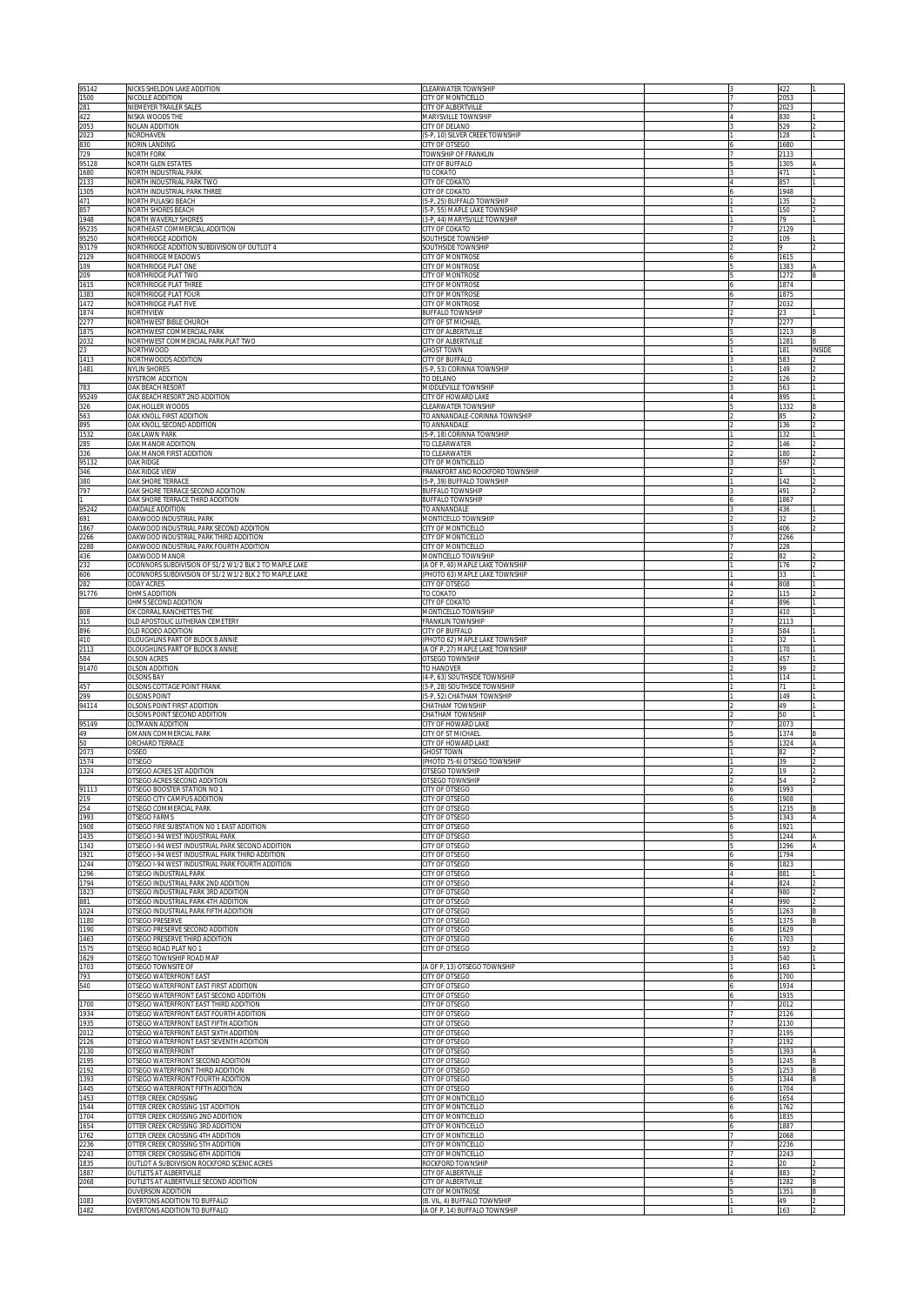| 1551<br>91663  | OVERTONS ADDITION TO BUFFALO<br>OVERTONS AND ACKLEYS ADDITION TO BUFFALO                                                | (PHOTO 53) BUFFALO TOWNSHIP<br>(PHOTO 17) BUFFALO TOWNSHIP        |            | 28                  |          |
|----------------|-------------------------------------------------------------------------------------------------------------------------|-------------------------------------------------------------------|------------|---------------------|----------|
| 2251           | OWNERS SUBDIVISION OF SHADY NOOK 1ST ADDITION TO<br>PACE INDUSTRIES                                                     | (4-P, 56) SOUTHSIDE TOWNSHIP<br>CITY OF MAPLE LAKE                |            | 110<br>2251         |          |
|                | PAR WEST<br>PAR WEST TOWNHOMES                                                                                          | CITY OF MONTICELLO<br>CITY OF MONTICELLO                          |            | 493<br>979          |          |
| 94210          | PARK ADDITION TO MAPLE LAKE                                                                                             | PHOTO 70) MAPLE LAKE TOWNSHIP                                     |            | 36<br>180           |          |
| 493<br>979     | PARK ADDITION TO MAPLE LAKE<br>PARK VIEW                                                                                | (A OF P, 48) MAPLE LAKE TOWNSHIP<br>CITY OF MONTROSE              |            | 1299                |          |
| 91680          | PARK VIEW SECOND ADDITION<br>PARK VIEW ESTATES                                                                          | CITY OF MONTROSE<br>FRANKLIN TOWNSHIP                             |            | 1359<br>63          |          |
| 1299<br>1359   | PARK VIEW PLACE<br>PARK VIEW PLACE SECOND ADDITION (CIC NO 31)                                                          | CITY OF ALBERTVILLE<br>CITY OF ALBERTVILLE                        |            | 934<br>936          |          |
| 263<br>1134    | PARK VIEW TOWNHOMES CIC NUMBER 50<br>PARKSEDGE                                                                          | CITY OF MONTROSE<br>CITY OF ALBERTVILLE                           |            | 1334<br>495         |          |
| 1136<br>1334   | PARKSIDE<br>PARKSIDE SECOND ADDITION                                                                                    | CITY OF ALBERTVILLE<br>CITY OF ALBERTVILLE                        |            | 587<br>802          |          |
| 695<br>787     | PARKSIDE THIRD ADDITION<br>PARKSIDE FOURTH ADDITION                                                                     | CITY OF ALBERTVILLE<br>CITY OF ALBERTVILLE                        |            | 946<br>803          |          |
| 802<br>946     | PARKSIDE AT MEADOW OAK<br>PARKSIDE AT MEADOW OAK SECOND ADDITION                                                        | CITY OF MONTICELLO<br>CITY OF MONTICELLO                          |            | 946<br>1624         |          |
| 1003<br>1146   | PARKSIDE COMMERCIAL CENTER (PART CIC NO 107)<br>PARKSIDE COMMERCIAL CENTER CONDOMINIUMS CIC NUMBER 107 A CON            | CITY OF ALBERTVILLE                                               |            | 1824                |          |
| 1624           | PARKSIDE COMMERCIAL CENTER CONDOMINIUMS CIC NUMBER 107 FIRST SUPPLEMENTAL                                               |                                                                   |            | 1232<br>2160        |          |
| 1232<br>1824   | PARKSIDE MEADOWS<br>PARKSIDE MEADOWS SECOND ADDITION                                                                    | City of Montrose<br>CITY OF MONTROSE                              |            | 981<br>1258         |          |
| 2160<br>1181   | PARKSIDE MEADOWS THIRD ADDITION<br>PARKSIDE MEADOWS FOURTH ADDITION                                                     | CITY OF MONTROSE<br>City of Montrose                              |            | 1259<br>1864        |          |
| 1258<br>1259   | PARKVIEW HILLS<br>PARKVIEW HILLS SECOND ADDITION                                                                        | CITY OF DELANO<br>CITY OF DELANO                                  |            | 1604<br>1740        |          |
| 1864<br>1604   | PARKVIEW HILLS THIRD ADDITION<br>PARKVIEW HILLS FOURTH ADDITION                                                         | CITY OF DELANO<br>CITY OF DELANO                                  |            | 1844<br>2081        |          |
| 1740<br>1844   | PARKVIEW HILLS FIFTH ADDITION<br>PARKVIEW HILLS SIXTH ADDITION                                                          | CITY OF DELANO<br>CITY OF DELANO                                  |            | 2135<br>2206        |          |
| 2081<br>2206   | PARKWOOD 1ST ADDITION<br>PARKWOOD 2ND ADDITION (PART CIC NO 111)                                                        | <b>CITY OF ROCKFORD</b><br>CITY OF ROCKFORD                       |            | 1858<br>1888        |          |
| 2135<br>1858   | PARKWOOD WAGNER LOT SPLIT<br>PAULICK TERRACE                                                                            | CITY OF ROCKFORD<br>20-119-25                                     |            | :006<br>123         |          |
| 1888<br>2006   | PAUMEN ADDITION<br>PAUMEN SECOND ADDITION                                                                               | CITY OF MAPLE LAKE<br><b>ITY OF MAPLE LAKE</b>                    |            | 1237<br>210         |          |
| 323<br>1237    | PAUMEN 3RD ADDITION<br>PAUMEN 4TH ADDITION (CIC NO 128 REPLACES NO 123)                                                 | <b>CITY OF MAPLE LAKE</b>                                         |            | 653                 |          |
| 1410           | PERRI E REACH                                                                                                           | <b>CITY OF MAPLE LAKE</b><br><b>SOUTHSIDE TOWNSHIP</b>            |            | 686<br>33.          |          |
| 1653<br>1686   | PEBBLE RIDGE COTTAGES (PART CIC NO 54)<br>PEBBLE RIDGE COTTAGES SECOND ADDITION                                         | <b>CITY OF BUFFALO</b><br><b>CITY OF BUFFALO</b>                  |            | 1257<br>618         |          |
| 83<br>1257     | PELICAN LANDING<br>PETER S FISHER SUBDIVISION                                                                           | <b>CITY OF ST MICHAEL</b><br><b>ITY OF HOWARD LAKE</b>            |            | 889<br>340          |          |
| 1618<br>1889   | PETERSON FARM<br>PETERSONS ADDITION TO BUFFALO                                                                          | TOWNSHIP OF ROCKFORD<br><b>BUFFALO TOWNSHIP</b>                   |            | 2167<br>66          |          |
| 1340<br>2167   | PETERSONS BIRCH LAKE VIEW<br>PETERSONS SUBDIVISION                                                                      | <b>MONTICELLO TOWNSHIP</b><br>PHOTO 34) COKATO TOWNSHIP           |            | 494<br>18           |          |
| 66<br>494      | PHEASANT HILLS (PART CIC NO 55)<br>PHEASANT HILLS SECOND ADDITION (PART CIC NO 55)                                      | <b>CITY OF MONTROSE</b><br><b>CITY OF MONTROSE</b>                |            | 1209<br>302         |          |
| 96218<br>1209  | PHEASANT HILLS THIRD ADDITION<br>PHEASANT HILLS FOURTH ADDITION                                                         | <b>CITY OF MONTROSE</b><br><b>CITY OF MONTROSE</b>                |            | 1303<br>1264        | IA       |
| 1302<br>1303   | PHEASANT RIDGE<br>PHEASANT RIDGE SECOND ADDITION                                                                        | CITY OF OTSEGO<br>CITY OF OTSEGO                                  |            | 968<br>1212         |          |
| 1464<br>1168   | PHEASANT RIDGE THIRD ADDITION<br>PHEASANT RIDGE FOURTH ADDITION                                                         | CITY OF OTSEGO<br><b>CITY OF OTSEGO</b>                           |            | 1222<br>1250        | IA<br>ΙA |
| 1212<br>1222   | PHEASANT RIDGE 5TH ADDITION (PART CIC NO 51)<br>PHEASANT RIDGE 6TH ADDITION (PART CIC NO 51)                            | CITY OF OTSEGO<br><b>CITY OF OTSEGO</b>                           |            | 1325<br>1242        | A        |
| 1250<br>1325   | PHEASANT RIDGE 7TH ADDITION<br>PHEASANT RIDGE 8TH ADDITION (PART CIC NO 51)                                             | CITY OF OTSEGO<br><b>CITY OF OTSEGO</b>                           |            | 1256<br>1343        |          |
| 1442           | PHEASANT RUN ADDITION                                                                                                   | TO HANOVER                                                        |            | 102                 |          |
| 1456<br>1543   | PHEASANT RUN SECOND ADDITION<br>PHEASANT RUN THIRD ADDITION                                                             | <b>CITY OF HANOVER</b><br><b>CITY OF HANOVER</b>                  |            | 77<br>170           |          |
| 402<br>577     | PHEASANT RUN FOURTH ADDITION<br>PHEASANT RUN FIFTH ADDITION                                                             | <b>ITY OF HANOVER</b><br><b>ITY OF HANOVER</b>                    |            | i09<br>530          |          |
| 670<br>709     | PICKEREL LAKE<br>PIEPERS ADDITION                                                                                       | 5-P, 57) FRENCH LAKE AND SOUTHSIDE TOWNSHIP<br>FRANKFORT TOWNSHIP |            | 151                 |          |
| 730<br>95251   | PINE MEADOWS<br>PINE MEADOWS SECOND ADDITION                                                                            | CITY OF BUFFALO<br>CITY OF BUFFALO                                |            | 833<br>888          |          |
| 401<br>833     | PINE MEADOWS THIRD ADDITION<br>PINE MEADOWS FOURTH ADDITION                                                             | CITY OF BUFFALO<br>CITY OF BUFFALO                                |            | 930<br>977          |          |
| 888<br>930     | PINE VIEW<br>PINE VIEW SECOND ADDITION                                                                                  | CITY OF MONTICELLO<br>CITY OF MONTICELLO                          |            | 1941<br>2121        |          |
| 977<br>1941    | PINEHURST<br><b>PINES THE</b>                                                                                           | CITY OF MONTICELLO<br>FRANKFORT TOWNSHIP                          |            | 878<br>504          |          |
| 2121<br>878    | PINEWOOD ACRES<br>PINTAIL PONDS (PART CIC NO 126)                                                                       | <b>MAPLE LAKE TOWNSHIP</b><br>CITY OF ANNANDALE                   |            | 490<br>1905         |          |
| 2270<br>704    | PINTAIL PONDS PLAT 2<br>PITT ADDITION                                                                                   | CITY OF ANNANDALE<br>CITY OF MONTICELLO                           |            | 2270<br>562         |          |
| 490<br>1905    | PLANE VIEW ESTATES<br>PLANE VIEW ESTATES 2ND ADDITION                                                                   | CITY OF BUFFALO<br>CITY OF BUFFALO                                |            | 535<br>847          |          |
| 562<br>735     | PLANE VIEW ESTATES 3RD ADDITION<br>PLANE VIEW ESTATES 4TH ADDITION                                                      | CITY OF BUFFALO<br>CITY OF BUFFALO                                |            | 868<br>1342         |          |
| 2272           | PLASTICS INDUSTRIAL PARK                                                                                                | CITY OF ST MICHAEL                                                | BK-2 PLATS | 2272                |          |
| 847<br>1068    | PLATTNERS ADDITION<br>PLATTNERS ADDITION                                                                                | TO DELANO<br>TO DELANO (3-P, 10) FRANKLIN TOWNSHIP                |            | <b>PG 94</b><br>62  |          |
| 1342<br>93162  | PLAZA PARTNERS<br>PLEASANT CREEK FARMS                                                                                  | MONTICELLO TOWNSHIP<br>CITY OF OTSEGO                             |            | 520<br>1268         |          |
| 520            | PLEASANT CREEK FARMS 2ND ADDITION (PART CIC NO 72)<br>PLEASANT CREEK FARMS 3RD ADDITION (PART CIC NO 72)                | CITY OF OTSEGO<br>CITY OF OTSEGO                                  |            | 1347<br>1638        |          |
| 1468<br>2262   | PLEASANT CREEK FARMS 4TH ADDITION (PART CIC NO 72)<br>PLEASANT CREEK FARMS 5TH ADDITION                                 | CITY OF OTSEGO<br>CITY OF OTSEGO                                  |            | 1760<br>2262        |          |
| 1547<br>1638   | PLEASANT CREST<br>PLEASANT LAKE BEACH                                                                                   | CITY OF ANNANDALE<br>(5-P, 34) CORINNA TOWNSHIP                   |            | 595<br>140          |          |
| 1760<br>595    | PLEASANT RIDGE<br>PLEASANT VIEW ADDITION TO ANNANDALE                                                                   | CITY OF ANNANDALE                                                 | BK-2 PLATS | 943<br><b>PG 78</b> |          |
| 95140<br>1143  | PLEASANT VIEW SECOND ADDITION<br>PLEASANT VIEW ADDITION TO COKATO                                                       | CITY OF ANNANDALE<br>3-P, 12) COKATO TOWNSHIP                     |            | 1275<br>63          |          |
| 92178<br>1275  | PLEASANT VIEW BEACH<br>PLEASANT VIEW BEACH SECOND ADDITION                                                              | (5-P, 68) STOCKHOLM TOWNSHIP<br>STOCKHOLM TOWNSHIP                |            | 156<br>980          |          |
| 93163<br>95256 | PLEASANT VIEW CEMETERY<br>PLEASANT VIEW ESTATES                                                                         | ROCKFORD TOWNSHIP                                                 |            | 1320<br>60          |          |
| 980<br>1520    | PLEASANT VIEW ESTATES SECOND ADDITION<br>PLEASANTDALE ADDITION                                                          | ROCKFORD TOWNSHIP<br>TO ANNANDALE (5-P, 24) CORINNA TOWNSHIP      |            | 72<br>135           |          |
| 260            | PLUDES ADDITION                                                                                                         | CITY OF OTSEGO<br>CITY OF ST MICHAEL                              |            | 524                 |          |
| 272<br>95135   | PLYMOUTH PLUMBING ADDITION<br>PLYMOUTH PLUMBING SECOND ADDITION                                                         | CITY OF ST MICHAEL                                                |            | 1276<br>2044        |          |
| 724<br>1476    | POINT MINNIE<br>POINT OF ST MICHAEL                                                                                     | <b>CITY OF MONTICELLO</b><br>CITY OF ST MICHAEL                   |            | 336<br>2141         |          |
| 2044<br>836    | POINTE THE (PART CIC NO 39)<br>POINTE 2ND ADDITION THE (PART CIC NO 38)                                                 | CITY OF OTSEGO<br><b>CITY OF OTSEGO</b>                           |            | 1224<br>1284        |          |
| 2141<br>1224   | POINTE COURT HOMES CIC NUMBER 38 CONDO<br>POINTE COURT HOMES CIC NUMBER 38 FIRST SUPPLEMENTAL CONDO                     |                                                                   |            | 1287<br>288         |          |
| 1284<br>1287   | POINTE COURT HOMES CIC NUMBER 38 SECOND SUPPLEMENTAL CONDO<br>POINTE COURT HOMES CIC NUMBER 38 THIRD SUPPLEMENTAL CONDO |                                                                   |            | 289<br>290          |          |
| 1288<br>1289   | POINTE COURT HOMES CIC NUMBER 38 FOURTH SUPPLEMENTAL CONDO<br>POINTE COURT HOMES CIC NUMBER 38 FIFTH SUPPLEMENTAL CONDO |                                                                   |            | 308<br>1312         |          |
| 1290           | POINTE COURT HOMES CIC NUMBER 38 SIXTH SUPPLEMENTAL CONDO                                                               |                                                                   |            | 1322                |          |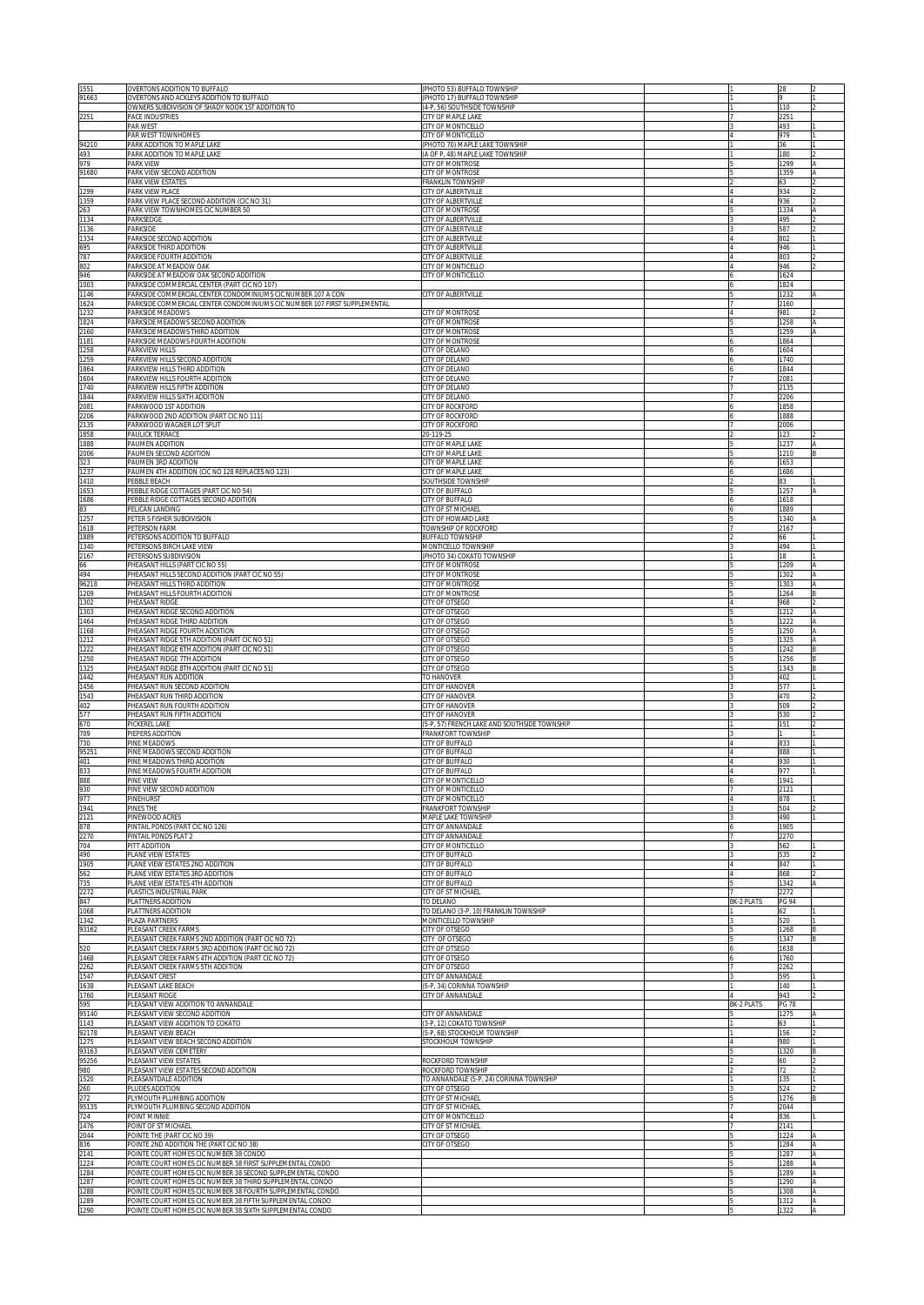| 1308           | POINTE COURT HOMES CIC NUMBER 38 SEVENTH SUPPLEMENTAL CONDO                                                                  |                                                          |                   | 1341         |          |
|----------------|------------------------------------------------------------------------------------------------------------------------------|----------------------------------------------------------|-------------------|--------------|----------|
| 1312<br>1322   | POINTE COURT HOMES CIC NUMBER 38 EIGHTH SUPPLEMENTAL CONDO<br>POINTE COURT HOMES CIC NUMBER 38 NINTH SUPPLEMENTAL CONDO      |                                                          |                   | 1345<br>1358 |          |
| 1341           | POINTE COURT HOMES CIC NUMBER 38 TENTH SUPPLEMENTAL CONDO                                                                    |                                                          |                   | 1371         |          |
| 1345           | POINTE COURT HOMES CIC NUMBER 38 ELEVENTH SUPPLEMENTAL CONDO                                                                 |                                                          |                   | 1384         |          |
| 1358           | POINTE COURT HOMES CIC NUMBER 38 TWELFTH SUPPLEMENTAL CONDO                                                                  |                                                          |                   | 1389<br>1391 | ΙA       |
| 1371<br>1384   | POINTE COURT HOMES CIC NUMBER 38 THIRTEENTH SUPPLEMENTAL CON<br>POINTE COURT HOMES CIC NUMBER 38 FOURTEENTH SUPPLEMENTAL CON |                                                          |                   | 1207         | <b>B</b> |
| 1389           | POINTE COURT HOMES CIC NUMBER 38 FIFTEENTH SUPPLEMENTAL COND                                                                 |                                                          |                   | 1216         |          |
| 1391<br>1407   | POINTE COURT HOMES CIC NUMBER 38 SIXTEENTH SUPPLEMENTAL COND<br>POINTE COURT HOMES CIC NUMBER 38 SEVENTEENTH SUPPLEMENTAL CO |                                                          |                   | 1238<br>1251 |          |
| 1416           | POINTE COURT HOMES CIC NUMBER 38 EIGHTEENTH SUPPLEMENTAL CON                                                                 |                                                          |                   | 1257         |          |
| 1438           | POINTE COURT HOMES CIC NUMBER 38 NINTEENTH SUPPLEMENTAL COND                                                                 |                                                          |                   | 1267         |          |
| 1451           | POINTE COURT HOMES CIC NUMBER 38 TWENTIETH SUPPLEMENTAL COND                                                                 |                                                          |                   | 1289         |          |
| 1457<br>1467   | POINTE COURT HOMES CIC NUMBER 38 TWENTYFIRST SUPPLEMENTAL CO<br>POINTE COURT HOMES CIC NUMBER 38 TWENTYSECOND SUPPLEMENTAL C |                                                          |                   | 1290<br>1311 |          |
| 1489           | POINTE COURT HOMES CIC NUMBER 38 TWENTYTHIRD SUPPLEMENTAL CO                                                                 |                                                          |                   | 1312         |          |
| 1490           | POINTE VILLAGE HOMES CIC NUMBER 39 CONDO                                                                                     |                                                          |                   | 1260         |          |
| 1511           | POINTE VILLAGE HOMES CIC NUMBER 39 FIRST SUPPLEMENTAL CONDO                                                                  |                                                          |                   | 1261         |          |
| 1512<br>1260   | POINTE VILLAGE HOMES CIC NUMBER 39 SECOND SUPPLEMENTAL CONDO<br>POINTE VILLAGE HOMES CIC NUMBER 39 THIRD SUPPLEMENTAL CONDO  |                                                          |                   | 1291<br>1313 |          |
| 1261           | POINTE VILLAGE HOMES CIC NUMBER 39 FOURTH SUPPLEMENTAL CONDO                                                                 |                                                          |                   | 1314         |          |
| 1291           | POINTE VILLAGE HOMES CIC NUMBER 39 FIFTH SUPPLEMENTAL CONDO                                                                  |                                                          |                   | 1323         |          |
| 1313<br>1314   | POINTE VILLAGE HOMES CIC NUMBER 39 SIXTH SUPPLEMENTAL CONDO<br>POINTE VILLAGE HOMES CIC NUMBER 39 SEVENTH SUPPLEMENTAL COND  |                                                          |                   | 1349<br>1357 |          |
| 1323           | POINTE VILLAGE HOMES CIC NUMBER 39 EIGHTH SUPPLEMENTAL CONDO                                                                 |                                                          |                   | 1385         |          |
| 1349           | POINTE VILLAGE HOMES CIC NUMBER 39 NINTH SUPPLEMENTAL CONDO                                                                  |                                                          |                   | 1204         |          |
| 1357           | POINTE VILLAGE HOMES CIC NUMBER 39 TENTH SUPPLEMENTAL CONDOM                                                                 |                                                          |                   | 1224         |          |
| 1385<br>1404   | POINTE VILLAGE HOMES CIC NUMBER 39 ELEVENTH SUPPLEMENTAL CON<br>POINTE VILLAGE HOMES CIC NUMBER 39 TWELFTH SUPPLEMENTAL COND |                                                          |                   | 1225<br>1258 |          |
| 1424           | POINTE VILLAGE HOMES CIC NUMBER 39 THIRTEENTH SUPPLEMENTAL C                                                                 |                                                          |                   | 1266         |          |
| 1425           | POLISH BLOCK TO DELANO                                                                                                       | (A OF P, 50) FRANKLIN TOWNSHIP                           |                   | 181          |          |
| 1458           | PONDEROSA THE                                                                                                                | MONTICELLO TOWNSHIP<br>CITY OF ANNANDALE                 |                   | 416<br>1982  |          |
| 1466<br>91681  | POPLAR ADDITION<br>POPLAR HEIGHTS                                                                                            | MARYSVILLE TOWNSHIP                                      |                   |              |          |
| 616            | POWERS ADDITION TO DELANO                                                                                                    |                                                          | <b>BK-2 PLATS</b> | PG 91-92     |          |
| 1982           | PRAIRIE CREEK                                                                                                                | CITY OF OTSEGO                                           |                   | 947          |          |
| 92191          | PRAIRIE CREEK 2ND ADDITION (PART CIC NO 37)<br>PRAIRIE CREEK 3RD ADDITION                                                    | CITY OF OTSEGO<br>CITY OF OTSEGO                         |                   | 995<br>1235  |          |
| 1147           | PRAIRIE CREEK 4TH ADDITION (PART CIC NO 37)                                                                                  | CITY OF OTSEGO                                           |                   | 1262         |          |
| 1195           | PRAIRIE CREEK 5TH ADDITION                                                                                                   | CITY OF OTSEGO                                           |                   | 1337         |          |
| 1235           | PRAIRIE CREEK 6TH ADDITION (PART CIC NO 101)                                                                                 | CITY OF OTSEGO                                           |                   | 1652         |          |
| 1262<br>1337   | PRAIRIE ESTATES<br>PRAIRIE MOUNTAIN                                                                                          | TO DELANO<br>MAPLE LAKE TOWNSHIP AND MONTICELLO TOWNSHIP |                   | 129<br>1913  |          |
| 1652           | PRAIRIE MOUNTAIN 2ND ADDITION                                                                                                | TOWNSHIP OF MAPLE LAKE                                   |                   | 2086         |          |
| 329            | PRAIRIE OAKS                                                                                                                 | CITY OF OTSEGO                                           |                   | 1616         |          |
| 1913           | PRAIRIE PONDS                                                                                                                | CITY OF MONTICELLO                                       |                   | 1362         |          |
| 2086<br>1616   | PRAIRIE PONDS SECOND ADDITION<br>PRAIRIE PONDS THIRD ADDITION                                                                | CITY OF MONTICELLO<br>CITY OF MONTICELLO                 |                   | 1679<br>1827 |          |
| 1562           | PRAIRIE RUN (PART CIC NO 86)                                                                                                 | CITY OF ALBERTVILLE                                      |                   | 1651         |          |
| 1679           | PRAIRIE VIEW                                                                                                                 | CITY OF BUFFALO                                          |                   | 914          |          |
| 1827<br>1651   | PRAIRIE VIEW SECOND ADDITION<br>PRAIRIE VIEW THIRD ADDITION                                                                  | CITY OF BUFFALO<br>CITY OF BUFFALO                       |                   | 1388<br>1397 |          |
| 1114           | PRAIRIE WEST                                                                                                                 | CITY OF MONTICELLO                                       |                   | 533          |          |
| 1388           | PRAIRIE WEST 1ST ADDITION (PART CIC NO 16)                                                                                   | CITY OF MONTICELLO                                       |                   | 916          |          |
| 1397           | PRAIRIE WEST 2ND ADDITION (PART CIC NO 16)                                                                                   | CITY OF MONTICELLO                                       |                   | 801          |          |
| 733<br>916     | PRAIRIES EDGE OFFICE CENTER CIC NUMBER 122 A CONDOMINIUM<br>PRATTS ADDITION                                                  | (PHOTO 2) CORINNA TOWNSHIP                               |                   | 1898         |          |
| 1001           | PRATTS ADDITION TO ANNANDALE                                                                                                 | (A OF P, 28) CORINNA TOWNSHIP                            |                   | 170          |          |
|                |                                                                                                                              |                                                          |                   | 171          |          |
| 1898           | PRATTS 2ND ADDITION                                                                                                          | (A OF P, 29) CORINNA TOWNSHIP                            |                   |              |          |
| 96201          | PRATTS 2ND ADDITION                                                                                                          | (PHOTO 3) CORINNA TOWNSHIP                               |                   |              |          |
|                | PRATTS 3RD ADDITION                                                                                                          | (A OF P, 36) CORINNA TOWNSHIP                            |                   | 174          |          |
| 91271          | PRATTS TOWNHOMES ADDITION<br>PRAUGHTS ADDITION                                                                               | CITY OF ANNANDALE<br>DTSEGO TOWNSHIP                     |                   | 1295<br>143  |          |
| 2275           | PRECISION PLUMBING                                                                                                           | CITY OF ST MICHAEL                                       |                   | 2275         |          |
| 91574          | PRESERVE AT LOCKE LAKE THE                                                                                                   | <b>ILVER CREEK TOWNSHIP</b>                              |                   | 1969         |          |
| 1295<br>143    | PRESERVE AT SUGAR LAKE<br>PRESERVE FIRST ADDITION THE                                                                        | CORINNA TOWNSHIP<br>RANKFORT TOWNSHIP                    |                   | 2177<br>805  |          |
| 1969           | PRESERVE SECOND ADDITION THE                                                                                                 | RANKFORT TOWNSHIP                                        |                   | 821          |          |
| 2177           | PRESERVE THIRD ADDITION THE                                                                                                  | <b>RANKFORT TOWNSHIP</b>                                 |                   | 923          |          |
| 805            | PRESERVE FOURTH ADDITION THE                                                                                                 | <b>RANKFORT TOWNSHIP</b>                                 |                   | 959          |          |
| 821<br>923     | PRESERVE EAST COMMERCIAL ADDITION THE<br>PRESERVE EAST COMMERCIAL SECOND ADDITION THE                                        | <b>CITY OF ST MICHAEL</b><br><b>CITY OF ST MICHAEL</b>   |                   | 1769<br>1954 |          |
| 959            | PRESERVE EAST FIRST ADDITION THE                                                                                             | <b>CITY OF ST MICHAEL</b>                                |                   | 933          |          |
| 1769<br>1954   | PRESERVE EAST SECOND ADDITION THE<br>PRESERVE EAST THIRD ADDITION THE                                                        | CITY OF ST MICHAEI<br><b>CITY OF ST MICHAEL</b>          |                   | 987<br>1274  |          |
| 1133           | PRESERVE EAST FOURTH ADDITION THE                                                                                            | ITY OF ST MICHAEL                                        |                   | 1338         |          |
| 1187           | PRESERVE EAST FIFTH ADDITION THE                                                                                             | <b>CITY OF ST MICHAEL</b>                                |                   | 1370         |          |
| 1274           | PRESERVE EAST SIXTH ADDITION THE                                                                                             | ITY OF ST MICHAEL<br><b>CITY OF ST MICHAEL</b>           |                   | 1223         |          |
| 1338<br>1370   | PRESERVE EAST SEVENTH ADDITION<br>PRESERVE EAST EIGHTH ADDITION                                                              | <b>CITY OF ST MICHAEL</b>                                |                   | 1305<br>1399 |          |
| 1423           | PRESERVE EAST NINTH ADDITION                                                                                                 | CITY OF ST MICHAEL                                       |                   | 1817         |          |
| 1505           | PRESERVE EAST TENTH ADDITION                                                                                                 | <b>CITY OF ST MICHAEL</b>                                |                   | 1930         |          |
| 1599<br>1817   | PRESERVE EAST ELEVENTH ADDITION<br>PRESERVE EAST TWELFTH ADDITION                                                            | CITY OF ST MICHAEL<br><b>CITY OF ST MICHAEL</b>          |                   | 2047<br>2077 |          |
| 1930           | PRESERVE NORTHWEST                                                                                                           | <b>CITY OF ST MICHAEL</b>                                |                   | 1336         |          |
| 2047           | PRESERVE NORTHWEST SECOND ADDITION                                                                                           | <b>CITY OF ST MICHAEL</b>                                |                   | 1398         |          |
| 2077<br>1536   | PRESERVE OF MONTROSE THE<br>PRESERVE WEST FIRST ADDITION THE                                                                 | <b>CITY OF MONTROSE</b><br><b>CITY OF ST MICHAEL</b>     |                   | 1950<br>813  |          |
| 1598           | PRESERVE WEST SECOND ADDITION THE                                                                                            | <b>CITY OF ST MICHAEL</b>                                |                   | 915          |          |
| 1950           | PRESERVE WEST THIRD ADDITION THE                                                                                             | <b>CITY OF ST MICHAEL</b>                                |                   | 927          |          |
| 1013<br>1115   | PRESERVE WEST FOURTH ADDITION THE<br>PRESERVE WEST FIFTH ADDITION THE                                                        | <b>CITY OF ST MICHAEL</b>                                |                   | 994<br>1263  |          |
| 1127           | PRESERVE WEST SIXTH ADDITION THE                                                                                             | <b>CITY OF ST MICHAEL</b><br><b>CITY OF ST MICHAEL</b>   |                   | 1332         |          |
| 1194           | PRESERVE WEST SEVENTH ADDITION THE                                                                                           | CITY OF ST MICHAEL                                       |                   | 1339         |          |
| 1263           | PRESERVE WEST EIGHTH ADDITION THE                                                                                            | CITY OF ST MICHAEL                                       |                   | 1395         |          |
| 1332<br>1339   | PRESERVE WEST NINTH ADDITION THE<br>PRESERVE WEST TENTH ADDITION                                                             | <b>CITY OF ST MICHAEL</b><br>CITY OF ST MICHAEL          |                   | 1201<br>1226 |          |
| 1395           | PRESERVE WEST ELEVENTH ADDITION                                                                                              | CITY OF ST MICHAEL                                       |                   | 1323         | B.       |
| 1401           | PRESERVE WEST TWELFTH ADDITION                                                                                               | CITY OF ST MICHAEL                                       |                   | 1377         |          |
| 1426<br>1523   | PRESERVE WEST THIRTEENTH ADDITION<br>PRESERVE WEST FOURTEENTH ADDITION                                                       | CITY OF ST MICHAEL<br>CITY OF ST MICHAEL                 |                   | 1739<br>1826 |          |
| 1577           | PRESERVE WEST FIFTEENTH ADDITION THE                                                                                         | CITY OF ST MICHAEL                                       |                   | 1952         |          |
| 1739           | PRESERVE WEST SIXTEENTH ADDITION THE                                                                                         | CITY OF ST MICHAEL                                       |                   | 2021         |          |
| 1826<br>1952   | PRIBYLS NORTH SHORE<br>PROSPECTPOINTE ADDITION                                                                               | (4-P, 50) MAPLE LAKE TOWNSHIP<br>CITY OF OTSEGO          |                   | 108<br>2087  |          |
| 2021           | PSYKS ADDITION                                                                                                               | TO ALBERTVILLE                                           |                   | 100          |          |
| 94108          | PSYKS SECOND ADDITION                                                                                                        | TO ALBERTVILLE                                           |                   | 199          |          |
| 2087           | PSYK THIRD ADDITION                                                                                                          | FRANKFORT TOWNSHIP                                       |                   | 539          |          |
| 300<br>399     | PSYKS FOURTH ADDITION<br>PSYKS FIFTH ADDITION                                                                                | CITY OF ALBERTVILLE<br>CITY OF ALBERTVILLE               |                   | 566<br>585   |          |
| 539            | PSYKS SIXTH ADDITION                                                                                                         | CITY OF ALBERTVILLE                                      |                   | 840          |          |
| 566            | PSYKS SEVENTH ADDITION                                                                                                       | CITY OF ALBERTVILLE                                      |                   | 871          |          |
| 785<br>840     | PSYKS EIGHTH ADDITION<br>PULASKI BAY SUBDIVISION                                                                             | CITY OF ALBERTVILLE<br>3-P, 20) BUFFALO TOWNSHIP         |                   | 1233<br>67   |          |
| 1071           | PULASKI BEACH                                                                                                                | PHOTO 76) BUFFALO TOWNSHIP                               |                   | 40           |          |
| 1233           | PULASKI BEACH                                                                                                                | (A OF P, 40) BUFFALO TOWNSHIP                            |                   | 176          |          |
| 93167          | PULASKI HEIGHTS                                                                                                              | (4-P, 38) BUFFALO TOWNSHIP<br>TO BUFFALO                 |                   | 101<br>143   |          |
| 91240<br>94201 | PULASKI HIGHLANDS<br>PULASKI LAKE SHORES UNIT NO 1<br>PULASKI LAKE SHORES UNIT NO 2                                          | (4-P, 46) BUFFALO TOWNSHIP<br>(4-P, 52) BUFFALO TOWNSHIP |                   | 105<br>108   |          |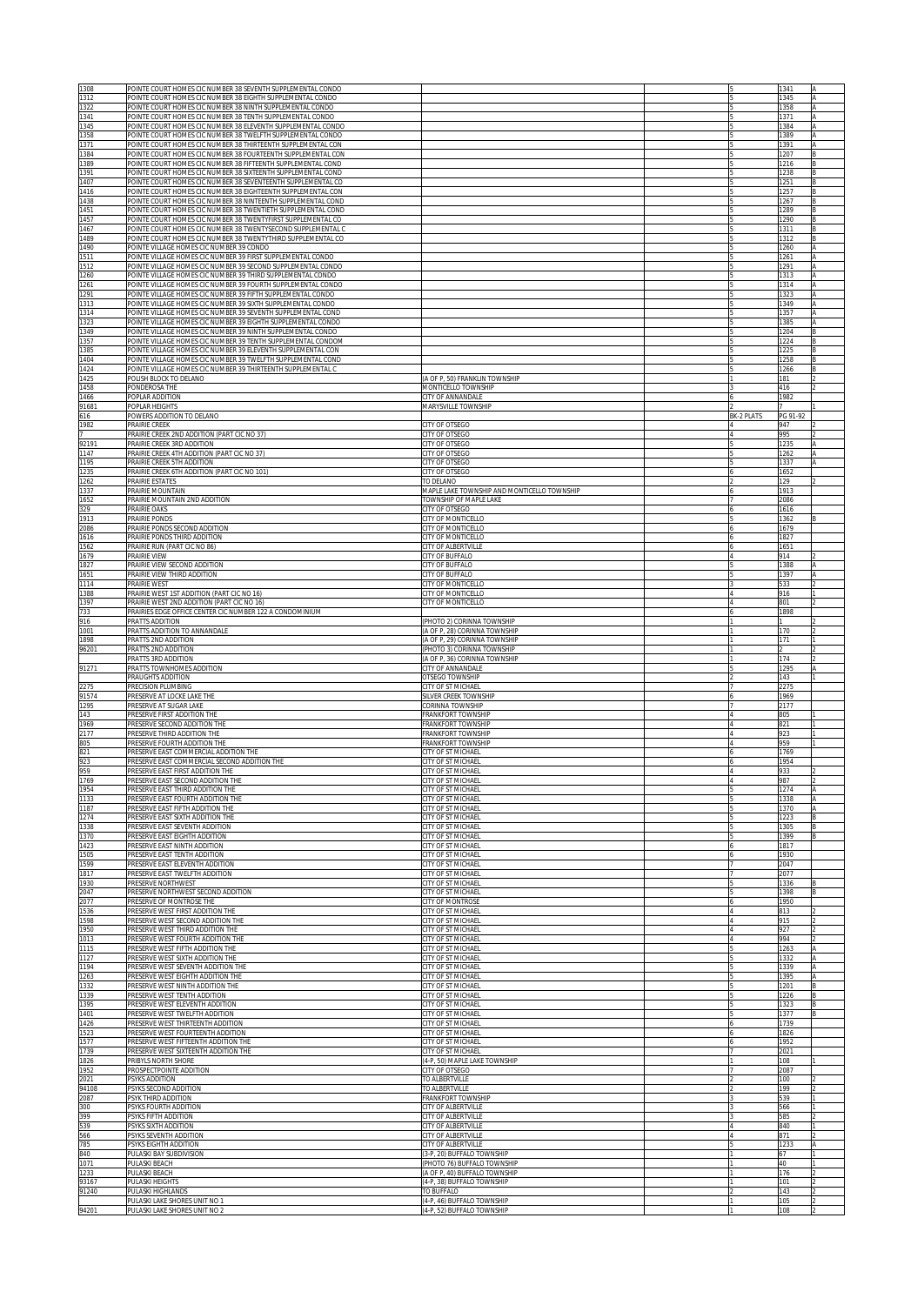| 343<br>94205   | PULASKI LAKE SHORES UNIT NO 3<br>PULASKI LAKE SHORES UNIT NO 4                                                             | (REPROD COPY ONLY) BUFFALO TOWNSHIP<br>4-P, 58) BUFFALO TOWNSHIP  |                    |    | 185<br>111            |  |
|----------------|----------------------------------------------------------------------------------------------------------------------------|-------------------------------------------------------------------|--------------------|----|-----------------------|--|
| 94208<br>91185 | PULASKI LAKE SHORES UNIT NO 5<br>PULASKI OAKS                                                                              | 4-P, 61) BUFFALO TOWNSHIP<br>CITY OF BUFFALO                      |                    |    | 113<br>2106           |  |
| 94211          | PULASKI PONDS                                                                                                              | <b>CITY OF BUFFALO</b>                                            |                    |    | 543                   |  |
| 94113<br>2106  | PULASKI PONDS SECOND ADDITION<br>PULASKI PONDS THIRD ADDITION                                                              | CITY OF BUFFALO<br><b>CITY OF BUFFALO</b>                         |                    |    | 913<br>988            |  |
| 743<br>913     | PULASKI PROFESSIONAL CENTER<br>PURCELLS PONDS                                                                              | CITY OF BUFFALO<br>CITY OF ANNANDALE                              |                    |    | 1392<br>1273          |  |
| 988<br>1392    | QUADYS ADDITION<br>QUAIL PASS                                                                                              | ROCKFORD TOWNSHIP<br><b>CITY OF HANOVER</b>                       |                    |    | 96<br>935             |  |
| 1273<br>2319   | QUAIL PASS 2ND ADDITION<br>QUAM BUSINESS BUILDING                                                                          | <b>CITY OF HANOVER</b><br><b>CITY OF ST MICHAEL</b>               |                    |    | 1943<br>2319          |  |
| 296<br>1135    | R J LITTLE ADDITION TO MAPLE LAKE<br>RACHELS ADDITION                                                                      | 4-P, 27) MAPLE LAKE TOWNSHIP<br>TO MAPLE LAKE-MAPLE LAKE TOWNSHIP |                    |    | 96<br>$\overline{22}$ |  |
| 1943<br>94196  | RAILROAD RIGHT OF WAY BLOCK 7<br>RAILROAD RIGHT OF WAY COKATO                                                              |                                                                   |                    |    |                       |  |
| 222<br>99108   | RAILROAD RIGHT OF WAY DELANO                                                                                               |                                                                   |                    |    |                       |  |
| 99105          | RAILROAD RIGHT OF WAY LOT 17 ANNANDALE<br>RAILROAD RIGHT OF WAY LOT 17 BUFFALO<br>RAILROAD RIGHT OF WAY LOT 18 SOUTH HAVEN |                                                                   |                    |    |                       |  |
| 99102<br>99101 | RAILROAD RIGHT OF WAY LOT 29 MONTICELLO                                                                                    |                                                                   |                    |    |                       |  |
| 99104<br>99109 | RAILROAD RIGHT OF WAY LOTS 64-68 HOWARD LAKE<br>RAILROAD RIGHT OF WAY LOTS 79-81 WAVERLY                                   |                                                                   |                    |    |                       |  |
| 99103<br>99106 | RAILROAD STATION GROUNDS MAPLE LAKE<br>RAMSEY LAKE HEIGHTS                                                                 | MAPLE LAKE TOWNSHIP                                               |                    |    | 19                    |  |
| 99107<br>99170 | RAMSVILLE ACRES<br>RANCH ACRES                                                                                             | TO ANNANDALE<br>CITY OF OTSEGO                                    |                    |    | 130<br>1375           |  |
| 19<br>330      | RANSOM RIDGE<br>RANSOMS GOLF COURSE ADDITION                                                                               | CORINNA TOWNSHIP<br>CORINNA TOWNSHIP                              |                    |    | 74<br>96              |  |
| 1375           | RASPBERRY HILLS<br>RASSATT ADDITION                                                                                        | CITY OF OTSEGO<br>ROCKFORD TOWNSHIP                               |                    |    | 2244<br>175           |  |
| 74<br>96       | RAYS ADDITION<br>RAYS SECOND ADDITION                                                                                      | LEARWATER TOWNSHIP<br>LEARWATER TOWNSHIP                          |                    |    | 128<br>141            |  |
| 175<br>128     | RAYS THIRD ADDITION<br>REBECCA PARK ESTATES                                                                                | LEARWATER TOWNSHIP<br>CITY OF DELANO                              |                    |    | 159<br>806            |  |
| 141            | REBECCA PARK ESTATES 2ND ADDITION                                                                                          | <b>ITY OF DELANO</b>                                              |                    |    | 853                   |  |
| 159<br>806     | REBECCA PARK ESTATES 3RD ADDITION<br>REGAL CREEK                                                                           | <b>CITY OF DELANO</b><br><b>CITY OF ST MICHAEL</b>                |                    |    | 972<br>847            |  |
| 853<br>972     | REGISTERED LAND SURVEY NO 1<br>REGISTERED LAND SURVEY NO 2                                                                 |                                                                   |                    |    |                       |  |
| 1047<br>98001  | REGISTERED LAND SURVEY NO 3<br>REGISTERED LAND SURVEY NO 4                                                                 |                                                                   |                    |    |                       |  |
| 98002<br>98003 | REGISTERED LAND SURVEY NO 5<br>REGISTERED LAND SURVEY NO 6                                                                 |                                                                   |                    |    |                       |  |
| 98004<br>98005 | REGISTERED LAND SURVEY NO 7<br>REGISTERED LAND SURVEY NO 8                                                                 |                                                                   |                    |    |                       |  |
| 98006<br>98007 | REGISTERED LAND SURVEY NO 9<br>REGISTERED LAND SURVEY NO 10                                                                |                                                                   |                    |    |                       |  |
| 98008<br>98009 | REGISTERED LAND SURVEY NO 11<br>REGISTERED LAND SURVEY NO 12                                                               |                                                                   |                    |    |                       |  |
| 98010<br>98011 | REGISTERED LAND SURVEY NO 13<br>REGISTERED LAND SURVEY NO 14                                                               |                                                                   |                    |    |                       |  |
| 98012<br>98013 | REGISTERED LAND SURVEY NO 15<br>REGISTERED LAND SURVEY NO 16                                                               |                                                                   |                    |    |                       |  |
| 98014<br>98015 | REGISTERED LAND SURVEY NO 17<br>REGISTERED LAND SURVEY NO 18                                                               |                                                                   |                    |    |                       |  |
| 98016<br>98017 | REGISTERED LAND SURVEY NO 19                                                                                               |                                                                   |                    |    |                       |  |
| 98018          | REGISTERED LAND SURVEY NO 20<br>REGISTERED LAND SURVEY NO 21                                                               |                                                                   |                    |    |                       |  |
| 98019<br>98020 | REGISTERED LAND SURVEY NO 22<br>REGISTERED LAND SURVEY NO 23                                                               |                                                                   |                    |    |                       |  |
| 98021<br>98022 | REGISTERED LAND SURVEY NO 24<br>REGISTERED LAND SURVEY NO 25                                                               |                                                                   |                    |    |                       |  |
| 98023<br>98024 | REGISTERED LAND SURVEY NO 26<br>REGISTERED LAND SURVEY NO 27                                                               |                                                                   |                    |    |                       |  |
| 98025<br>98026 | REGISTERED LAND SURVEY NO 28<br>REGISTERED LAND SURVEY NO 29                                                               |                                                                   |                    |    |                       |  |
| 98027<br>98028 | REGISTERED LAND SURVEY NO 30<br>REGISTERED LAND SURVEY NO 31                                                               |                                                                   |                    |    |                       |  |
| 98029<br>98030 | REGISTERED LAND SURVEY NO 32<br>REGISTERED LAND SURVEY NO 33                                                               |                                                                   |                    |    |                       |  |
| 98031<br>98032 | REGISTERED LAND SURVEY NO 34<br>REGISTERED LAND SURVEY NO 35                                                               |                                                                   |                    |    |                       |  |
| 98033<br>98034 | REGISTERED LAND SURVEY NO 36<br>REGISTERED LAND SURVEY NO 37                                                               |                                                                   |                    |    |                       |  |
| 98035<br>98036 | REGISTERED LAND SURVEY NO 38<br>REGISTERED LAND SURVEY NO 39                                                               |                                                                   | TORRENS            |    | 2005                  |  |
| 98037<br>98038 | REGISTERED LAND SURVEY NO 40<br>REGISTERED LAND SURVEY NO 41                                                               |                                                                   | TORRENS            |    | 2054<br>2059          |  |
| 98039<br>98040 | REGISTERED LAND SURVEY NO 42<br>REGISTERED LAND SURVEY NO 43                                                               |                                                                   | TORRENS<br>TORRENS |    | 2146<br>2163          |  |
| 98044          | REGISTERED LAND SURVEY NO 44<br>REGISTERED LAND SURVEY NO 45                                                               |                                                                   | TORRENS            | 7  | 2216<br>2241          |  |
| 98045<br>98046 | REGISTERED LAND SURVEY NO 46                                                                                               | MAPLE LAKE TOWNSHIP                                               | TORRENS            | 17 | 2282                  |  |
| 98047<br>98041 | REGISTERED LAND SURVEY NO 47<br>REJOICE IN THE LORD ACRES                                                                  | CITY OF DELANO<br>CITY OF CLEARWATER                              |                    |    | 2283<br>1298          |  |
| 98042<br>98043 | REMINGTON COVES<br>REMINGTON COVES FIRST ADDITION                                                                          | CITY OF OTSEGO<br>CITY OF OTSEGO                                  |                    |    | 1655<br>1729          |  |
| 1498<br>1655   | REMMELE ADDITION<br>RENOS SUBDIVISION                                                                                      | CITY OF BUFFALO<br>3-P, 29) CORINNA TOWNSHIP                      |                    |    | 482<br>72             |  |
| 1729<br>682    | REPLAT OF PART OF ST JOHNS & HOWARD LAKE CEMETERIES<br>REST HAVEN                                                          | <b>RENCH LAKE TOWNSHIP</b>                                        |                    |    | 171                   |  |
| 93172<br>81    | RESTFUL ACRES<br>RICE LAKE BEACH                                                                                           | SOUTHSIDE TOWNSHIP<br><b>CLEARWATER TOWNSHIP</b>                  |                    |    | 11<br>10              |  |
| 171<br>11      | RICE LAKE HILLS<br>RICE LAKE MEADOWS                                                                                       | <b>RANKLIN TOWNSHIP</b><br><b>FRANKLIN TOWNSHIP</b>               |                    |    | 71<br>880             |  |
| 10<br>271      | RICE LAKE RETREAT<br>RICE LAKE WOODS                                                                                       | <b>FRANKLIN TOWNSHIP</b><br><b>FRANKLIN TOWNSHIP</b>              |                    |    | 1324<br>170           |  |
| 880<br>1524    | RICHARDS ADDITION<br>RIDGE HAVEN                                                                                           | TO COKATO<br><b>CITY OF BUFFALO</b>                               |                    |    | 473<br>452            |  |
| 370<br>473     | RIDGEMONT TOWNHOMES (CIC NO 108)<br>RIGGS ADDITION TO LOWER MONTICELLO                                                     | CITY OF MONTROSE<br>A.C. (PHOTO 68) MONTICELLO TOWNSHIP           |                    |    | 1715<br>35            |  |
| 652<br>1715    | RIGGS ADDITION TO MORITZEUOS<br>RITZE MANOR                                                                                | A.C. (A OF P, 26) MONTICELLO TOWNSHIP<br>MONTICELLO TOWNSHIP      |                    |    | 169<br>112            |  |
|                | RITZE MANOR SECOND ADDITION<br>RIVENDELL                                                                                   | CITY OF MONTICELLO<br><b>FRANKLIN TOWNSHIP</b>                    |                    |    | 864<br>926            |  |
| 312            | RIVER BEND BLUFF<br>RIVER FOREST                                                                                           | <b>RANKFORT TOWNSHIP</b><br>CITY OF MONTICELLO                    |                    |    | 441<br>848            |  |
| 864<br>1126    | RIVER FOREST 2ND ADDITION                                                                                                  | CITY OF MONTICELLO                                                |                    |    | 997                   |  |
| 641<br>1048    | RIVER HEIGHTS<br>RIVER HILLS                                                                                               | CITY OF DAYTON<br>ROCKFORD TOWNSHIP                               |                    |    | 578<br>101            |  |
| 1197<br>778    | RIVER HILLS 1ST ADDITION<br>RIVER HILLS SECOND ADDITION                                                                    | ROCKFORD TOWNSHIP                                                 |                    |    | 173<br>174            |  |
| 101<br>173     | <b>RIVER MILL</b><br>RIVER MILL 2ND ADDITION                                                                               | CITY OF MONTICELLO<br>TO MONTICELLO                               |                    |    | 860<br>809            |  |
| 374<br>860     | RIVER MILL 3RD ADDITION<br><b>IVER MILL 4TH ADDITION</b>                                                                   | <b>CITY OF MONTICELLO</b><br>CITY OF MONTICELLO                   |                    |    | 1026<br>832           |  |
| 1009<br>1026   | RIVER MILL 5TH ADDITION<br>RIVER MILL 6TH ADDITION                                                                         | CITY OF MONTICELLO<br>CITY OF MONTICELLO                          |                    |    | 922<br>1321           |  |
| 2329           | RIVER MILL 7TH ADDITION                                                                                                    | CITY OF MONTICELLO                                                |                    |    | 2329                  |  |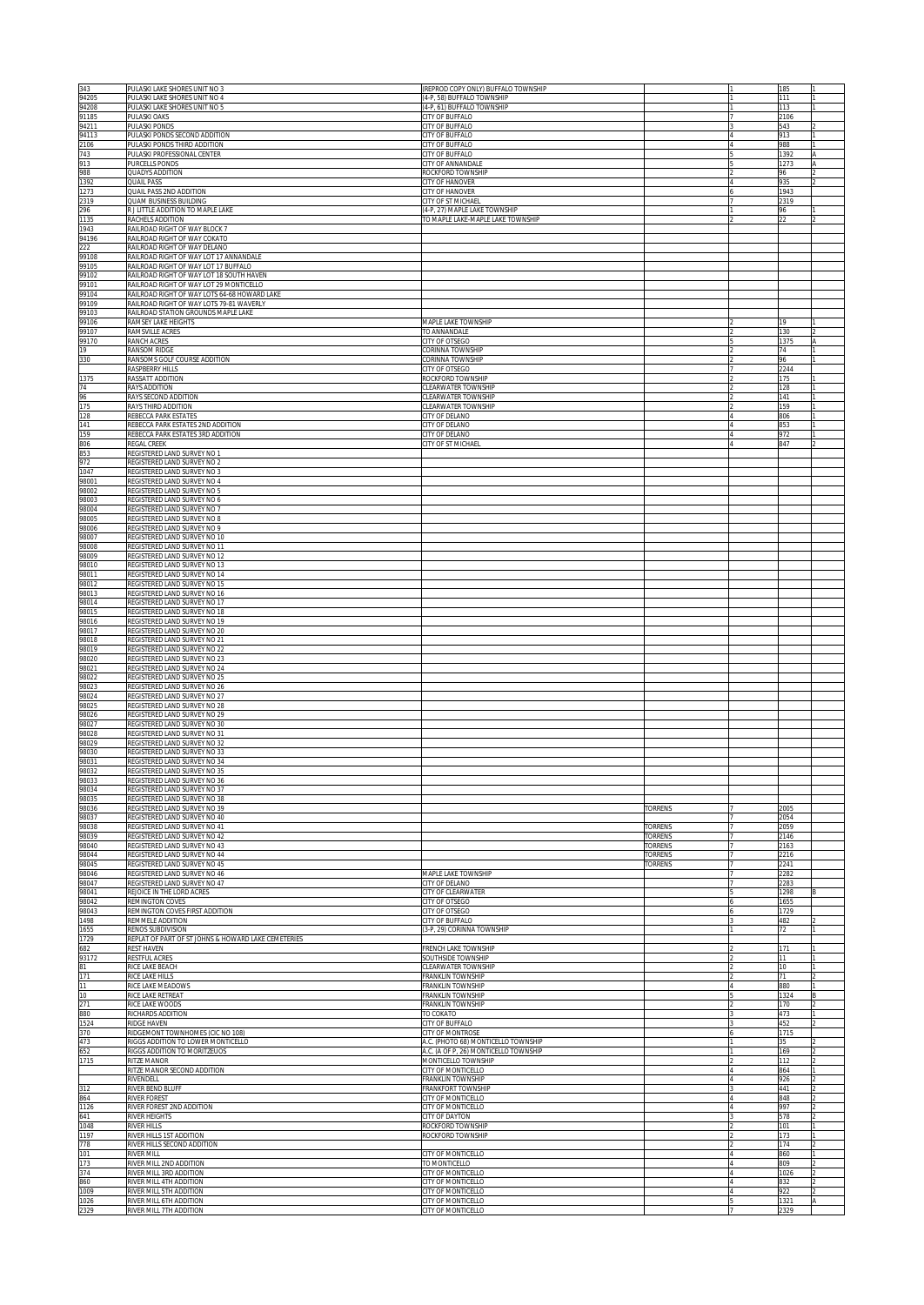| 1032<br>1122   | <b>RIVER OAKS</b><br>RIVER OAKS SECOND ADDITION                                        | CITY OF ROCKFORD<br>CITY OF ROCKFORD                          | <b>PART TORRENS</b> |            | 854<br>913             |   |
|----------------|----------------------------------------------------------------------------------------|---------------------------------------------------------------|---------------------|------------|------------------------|---|
| 1321           | RIVER RIDGE ESTATES                                                                    | CLEARWATER TOWNSHIP                                           |                     |            | 565                    |   |
| 1054<br>1113   | RIVER RUN<br>RIVER TERRACE                                                             | <b>CITY OF ROCKFORD</b><br>4-P. 62) MONTICELLO TOWNSHIP       | PART TORRENS        |            | 1929<br>113            |   |
| 565<br>1929    | RIVER TERRACE 2ND ADDITION<br>RIVER VIEW SQUARE                                        | CITY OF MONTICELLO                                            |                     |            | 451<br>898             |   |
| 94213<br>451   | RIVER VIEW SQUARE SECOND ADDITION<br>RIVER VISTA ESTATES                               | CITY OF MONTICELLO<br>TO CLEARWATER                           |                     |            | 2013<br>496            |   |
| 1098           | RIVER VISTA ESTATES SECOND ADDITION<br>RIVERBEND NORTH ADDITION                        | CITY OF CLEARWATER                                            |                     |            | 500                    |   |
| 2285<br>2013   | RIVERBEND NORTH CIC NUMBER 143                                                         | OTSEGO                                                        |                     |            | 2285                   |   |
| 496<br>700     | RIVERBEND SOUTH<br>RIVERPLACE                                                          | CITY OF OTSEGO<br><b>CITY OF OTSEGO</b>                       |                     |            | 2156<br>1633           |   |
| 2199<br>2156   | RIVERPLACE 2ND ADDITION (PART CIC NO 120)<br>RIVERPLACE 3RD ADDITION (PART CIC NO 120) | <b>CITY OF OTSEGO</b><br>CITY OF OTSEGO                       |                     |            | 1818<br>1883           |   |
| 2263           | RIVERPLACE 4TH ADDITION                                                                | CITY OF OTSEGO                                                |                     |            | 2263                   |   |
| 1633<br>1818   | RIVERPOINTE (PART CIC NO 49)<br>RIVERPOINTE 2ND ADDITION                               | <b>CITY OF OTSEGO</b><br>CITY OF OTSEGO                       |                     |            | 1280<br>1255           |   |
| 1883<br>1280   | RIVERPOINTE 3RD ADDITION<br>RIVERPOINTE 4TH ADDITION                                   | CITY OF OTSEGO<br><b>CITY OF OTSEGO</b>                       |                     |            | 1302<br>2046           |   |
| 1455<br>1502   | RIVERPOINTE 5TH ADDITION<br>RIVERPOINTE 6TH ADDITION                                   | CITY OF OTSEGO<br>CITY OF OTSEGO                              |                     |            | !120<br>174            |   |
| 2046           | RIVERS EDGE                                                                            | CITY OF ST MICHAEL                                            |                     |            | 184                    |   |
| 2120<br>2174   | RIVERS EDGE 2ND ADDITION<br>RIVERS GLEN                                                | CITY OF ST MICHAEL<br>TO CITY OF OTSEGO                       |                     |            | 204<br>932             |   |
| 2184<br>2204   | RIVERSIDE ACRES<br>RIVERSIDE ADDITION NO 1 TO DELANO                                   | MONTICELLO TOWNSHIP<br>(PHOTO 44) FRANKLIN TOWNSHIP           |                     |            | 152<br>$\overline{23}$ |   |
| 932<br>152     | RIVERSIDE ADDITION NO 1 TO DELANO<br>RIVERSIDE ADDITION NO 2 TO DELANO                 | A OF P, 34) FRANKLIN TOWNSHIP<br>(PHOTO 46) FRANKLIN TOWNSHIP |                     |            | 173<br>24              |   |
| 91673          | RIVERSIDE ADDITION NO 2 TO DELANO<br>RIVERSIDE CEMETERY                                | A OF P, 35) FRANKLIN TOWNSHIP<br>3-118-25 FRANKLIN TOWNSHIP   |                     |            | 174                    |   |
| 91174          | RIVERSIDE EVERGREENS                                                                   |                                                               |                     |            | 188<br>417             |   |
| 91188          | RIVERSIDE EVERGREENS SECOND ADDITION<br>RIVERSIDE PARK                                 | <b>OTSEGO TOWNSHIP</b><br>OTSEGO TOWNSHIP                     | <b>TORRENS</b>      |            | 467<br>183             |   |
| 417<br>467     | RIVERTOWN (CIC NO 115)<br>RIVERVIEW ACRES                                              | CITY OF DELANO<br>FRANKFORT TOWNSHIP                          | TORRENS             |            | 1843<br>547            |   |
| 99583<br>1843  | RIVERVIEW ACRES SECOND ADDITION<br>RIVERVIEW ROAD ADDITION                             | FRANKFORT TOWNSHIP<br>CITY OF HANOVER                         |                     |            | 812<br>570             |   |
| 747            | RIVERWALK                                                                              | CITY OF MONTICELLO                                            |                     |            | 1215                   |   |
| 812<br>570     | RIVERWOOD CONFERENCE CENTER<br>RIVERWOOD NATIONAL (PART CIC NO 95 & 110)               | CITY OF OTSEGO<br>CITY OF OTSEGO                              |                     |            | 560<br>1366            |   |
| 1415<br>760    | RIVERWOOD NATIONAL SECOND ADDITION<br>ROBASSE ADDITION                                 | <b>CITY OF OTSEGC</b><br><b>CHATHAM TOWNSHIP</b>              |                     |            | 1906<br>475            |   |
| 1566<br>1906   | ROBERT WILLIAMS ADDITION<br>ROBERTS RIDGE (PART CIC NO 58)                             | CITY OF ST MICHAEL<br><b>CITY OF BUFFALO</b>                  |                     |            | 591<br>906             |   |
| 475            | ROBINSONS TERRACE                                                                      | <b>CLEARWATER TOWNSHIP</b>                                    |                     |            | 111                    |   |
| 791<br>1106    | ROCK BROOK ESTATES<br>ROCK BROOK TOWNHOMES (CIC NO 87)                                 | CITY OF MONTROSE<br>CITY OF MONTROSE                          |                     |            | 1304<br>1596           |   |
| 111<br>1504    | ROCK LAKE FIRST ADDITION<br>ROCK LAKE SECOND ADDITION                                  | ALBION TOWNSHIP<br>ALBION TOWNSHIP                            | TORRENS             |            | 199<br>192             |   |
| 1596<br>95167  | ROCKFORD<br>ROCKFORD LOTS A B C D                                                      | (PHOTO 77) ROCKFORD TOWNSHIP                                  |                     | BK-4 DEEDS | 40<br>PG 325           |   |
| 99192          | ROCKFORD COMMERCIAL CENTER                                                             | <b>CITY OF ROCKFORD</b>                                       |                     |            | 208                    |   |
| 2208           | ROCKFORD MILLENNIUM PARK FIRST ADDITION<br>ROCKFORD MILLENNIUM PARK SECOND ADDITION    | <b>CITY OF ROCKFORD</b><br><b>CITY OF ROCKFORD</b>            |                     |            | 899<br>960             |   |
| 1099           | ROCKFORD MILLENNIUM PARK THIRD ADDITION<br>ROCKFORD OAKS                               | <b>CITY OF ROCKFORD</b><br>ROCKFORD TOWNSHIP                  |                     |            | 985                    |   |
| 1160<br>1185   | ROCKFORD RANCH<br>ROCKFORD SCENIC ACRES                                                | ROCKFORD TOWNSHIP<br>ROCKFORD TOWNSHIP                        |                     |            | 1227<br>163            |   |
| 205<br>1427    | ROCKFORD SCENIC ACRES OUTLOT A SUBDIVISION OF<br>ROCKFORD TOWN ROAD MAP                |                                                               |                     |            | $20 -$<br>488          |   |
| 163            | ROCKFORD TOWNSITE                                                                      | A OF P, 21) ROCKFORD TOWNSHIP                                 |                     |            | 167                    |   |
| 220<br>488     | ROCKY ACRES<br>RODEN ACRES                                                             | <b>HATHAM TOWNSHIP</b><br>TO MONTICELLO                       |                     |            | 183<br>133             |   |
| 91167<br>183   | RODEO HILLS<br>RODEO HILLS 2ND ADDITION                                                | <b>CITY OF BUFFALO</b><br><b>CITY OF BUFFALO</b>              |                     |            | 1661<br>1716           |   |
| 333<br>1661    | RODEO HILLS 3RD ADDITION<br>RODEO HILLS 4TH ADDITION                                   | <b>CITY OF BUFFALO</b><br><b>CITY OF BUFFALO</b>              |                     |            | 1786<br>1825           |   |
| 2294<br>1716   | ROERS ADDITION<br>ROLLING HILLS LAKESHORE                                              | <b>CITY OF BUFFALO</b><br>(4-P, 76) SOUTHSIDE TOWNSHIP        |                     |            | 2294<br>120            |   |
| 1786<br>1825   | ROLLING HILLS LAKE SHORE FIRST ADDITION<br>ROLLING HILLS LAKE SHORE SECOND ADDITION    | 5-P, 2) SOUTHSIDE TOWNSHIP<br>5-P, 13) SOUTHSIDE TOWNSHIP     |                     |            | 124<br>129             |   |
| 94220          | ROLLING MEADOWS                                                                        | CITY OF MONTROSE                                              |                     |            | 1306                   |   |
| 95124<br>95229 | ROLLING MEADOWS SECOND ADDITION<br>ROLLING MEADOWS THIRD ADDITION                      | CITY OF MONTROS<br>CITY OF MONTROSE                           |                     |            | 1693<br>1851           |   |
| 1506<br>1693   | ROLLING OAKS<br>ROLLING RIDGE CREEK                                                    | <b>CITY OF HANOVER</b><br><b>CITY OF OTSEGO</b>               |                     |            | 309<br>970             |   |
| 1851<br>1309   | ROLLING WOODS<br>ROLLING WOODS 2ND ADDITION                                            | <b>CITY OF MONTICELLO</b><br><b>CITY OF MONTICELLO</b>        |                     |            | 979<br>282             |   |
| 970            | ROUFS FIRST ADDITION & THE REARRANGEMENT OF LOT 1 ROUFS SUBD                           |                                                               |                     |            | 184                    |   |
| 1179<br>1282   | ROUFS SUBDIVISION<br>ROYAL ADDITION                                                    | <b>VICTOR TOWNSHIP</b><br>TO ALBERTVILLE-FRANKFORT TOWNSHIP   |                     |            | 76<br>90               |   |
| 184<br>76      | ROYAL MEADOWS<br>ROYAL MEADOWS SECOND ADDITION                                         | CITY OF ST MICHAEL<br>CITY OF ST MICHAEL                      |                     |            | 866<br>957             |   |
| 290<br>1066    | ROYAL MEADOWS THIRD ADDITION<br>ROYAL MEADOWS FOURTH ADDITION                          | CITY OF ST MICHAEL<br>CITY OF ST MICHAEL                      |                     |            | 958<br>978             |   |
| 1157<br>1158   | ROYAL MEADOWS FIFTH ADDITION<br>RUCKS ADDITION                                         | CITY OF ST MICHAEL<br>ROCKFORD TOWNSHIP                       |                     |            | 1326<br>151            | Α |
| 1178           | RUFS ADDITION TO BUFFALO AKA RUFFS ADD<br>RUFFS ADDITION TO BUFFALO                    | (B.VIL, 14) BUFFALO TOWNSHIP                                  |                     |            | 54<br>171              |   |
| 1326<br>151    | RUFF & REVORS REARRANGEMENT TO BUFFALO                                                 | (A OF P, 29) BUFFALO TOWNSHIP<br>(PHOTO 23) BUFFALO TOWNSHIP  |                     |            | 12                     |   |
| 91171          | RUFF & REVORS REARRANGEMENT<br>RUFF & REVORS REARRANGEMENT                             | (B.VIL, 14) BUFFALO TOWNSHIP<br>(A OF P, 31) BUFFALO TOWNSHIP |                     |            | 54<br>172              |   |
| 91372          | RUHRS CHATHAM HILLS ESTATE<br>RUSTIC RIDGE                                             | FRENCH LAKE TOWNSHIP                                          |                     |            | 120<br>126             |   |
| 320            | RUTERS RIVER VIEW<br>RUTLEDGES SUGAR LAKE PARK                                         | CITY OF HANOVER<br>(4-P, 5) CORINNA TOWNSHIP                  |                     |            | 2125<br>85             |   |
| 126<br>2125    | RUUTS RIDGE<br>SAINT JAMES SCHOOL ADDITION                                             | COKATO TOWNSHIP<br>CITY OF HOWARD LAKE                        | TORRENS             |            | 499<br>1000            |   |
| 94185          | SALERNO BAY BEACH<br>SALERNO BAY BEACH FIRST ADDITION TO                               | (4-P, 30) MAPLE LAKE TOWNSHIP                                 |                     |            | 97                     |   |
| 499<br>1000    | SAMSEL ADDITION                                                                        | (4-P, 44) MAPLE LAKE TOWNSHIP<br>CITY OF BUFFALO              |                     |            | 104<br>566             |   |
| 94297<br>94204 | SANDBERG EAST<br>SANDBERG RIVERSIDE                                                    | MONTICELLO TOWNSHIP<br>TO MONTICELLO                          |                     |            | 569<br>151             |   |
| 766<br>569     | SANDBERG SOUTH<br>SANDEEN ADDITION                                                     | MONTICELLO TOWNSHIP<br><b>CITY OF BUFFALO</b>                 |                     |            | 148<br>815             |   |
| 351<br>348     | SANDEEN SECOND ADDITION<br>SANDY BEACH ADDITION                                        | TO BUFFALO<br>MAPLE LAKE TOWNSHIP                             |                     |            | 804<br>62              |   |
| 2225           | SAUSSER ADDITION                                                                       | CITY OF OTSEGO                                                |                     |            | 2225                   |   |
| 2324<br>815    | SAVITSKI COMMERCIAL<br><b>SCENIC ESTATES</b>                                           | CITY OF MONTCELLO<br>CORINNA TOWNSHIP                         |                     |            | 2324<br>179            |   |
| 1004<br>62     | SCENIC RIVER ADDITION<br><b>SCENIC SHORES</b>                                          | SOUTHSIDE TOWNSHIP                                            | <b>TORRENS</b>      |            | 435<br>34              |   |
| 179<br>435     | <b>SCHANDOSY HILLS</b><br>SCHANDOSY HILLS EAST                                         | <b>FRANKFORT TOWNSHIP</b><br><b>RANKFORT TOWNSHIP</b>         |                     |            | 468<br>469             |   |
| 34<br>668      | SCHAUFLER LANDING<br>SCHAUFLER SHORES                                                  | <b>MAPLE LAKE TOWNSHIP</b><br>MAPLE LAKE TOWNSHIP             |                     |            | 939<br>474             |   |
| 669            | SCHENDELS FIELD FIRST ADDITION                                                         | CITY OF HANOVER                                               |                     |            | 1805                   |   |
| 1139<br>674    | SCHENDELS WOODLAND HILLS<br>SCHLEIFS TERRACE                                           | CITY OF HANOVER                                               |                     |            | 539<br>420             |   |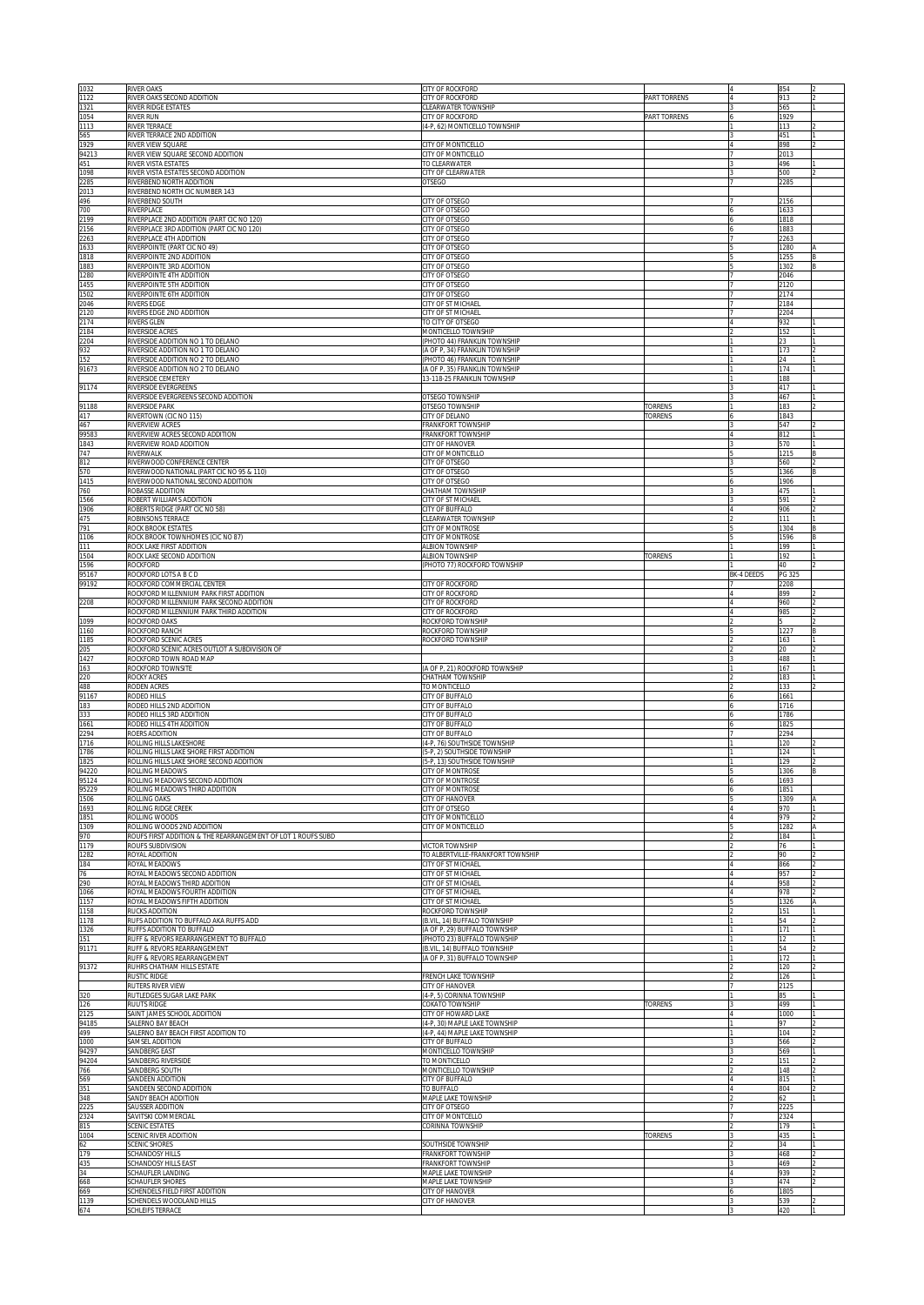| 1805<br>739          | SCHMIDT C STORES<br>SCHMIDTS ADDITION                                                                 | CITY OF ANNANDALE<br>COKATO TOWNSHIP                                            |  | 2062<br>421    |    |
|----------------------|-------------------------------------------------------------------------------------------------------|---------------------------------------------------------------------------------|--|----------------|----|
| 420                  | SCHUBERTS ADDITION                                                                                    | TO BUFFALO (5-P, 3) BUFFALO TOWNSHIP                                            |  | 124            |    |
| 2062<br>421          | SCHUBERTS SECOND ADDITION<br>SCHUBERTS 3RD ADDITION                                                   | TO BUFFALO-BUFFALO TOWNSHIP<br>BUFFALO TOWNSHIP                                 |  | 82<br>134      |    |
| 2314<br>95224        | <b>SCHUMM ESTATES</b><br>SCHUMMS CROW RIVER VIEW ESTATES                                              | CITY OF ST MICHAEL<br>FRANKFORT TOWNSHIP                                        |  | 2314<br>544    |    |
| 82                   | SCHUMMS FIRST ADDITION                                                                                | CITY OF ST MICHAEL                                                              |  | 965            |    |
| 134<br>744           | SCHUMMS SUBDIVISION OF BLK F OF ST MICHAEL<br>SCOTTS CEDAR LAKE SHORE LOTS                            | (4-P, 69) FRANKFORT TOWNSHIP<br>(5-P, 7) CORINNA TOWNSHIP                       |  | 117<br>126     |    |
| 1165<br>94117        | SEALOCK BUILDING ADDITION<br>SECLUDED BEACH                                                           | CITY OF BUFFALO<br>(4-P, 57) SOUTHSIDE TOWNSHIP                                 |  | 1337<br>111    |    |
| 95107                | SEERTI HILLS                                                                                          | CORINNA TOWNSHIP                                                                |  | 1284           |    |
| 1537<br>94111        | SEGNERS SHORES<br>SEGNERS SHORES SECOND ADDITION                                                      | (4-P, 34) CORINNA TOWNSHIP<br>CORINNA TOWNSHIP                                  |  | 99<br>89       |    |
| 1484<br>94299        | SEMKE ADDITION<br><b>SERENITY HILLS</b>                                                               | CITY OF COKATO<br>TO BUFFALO                                                    |  | 488<br>805     |    |
| 289                  | SERENITY HILLS SECOND ADDITION                                                                        | CITY OF BUFFALO                                                                 |  | 902            |    |
| 688<br>1005          | SERENITY HILLS THIRD ADDITION<br>SETTLERS POINTE 1ST ADDITION                                         | CITY OF BUFFALO<br>CITY OF BUFFALO                                              |  | 1251<br>1791   |    |
| 1102<br>1251         | SETTLERS POINTE 2ND ADDITION<br>SETTLERS POINTE 3RD ADDITION                                          | CITY OF BUFFALO<br>CITY OF BUFFALO                                              |  | 1833<br>2145   |    |
| 1791                 | <b>SETTLERS RIDGE</b>                                                                                 | CITY OF ST MICHAEI                                                              |  | 1202           |    |
| 1833<br>2145         | <b>SEVEN HEAVENS</b><br><b>SEVEN HILLS</b>                                                            | CHATHAM TOWNSHIP<br>CHATHAM TOWNSHIP                                            |  | 155<br>532     |    |
| 2249<br>1202         | SHADDUCK ESTATES<br>SHADE TREE TOWNHOMES                                                              | CORINNA TOWNSHIP<br>CITY OF BUFFALO                                             |  | 2249<br>1859   |    |
| 355<br>732           | SHADOW RIDGE<br><b>SHADY HEIGHTS</b>                                                                  | CITY OF ROCKFORD<br>5-P, 58) BUFFALO TOWNSHIP                                   |  | 1790<br>152    |    |
| 1859                 | SHADY KNOLI                                                                                           | TO ANNANDALE                                                                    |  | 144            |    |
| 1790<br>95252        | SHADY LAWN CONDOMINIUM<br>SHADY NOOK                                                                  | CONDOMINIUM NUMBER 11<br>(4-P, 20) SOUTHSIDE TOWNSHIP                           |  | 513<br>92      |    |
| 344                  | SHADY NOOK FIRST ADDITION TO<br><b>SHADY NOOK REPLAT &amp; ADDITION</b>                               | (4-P, 21) SOUTHSIDE TOWNSHIP<br>3-P, 41) SOUTHSIDE TOWNSHIP                     |  | 93<br>78       |    |
| 94292                | SHADY NOOK OWNERS SUBD PART OF 1ST ADD TO                                                             | (4-P, 56) SOUTHSIDE TOWNSHIP                                                    |  | 110            |    |
| 94193<br>93178       | SHADY OAK BEACH<br>SHADY OAKS                                                                         | (4-P, 14) MAPLE LAKE TOWNSHIP<br>CITY OF CLEARWATER BOUNDARY PLAT               |  | 80<br>1391     |    |
| 94289                | <b>SHADY REST</b><br><b>SHADY SHORES</b>                                                              | PHOTO 88) SILVER CREEK TOWNSHIP<br>5-P, 26) SILVER CREEK TOWNSHIP               |  | 46<br>136      |    |
| 1591                 | SHAMBLES ADDITION                                                                                     |                                                                                 |  | 2111           |    |
| 96188<br>95136       | SHANAGOLDEN<br>SHARPES FIRST                                                                          | CORINNA TOWNSHIP                                                                |  | 1630<br>198    |    |
| 2111<br>1630         | SHELMIRE BEACH<br>SHELMIRES                                                                           | (5-P, 9) CORINNA TOWNSHIP<br>CORINNA TOWNSHIP                                   |  | 127<br>106     |    |
| 398                  | SHERERS ADDITION                                                                                      | MIDDLEVILLE TOWNSHIP                                                            |  | 65             |    |
| 95227<br>106         | SHERWOOD FOREST<br>SHERWOOD FOREST SUBDIVISION OF OUTLOT E                                            | MAPLE LAKE TOWNSHIP<br>MAPLE LAKE TOWNSHIP                                      |  | 77<br>87       |    |
| 65<br>77             | SHINGOBEE SUBDIVISION<br>SHOEN SHORES                                                                 | CITY OF MONTICELLO<br>CORINNA TOWNSHIP                                          |  | 911<br>67      |    |
| 287                  | SHONHAUGEN FIRST ADDITION                                                                             | TO BUFFALO-BUFFALO TOWNSHIP                                                     |  | 103            |    |
| 911<br>67            | SHONHAUGEN SECOND ADDITION<br>SHONHAUGEN THIRD ADDITION                                               | TO BUFFALO-BUFFALO TOWNSHIP<br>TO BUFFALO-BUFFALO TOWNSHIP                      |  | 129<br>139     |    |
| 103<br>129           | SHONHAUGEN FOURTH ADDITION<br>SHONHAUGEN 5TH ADDITION                                                 | TO BUFFALO-BUFFALO TOWNSHIP<br>TO BUFFALO                                       |  | 185<br>124     |    |
| 139                  | SHONHAUGEN SIXTH ADDITION                                                                             | CITY OF BUFFALO                                                                 |  | 548            |    |
| 185<br>324           | SHONHAUGEN SEVENTH ADDITION<br>SHONHAUGEN TOWNHOUSES                                                  | CITY OF BUFFALO<br>TO BUFFALO                                                   |  | 597<br>441     |    |
| 548<br>597           | SHOPPES AT GREAT RIVER CENTRE<br>SHOPPES AT GREAT RIVER CENTRE SECOND ADDITION                        | CITY OF OTSEGO                                                                  |  | 1992<br>2004   |    |
| 441                  | SHOPPES AT PRAIRIE RUN<br>SHOPPES AT PRAIRIE RUN 2                                                    | CITY OF ALBERTVILLE<br>CITY OF ALBERTVILLE                                      |  | 1720<br>1970   |    |
|                      |                                                                                                       |                                                                                 |  |                |    |
| 1992<br>2004         | SHOPPES AT TOWNE LAKES ONE                                                                            | CITY OF ALBERTVILLE                                                             |  | 1357           |    |
| 1720                 | SHOPPES AT TOWNE LAKES TWO                                                                            | CITY OF ALBERTVILLE                                                             |  | 1868           |    |
| 1970<br>1557         | SHORELINE HOMES<br>SHOREWOOD GARDEN                                                                   | CITY OF HOWARD LAKE<br>5-P, 65)FRANKFORT TOWNSHIP                               |  | 473<br>155     |    |
| 1868<br>673          | SILVER BULLET ADDITION<br>SILVER CREEK ADDITION                                                       | <b>CLEARWATER TOWNSHIP</b><br>SILVER CREEK TOWNSHIP                             |  | 808<br>907     |    |
| 95255<br>1008        | <b>SILVER CREEK HEIGHTS</b>                                                                           | <b>SILVER CREEK TOWNSHIP</b>                                                    |  | 1780<br>526    |    |
| 1107                 | SILVER CREEK TOWN ROAD MAP<br>SILVER FOX                                                              | SILVER CREEK TOWNSHIP<br>CITY OF MONTICELLO                                     |  | 596            |    |
| 1780<br>526          | <b>SILVER MEADOWS</b><br>SILVER SHORES                                                                | SILVER CREEK TOWNSHIP                                                           |  | 591<br>200     |    |
| 796<br>591           | SIMS PARK ADDITION TO DELANO<br>SIMS PARK ADDITION TO DELANO                                          | PHOTO 41) FRANKLIN TOWNSHIP<br>A OF P. 31) FRANKLIN TOWNSHIP                    |  | 172            |    |
| 9200                 | SIMS REVISED PARK ADDITION TO DELANO                                                                  | (PHOTO 45) FRANKLIN TOWNSHIP                                                    |  |                |    |
| 91172                | SIMS REVISED PARK ADDITION TO DELANO<br>SMITH LAKE                                                    | A OF P, 31) FRANKLIN TOWNSHIP<br>BLOCKS A & 13 (A OF P, 6) MIDDLEVILLE TOWNSHIP |  | 172<br>159     |    |
| 91272                | SMITH LAKE TOWN OF<br>SMITH NELSON ADDITION                                                           | PHOTO 78) MIDDLEVILLE TOWNSHIP<br><b>CITY OF CLEARWATER</b>                     |  | 41<br>1025     |    |
| 92206                | SMITH NELSON 2ND ADDITION                                                                             | <b>CITY OF CLEARWATER</b>                                                       |  | 1386           |    |
| 1025                 | <b>SNABBS BEACH</b><br>SNABBS BEACH FIRST ADDITION                                                    | 5-P. 49) FRENCH LAKE TOWNSHIP<br>FRENCH LAKE TOWNSHIP                           |  | 147<br>107     |    |
| 1586<br>95247        | SNABBS BEACH 2ND ADDITION<br>SOLBAKKEN                                                                | FRENCH LAKE TOWNSHIP<br>TO BUFFALO                                              |  | 166<br>93      |    |
| 107<br>166           | SOLBAKKEN SECOND ADDITION<br><b>SOLBAKKEN THIRD ADDITION</b>                                          | TO BUFFALO<br>TO BUFFALO                                                        |  | 135<br>197     |    |
| 293                  | <b>SOLBERGS RIVER HEIGHTS</b>                                                                         | MARYSVILLE TOWNSHIP                                                             |  | 803            |    |
| 335<br>397           | <b>SOMERS ADDITION</b><br><b>SOMERS BAY</b>                                                           | <b>CORINNA TOWNSHIP</b><br>CORINNA TOWNSHIP                                     |  | 91<br>1880     |    |
| 803<br>291           | <b>SOMERS BLUFF</b><br>SONSTEBY AND CASTLE ADDITION                                                   | CORINNA TOWNSHIP<br><b>BUFFALO TOWNSHIP</b>                                     |  | 430            |    |
| 1880                 | <b>SOO TOWN</b>                                                                                       | <b>ITY OF BUFFALO</b>                                                           |  | 2148           |    |
| 630<br>233           | <b>SORENSEN RIDGE</b><br>SOUTH HAVEN                                                                  | <b>CITY OF OTSEGO</b><br>PHOTO 80) SOUTHSIDE TOWNSHIP                           |  | 924<br>$^{42}$ |    |
| 2148<br>924          | SOUTH HAVEN<br>SOUTH HAVEN EAST 680' OF BLOCK 1                                                       | (A OF P, 32) SOUTHSIDE TOWNSHIP<br>(3-P, 3) SOUTHSIDE TOWNSHIP                  |  | 172<br>59      |    |
| 91572                | SOUTH MAPLE SHORES                                                                                    | <b>MAPLE LAKE TOWNSHIP</b>                                                      |  | 2043           |    |
| 93259                | SOUTH POINT ACRES<br>SOUTH RAMSEY LAKE SHORES                                                         | FRENCH LAKE TOWNSHIP<br>MAPLE LAKE TOWNSHIP                                     |  | 479<br>557     |    |
| 2043                 | SOUTH RAMSEY LAKE SHORES SECOND ADDITION                                                              | MAPLE LAKE TOWNSHIP                                                             |  | 614<br>94      |    |
| 479<br>557           | SOUTH SIDE PARK<br>SOUTHBROOK GOLF AND COUNTRY CLUB                                                   | (4-P, 23) SOUTHSIDE TOWNSHIP<br>CITY OF ANNANDALE                               |  | 861            |    |
| 614<br>94194         | SOUTHBROOK GOLF AND COUNTRY CLUB SECOND ADDITION<br>SOUTHBROOK GOLF AND COUNTRY CLUB THIRD ADDITION   | CITY OF ANNANDALE<br>CITY OF ANNANDALE                                          |  | 944<br>924     |    |
| 861<br>944           | SOUTHBROOK GOLF AND COUNTRY CLUB FOURTH ADDITION<br>SOUTHBROOK GOLF AND COUNTRY CLUB FIFTH ADDITION   | CITY OF ANNANDALE<br>CITY OF ANNANDALE                                          |  | 1350<br>1283   |    |
| 1124                 | SOUTHBROOK GOLF AND COUNTRY CLUB SIXTH ADDITION                                                       | CITY OF ANNANDALE                                                               |  | 1329           | ΙB |
| 1350<br>1483         | SOUTHBROOK GOLF AND COUNTRY CLUB SEVENTH ADDITION<br>SOUTHBROOK GOLF AND COUNTRY CLUB EIGHTH ADDITION | CITY OF ANNANDALE<br>CITY OF ANNANDALE                                          |  | 1609<br>1945   |    |
| 1529<br>1609         | SOUTHERN CROSS CORNERS<br>SOUTHGATE ESTATES                                                           | FRANKFORT TOWNSHIP<br>CITY OF BUFFALO                                           |  | 463<br>466     |    |
| 1945                 | SOUTHGATE ESTATES SECOND ADDITION                                                                     | CITY OF BUFFALO                                                                 |  | 809            |    |
| 663<br>666           | SOUTHSIDE PARK 2ND REVISION OF<br>SOUTHSIDE PARK 3RD REVISION TO                                      | 4-P, 70) SOUTHSIDE TOWNSHIP<br>SOUTHSIDE TOWNSHIP                               |  | 117<br>537     |    |
| 809<br>94217         | SOUTHSIDE PARK A REVISED PLAT<br>SOUTHSIDE TOWN ROAD MAP                                              | (4-P, 22) SOUTHSIDE TOWNSHIP                                                    |  | 93<br>513      |    |
| 537                  | SOUTHVIEW ADDITION<br>SPAETH INDUSTRIAL PARK                                                          | 5-P, 36) SOUTHSIDE TOWNSHIP                                                     |  | 141<br>2313    |    |
| 2313<br>94293<br>513 | SOUTHVIEW FIRST ADDITION<br>SPAUDE ADDITION                                                           | CITY OF MONTICELLO<br>TO COKATO<br>CITY OF ST MICHAEL                           |  | 110<br>2161    |    |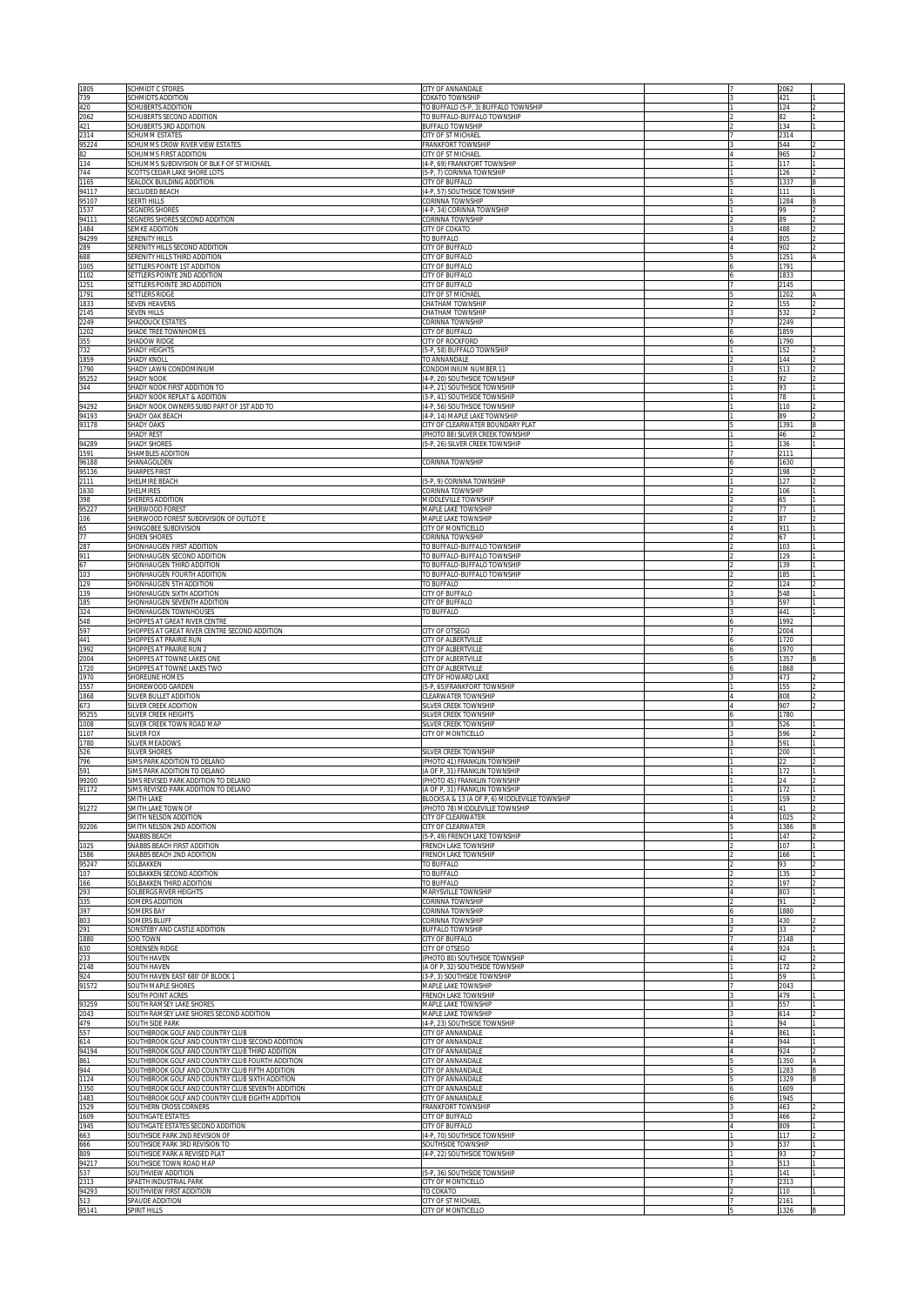| 110<br>2161          | SPIRIT HILLS CONDOMINIUM CIC NUMBER 137 A CONDOMINIUM<br>SPIRIT HILLS TOWNHOMES (CIC NO 70)<br>SPIRIT HILLS TOWNHOMES CIC NUMBER 70 AMENDMENT CONDOMINIUM | ITY OF MONTICELLO                                                             |                   | 2066<br>1327         |        |
|----------------------|-----------------------------------------------------------------------------------------------------------------------------------------------------------|-------------------------------------------------------------------------------|-------------------|----------------------|--------|
| 1526<br>2066<br>1527 | SPIRIT HILLS TOWNHOMES CIC NUMBER 70 FIRST SUPPLEMENTAL A CO                                                                                              |                                                                               |                   | 1387<br>1748<br>1749 |        |
| 1587                 | SPIRIT HILLS TOWNHOMES CIC NUMBER 70 SECOND SUPPLEMENTAL A C<br>SPIRIT HILLS TOWNHOMES CIC NUMBER 70 THIRD SUPPLEMENTAL A CO                              |                                                                               |                   | 1856                 |        |
| 1748<br>1749         | SPIRIT HILLS TOWNHOMES CIC NUMBER 70 FOURTH SUPPLEMENTAL A C<br>SPLENDOR RIDGE ESTATES                                                                    | CHATHAM TOWNSHIP                                                              |                   | 1895<br>200          |        |
| 1856<br>1895         | SPLITTSTOESSER ESTATES<br>SPRING BEACH                                                                                                                    | ROCKFORD TOWNSHIP<br>(5-P, 6) SOUTHSIDE TOWNSHIP                              |                   | 410<br>126           |        |
| 400<br>610           | SPRINGBEACH FIRST ADDITION<br>SPRING MEADOWS                                                                                                              | SOUTHSIDE TOWNSHIP<br>CITY OF WAVERLY                                         |                   | 30<br>1849           |        |
| 95126<br>30          | <b>SPRING PARK</b><br>SPRINGDALE ADDITION                                                                                                                 | SOUTHSIDE TOWNSHIP<br>SOUTHSIDE TOWNSHIP                                      |                   | 27<br>174            |        |
| 1849<br>27           | SPRUCE GROVE ADDITION                                                                                                                                     | (3-P, 38) CORINNA TOWNSHIP                                                    |                   | 77<br>77             |        |
| 174                  | SPRUCE GROVE SECOND ADDITION<br>SPRUCE GROVE THIRD ADDITION                                                                                               | (3-P, 39) CORINNA TOWNSHIP<br>CORINNA TOWNSHIP                                |                   | 42                   |        |
| 93277<br>93177       | SPRUCE TREE TERRACE<br>ST CHARLES CEMETERY                                                                                                                | CITY OF HANOVER<br>19-120-26 CHATHAM TOWNSHIP                                 |                   | 1380<br>188          |        |
| 242<br>1580          | ST JAMES LUTHERAN CEMETERY FIRST ADDITION TO<br>ST JOHNS CEMETERY                                                                                         | HOWARD LAKE (4-P, 24) VICTOR<br>3-118-27 VICTOR TOWNSHIP                      |                   | 94<br>189            |        |
| 91488<br>94294       | ST JOHNS HEIGHTS<br>ST JOSEPH CEMETERY                                                                                                                    | FRENCH LAKE TOWNSHIP<br>CITY OF DELANO                                        |                   | 1219<br>1204         |        |
| 91189<br>1419        | ST JOSEPHS CATHOLIC CEMETERY<br>ST MARYS CEMETERY                                                                                                         | 12-118-25 FRANKLIN TOWNSHIP<br>32-119-26 MARYSVILLE TOWNSHIP                  |                   | 189<br>189           |        |
| 1204<br>91389        | ST MICHAEL<br>SAINT MICHAEL REPLAT OF LOTS B C BLOCK B                                                                                                    |                                                                               | <b>BK-2 PLATS</b> | PG 52                |        |
| 91489<br>91273       | SAINT MICHAELS<br>SAINT MICHAELS                                                                                                                          | AT CORNER (PHOTO 81) FRANKFORT TOWNSHIP<br>(A OF P, 33) FRANKFORT TOWNSHIP    |                   | 42<br>173            |        |
|                      | ST MICHAEL ALBERTVILLE SCHOOLS WEST<br>ST MICHAEL ALBERTVILLE SCHOOLS WEST 2ND ADDITION                                                                   | CITY OF ST MICHAEL                                                            |                   | 1933                 |        |
| 1933                 | ST MICHAEL BUSINESS CENTER<br>ST MICHAEL BUSINESS CENTER SECOND ADDITION                                                                                  | CITY OF ST MICHAEL<br>CITY OF ST MICHAEL                                      |                   | 921<br>1676          |        |
| 1987                 | ST MICHAEL CHURCH LOTS<br>ST MICHAEL CHURCH LOTS                                                                                                          | (PHOTO 12A, B) FRANKFORT TOWNSHIP                                             |                   |                      |        |
| 1121<br>1676         | ST MICHAEL CHURCH LOTS                                                                                                                                    | (A, B, C, D) (PHOTO 83) FRANKFORT TOWNSHIP<br>(A OF P, 22) FRANKFORT TOWNSHIP |                   | 43<br>167            |        |
| 91667                | ST MICHAEL HEIGHTS<br>ST MICHAEL HEIGHTS SECOND ADDITION                                                                                                  | CITY OF ST MICHAEL<br>CITY OF ST MICHAEL                                      |                   | 507<br>550           |        |
| 507                  | ST MICHAEL HEIGHTS THIRD ADDITION<br>ST MICHAEL HEIGHTS FOURTH ADDITION                                                                                   | CITY OF ST MICHAEL<br>CITY OF ST MICHAEL                                      |                   | 412<br>472           |        |
| 550<br>612           | ST MICHAEL HEIGHTS FIFTH ADDITION<br><b>ST MICHAEL HEIGHTS SIXTH ADDITION</b>                                                                             | CITY OF ST MICHAEL<br>CITY OF ST MICHAEI                                      |                   | 476<br>522           |        |
| 672<br>676           | ST MICHAEL HEIGHTS SEVENTH ADDITION<br><b>ST MICHAEL HEIGHTS EIGHTH ADDITION</b>                                                                          | CITY OF ST MICHAEI<br>CITY OF ST MICHAEL                                      |                   | 844<br>907           |        |
| 722<br>844           | T MICHAEL HEIGHTS NINTH ADDITION<br>T MICHAEL INDUSTRIAL PARK                                                                                             | CITY OF ST MICHAEI<br>CITY OF ST_MICHAEL                                      |                   | 954<br>1621          |        |
| 907<br>954           | IT MICHAEL INDUSTRIAL PARK 2ND ADDITION<br>T MICHAEL INDUSTRIAL PARK 3RD ADDITION                                                                         | CITY OF ST MICHAEI<br>CITY OF ST MICHAEL                                      |                   | 1728<br>1840         |        |
| 1621<br>1728         | T MICHAEL MIDDLE SCHOOL                                                                                                                                   | CITY OF ST MICHAEL<br>CITY OF ST MICHAEL                                      |                   | 864<br>859           |        |
| 1840                 | IT MICHAEL RIDGEVIEW CONDOMINIUM CIC #28<br>T MICHAEL STATION-LOTS AT                                                                                     |                                                                               | BK-2 PLATS        | <b>PG 18</b>         |        |
| 1064<br>1059         | <b>IT MICHAEL STATION FIRST ADDITION</b><br><b>ST MICHAEL STATION SECOND ADDITION</b>                                                                     | CITY OF ST MICHAEL<br>CITY OF ST MICHAEL                                      |                   | 952<br>2060          |        |
| 1152                 | ST PETER CALVARY CEMETERY<br>ST TIMOTHYS CEMETERY                                                                                                         | CITY OF DELANO<br>5-120-26 MAPLE LAKE TOWNSHIP                                |                   | 1205<br>189          |        |
| 2060<br>1205         | STAHLKE ADDITION<br>STAVRUM ADDITION                                                                                                                      | TO DELANO FRANKLIN TOWNSHIP<br>CITY OF CLEARWATER                             |                   | 98<br>1301           |        |
| 91289<br>98          | STAY LOCH ADDITION<br>STERNERS ADDITION                                                                                                                   | <b>MONTICELLO TOWNSHIP</b><br>TO HOWARD LAKE                                  |                   | 97                   |        |
| 1301<br>208          | STEWARTS & SPATES ADDITION TO DELANO<br>STEWARTS & SPATES ADDITION TO DELANO                                                                              | PHOTO 42) FRANKLIN TOWNSHIP<br>(A OF P, 25) FRANKLIN TOWNSHIP                 |                   | 22<br>169            |        |
| 297<br>91269         | STOCKHOLM TOWN ROAD MAP<br>STOLLS ADDITION                                                                                                                | MIDDLEVILLE TOWNSHIP                                                          |                   | 551<br>64            |        |
| 551                  | STONEGATE ESTATES (PART CIC NO 45 & 46)<br>STONEGATE ESTATES SECOND ADDITION (PART CIC NO 45 & 46)                                                        | CITY OF OTSEGO<br>CITY OF OTSEGO                                              |                   | 1231<br>1304         |        |
| 54<br>1231           | STUMPFS LAKEVIEW ADDITION<br>STURGES ESTATES                                                                                                              | MAPLE LAKE TOWNSHIP<br>TO BUFFALO                                             |                   | 589<br>189           |        |
| 1304                 | STURGES ESTATES SECOND ADDITION (PART CIC NO 21)                                                                                                          | CITY OF BUFFALO                                                               |                   | 947<br>64            |        |
| 589<br>389           | STURGES PARK ADDITION TO BUFFALO<br>SUGAR ACRES                                                                                                           | 3-P, 13) BUFFALO TOWNSHIP<br>CORINNA TOWNSHIP                                 |                   | 39                   |        |
| 947<br>93213         | SUGAR HIGHLAND<br>SUGAR HIGHLAND SECOND ADDITION                                                                                                          | CORINNA TOWNSHIP<br>CORINNA TOWNSHIP                                          |                   | 1269<br>1650         |        |
| 239<br>1269          | SUGAR HILLS<br>SUGAR LAKE BEACH                                                                                                                           | <b>CLEARWATER TOWNSHIP</b><br>(4-P, 6) CLEARWATER TOWNSHIP                    |                   | 172<br>85            |        |
| 650<br>172           | <b>JUGAR LAKE HEIGHTS</b><br>SUGAR LAKE SHORES                                                                                                            | -P, 46) CORINNA TOWNSHI<br>CORINNA TOWNSHIP                                   |                   | 54                   |        |
| 94285<br>93281       | SUGAR SNYDER TART ADDITION<br>SUGAR VIEW HEIGHTS                                                                                                          | CORINNA TOWNSHIP<br><b>CLEARWATER TOWNSHIP</b>                                |                   | 2136<br>1293         |        |
| 54<br>2136           | SULLIVANS ROLLING ACRES FIRST ADDITION<br>SULLIVANS ROLLING ACRES SECOND ADDITION                                                                         | <b>MAPLE LAKE TOWNSHIP</b><br><b>MAPLE LAKE TOWNSHIP</b>                      |                   | 15<br>61             |        |
| 1493<br>15           | SULLIVANS ROLLING ACRES THIRD ADDITION<br>SULLIVANS ROLLING ACRES FOURTH ADDITION                                                                         | MAPLE LAKE TOWNSHIP<br><b>MAPLE LAKE TOWNSHIP</b>                             |                   | 79<br>120            |        |
| 61<br>79             | SULLIVANS SUGAR LAKE SHORES<br>SUMAC RIDGE                                                                                                                | 5-P. 44) CLEARWATER TOWNSHIP<br><b>CITY OF ST MICHAEL</b>                     |                   | 145<br>900           |        |
| 120<br>95144         | SUMMERFIELDS<br>SUMMERFIELDS 2ND ADDITION                                                                                                                 | <b>CITY OF WAVERLY</b><br><b>CITY OF WAVERLY</b>                              |                   | 936<br>1243          |        |
| 1100<br>936          | SUMMERFIELDS 3RD ADDITION<br>SUN VIEW RIDGE                                                                                                               | <b>CITY OF WAVERLY</b><br><b>ICTOR TOWNSHIP</b>                               |                   | 1605<br>408          |        |
| 1443<br>1605         | SUNDANCE RIDGE (PART CIC NO 71)<br>SUNDANCE RIDGE SECOND ADDITION                                                                                         | <b>ITY OF BUFFALO</b><br><b>CITY OF BUFFALO</b>                               |                   | 1277<br>1626         |        |
| 408<br>1477          | SUNDANCE RIDGE THIRD ADDITION (CIC NO 112)<br>SUNDINS 1ST ADDITION TO BUFFALO                                                                             | <b>CITY OF BUFFALO</b><br>PHOTO 20) BUFFALO TOWNSHIP                          |                   | 1735<br>11.          |        |
| 1626                 | SUNDINS 1ST ADDITION TO BUFFALO                                                                                                                           | A OF P, 38) BUFFALO TOWNSHIP                                                  |                   | 175                  |        |
| 1735<br>91575        | SUNDINS 1ST ADDITION TO BUFFALO<br>SUNHAVEN                                                                                                               | B. VIL, 18) BUFFALO TOWNSHIP<br><b>CITY OF BUFFALO</b>                        |                   | 56<br>903            |        |
|                      | SUNNY ACRES ADDITION<br><b>SUNRAY FARM ADDITION</b>                                                                                                       | <b>MARYSVILLE TOWNSHIP</b><br>CITY OF OTSEGO                                  |                   | 119<br>1354          |        |
| 1103<br>119          | SUNRAY FARM 2ND ADDITION<br>SUNRAY FARM 3RD ADDITION                                                                                                      | CITY OF OTSEGO<br>CITY OF OTSEGO                                              |                   | 1595<br>2072         |        |
| 1554<br>1595         | SUNRISE BAY<br>SUNRISE BAY SECOND ADDITION                                                                                                                | CORINNA TOWNSHIP<br>CORINNA TOWNSHIP                                          |                   | 182<br>10            |        |
| 2072<br>182          | <b>SUNRISE BEACH</b><br>SUNRISE COMMERCIAL PARK                                                                                                           | <b>MONTICELLO TOWNSHIP</b><br>CITY OF ALBERTVILLE                             |                   | 457                  |        |
| 210                  | <b>SUNRISE CREST</b><br>SUNRISE RIDGE                                                                                                                     | <b>CITY OF CLEARWATER</b><br><b>TOWNSHIP OF FRENCH LAKE</b>                   |                   | 1307<br>950          |        |
| 657<br>1307          | SUNRISE SHORES<br>SUNRISE TERRACE                                                                                                                         | <b>ALBION TOWNSHIP</b><br>CORINNA TOWNSHIP                                    |                   | 1352<br>118          |        |
| 950<br>1552          | <b>SUNSET ACRES</b><br>SUNSET ACRES SECOND ADDITION                                                                                                       | SOUTHSIDE TOWNSHIP<br>SOUTHSIDE TOWNSHIP                                      |                   | 122<br>142           |        |
| 118<br>122           | SUNSET BEACH<br>SUNSET CEMETERY                                                                                                                           | (4-P, 50) CORINNA TOWNSHIP<br>30-120-28 FRENCH LAKE TOWNSHIP                  |                   | 107<br>190           |        |
| 142<br>94207         | <b>SUNSET KNOLL</b><br><b>SUNSET POINT</b>                                                                                                                | FRENCH LAKE TOWNSHIP<br>(4-P, 60) CORINNA TOWNSHIP                            |                   | 27<br>112            | 2      |
| 91690                | SUNSET POINT FIRST ADDITION TO                                                                                                                            | (4-P, 66) CORINNA TOWNSHIP<br>CITY OF MONTICELLO                              |                   | 115                  | 2<br>B |
| 227<br>94212         | SUNSET PONDS (PART CIC NO 76)<br>SUNSET PONDS SECOND ADDITION (PART CIC NO 113)                                                                           | CITY OF MONTICELLO                                                            |                   | 1382<br>1677         |        |
| 94215<br>1582        | SUNSET PONDS THIRD ADDITION<br><b>SUNSET RIDGE</b>                                                                                                        | CITY OF MONTICELLO<br><b>MIDDLEVILLE TOWNSHIP</b>                             |                   | 2134<br>84           |        |
| 1677<br>2134         | SUNSET RIDGE TOWNHOMES (CIC NO 69)<br>SUNSET RIDGE TOWNHOMES 2ND ADDITION (CIC NO 69)                                                                     | CITY OF BUFFALO<br>CITY OF BUFFALO                                            |                   | 1279<br>1355         | B<br>B |
| 84                   | <b>SUNSET SHORES</b>                                                                                                                                      | SOUTHSIDE TOWNSHIP                                                            |                   | 114                  |        |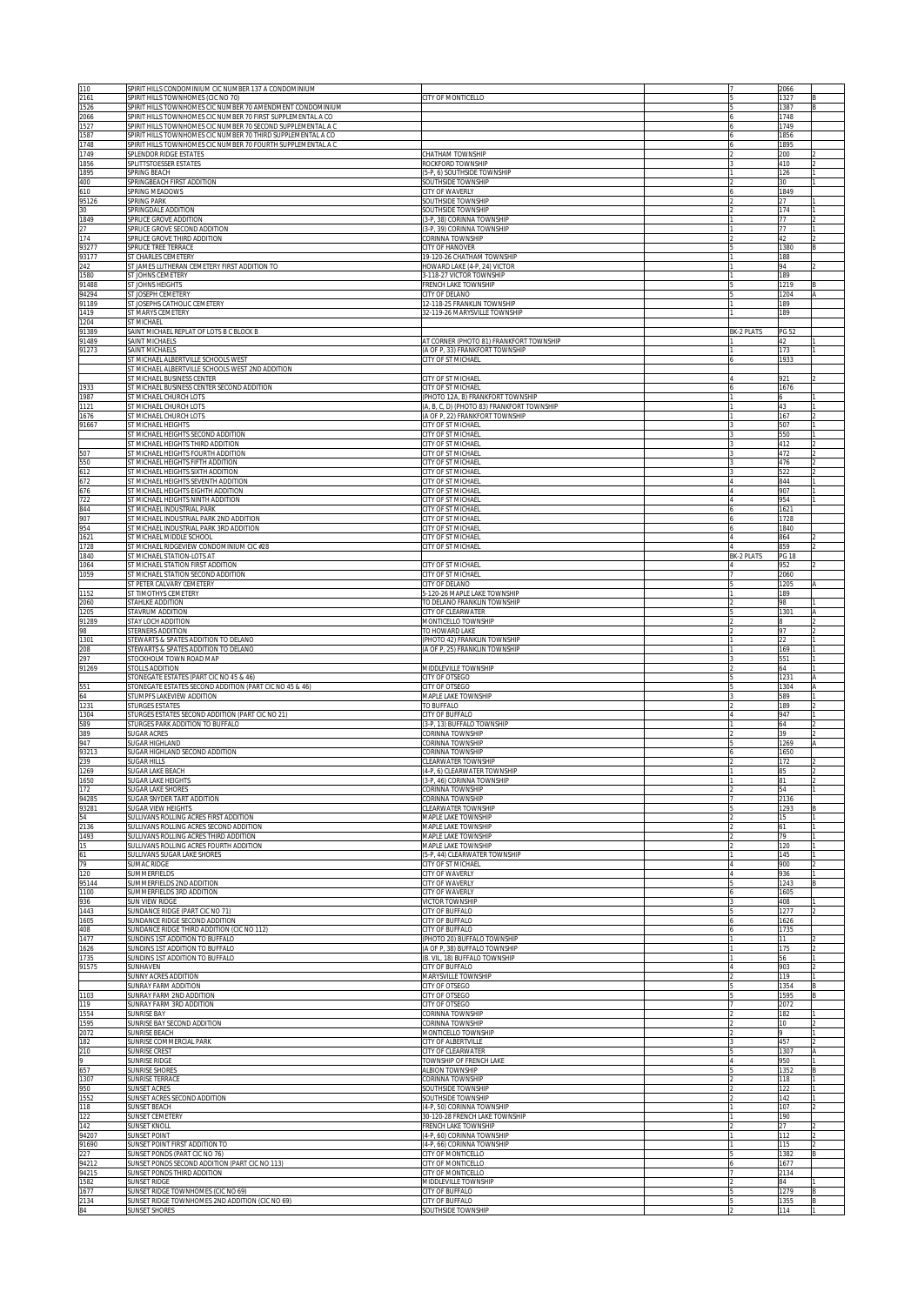| 1479           | SUNSET TERRACE                                                                                              | (5-P, 43) FRENCH LAKE TOWNSHIP                                           |         |             | 144          |        |
|----------------|-------------------------------------------------------------------------------------------------------------|--------------------------------------------------------------------------|---------|-------------|--------------|--------|
| 1555<br>114    | SUNSET TERRACE FIRST ADDITION<br>SUNSET VIEW ADDITION                                                       | <b>RENCH LAKE TOWNSHIP</b><br>(4-P, 33) MAPLE LAKE TOWNSHIP              |         |             | 99           |        |
| 95244          | SUNSET VIEW BEACH                                                                                           | 5-P, 21) MAPLE LAKE TOWNSHIP                                             |         |             | 133          |        |
| 2264<br>8      | SUPERIOR STORAGE<br>SURFLAND                                                                                | <b>CITY OF ST. MICHAEL</b><br>5-P. 63) MAPLE LAKE TOWNSHIP               |         |             | 2264<br>154  |        |
| 94199          | SURFLAND FIRST ADDITION                                                                                     | <b>MAPLE LAKE TOWNSHIP</b>                                               |         |             | 37           |        |
| 95233          | SURFLAND SECOND ADDITION                                                                                    | <b>MAPLE LAKE TOWNSHIP</b>                                               |         |             | 144          |        |
| 95254<br>37    | SURFLAND HEIGHTS<br>SWANEE SHORES                                                                           | <b>MAPLE LAKE TOWNSHIP</b><br>N 2-119-26                                 |         |             | 102<br>132   |        |
| 144            | SWARTHOUT BEACH ADDITION                                                                                    | 4-P. 75) ALBION TOWNSHIP                                                 |         |             | 120          |        |
| 302<br>332     | SWEDISH CEMETERY<br>SYLVAN CEMETERY                                                                         | 31-120-25 BUFFALO TOWNSHIP<br>5-119-27 (A OF P, 39) MIDDLEVILLE TOWNSHIP |         |             | 190<br>176   |        |
| 94120          | <b>SYLVAN SHORES</b>                                                                                        | BLUEPRING                                                                |         | MICROFILMED |              |        |
| 91190          | SYLVAN SHORES ON LAKE SYLVIA                                                                                | 3-P, 42) SOUTHSIDE TOWNSHIP                                              |         |             | 79           |        |
| 91176          | SYLVIA CEDARS RESORT<br>SYLVIA CEDARS RESORT REPLAT OF PART OF                                              | 4-P, 48) SOUTHSIDE TOWNSHIP<br>5-P, 16) SOUTHSIDE TOWNSHIP               |         |             | 106<br>131   |        |
| 93242          | T SQUARE BUSINESS PARK                                                                                      | <b>CITY OF ALBERTVILLE</b>                                               |         |             | 1803         |        |
| 2304           | T AND T RIVER VIEW ESTATES                                                                                  | CITY OF ST MICHAEL                                                       |         |             | 2304         |        |
| 94206<br>95431 | <b>TARJAS ESTATES</b><br>TAYLOR COMMONS (CIC NO 100)                                                        | <b>BUFFALO TOWNSHIP</b><br>CITY OF MAPLE LAKE                            |         |             | 468<br>1660  |        |
| 1803           | TAYLORS ADDITION TO BUFFALO                                                                                 | PHOTO 6) BUFFALO TOWNSHIP                                                |         |             |              |        |
| 468            | <b>TAYLORS ADDITION TO BUFFALO</b>                                                                          | B. VIL, 3) BUFFALO TOWNSHIP                                              |         |             | 49           |        |
| 1660<br>91563  | TAYLORS ADDITION TO BUFFALO<br>TAYLORS SECOND ADDITION TO BUFFALO                                           | A OF P, 14) BUFFALO TOWNSHIP<br>PHOTO 10) BUFFALO TOWNSHIP               |         |             | 163          |        |
|                | TAYLORS SECOND ADDITION TO BUFFALO                                                                          | B.VIL, 8) BUFFALO TOWNSHIP                                               |         |             | 51           |        |
|                | TAYLORS THIRD ADDITION IN BUFFALO                                                                           | PHOTO 7) BUFFALO TOWNSHIP                                                |         |             | 57           |        |
| 97251          | TAYLORS THIRD ADDITION IN BUFFALO<br>TAYLORS THIRD ADDITION IN BUFFALO                                      | B.VIL, 20) BUFFALO TOWNSHIP<br>A OF P, 48) BUFFALO TOWNSHIP              |         |             | 180          |        |
| 91248          | TAYLORS RIDGE                                                                                               | <b><i>FRANKFORT TOWNSHIP</i></b>                                         |         |             | 894          |        |
|                | <b>TERNING TRAILS</b><br>TERNING TRAILS PLAT 2                                                              | <b>CITY OF HOWARD LAKE</b><br>CITY OF HOWARD LAKE                        |         |             | 1662         |        |
| 894            | TERNING TRAILS PLAT 3                                                                                       | CITY OF HOWARD LAKE                                                      |         |             | 1966<br>2091 |        |
| 1662           | TERRA TERESA                                                                                                | VICTOR TOWNSHIP                                                          |         |             |              |        |
| 1966<br>2091   | <b>TERRACE HILLS</b><br>TERRACE HILLS SECOND ADDITION                                                       | TO ST MICHAEL<br>TO ST MICHAEL                                           |         |             | 510<br>511   |        |
|                | TERRACE HILLS THIRD ADDITION                                                                                | CITY OF ST MICHAEL                                                       |         |             | 1318         |        |
| 510            | <b>THOMAS PARK</b>                                                                                          | TO MONTICELLO                                                            |         |             | 430          |        |
| 511<br>1318    | THOMPSON MANOR<br>THOMPSONS ADDITION TO COKATO                                                              | CITY OF OTSEGO<br>4-P, 26) COKATO TOWNSHIP                               |         |             | 1612<br>95   |        |
| 430            | THOMPSONS BASS LAKE PARK                                                                                    | 3-P, 18) CORINNA TOWNSHIP                                                |         |             | 66           |        |
| 1612           | TIDBERGS ADDITION TO BUFFALO                                                                                | (4-P, 7) BUFFALO TOWNSHIP                                                |         |             | 86           |        |
| 94295<br>93166 | TIMBER RIDGE (CIC NO 62)<br>TIMBER RIDGE 2ND ADDITION (CIC NO 62)                                           | CITY OF MONTICELLO<br>CITY OF MONTICELLO                                 |         |             | 1229<br>1763 |        |
| 94186          | TIMBER RIDGE 3RD ADDITION (CIC NO 85)                                                                       | CITY OF MONTICELLO                                                       |         |             | 1611         |        |
| 1429           | TIMBERLAWN                                                                                                  | VICTOR TOWNSHIP                                                          |         |             | 404          |        |
| 1763<br>1611   | TOPFERS SUGAR LAKE BEACH<br>TOPFERS SUGAR LAKE BEACH SECOND ADDITION                                        | (5-P, 29) CORINNA TOWNSHIP<br>CORINNA TOWNSHIP                           |         |             | 137<br>1314  |        |
| 404            | TOWER ADDITION                                                                                              | CITY OF ST MICHAEL                                                       |         |             | 563          |        |
| 95237          | TOWER HILL-CONDOMINIUM NUMBER 6                                                                             | TO BUFFALO                                                               |         |             | 491          |        |
| 1514<br>763    | TOWER RIDGE<br>TOWN AND COUNTRY FIRST ADDITION                                                              | TO CITY OF ROCKFORD<br><b>COKATO TOWNSHIP</b>                            |         |             | 931<br>51    |        |
|                | TOWN CENTER COMMERCIAL OF ST MICHAEL                                                                        | <b>CITY OF ST MICHAEL</b>                                                |         |             | 1713         |        |
| 931<br>51      | TOWN CENTER COMMERCIAL OF ST MICHAEL SECOND ADDITION<br>TOWN CENTER COMMERCIAL OF ST MICHAEL THIRD ADDITION | <b>CITY OF ST MICHAEL</b><br><b>CITY OF ST MICHAEL</b>                   |         |             | 1924         |        |
| 1713           | TOWN CENTER COMMERCIAL OF ST MICHAEL FOURTH ADDITION                                                        | <b>CITY OF ST MICHAEL</b>                                                |         |             | 2042<br>2119 |        |
| 2297           | TOWN CENTER COMMERCIAL OF ST MICHAEL FIFTH ADDITION                                                         | <b>CITY OF ST MICHAEL</b>                                                |         |             | 2297         |        |
| 1924<br>2042   | TOWN CENTER EAST OF ST MICHAEL FIRST ADDITION<br>TOWN CENTER EAST OF ST MICHAEL SECOND ADDITION             | <b>CITY OF ST MICHAEL</b><br><b>CITY OF ST MICHAEL</b>                   |         |             | 2020<br>2096 |        |
| 2119           | TOWN CENTER OF ST MICHAEL                                                                                   | <b>CITY OF ST MICHAEL</b>                                                |         |             | 394          |        |
| 2020           | TOWN CENTER OF ST MICHAEL 2ND ADDITION                                                                      | <b>CITY OF ST MICHAEL</b>                                                |         |             | 1855         |        |
| 2096<br>2253   | TOWN CENTER OF ST MICHAEL 3RD ADDITION<br>TOWN CENTER NORTH OF ST MICHAEL                                   | <b>CITY OF ST MICHAEL</b><br><b>CITY OF ST MICHAEL</b>                   |         |             | 2037<br>2253 |        |
| 1594           | TOWN CENTER WEST OF ST MICHAEL (PART CIC NOS 89 & 90)                                                       | CITY OF ST MICHAEL                                                       |         |             | 1625         |        |
| 1855<br>2037   | TOWN CENTER WEST OF ST MICHAEL SECOND ADDITION<br>TOWNE CENTRE OF MONTICELLO CONDOMINIUM CIC NO 52          | CITY OF ST MICHAEL                                                       |         |             | 1865<br>1346 |        |
| 1625           | <b>TOWNE LAKES</b>                                                                                          | CITY OF ALBERTVILLE                                                      |         |             | 1293         |        |
| 1865           | TOWNE LAKES 2ND ADDITION                                                                                    | CITY OF ALBERTVILLE                                                      |         |             | 1259         |        |
| 1346<br>1293   | TOWNE LAKES 3RD ADDITION<br>TOWNE LAKES 4TH ADDITION (PART CIC NO 79)                                       | CITY OF ALBERTVILLE<br>CITY OF ALBERTVILLE                               |         |             | 1340<br>1364 |        |
| 1459           | TOWNE LAKES 5TH ADDITION                                                                                    | CITY OF ALBERTVILLE                                                      |         |             | 1606         |        |
| 1540           | TOWNE LAKES 6TH ADDITION                                                                                    | CITY OF ALBERTVILLE                                                      |         |             | 1821         |        |
| 2239<br>1564   | TOWNE LAKES 7TH ADDITION<br>TRAILSTONE                                                                      | CITY OF ALBERTVILLE<br>CITY OF COKATO                                    |         |             | 2239<br>1212 |        |
| 1606           | IRAILSTONE SECOND ADDITION                                                                                  | CITY OF COKATC                                                           |         |             | 1292         |        |
| 1821           | TRAILSTONE THIRD ADDITION                                                                                   | CITY OF COKATO                                                           |         |             | 1393         |        |
| 1412<br>1492   | <b>FRAPPERS POND</b><br><b>FRAPPERS POND 2ND ADDITION</b>                                                   | <b>CITY OF BUFFALO</b><br><b>ITY OF BUFFALO</b>                          |         |             | 938<br>1316  |        |
| 1593           | <b>FRAPPERS POND 3RD ADDITION</b>                                                                           | <b>CITY OF BUFFALO</b>                                                   |         |             | 1218         | B      |
| 1138<br>2233   | <b>TRIBUTARY CROSSING</b><br>TRIBUTARY CROSSING SECOND ADDITION                                             | <b>CITY OF ST MICHAEL</b><br><b>CITY OF ST MICHAEL</b>                   |         |             | 2173<br>2233 |        |
| 2256           | TRIBUTARY CROSSING THIRD ADDITION                                                                           | <b>CITY OF ST MICHAEL</b>                                                |         |             | 2256         |        |
| 2274           | TRIBUTARY CROSSING FOURTH ADDITION                                                                          | <b>CITY OF ST MICHAEL</b>                                                |         |             | 2274         |        |
| 1316<br>1418   | TRIPLETT FARMS<br>TRIPLETT FARMS SECOND ADDITION                                                            | CITY OF ANNANDALE<br>CITY OF ANNANDALE                                   |         |             | 1310<br>1738 |        |
| 2173           | TRUCK STATION TWO                                                                                           | CITY OF ALBERTVILLE                                                      |         |             | 489          |        |
| 1510           | TRUMPETERS PASS                                                                                             | FRANKLIN TOWNSHIP                                                        |         |             | 1360         | B      |
| 1738<br>689    | TRUNK HWY 55 OFFICIAL MAP<br>TURNGREN ESTATE                                                                | DOCUMENT NO. 1117151<br>(3-P, 15) FRANKLIN TOWNSHIP                      |         |             | 2082<br>65   |        |
| 1560           | <b>TUVA TOWNHOMES</b>                                                                                       | CITY OF COKATO                                                           |         |             | 528          |        |
| 93265          | TUVA TOWNHOMES 2ND ADDITION<br>TUVA TOWNHOMES 3RD ADDITION                                                  | CITY OF COKATO<br>COKATO TOWNSHIP                                        |         |             | 951<br>1217  |        |
| 728            | <b>TWIN PEAKS</b>                                                                                           | <b>CHATHAM TOWNSHIP</b>                                                  |         |             | 1270         | B<br>B |
| 1151           | <b>TYLER EAST</b>                                                                                           | MONTICELLO TOWNSHIP                                                      |         | 472         |              |        |
| 1417<br>1470   | UNION<br>UNION CROSSINGS                                                                                    | <b>GHOST TOWN</b>                                                        | TORRENS |             | 82<br>1732   |        |
| 472            | UNION CROSSINGS SECOND ADDITION                                                                             | CITY OF MONTICELLO                                                       | TORRENS |             | 1944         |        |
|                | UNION CROSSINGS THIRD ADDITION                                                                              | CITY OF MONTICELLO                                                       | TORRENS |             | 1999         |        |
| 1732<br>1944   | UNION CROSSINGS FOURTH ADDITION<br>UNION CROSSINGS FIFTH ADDITION                                           | CITY OF MONTICELLO<br>CITY OF MONTICELLO                                 | TORRENS | 7           | 2035<br>2057 |        |
| 1999           | UNION CROSSINGS SIXTH ADDITION                                                                              | CITY OF MONTICELLO                                                       |         |             | 2107         |        |
| 2035           | UPPER MONTICELLO<br>URICH ADDITION                                                                          | (A OF P, 11) MONTICELLO TOWNSHIP<br>MAPLE LAKE TOWNSHIP                  |         |             | 162<br>914   |        |
| 2057<br>2107   | VALERIUS MEADOWS                                                                                            | CITY OF OTSEGO                                                           |         |             | 1335         |        |
| 91162          | VALLEY VIEW ADDITION                                                                                        | MIDDLEVILLE TOWNSHIP-ROCKFORD TOWNSHIP                                   |         |             |              |        |
| 914<br>1535    | VANS ISLAND BEACH<br>VANS ISLAND BEACH FIRST ADDITION                                                       | (5-P, 48) CORINNA TOWNSHIP<br>CORINNA TOWNSHIP                           |         |             | 147<br>39    |        |
| 204            | VANS LAKESHORE                                                                                              | <b>MAPLE LAKE TOWNSHIP</b>                                               |         |             | 194          |        |
| 95147          | VANS LAKESHORE FIRST ADDITION                                                                               | MAPLE LAKE TOWNSHIP                                                      |         |             | 483          |        |
| 39<br>394      | <b>VARNER MAPLES</b><br>VASSEURS OAK GROVE ESTATES                                                          | WOODLAND TOWNSHIP<br>OTSEGO TOWNSHIP                                     |         |             | 1382<br>150  |        |
| 483            | VASSEURS OAK GROVE ESTATES FIRST ADDITION                                                                   | OTSEGO TOWNSHIP                                                          |         |             | 167          |        |
| 1382<br>150    | VASSEURS OAK GROVE ESTATES 2ND ADDITION<br>VASSEURS OAK GROVE ESTATES 3RD ADDITION                          | OTSEGO TOWNSHIP<br>OTSEGO TOWNSHIP                                       |         |             | 168          |        |
| 167            | VASSEURS OAK GROVE ESTATES 4TH ADDITION                                                                     | OTSEGO TOWNSHIP                                                          |         |             | 189<br>197   |        |
| 168            | VETSCH COMMERCIAL PARK                                                                                      | CITY OF ALBERTVILLE                                                      |         |             | 991          |        |
| 189<br>197     | VICTOR CARLSON FIRST ADDITION<br>VICTOR TOWNSHIP ROAD MAP                                                   | SILVER CREEK TOWNSHIP                                                    |         |             | 599          |        |
| 991            | <b>VIEAU ADDITION</b>                                                                                       | CITY OF DELANO                                                           |         |             | 934          |        |
| l3             | <b>VIKING HILLS</b>                                                                                         | MONTICELLO TOWNSHIP                                                      |         |             | 158          |        |
| 599            | VINE PLACE (CIC NO 57)                                                                                      | CITY OF MONTICELLO                                                       |         |             | 1379         |        |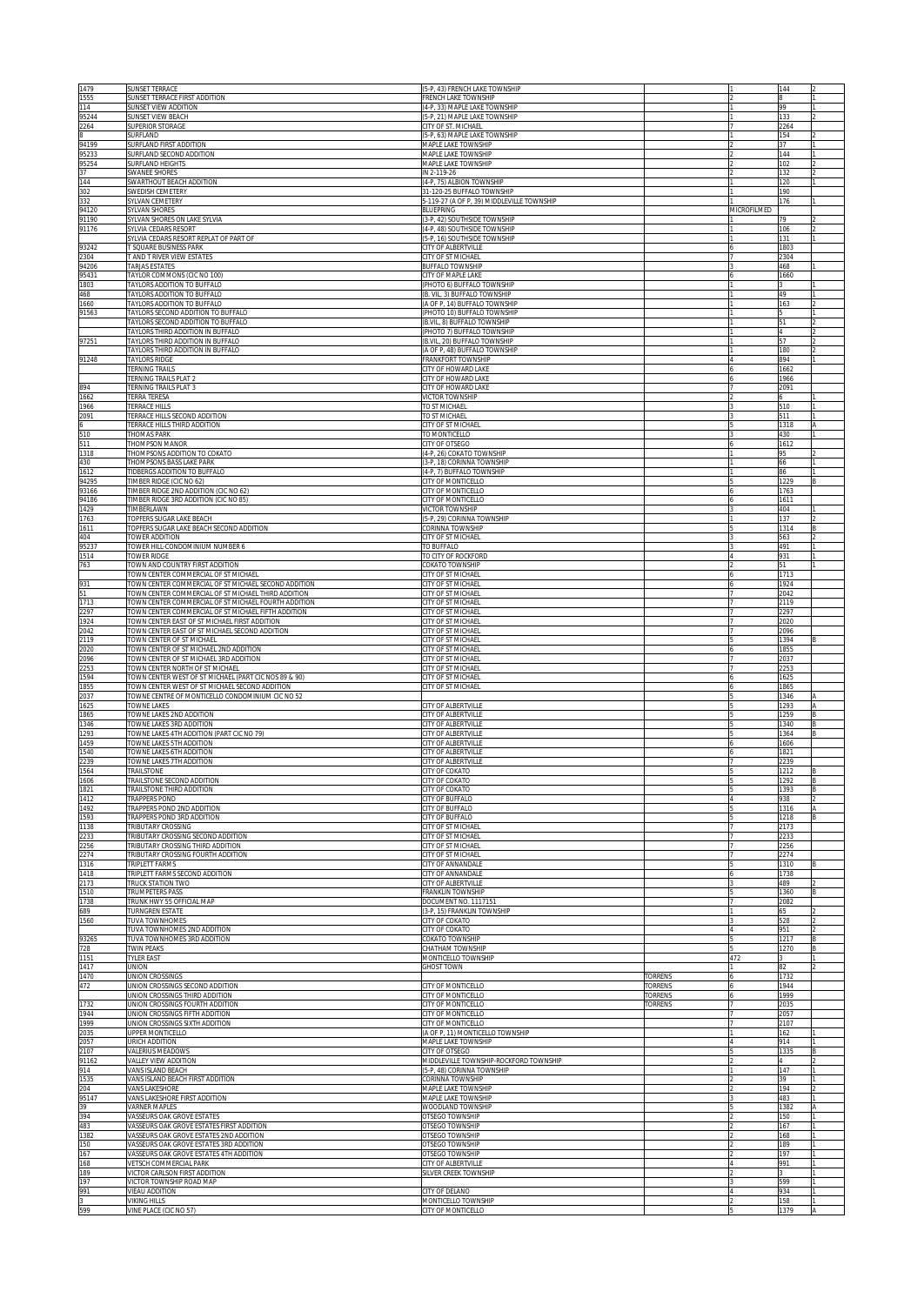| 934<br>158        | VINE STREET PLACE<br>VINGE COMMERCIAL PARK                                                                                   | <b>CITY OF MONTICELLO</b><br>CITY OF ALBERTVILLE                  |              | 2151<br>1217 |  |
|-------------------|------------------------------------------------------------------------------------------------------------------------------|-------------------------------------------------------------------|--------------|--------------|--|
| 1379              | VINTAGE GOLF COURSE                                                                                                          | <b>CITY OF OTSEGO</b>                                             |              | 953          |  |
| 2330<br>2151      | <b>VISTA POINTE</b><br><b>VISTA TERRACE</b>                                                                                  | CITY OF ST MICHAEL<br><b>SOUTHSIDE TOWNSHIP</b>                   |              | 2330<br>56   |  |
| 1217              | <b>VOKATY FARM ESTATES</b>                                                                                                   | <b>MAPLE LAKE TOWNSHIP</b>                                        |              | 1214         |  |
| 1153<br>56        | WAGNER ADDITION TO HANOVER<br>WAGON WHEEL ESTATES                                                                            | FRANKFORT TOWNSHIP<br>CITY OF BUFFALO                             |              | 869          |  |
| 1414<br>4         | WAGON WHEEL ESTATES SECOND ADDITION<br>WAGON WHEEL ESTATES THIRD ADDITION                                                    | <b>CITY OF BUFFALO</b><br>CITY OF BUFFALO                         |              | 886<br>887   |  |
| 1069              | WAGON WHEEL ESTATES FOURTH ADDITION                                                                                          | CITY OF BUFFALO                                                   |              | 919          |  |
| 1086<br>1087      | WAL MART ADDITION<br>WAL MART SECOND ADDITION                                                                                | <b>CITY OF BUFFALO</b><br>CITY OF BUFFALO                         |              | 477<br>496   |  |
| 1119              | WAL MART THIRD ADDITION                                                                                                      | CITY OF BUFFALO                                                   |              | 1350         |  |
| 677<br>696        | WALDALE CONDOMINIUM CONDOMINIUM NO 2<br>WALESCH ADDITION                                                                     | TO ANNANDALE<br>MONTICELLO TOWNSHIP                               |              | 448<br>165   |  |
| 1550              | <b>WALESCH ESTATES</b>                                                                                                       | <b>OTSEGO TOWNSHIP</b>                                            |              | 24           |  |
| 165               | WALESCH ESTATES SECOND ADDITION<br>WALESCH SECOND ADDITION                                                                   | OTSEGO TOWNSHIP<br>MONTICELLO TOWNSHIP                            |              | 25<br>170    |  |
| 224<br>225        | WALNUT OAKS                                                                                                                  | CLEARWATER TOWNSHIP                                               |              | 851          |  |
| 170               | WARNERS SUGAR LAKE SHORE LOTS<br>WARNERT RETAIL                                                                              | (4-P, 40) CORINNA TOWNSHIP<br>CITY OF MONTICELLO                  |              | 102<br>1893  |  |
| 851<br>94502      | WARNERT RETAIL SECOND ADDITION<br>WATER TOWER ADDITION                                                                       | CITY OF MONTICELLO<br>CITY OF ST MICHAEL                          |              | 194<br>1267  |  |
| 1893              | WATERVILLE                                                                                                                   | <b>GHOST TOWN</b>                                                 |              | 82           |  |
| 2194<br>1267      | WAVERLY<br>WAVERLY                                                                                                           | (PHOTO 84) MARYSVILLE TOWNSHIP<br>(A OF P, 3) MARYSVILLE TOWNSHIP |              | 44<br>158    |  |
|                   | <b>WAVERLY CITY OF</b>                                                                                                       | ROAD RIGHT OF WAY PLAT NO. 1                                      |              | 445          |  |
| 91158             | WAVERLY INDUSTRIAL PARK<br>WAVERLY RAILROAD ADDITION                                                                         | CITY OF WAVERLY<br>CITY OF WAVERLY                                |              | 1746<br>1331 |  |
|                   | WAVERLY SHORES                                                                                                               | MARYSVILLE TOWNSHIP                                               |              | 111          |  |
| 1746<br>1331      | WAVERLY TERRACE<br>WAVERLY TRAIL                                                                                             | CITY OF WAVERLY<br>MARYSVILLE TOWNSHIP                            |              | 443<br>1896  |  |
| 311               | <b>WEBERS ADDITION</b>                                                                                                       | ROCKFORD TOWNSHIP                                                 |              | 188          |  |
| 643<br>1896       | WEE LOCKE<br>WELLS BLOCK TO BUFFALO                                                                                          | SILVER CREEK<br>(A OF P, 29) BUFFALO TOWNSHIP                     |              | 1372<br>171  |  |
| 188<br>1372       | WELLS BLOCK BUFFALO<br>WELTER ADDITION                                                                                       | B. VIL, 19) BUFFALO TOWNSHIP<br>TO ST MICHAEL                     |              | 57<br>460    |  |
| 91371             | <b>WELTER ESTATES</b>                                                                                                        | TO ST MICHAEL                                                     |              | 509          |  |
| 460               | WELTER ESTATES FIRST ADDITION<br>WELTER ESTATES SECOND ADDITION                                                              | CITY OF ST MICHAEL<br>CITY OF ST MICHAEL                          |              | 571<br>559   |  |
| 509               | WELTER ESTATES THIRD ADDITION                                                                                                | <b>CITY OF ST MICHAEI</b>                                         |              | 427          |  |
| $\frac{571}{559}$ | WELTER ESTATES FOURTH ADDITION<br>WELTER ESTATES FIFTH ADDITION                                                              | CITY OF ST MICHAEL<br>CITY OF ST MICHAEL                          |              | 435<br>2162  |  |
|                   | WELTERS ROLLING HILLS ESTATES                                                                                                | CITY OF ST MICHAEL                                                |              | 514          |  |
| 635<br>2162       | <b>WENNGATZ</b><br>WEST CELLO ADDITION                                                                                       | CITY OF ANNANDALE<br>CITY OF MONTICELLO                           |              | 1236<br>536  |  |
| 714               | WEST FARM TOWNHOMES (CIC #32)                                                                                                | <b>CITY OF BUFFALO</b>                                            |              | 948          |  |
| 2287<br>1236      | <b>WEST RIDGE</b><br><b>WEST SHORE ESTATES</b>                                                                               | ROCKFORD TOWNSHIP<br><b>MARYSVILLE TOWNSHIP</b>                   |              | 2287<br>585  |  |
| 536<br>1148       | WEST VIEW ACRES                                                                                                              | CITY OF ST MICHAEL                                                |              | 1227         |  |
| 585               | WESTCLIFFE<br>WESTCLIFFE SECOND ADDITION                                                                                     | <b>HATHAM TOWNSHIP</b><br><b>HATHAM TOWNSHIP</b>                  |              | 619<br>488   |  |
| 1227<br>619       | WESTCLIFFE THIRD ADDITION<br>WESTCLIFFE FOURTH ADDITION                                                                      | <b>HATHAM TOWNSHIP</b><br><b>HATHAM TOWNSHIP</b>                  |              | 545<br>546   |  |
| 648               | WESTFORD MEADOWS                                                                                                             | ROCKFORD TOWNSHIP                                                 |              | 812          |  |
| 745<br>746        | WESTRIDGE HILLS<br>WESTRIDGE HILLS SECOND ADDITION                                                                           | <b>CITY OF DELANO</b><br><b>CITY OF DELANO</b>                    |              | 000<br>367   |  |
| 1812              | WESTRIDGE HILLS THIRD ADDITION                                                                                               | <b>CITY OF DELANO</b>                                             |              | 620          |  |
| 1200              | WESTRIDGE HILLS FOURTH ADDITION<br><b>WESTRIDGE PARK</b>                                                                     | <b>CITY OF DELANO</b>                                             |              | 1745<br>578  |  |
|                   |                                                                                                                              |                                                                   |              |              |  |
| 1367<br>1620      | WESTROCK                                                                                                                     | <b>CITY OF BUFFALO</b><br><b>LEBION TOWNSHIP</b>                  | PART TORRENS | 812          |  |
| 1745              | <b>WESTSIDE ACRES</b><br>WESTVIEW TERRACE                                                                                    | SILVER CREEK TOWNSHIP<br><b>RENCH LAKE TOWNSHIP</b>               |              | 502          |  |
| 578<br>1012       | WESTWIND                                                                                                                     | <b>CITY OF ALBERTVILLE</b>                                        |              | 405          |  |
|                   | WESTWIND SECOND ADDITION<br>WESTWIND THIRD ADDITION                                                                          | <b>CITY OF ALBERTVILLE</b><br><b>CITY OF ALBERTVILLE</b>          |              | 520<br>570   |  |
| 502<br>201        | WESTWOOD                                                                                                                     | <b>VICTOR TOWNSHIP</b>                                            |              | 172          |  |
| 605<br>720        | <b>WHEELERS RIDGE</b><br><b>WHISPERING PINES</b>                                                                             | FRANKLIN TOWNSHIP<br><b>MONTICELLO TOWNSHIP</b>                   |              | 1666<br>58   |  |
| 770<br>372        | <b>WHISPERING PONDS</b>                                                                                                      | <b>CHATHAM TOWNSHIP</b>                                           |              | 1778         |  |
| 1666<br>258       | WHISPERING WINDS<br>WHISPERING WINDS SECOND ADDITION                                                                         | <b>ITY OF BUFFALO</b><br><b>CITY OF BUFFALO</b>                   |              | 1286<br>1260 |  |
| 1778              | WHISPERING WINDS THIRD ADDITION                                                                                              | CITY OF BUFFALO                                                   |              | 1632         |  |
| 1286<br>1460      | WHISPERING WINDS FOURTH ADDITION<br>WHISPERING WINDS INDUSTRIAL PARK                                                         | CITY OF BUFFALO<br>ROCKFORD TOWNSHIP                              |              | 1870<br>000  |  |
| 2280<br>1632      | WHISPERING WINDS INDUSTRIAL PARK SECOND ADDITION<br><b>WHISPERING WOODS</b>                                                  | ROCKFORD TOWNSHIP<br><b>CITY OF ST MICHAEL</b>                    |              | 280<br>841   |  |
| 2286              | WHISPERING WOODS 2ND ADDITION                                                                                                | <b>CITY OF ST MICHAEL</b>                                         |              | 286          |  |
| 1870<br>2224      | <b>WHITE BIRCH ACRES</b><br>WHITE BIRCH ACRES 2ND ADDITION                                                                   | <b>FRANKLIN TOWNSHIP</b><br><b>FRANKLIN TOWNSHIP</b>              |              | 330<br>224   |  |
| 2000              | WHITE TAIL RIDGE (PART CIC NO 129)                                                                                           | <b>CITY OF MONTROSE</b>                                           |              | 938          |  |
| 1841<br>1530      | WHITETAIL PRESERVE<br>WILDFLOWER ADDITION                                                                                    | <b>CITY OF HANOVER</b><br><b>CITY OF ST MICHAEL</b>               |              | 373<br>1317  |  |
| 1938              | WILDFLOWER 2ND ADDITION                                                                                                      | CITY OF ST MICHAEL                                                |              | 1297         |  |
| 1073<br>1317      | WILDFLOWER MEADOWS (PART CIC NO 127)<br>WILDFLOWER MEADOWS 2ND ADDITION                                                      | CITY OF OTSEGO<br>CITY OF OTSEGO                                  |              | 1974<br>2092 |  |
| 1497<br>1974      | WILDFLOWER MEADOWS 3RD ADDITION<br>WILDFLOWER MEADOWS 4TH ADDITION                                                           | CITY OF OTSEGO<br>CITY OF OTSEGO                                  |              | 2137<br>2138 |  |
| 2092              | WILDFLOWER MEADOWS 5TH ADDITION                                                                                              | CITY OF OTSEGO                                                    |              | 2139         |  |
| 2137<br>2138      | WILDFLOWER MEADOWS 6TH ADDITION                                                                                              | CITY OF OTSEGO                                                    |              | 202<br>1998  |  |
| 2139              | WILDFLOWER MEADOWS CONDOMINIUM CIC NUMBER 127 A CONDOMINIUM<br>WILDFLOWER MEADOWS CONDOMINIUM CIC NUMBER 127 FIRST SUPPLEME  |                                                                   |              | 2022         |  |
| 2202<br>1998      | WILDFLOWER MEADOWS CONDOMINIUM CIC NUMBER 127 SECOND SUPPLEM<br>WILDFLOWER MEADOWS CONDOMINIUM CIC NUMBER 127 THIRD SUPPLEME |                                                                   |              | 2028<br>2041 |  |
| 2022              | WILDFLOWER VILLAS                                                                                                            | CITY OF OTSEGO                                                    |              | 2189         |  |
| 2028<br>2041      | WILDLIFE RUN<br>WILDWOOD ACRES                                                                                               | ROCKFORD TOWNSHIP<br>SOUTHSIDE TOWNSHIP                           |              | 1223<br>194  |  |
| 2189              | WILDWOOD RIDGE                                                                                                               | CITY OF MONTICELLO                                                |              | 843          |  |
| 1223<br>194       | WILDWOOD RIDGE 2ND ADDITION<br>WILDWOOD TERRACE                                                                              | CITY OF MONTICELLO<br>SILVER CREEK TOWNSHIP                       |              | 973<br>69    |  |
| 1043              | WILHELM HEIGHTS                                                                                                              | FRANKFORT TOWNSHIP                                                |              | 582<br>134   |  |
| 1173<br>69        | WILLIAMS POINT<br>WILLOW BEND                                                                                                | (5-P, 22) CORINNA TOWNSHIP<br>FRANKFORT TOWNSHIP                  |              | 502          |  |
| 782               | WILLOW CREEK ESTATES<br>WILLOW CREEK ESTATES FIRST ADDITION                                                                  | CITY OF BUFFALO                                                   |              | 564<br>593   |  |
| 95134<br>702      | WILLOW CREEK ESTATES SECOND ADDITION                                                                                         | CITY OF BUFFALO<br>CITY OF BUFFALO                                |              | 408          |  |
| 564<br>593        | WILLOW CREEK ESTATES THIRD ADDITION<br>WILLOW CREEK ESTATES FOURTH ADDITION                                                  | CITY OF BUFFALO<br>CITY OF BUFFALO                                |              | 526<br>1819  |  |
| 608               | WILLOW GLEN (PART CIC NO 81)                                                                                                 | <b>CITY OF BUFFALO</b>                                            |              | 1603         |  |
| 726<br>1819       | WILLOW GLEN CONDOMINIUM CIC NUMBER 81<br>WILLOW GLEN CONDOMINIUM CIC NUMBER 81 FIRST SUPPLEMENTAL                            |                                                                   |              | 1636<br>1667 |  |
| 1603              | WILLOW GLEN CONDOMINIUM CIC NUMBER 81 SECOND SUPPLEMENTAL                                                                    |                                                                   |              | 1687         |  |
| 1636<br>1667      | WILLOW GLEN CONDOMINIUM CIC NUMBER 81 THIRD SUPPLEMENTAL<br>WILLOW GLEN CONDOMINIUM CIC NUMBER 81 FOURTH SUPPLEMENTAL        |                                                                   |              | 1695<br>1736 |  |
| 1687              | WILLOW GLEN CONDOMINIUM CIC NUMBER 81 FIFTH SUPPLEMENTAL                                                                     |                                                                   |              | 1750         |  |
| 1695<br>1736      | WILLOW GLEN CONDOMINIUM CIC NUMBER 81 SIXTH SUPPLEMENTAL<br>WILLOW GLEN CONDOMINIUM CIC NUMBER 81 SEVENTH SUPPLEMENTAL C     |                                                                   |              | 1765<br>1777 |  |
| 1750<br>1765      | WILLOW GLEN CONDOMINIUM CIC NUMBER 81 EIGHTH SUPPLEMENTAL<br>WILLOW GLEN CONDOMINIUM CIC NUMBER 81 NINTH SUPPLEMENTAL        |                                                                   |              | 1792<br>1806 |  |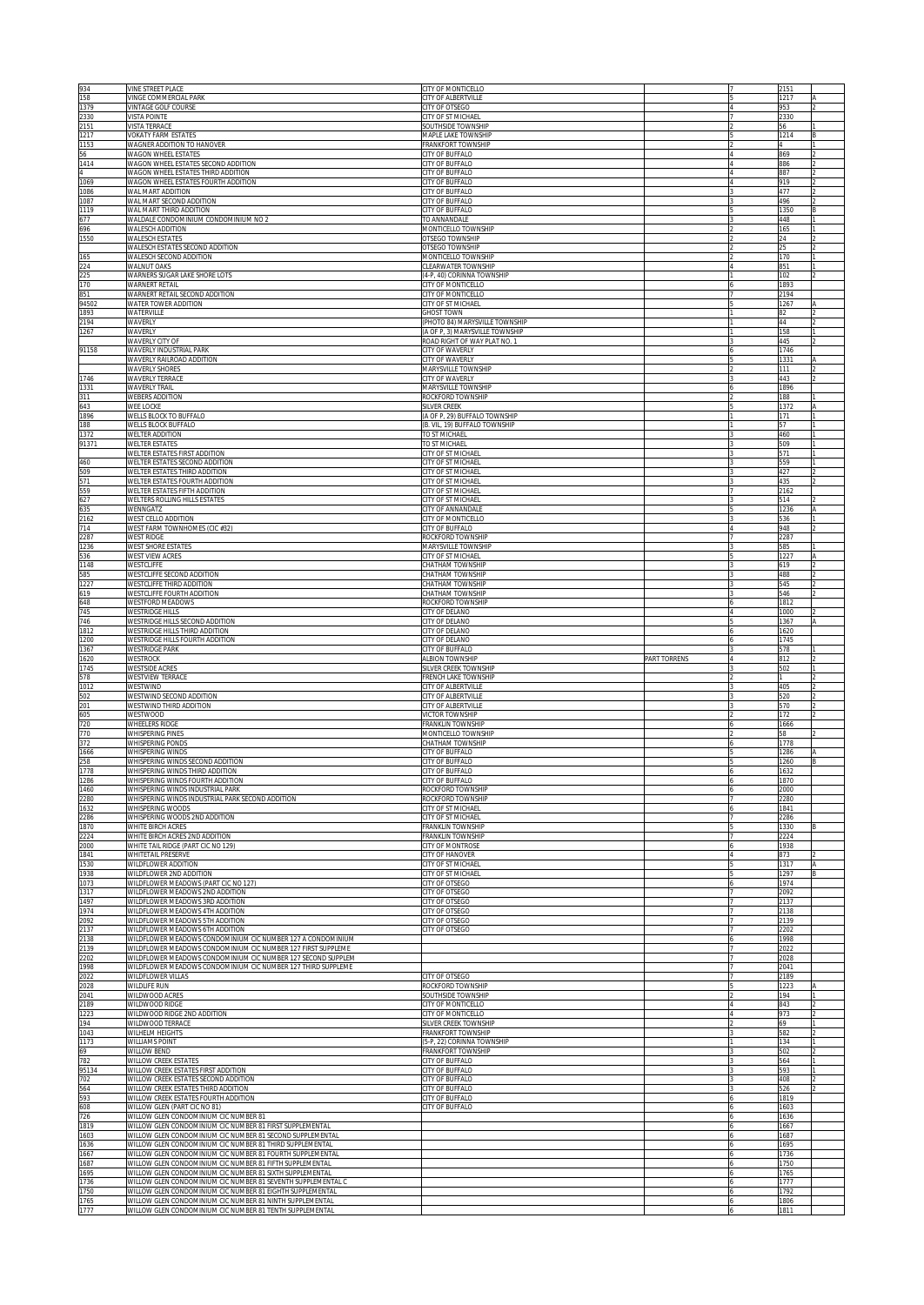| 1792           | WILLOW GLEN CONDOMINIUM CIC NUMBER 81 ELEVENTH SUPPLEMENTAL                                                                  |                                                          |                              | 1815         |   |
|----------------|------------------------------------------------------------------------------------------------------------------------------|----------------------------------------------------------|------------------------------|--------------|---|
| 1806<br>1811   | WILLOW GLEN CONDOMINIUM TWELFTH SUPPLEMENTAL CIC NUMBER 81<br>WILLOW GLEN CONDOMINIUM CIC NUMBER 81 THIRTEENTH SUPPLEMENTA   |                                                          |                              | 1828<br>1869 |   |
| 1815           | WILLOW GLEN CONDOMINIUM CIC NUMBER 81 FOURTEENTH SUPPLEMENTA                                                                 |                                                          |                              | 1891         |   |
| 1828<br>1869   | WILLOW GLEN CONDOMINIUM CIC NUMBER 81 FIFTEENTH SUPPLEMENTAL<br>WILLOW GLEN CONDOMINIUM CIC NUMBER 81 SIXTEENTH SUPPLEMENTAL |                                                          |                              | 1922<br>1928 |   |
| 1891           | WILLOW GLEN CONDOMINIUM CIC NUMBER 81 SEVENTEENTH SUPPLEMENT                                                                 |                                                          |                              | 1951         |   |
| 1922<br>1928   | WILLOW RIDGE<br>WILLOW RIDGE TOWNHOMES CIC NUMBER 17                                                                         | CITY OF BUFFALO<br>CITY OF BUFFALO                       |                              | 801<br>958   |   |
| 1951           | WILLOW RIDGE TOWNHOMES SECOND ADDITION (PART CIC NO 17)                                                                      | CITY OF BUFFALO                                          |                              | 975          |   |
| 801            | WILLOW RIDGE TOWNHOMES THIRD ADDITION (PART CIC NO 17)                                                                       | CITY OF BUFFALO                                          |                              | 976          |   |
| 958<br>975     | WILLOW RIDGE TOWNHOMES FOURTH ADDITION CIC #17<br>WILLOW RIDGE TOWNHOMES FIFTH ADDITION (CIC NO 17)                          | CITY OF BUFFALO<br>CITY OF BUFFALO                       |                              | 844<br>962   |   |
| 976            | <b>WILSON PRESERVE</b>                                                                                                       | CITY OF OTSEGO                                           |                              | 2142         |   |
| 1044<br>1162   | WINDGATE AT CARRIGAN LAKE<br>WINDSONG                                                                                        | CITY OF WAVERLY<br>CITY OF OTSEGO                        |                              | 1814<br>2185 |   |
| 2142           | WINDSONG SECOND ADDITION                                                                                                     | CITY OF OTSEGO                                           |                              | 2209         |   |
| 2260           | WINDSONG THIRD ADDITION                                                                                                      | CITY OF OTSEGO                                           |                              | 2260         |   |
| 1814<br>2209   | WINDYCLIFF WOODS<br>WINDYCLIFF WOODS-SUBDIVISION OF LOT NO. 10                                                               | (3-P, 36) CORINNA TOWNSHIP<br>(3-P, 40) CORINNA TOWNSHIP |                              | 76<br>78     |   |
| 2185           | WINFIELD PONDS                                                                                                               | <b>CITY OF ROCKFORD</b>                                  |                              | 458          |   |
| 93236<br>93240 | WINFIELD PONDS 2ND ADDITION<br>WINFIELD PONDS 3RD ADDITION                                                                   | CITY OF ROCKFORD<br>CITY OF ROCKFORD                     |                              | 480<br>943   |   |
| 658            | WINFIELD PONDS 4TH ADDITION                                                                                                  | CITY OF ROCKFORD                                         |                              | 893          |   |
| 680            | WINFIELD PONDS 5TH ADDITION                                                                                                  | CITY OF ROCKFORD                                         |                              | 977          |   |
| 943<br>1093    | WINFIELD PONDS 6TH ADDITION<br>WINTER ADDITION                                                                               | CITY OF ROCKFORD<br>CITY OF OTSEGO                       |                              | 1361<br>1315 |   |
| 1177           | <b>WOKSON HILLS</b>                                                                                                          | FRANKFORT TOWNSHIP                                       |                              | 416          |   |
| 1361<br>1315   | WOLFE ACRES                                                                                                                  | <b>FRENCH LAKE TOWNSHIP</b>                              |                              | 34           |   |
| 416            | WOODED ACRES<br>WOODHILL RIDGE                                                                                               | SILVER CREEK TOWNSHIP<br>CITY OF ROCKFORD                |                              | 494<br>807   |   |
| 234            | WOODHILL RIDGE SECOND ADDITION                                                                                               | CITY OF ROCKFORD                                         |                              | 835          |   |
| 694<br>1007    | WOODHILL RIDGE THIRD ADDITION<br>WOODHILL RIDGE FOURTH ADDITION                                                              | CITY OF ROCKFORD<br>CITY OF ROCKFORD                     |                              | 1319<br>2131 |   |
| 1035           | WOODLAND ACRES                                                                                                               |                                                          |                              | 138          |   |
| 1319<br>2131   | WOODLAND CEMETERY                                                                                                            | 20-118-26 WOODLAND TOWNSHIP                              |                              | 190          |   |
| 338            | WOODLAND MEADOWS<br>WOODLAND MEADOWS SECOND ADDITION                                                                         | TO DELANO FRANKLIN TOWNSHIP<br>TO DELANO                 |                              | 98<br>137    |   |
| 91290          | WOODLAND MEADOWS THIRD ADDITION                                                                                              | CITY OF DELANO                                           |                              | 507          |   |
| 298<br>337     | WOODLAND SHORES<br>WOODLAND SHORES 2ND ADDITION                                                                              | CITY OF WAVERLY<br>CITY OF WAVERLY                       |                              | 1697<br>1779 |   |
| 707            | WOODLAND TOWN ROAD MAP                                                                                                       | WOODLAND TOWNSHIP                                        |                              | 527          |   |
| 1697           | WOODLAWN BEACH                                                                                                               | (3-P, 23) BUFFALO TOWNSHIP                               |                              | 69           |   |
| 1779<br>527    | WOODLAWN CEMETERY<br>WOODLAWN CEMETERY FIRST ADDITION TO                                                                     | 31-121-27 CORINNA TOWNSHIP<br>31-121-27 CORINNA TOWNSHIP |                              | 190<br>190   |   |
| 93269          | WOODLAWN SHORES                                                                                                              | 5-P, 46) CLEARWATER TOWNSHIP                             |                              | 146          |   |
| 91390<br>91490 | <b>WOODS CREEK</b><br>WOODS CREEK SECOND ADDITION                                                                            | CITY OF DELANO<br><b>CITY OF DELANO</b>                  |                              | 925<br>970   |   |
| 95146          | WOODS END (CIC NO 132)                                                                                                       | CITY OF ROCKFORD                                         |                              | 881          |   |
| 925            | WOODS OF LARABEE HILL                                                                                                        | <b>CITY OF ST MICHAEL</b>                                |                              | 1901         |   |
| 1170<br>1081   | WOODS THE<br>WOODSIDE ADDITION                                                                                               | O BUFFALO-BUFFALO TOWNSHIP<br>CITY OF ST MICHAEL         |                              | 47<br>1230   |   |
| 1901           | WORTH ESTATES                                                                                                                | <b>ITY OF MONTICELLO</b>                                 |                              | 834          |   |
| 247<br>1230    | WOZNEY ESTATES<br>WRIGHT COUNTY HIGHWAY RIGHT OF WAY PLAT NO 01                                                              | <b>RANKFORT TOWNSHIP</b>                                 |                              | 553<br>519   |   |
| 1034           | WRIGHT COUNTY HIGHWAY RIGHT OF WAY PLAT NO 02                                                                                |                                                          |                              | 515          |   |
| 753            | WRIGHT COUNTY HIGHWAY RIGHT OF WAY PLAT NO 03                                                                                |                                                          |                              | 541          |   |
| 519<br>515     | WRIGHT COUNTY HIGHWAY RIGHT OF WAY PLAT NO 04<br>WRIGHT COUNTY HIGHWAY RIGHT OF WAY PLAT NO 05                               |                                                          |                              | 549<br>568   |   |
| 541            | WRIGHT COUNTY HIGHWAY RIGHT OF WAY PLAT NO 06                                                                                |                                                          |                              | 598          |   |
| 549<br>568     | WRIGHT COUNTY HIGHWAY RIGHT OF WAY PLAT NO 07<br>WRIGHT COUNTY HIGHWAY RIGHT OF WAY PLAT NO 08                               |                                                          |                              | 417<br>434   |   |
| 598            | WRIGHT COUNTY HIGHWAY RIGHT OF WAY PLAT NO 09                                                                                |                                                          |                              | 454          |   |
| 617            | WRIGHT COUNTY HIGHWAY RIGHT OF WAY PLAT NO 10<br>WRIGHT COUNTY HIGHWAY RIGHT OF WAY PLAT NO 11                               |                                                          |                              | 401          |   |
| 634<br>654     | WRIGHT COUNTY HIGHWAY RIGHT OF WAY PLAT NO 12                                                                                |                                                          |                              | 503<br>402   |   |
| 601            | WRIGHT COUNTY HIGHWAY RIGHT OF WAY PLAT NO 13                                                                                |                                                          |                              | 483          |   |
| 703<br>602     | WRIGHT COUNTY HIGHWAY RIGHT OF WAY PLAT NO 14<br>WRIGHT COUNTY HIGHWAY RIGHT OF WAY PLAT NO 15                               |                                                          |                              | 422<br>447   |   |
| 683            | WRIGHT COUNTY HIGHWAY RIGHT OF WAY PLAT NO 16                                                                                |                                                          |                              | 484          |   |
| 622            | WRIGHT COUNTY HIGHWAY RIGHT OF WAY PLAT NO 17                                                                                |                                                          |                              |              |   |
| 647<br>684     | WRIGHT COUNTY HIGHWAY RIGHT OF WAY PLAT NO 18<br>WRIGHT COUNTY HIGHWAY RIGHT OF WAY PLAT NO 19                               |                                                          |                              | 523<br>910   |   |
| 665<br>723     | WRIGHT COUNTY HIGHWAY RIGHT OF WAY PLAT NO 20                                                                                |                                                          |                              | 819          |   |
| 910            | WRIGHT COUNTY HIGHWAY RIGHT OF WAY PLAT NO 21<br>WRIGHT COUNTY HIGHWAY RIGHT OF WAY PLAT NO 22                               |                                                          |                              | 517<br>922   |   |
| 819            | WRIGHT COUNTY HIGHWAY RIGHT OF WAY PLAT NO 23                                                                                |                                                          |                              | 562          |   |
| 717            | WRIGHT COUNTY HIGHWAY RIGHT OF WAY PLAT NO 25                                                                                |                                                          |                              | 556          |   |
| 922<br>762     | WRIGHT COUNTY HIGHWAY RIGHT OF WAY PLAT NO 26<br>WRIGHT COUNTY HIGHWAY RIGHT OF WAY PLAT NO 27                               |                                                          |                              | 565<br>575   |   |
| 756            | WRIGHT COUNTY HIGHWAY RIGHT OF WAY PLAT NO 28                                                                                |                                                          | PART TORRENS                 | 576          |   |
| 765<br>775     | WRIGHT COUNTY HIGHWAY RIGHT OF WAY PLAT NO 29<br>WRIGHT COUNTY HIGHWAY RIGHT OF WAY PLAT NO 30                               | CITY OF OTSEGO                                           |                              | 832<br>917   |   |
| 776            | WRIGHT COUNTY HIGHWAY RIGHT OF WAY PLAT NO 31                                                                                |                                                          |                              | 906          |   |
| 832<br>917     | WRIGHT COUNTY HIGHWAY RIGHT OF WAY PLAT NO 32<br>WRIGHT COUNTY HIGHWAY RIGHT OF WAY PLAT NO 34                               |                                                          | PART TORRENS                 | 978<br>929   |   |
| 906            | WRIGHT COUNTY HIGHWAY RIGHT OF WAY PLAT NO 35                                                                                |                                                          | PART TORRENS                 | 982          |   |
| 978            | WRIGHT COUNTY HIGHWAY RIGHT OF WAY PLAT NO 36                                                                                |                                                          |                              | 896          |   |
| 929<br>982     | WRIGHT COUNTY HIGHWAY RIGHT OF WAY PLAT NO 37<br>WRIGHT COUNTY HIGHWAY RIGHT OF WAY PLAT NO 39                               |                                                          |                              | 841<br>930   |   |
| 1096           | WRIGHT COUNTY HIGHWAY RIGHT OF WAY PLAT NO 40                                                                                |                                                          |                              | 991          |   |
| 1041<br>1130   | WRIGHT COUNTY HIGHWAY RIGHT OF WAY PLAT NO 41<br>WRIGHT COUNTY HIGHWAY RIGHT OF WAY PLAT NO 42                               |                                                          |                              | 950<br>1256  |   |
| 1191           | WRIGHT COUNTY HIGHWAY RIGHT OF WAY PLAT NO 43                                                                                |                                                          |                              | 1242         | Α |
| 1150<br>1256   | WRIGHT COUNTY HIGHWAY RIGHT OF WAY PLAT NO 44<br>WRIGHT COUNTY HIGHWAY RIGHT OF WAY PLAT NO 45                               |                                                          |                              | 1351<br>1352 | A |
| 1242           | WRIGHT COUNTY HIGHWAY RIGHT OF WAY PLAT MAP NO 46                                                                            | SAH <sub>12</sub>                                        | PART TORRENS                 | 1671         |   |
| 1351           | WRIGHT COUNTY HIGHWAY RIGHT OF WAY PLAT NO 47                                                                                |                                                          |                              | 1359         |   |
| 1352<br>1671   | WRIGHT COUNTY HIGHWAY RIGHT OF WAY PLAT NO 48<br>WRIGHT COUNTY HIGHWAY RIGHT OF WAY PLAT NO 48-A                             | CTY 22                                                   |                              | 1376<br>1726 |   |
| 1559           | WRIGHT COUNTY HIGHWAY RIGHT OF WAY PLAT NO 49                                                                                |                                                          |                              | 1262         |   |
| 1576<br>1726   | WRIGHT COUNTY HIGHWAY RIGHT OF WAY PLAT NO 50<br>WRIGHT COUNTY HIGHWAY RIGHT OF WAY PLAT NO 51                               | SAH <sub>12</sub><br>CTY 9                               |                              | 1672<br>1727 |   |
| 1462           | WRIGHT COUNTY RIGHT OF WAY PLAT NO 52 OTSEGO LEVEE                                                                           |                                                          | PART TORRENS                 | 1664         |   |
| 1672<br>1727   | WRIGHT COUNTY HIGHWAY RIGHT OF WAY PLAT NO 53<br>WRIGHT COUNTY HIGHWAY RIGHT OF WAY PLAT NO 53-A                             | SAH <sub>12</sub><br>SAH <sub>12</sub>                   |                              | 1670<br>1694 |   |
| 1664           | WRIGHT COUNTY HIGHWAY RIGHT OF WAY PLAT NO 54                                                                                | HWY 2                                                    |                              | 1730         |   |
| 1670           | WRIGHT COUNTY HIGHWAY RIGHT OF WAY PLAT NO 55                                                                                | CTY ST AID HWY 18 & 39                                   |                              | 1678         |   |
| 1694<br>1730   | WRIGHT COUNTY HIGHWAY RIGHT OF WAY PLAT NO 56<br>WRIGHT COUNTY HIGHWAY RIGHT OF WAY PLAT NO 56 TT                            | CTY ST AID HWY 17 & 157<br>REFILE                        | PART TORRENS<br>PART TORRENS | 1899<br>1963 |   |
| 1678           | WRIGHT COUNTY HIGHWAY RIGHT OF WAY PLAT NO 57                                                                                | HWYS 19 & 18                                             |                              | 1920         |   |
| 1899<br>1963   | WRIGHT COUNTY HIGHWAY RIGHT OF WAY PLAT NO 58<br>WRIGHT COUNTY HIGHWAY RIGHT OF WAY PLAT NO 59                               | CTY RD 19<br>CTY RD 12                                   |                              | 1980         |   |
| 1920           | WRIGHT COUNTY HIGHWAY RIGHT OF WAY PLAT NO 60                                                                                | CTY RD 35                                                |                              | 1946<br>1958 |   |
| 1980           | WRIGHT COUNTY HIGHWAY RIGHT OF WAY PLAT NO 61                                                                                | CTY RD 119                                               |                              | 1959         |   |
| 1946<br>1958   | WRIGHT COUNTY HIGHWAY RIGHT OF WAY PLAT NO 62<br>WRIGHT COUNTY HIGHWAY RIGHT OF WAY PLAT NO 63                               |                                                          | PART TORRENS                 | 2015<br>2039 |   |
| 1959           |                                                                                                                              |                                                          |                              | 2049         |   |
|                | WRIGHT COUNTY HIGHWAY RIGHT OF WAY PLAT NO 64                                                                                |                                                          | PART TORRENS                 |              |   |
| 2015<br>2039   | WRIGHT COUNTY HIGHWAY RIGHT OF WAY PLAT NO 65<br>WRIGHT COUNTY HIGHWAY RIGHT OF WAY PLAT NO 66                               | <b>HWY 75</b>                                            |                              | 2055<br>2063 |   |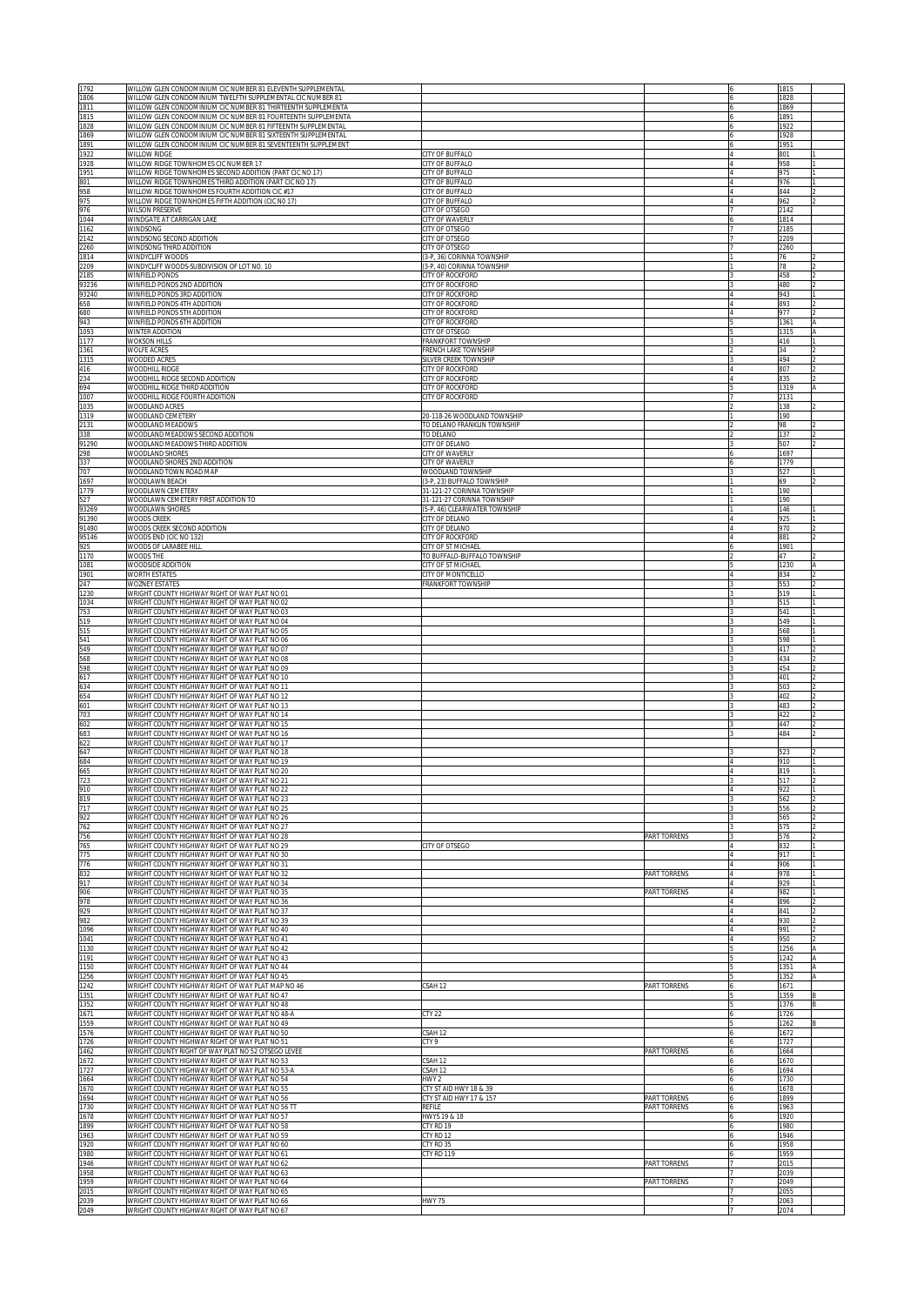| 2055                                | WRIGHT COUNTY HIGHWAY RIGHT OF WAY PLAT NO 68 | CTY RD 12                                  |            | 2104  |  |
|-------------------------------------|-----------------------------------------------|--------------------------------------------|------------|-------|--|
| 2063                                | WRIGHT COUNTY HIGHWAY RIGHT OF WAY PLAT NO 69 | <b>CTY RD 35</b>                           |            | 2166  |  |
| 2074                                | WRIGHT COUNTY HIGHWAY RIGHT OF WAY PLAT NO 70 | CTY RD 35                                  |            | 2079  |  |
| 2104                                | WRIGHT COUNTY HIGHWAY RIGHT OF WAY PLAT NO 71 | CTY HWY 3                                  |            | 2169  |  |
| 2234<br>2166                        | WRIGHT COUNTY HIGHWAY RIGHT OF WAY PLAT NO 72 |                                            |            | 2234  |  |
|                                     | WRIGHT HENNEPIN ADDITION                      | CITY OF ROCKFORD                           |            | 841   |  |
|                                     | WRIGHT NEIGHBORHOOD 1ST ADDITION              | CITY OF DELANO                             |            | 2099  |  |
|                                     | WRIGHT NEIGHBORHOOD 2ND ADDITION              | CITY OF DELANO                             |            | 2153  |  |
|                                     | WRIGHT NEIGHBORHOOD 3RD ADDITION              | CITY OF DELANO                             |            | 2164  |  |
| 2109<br>2079<br>2169<br>841<br>2212 | WRIGHT NEIGHBORHOOD 4TH ADDITION              | CITY OF DELANO                             |            | 2212  |  |
| 2213                                | WRIGHT NEIGHBORHOOD 5TH ADDITION              | CITY OF DELANO                             |            | 2213  |  |
| 2099                                | WULLEIINDA ADDITION                           | 4-P. 79) SOUTHSIDE TOWNSHIP                |            | 122   |  |
| 2153                                | YOUNGS 1ST ADDITION TO DELANO                 |                                            | BK 2-PLATS | PG 65 |  |
| 2268                                | <b>ZACHMAN ESTATES</b>                        | CITY OF ST MICHAEL                         |            | 2268  |  |
| 2164                                | ZACHMANS HILLSIDE ADDITION                    | <b>FRANKFORT TOWNSHIP</b>                  |            | 76    |  |
| 94122                               | ZACHMANS HILLTOP ESTATES                      | <b>FRANKFORT TOWNSHIP</b>                  |            | 580   |  |
| 92165                               | ZACHMANS SECOND ADDITION TO ALBERTVILLE       | (3-P. 11) FRANKFORT TOWNSHIP               |            | 63    |  |
| 276                                 | ZAHLERS FIRST ADDITION                        | TO ST MICHAEL (5-P. 64) FRANKFORT TOWNSHIP |            | 155   |  |
| 780                                 | ZAHLERS SECOND ADDITION                       | TO ST MICHAEL FRANKFORT TOWNSHIP           |            | 64    |  |
| 93263                               | ZAHLERS THIRD ADDITION                        | TO ST MICHAEL                              |            | 142   |  |
| 95155                               | ZAHLERS FOURTH ADDITION                       | CITY OF ST MICHAEL                         |            | 423   |  |
|                                     | ZAHLERS FIFTH ADDITION                        | CITY OF ST MICHAEL                         |            | 499   |  |
| $\frac{264}{342}$                   | ZAHLERS SIXTH ADDITION                        | CITY OF ST MICHAEL                         |            | 590   |  |
| 623                                 | ZANDER ADDITION                               | <b>ALBION TOWNSHIP</b>                     |            | 196   |  |
| 699                                 | ZANDERS WEST SIDE ADDITION                    | TO HOWARD LAKE -VICTOR TOWNSHIP            |            | 80    |  |
| 790                                 | ZANDERS WEST SIDE 2ND ADDITION                | TO HOWARD LAKE                             |            | 125   |  |
| 196                                 | ZBR DEVELOPMENT                               | CITY OF ANNANDALE                          |            | 2094  |  |
| 280                                 | ZIMMER FARMS (PART CIC NO 92 & CIC NO 93)     | <b>CITY OF OTSEGO</b>                      |            | 1597  |  |
| 325                                 | ZIMMER FARMS 2ND ADDITION                     | CITY OF OTSEGO                             |            | 1635  |  |
| 2094                                | ZIMMER FARMS 3RD ADDITION                     | CITY OF OTSEGO                             |            | 1682  |  |
| 1597                                | ZIMMER FARMS 4TH ADDITION (PART CIC NO 92)    | CITY OF OTSEGO                             |            | 1744  |  |
| 1635                                | ZIMMER FARMS 5TH ADDITION (PART CIC NO 92)    | CITY OF OTSEGO                             |            | 1787  |  |
| 1682                                | ZIMMER FARMS 6TH ADDITION (PART CIC NO 92)    | CITY OF OTSEGO                             |            | 1813  |  |
| 1744                                | <b>ZUMBRO RIDGE</b>                           | CHATHAM TOWNSHIP                           |            | 497   |  |
| 1787                                |                                               |                                            |            |       |  |
| 1813                                |                                               |                                            |            |       |  |
| 697                                 |                                               |                                            |            |       |  |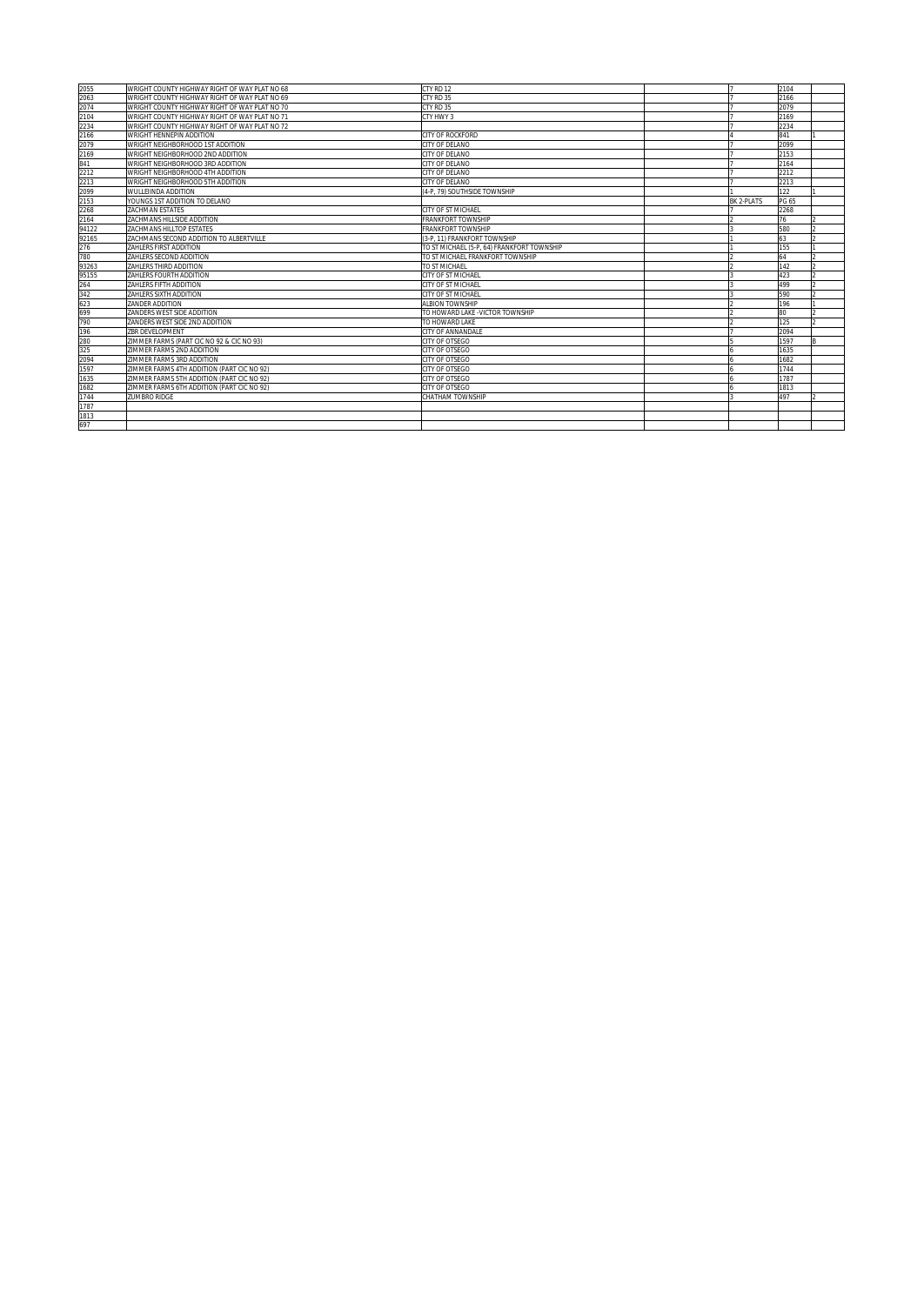| <b>SECTION</b>                                                     | <b>TOWNSHIP</b> | RANGE    | DESCRIPTION                                                           | <b>BOOK</b>   | <b>BK TYPE</b>               | PAGE       | CABINET SLEEVE |     | <b>SIDE</b> |
|--------------------------------------------------------------------|-----------------|----------|-----------------------------------------------------------------------|---------------|------------------------------|------------|----------------|-----|-------------|
|                                                                    |                 |          |                                                                       |               |                              |            |                |     |             |
|                                                                    | 120             | 23       | LOT A SW 1/4                                                          |               | <b>PLATS</b>                 | 313        |                |     |             |
| $\overline{7}$                                                     | 120             | 23       | LOT A SW 1/4                                                          |               | <b>DEEDS</b>                 | 224        |                |     |             |
| 7                                                                  | 120             | 23       | <b>ROAD</b>                                                           | 2             | <b>PLATS</b>                 | 90         |                |     |             |
| $\overline{8}$                                                     | 120             | 23       | <b>ROAD</b>                                                           |               | <b>PLATS</b>                 | 90         |                |     |             |
| 25                                                                 | 120             | 23       | LOT A SW 1/4                                                          |               | <b>PLATS</b>                 | 308        |                |     |             |
| 19                                                                 | 119             | 24       | LOTS A, B, C & D OF SW 1/4                                            |               | <b>PLATS</b>                 | 72         |                |     |             |
| $\begin{array}{r} 29 \\ 29 \\ 29 \end{array}$                      | 119             | 24       | LOT A NW 1/4 NE 1/4                                                   |               | <b>PLATS</b>                 | 160        |                |     |             |
|                                                                    | 119             | 24       | LOT A NE 1/4 NE 1/4                                                   |               | <b>PLATS</b>                 | 160        |                |     |             |
|                                                                    | 119             | 24       | LOT A OF NW 1/4                                                       | 19            | DEEDS                        | 323        |                |     |             |
| $\mathbf{1}$                                                       | 120             | 24       | LOTS 1-14 OF LOT A OF NE 1/4 NW 1/4                                   |               | <b>PLATS</b>                 | 32         |                |     |             |
| $\mathbf{1}$                                                       | 120             | 24       | LOTS B & C OF NE 1/4 NW 1/4                                           |               | <b>PLATS</b>                 | 45<br>44   |                |     |             |
| $\mathbf{1}$                                                       | 120<br>120      | 24<br>24 | BLOCKS 1 & 2 OF NW 1/4 NE 1/4 ALBERTVILLE<br>LOTS A-G OF W 1/2 SE 1/4 |               | <b>PLATS</b><br><b>PLATS</b> | 91         |                |     |             |
|                                                                    | 120             | 24       | LOTS 1 & 2 NE 1/4                                                     |               | PLATS                        | 325        |                |     |             |
| $\frac{2}{11}$                                                     | 120             | 24       | LOT A SE 1/4                                                          |               | <b>PLATS</b>                 | 334        |                |     |             |
| 12                                                                 | 120             | 24       | LOT B SW 1/4 SW 1/4                                                   |               | <b>PLATS</b>                 | 335        |                |     |             |
| $\overline{12}$                                                    | 120             | 24       | OUTLOTS A-F OF SW 1/4 SW 1/4 AKA AUDITORS SUBD 4                      |               | PLATS                        | 47         |                |     |             |
| 12                                                                 | 120             | 24       | LOTS C, D, E, F, G & H OF SW 1/4 SW 1/4                               |               | <b>PLATS</b>                 | 68         |                |     |             |
| 13                                                                 | 120             | 24       | BLOCKS E & F OF NW 1/4 (A OF P, 22) FRANKFORT TOWNSHIP                |               |                              |            |                | 167 |             |
| $\overline{14}$                                                    | 120             | 24       | LOT E OF SUBDIVISION NE 1/4 NE 1/4                                    |               | <b>PLATS</b>                 | 337        |                |     |             |
| 27                                                                 | 120             | 24       | LOT A OF LOT 1                                                        |               | <b>PLATS</b>                 | 350        |                |     |             |
| 28                                                                 | 120             | 24       | LOTS A OF LOTS 8 & 9                                                  |               | <b>PLATS</b>                 | 351        |                |     |             |
| $\frac{36}{7}$                                                     | 120             | 24       | SW 1/4 SW 1/4                                                         | 12            | DEEDS                        | 33         |                |     |             |
|                                                                    | 121             | 24       | LOT A OF LOT 1                                                        | l2            | <b>PLATS</b>                 | 32         |                |     |             |
| 10                                                                 | 121             | 24       | <b>NO.1</b>                                                           |               | <b>PLATS</b>                 | 529        |                |     |             |
| 13                                                                 | 121             | 24       | SUBDIVISION OF NW 1/4 (3-P, 24) OTSEGO TOWNSHIP<br>LOT A              |               |                              |            |                | 69  |             |
| 14<br>15                                                           | 121<br>121      | 24<br>24 | LOTS 1-16                                                             |               | <b>PLATS</b><br><b>PLATS</b> | 532<br>533 |                |     |             |
| 15                                                                 | 121             | 24       | LOT A                                                                 | 17            | <b>DEEDS</b>                 | 524        |                |     |             |
| 15                                                                 | 121             | 24       | LOT A                                                                 |               | <b>PLATS</b>                 | 533        |                |     |             |
| 18                                                                 | 121             | 24       | LOT A OF LOT 4                                                        |               | <b>PLATS</b>                 | 32         |                |     |             |
| 19                                                                 | 121             | 24       | LOT A NE 1/4                                                          |               | <b>PLATS</b>                 | 537        |                |     |             |
| 29                                                                 | 121             | 24       | PLAT OF SECTIONS 29, 30, 31 & 32 (PHOTO 85) MONTICELLO TOWNSHIP       |               |                              |            |                | 44  |             |
| 30                                                                 | 121             | 24       | LOTS 1 & 2 OF LOT 3                                                   |               | <b>PLATS</b>                 | 549        |                |     |             |
| 30                                                                 | 121             | 24       | LOT 3 SW 1/4 NE 1/4                                                   |               | <b>PLATS</b>                 | 549        |                |     |             |
| 30                                                                 | 121             | 24       | LOT A                                                                 |               | <b>PLATS</b>                 | 28         |                |     |             |
| 31                                                                 | 121             | 24       | LOT <sub>1</sub>                                                      |               | <b>PLATS</b>                 | 28         |                |     |             |
| $\frac{32}{32}$                                                    | 121             | 24       | LOT <sub>1</sub>                                                      |               | <b>PLATS</b>                 | 28         |                |     |             |
|                                                                    | 121             | 24       | LOT A OF LOT 2                                                        |               | <b>PLATS</b>                 | 51         |                |     |             |
| 32                                                                 | 121             | 24       | LOT A OF LOT 3                                                        |               | <b>PLATS</b>                 | 51         |                |     |             |
| $\begin{array}{r}\n36 \\ 2 \\ \hline\n6 \\ \hline\n6\n\end{array}$ | 121             | 24       | BLOCKS A,B & C OF LOT 9                                               |               | <b>PLATS</b>                 | 76         |                |     |             |
|                                                                    | 118             | 25       | SE 1/4 SW 1/4                                                         |               | <b>PLATS</b>                 |            |                |     |             |
|                                                                    | 118<br>118      | 25<br>25 | LOT 1 OF LOT B NW 1/4                                                 |               | PLATS<br><b>PLATS</b>        | 6          |                |     |             |
| 10                                                                 | 118             | 25       | LOT A NW 1/4<br>NE 1/4 NE 1/4                                         |               | PLATS                        | 6<br>10    |                |     |             |
| 10                                                                 | 118             | 25       | NW 1/4 NE 1/4                                                         |               | <b>PLATS</b>                 | 10         |                |     |             |
| 11                                                                 | 118             | 25       | E 1/2 NW 1/4 & W 1/2 NE 1/4                                           |               | <b>PLATS</b>                 | 11         |                |     |             |
| $\overline{11}$                                                    | 118             | 25       | SE 1/4 SE 1/4                                                         |               | <b>PLATS</b>                 | 11         |                |     |             |
| 11                                                                 | 118             | 25       | LOTS 2,3,4 & 5 OF E 1/2 NW 1/4 & W 1/2 NE 1/4                         |               | <b>PLATS</b>                 | 11         |                |     |             |
| 11                                                                 | 118             | 25       | LOT <sub>3</sub>                                                      |               | <b>PLATS</b>                 | 11         |                |     |             |
| 11                                                                 | 118             | 25       | LOT 10                                                                |               | <b>PLATS</b>                 | 11         |                |     |             |
| 11                                                                 | 118             | 25       | LOT L                                                                 |               | <b>PLATS</b>                 | 11         |                |     |             |
| 11                                                                 | 118             | 25       | LOT K OF SE 1/4                                                       |               | <b>PLATS</b>                 | 28         |                |     |             |
| $\overline{11}$                                                    | 118             | 25       | LOTS A, B & M OF S 1/2 N 1/2                                          | I2            | <b>PLATS</b>                 | 43         |                |     |             |
| 11                                                                 | 118             | 25       | LOTS A, B, C, D & E OF W 1/2 SE 1/4                                   | $\mathcal{P}$ | <b>PLATS</b>                 | 85         |                |     |             |
| 12                                                                 | 118             | 25       | SW 1/4 OF SW 1/4 DELANO                                               |               |                              |            |                | 181 |             |
| $\overline{12}$                                                    | 118             | 25       | LOTS O & P OF S 1/2 SW 1/4                                            |               | <b>PLATS</b>                 | 12         |                |     |             |
| 12<br>12                                                           | 118<br>118      | 25<br>25 | LOT A NE 1/4 SW 1/4                                                   |               | <b>PLATS</b>                 | 12<br>12   |                |     |             |
| $\overline{12}$                                                    | 118             | 25       | LOT 1 SW 1/4<br>LOT A SW 1/4 SW 1/4                                   |               | PLATS<br><b>PLATS</b>        | 12         |                |     |             |
|                                                                    | 118             | 25       | LOT A OF SW 1/4 SE 1/4                                                |               | <b>PLATS</b>                 | 38         |                |     |             |
| $\frac{12}{12}$                                                    | 118             | 25       | LOT A OF SW 1/4 SE 1/4                                                |               | <b>PLATS</b>                 | 24         |                |     |             |
| $\overline{12}$                                                    | 118             | 25       | LOT B OF SW 1/4 SE 1/4                                                | MICROFILMED   |                              |            |                |     |             |
| $\overline{13}$                                                    | 118             | 25       | LOT 1 NW 1/4                                                          |               | <b>PLATS</b>                 | 13         |                |     |             |
| $\overline{13}$                                                    | 118             | 25       | LOT 2 NW 1/4                                                          |               | <b>PLATS</b>                 | 13         |                |     |             |
| 13                                                                 | 118             | 25       | LOT 3 NW 1/4                                                          |               | <b>PLATS</b>                 | 13         |                |     |             |
| $\overline{13}$                                                    | 118             | 25       | LOT A OF NW 1/4 NE 1/4                                                | MICROFILMED   |                              |            |                |     |             |
| 13                                                                 | 118             | 25       | LOT B OF NW 1/4 NE 1/4                                                | 2             | <b>PLATS</b>                 | 24         |                |     |             |
| 13                                                                 | 118             | 25       | LOTS A, B, C & D OF NE 1/4 NW 1/4                                     |               | <b>PLATS</b>                 | 75         |                |     |             |
| 13                                                                 | 118             | 25       | LOTS B & D OF NW 1/4 NE 1/4                                           |               | <b>PLATS</b>                 | 38         |                |     |             |
| $\overline{14}$                                                    | 118             | 25       | LOT A OF LOT 3                                                        | l2            | <b>PLATS</b>                 | 15         |                |     |             |
| $\overline{14}$<br>$\overline{14}$                                 | 118             | 25       | LOT B OF LOT 3 & 5                                                    |               | <b>PLATS</b>                 | 15         |                |     |             |
| $\overline{14}$                                                    | 118<br>118      | 25<br>25 | LOT C OF LOTS 3 & 5<br>LOTS 1-7 N 1/2 NE 1/4                          |               | <b>PLATS</b><br><b>PLATS</b> | 15<br>14   |                |     |             |
| 14                                                                 | 118             | 25       | LOT 5 S 1/2 NE 1/4                                                    |               | <b>PLATS</b>                 | 14         |                |     |             |
| $\overline{14}$                                                    | 118             | 25       | LOTS 9-12 OF NE 1/4                                                   |               | PLATS                        | 67         |                |     |             |
| 18                                                                 | 118             | 25       | LOT A OF SW 1/4 SE 1/4                                                |               | <b>PLATS</b>                 | 59         |                |     |             |
| 19                                                                 | 118             | 25       | LOT B OF NW 1/4 NE 1/4                                                |               | <b>PLATS</b>                 | 59         |                |     |             |
|                                                                    | 118             | 25       | NE 1/4 SE 1/4                                                         |               | <b>PLATS</b>                 | 20         |                |     |             |
| $\frac{1}{20}$                                                     | 118             | 25       | SE 1/4 S 1/2                                                          |               | <b>PLATS</b>                 | 20         |                |     |             |
| 20                                                                 | 118             | 25       | LOT A SE 1/4                                                          |               | <b>PLATS</b>                 | 20         |                |     |             |
| $\overline{20}$                                                    | 118             | 25       | LOTS A & B NE 1/4                                                     |               | <b>PLATS</b>                 | 20         |                |     |             |
| $\overline{26}$                                                    | 118             | 25       | LOTS A,B & C OF SW 1/4                                                | b             | <b>PLATS</b>                 | 69         |                |     |             |
| $\mathbf{1}$                                                       | 119             | 25       | LOTS 1 & 2 W 1/2 SE 1/4                                               |               | <b>PLATS</b>                 | 144        |                |     |             |
| $\overline{1}$                                                     | 119             | 25       | LOT A SW 1/4 NW 1/4 AND NW 1/4 SW 1/4                                 |               | <b>PLATS</b>                 | 163        |                |     |             |
| $\overline{1}$                                                     | 119             | 25       | GOVT LOT 4                                                            | <sub>2</sub>  | <b>PLATS</b>                 | 95         |                |     |             |
| $\overline{4}$                                                     | 119             | 25       | LOTS A, B, C & D OF NW 1/4 NW 1/4                                     | l2            | <b>PLATS</b>                 | 19         |                |     |             |
| $\overline{6}$<br>$\overline{6}$                                   | 119<br>119      | 25<br>25 | LOTS 1 & 2 SW 1/4 NW 1/4<br>LOT 1 NW 1/4 SW 1/4                       |               | PLATS<br><b>PLATS</b>        | 168<br>168 |                |     |             |
|                                                                    |                 |          |                                                                       |               |                              |            |                |     |             |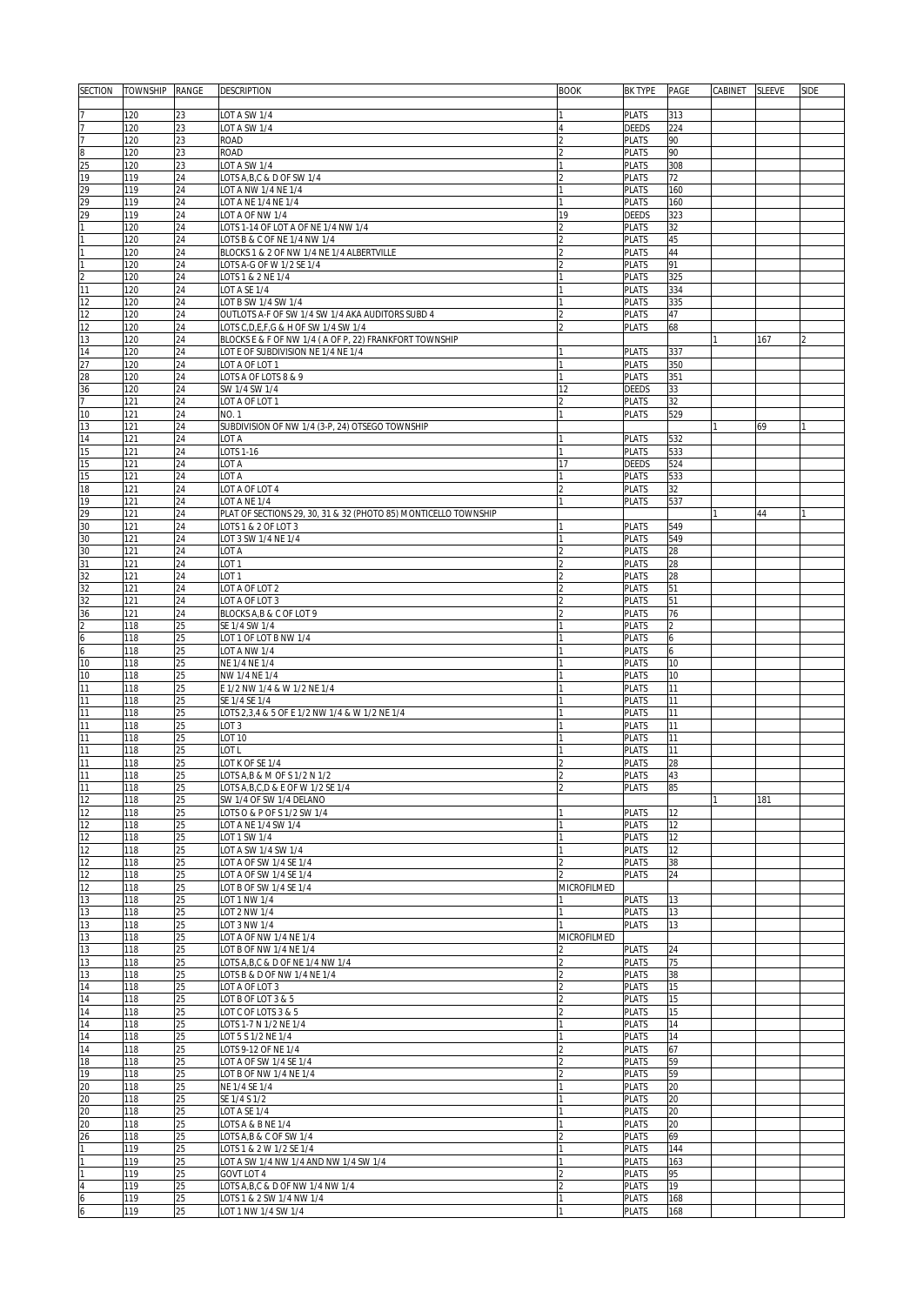| 17              | 119 | 25 | S 1/2 SE 1/4                                                      | I1          | <b>PLATS</b> | 169            |     |  |
|-----------------|-----|----|-------------------------------------------------------------------|-------------|--------------|----------------|-----|--|
| 7               | 119 | 25 | LOTS 3,4,5,6 & 7 OF LOTS 1 & 2                                    |             | <b>PLATS</b> | 169            |     |  |
| 9               | 119 | 25 | LOT 1 OF NE 1/4 SE 1/4 (PLAT) & LOT 1 OF LOT 2                    | G-MISC      |              | 16             |     |  |
|                 |     |    |                                                                   |             |              |                |     |  |
| 15              | 119 | 25 | LOTS 1-22 OF NE 1/4 SE 1/4                                        |             | <b>PLATS</b> | 58             |     |  |
| 18              | 119 | 25 | S <sub>1/2</sub>                                                  | 11          | <b>DEEDS</b> | 139            |     |  |
| 19              | 119 | 25 | N 1/2                                                             | 11          | DEEDS        | 139            |     |  |
| 20              | 119 | 25 | S 1/2 NW 1/4                                                      |             | <b>PLATS</b> | 182            |     |  |
| 20              | 119 | 25 | LOT A N 1/2 NW 1/4                                                |             | <b>PLATS</b> | 182            |     |  |
| 29              | 119 | 25 | LOTS 1 & 2 NW 1/4 NW 1/4                                          |             | <b>PLATS</b> | 191            |     |  |
| 30              | 119 | 25 | N 1/2 SW 1/4 (4-P, 8) ROCKFORD TOWNSHIP                           |             |              |                | 86  |  |
| 31              | 119 | 25 | N 1/2 NW 1/4 (4-P, 8) ROCKFORD TOWNSHIP                           |             |              |                | 86  |  |
|                 |     |    |                                                                   |             |              |                |     |  |
| ī               | 120 | 25 | LOTS A & B                                                        |             | PLATS        | 360            |     |  |
| $\overline{4}$  | 120 | 25 | LOT A OF NW 1/4 NW 1/4                                            |             | <b>PLATS</b> | <b>NO PAGE</b> |     |  |
| $\frac{5}{7}$   | 120 | 25 | LOT A OF NE 1/4                                                   | 27          | DEEDS        | 172            |     |  |
|                 | 120 | 25 | LOT A NE 1/4                                                      |             | <b>PLATS</b> | 366            |     |  |
| 10              | 120 | 25 | ST HENRY TRACT USED AS CEMETERY IN S 1/2 SE 1/4                   | 82          | <b>DEEDS</b> | 110            |     |  |
| 13              | 120 | 25 | NW 1/4                                                            |             | <b>PLATS</b> | 372            |     |  |
| 13              | 120 | 25 | SW 1/4 NW 1/4                                                     |             | <b>PLATS</b> | 372            |     |  |
|                 |     |    |                                                                   |             |              |                |     |  |
| 14              | 120 | 25 | LOTS A & B OF LOT 4 SE 1/4                                        |             | <b>PLATS</b> | 373            |     |  |
| 16              | 120 | 25 | LOT A OF GOVERNMENT LOT 3 W 1/2                                   |             | <b>PLATS</b> | 374            |     |  |
| 16              | 120 | 25 | LOT A OF LOT 4                                                    |             | <b>PLATS</b> | 88             |     |  |
| 16              | 120 | 25 | LOT B OF LOT 4                                                    |             | <b>PLATS</b> | 93             |     |  |
| 16              | 120 | 25 | LOT D OF LOT 4                                                    |             | <b>PLATS</b> | 95             |     |  |
| 16              | 120 | 25 | LOT D OF LOT 4 AMENDED                                            |             | <b>PLATS</b> | 95             |     |  |
| 17              | 120 | 25 | LOTS A-G SW 1/4                                                   |             | <b>PLATS</b> | 376            |     |  |
| 17              | 120 | 25 | LOT H                                                             | 56          | DEEDS        | 211            |     |  |
| 17              |     |    | LOT A IN SW 1/4 SW 1/4                                            |             |              |                |     |  |
|                 | 120 | 25 |                                                                   | 17          | DEEDS        | 253            |     |  |
| 17              | 120 | 25 | OT A IN SW 1/4 SW 1/4                                             |             | PLATS        | 376            |     |  |
| 17              | 120 | 25 | LOT A OF LOT 3                                                    | 13          | <b>DEEDS</b> | 177            |     |  |
| 18              | 120 | 25 | SW 1/4                                                            |             | <b>PLATS</b> | 377            |     |  |
| 19              | 120 | 25 | NW 1/4                                                            |             | <b>PLATS</b> | 378            |     |  |
| 19              | 120 | 25 | LOT A SE 1/4                                                      |             | <b>PLATS</b> | 378            |     |  |
| 20              | 120 | 25 | LOTS C, D, E & F OF W 1/2 SW 1/4                                  |             | <b>PLATS</b> | 84             |     |  |
| 28              | 120 | 25 |                                                                   |             | DEEDS        | 337            |     |  |
|                 |     |    | LOT 1 OF S 1/2 SE 1/4                                             |             |              |                |     |  |
| $\overline{28}$ | 120 | 25 | LOT 1 OF S 1/2 SE 1/4                                             |             | <b>PLATS</b> | 387            |     |  |
| 29              | 120 | 25 | W 1/2 NW 1/4 (3-P, 1) BUFFALO TOWNSHIP                            |             |              |                | 58  |  |
| 29              | 120 | 25 | LOTS 1, 2 & 3 OF SW 1/4                                           |             | <b>PLATS</b> | 74             |     |  |
| 30              | 120 | 25 | OUTLOTS 1-6 IN E 1/2 NE 1/4 BUFFALO (PHOTO 53) BUFFALO TOWNSHIP   |             |              |                | 28  |  |
| 30              | 120 | 25 | LOTS A & B -PLAT OF SE 1/4 (PHOTO 56) BUFFALO TOWNSHIP            |             |              |                | 29  |  |
| 30              | 120 | 25 | LOT 1 (PHOTO 58) BUFFALO TOWNSHIP                                 |             |              |                | 30  |  |
| 30              | 120 | 25 | PLAT OF SE 1/4 (B.VIL, 10) BUFFALO TOWNSHIP                       |             |              |                | 52  |  |
| 30              | 120 | 25 | EAST PART OF NE 1/4 (B.VIL, 18) BUFFALO TOWNSHIP                  |             |              |                | 56  |  |
|                 |     |    |                                                                   |             |              |                |     |  |
| 30              | 120 | 25 | SURVEY FROM NW CORNER (B.VIL, 19) BUFFALO TOWNSHIP                |             |              |                | 57  |  |
| 30              | 120 | 25 | OUTLOTS IN NE 1/4 NE 1/4 TO BUFFALO (A OF P, 19) BUFFALO TOWNSHIP |             |              |                | 166 |  |
| 30              | 120 | 25 | NW 1/4                                                            |             | <b>PLATS</b> | 389            |     |  |
| 30              | 120 | 25 | LOT B NW 1/4 SE 1/4                                               |             | <b>PLATS</b> | 389            |     |  |
| 30              | 120 | 25 | LOT 1 SE 1/4 OF A-D                                               |             | <b>PLATS</b> | 389            |     |  |
| 30              | 120 | 25 | PLAT B OF LOT D OF LOT 1 IN SE 1/4                                |             | <b>PLATS</b> | 49             |     |  |
| 31              | 120 | 25 | SUBD. GOVT LOTS 2 & 3 (B.VIL, 19) BUFFALO TOWNSHIP                |             |              |                | 57  |  |
|                 |     |    | $\overline{LO}$ TS 2 & 3                                          |             |              | 391            |     |  |
| 31              | 120 | 25 |                                                                   |             | <b>PLATS</b> |                |     |  |
| 31              | 120 | 25 | A-E OF LOT 2                                                      |             | <b>PLATS</b> | 391            |     |  |
| $\overline{31}$ | 120 | 25 | A-C OF LOT 3                                                      |             | <b>PLATS</b> | 391            |     |  |
| 31              | 120 | 25 | LOT A OF LOT 4                                                    | 48          | DEEDS        | 59             |     |  |
| 31              | 120 | 25 | LOT C OF LOT 4                                                    |             | PLATS        | 81             |     |  |
| $\overline{31}$ | 120 | 25 | LOT A OF THE E 498' OF NE 1/4 NE 1/4                              |             | <b>PLATS</b> | 96             |     |  |
| 32              | 120 | 25 | NW 1/4 (PHOTO 67) BUFFALO TOWNSHIP                                |             |              |                | 35  |  |
| 32              | 120 | 25 | NW 1/4 OF LOTS 1-7                                                | 11          | PLATS        | 392            |     |  |
|                 |     |    | N 1/2 NW 1/4                                                      |             |              |                |     |  |
| 32              | 120 | 25 |                                                                   |             | <b>PLATS</b> | 392            |     |  |
| 32              | 120 | 25 | LOTS A & B OF NW 1/4                                              |             | MISC         | 431            |     |  |
| $\frac{32}{3}$  | 120 | 25 | LOTS A & B OF NW 1/4                                              |             | <b>PLATS</b> | 392            |     |  |
|                 | 121 | 25 | LOT 1 OF LOT 2                                                    |             | <b>PLATS</b> | 557            |     |  |
|                 | 121 | 25 | LOT A OF LOT 1                                                    |             | <b>PLATS</b> |                |     |  |
|                 | 121 | 25 | LOT A SW 1/4 SE 1/4                                               |             | <b>PLATS</b> | 557            |     |  |
| $\frac{3}{3}$   | 121 | 25 | LOT <sub>2</sub>                                                  |             | <b>PLATS</b> | 557            |     |  |
| $\overline{3}$  | 121 | 25 | SW 1/4 SE 1/4 AND SE 1/4 SW 1/4                                   |             | <b>PLATS</b> | 557            |     |  |
| 5               | 121 | 25 | S <sub>1/2</sub>                                                  |             | <b>PLATS</b> | 559            |     |  |
|                 |     |    |                                                                   |             |              |                |     |  |
| $\frac{5}{6}$   | 121 | 25 | SW 1/4 NE 1/4 AND NW 1/4 SE 1/4 LOT A                             |             | <b>PLATS</b> | 564            |     |  |
|                 | 121 | 25 | SE 1/4                                                            |             | <b>PLATS</b> | 559            |     |  |
| 6               | 121 | 25 | SE 1/4                                                            |             | <b>PLATS</b> | 560            |     |  |
| 10              | 121 | 25 | LOT A OF S 1/2 SE 1/4                                             |             | <b>PLATS</b> | 86             |     |  |
| 10              | 121 | 25 | LOTS 1 OF A AND 1 OF B NE 1/4 NE 1/4                              |             | PLATS        | 566            |     |  |
| 10              | 121 | 25 | LOT D NE 1/4 NE 1/4                                               |             | <b>PLATS</b> | 566            |     |  |
| 10              | 121 | 25 | LOT A NE 1/4 SE 1/2                                               |             | <b>PLATS</b> | 566            |     |  |
| 10              | 121 | 25 | LOT B SE 1/4                                                      |             | <b>PLATS</b> | 566            |     |  |
|                 |     |    |                                                                   |             |              |                |     |  |
| 10              | 121 | 25 | LOT B NE 1/4 NE 1/4                                               |             | <b>PLATS</b> | 567            |     |  |
| 10              | 121 | 25 | LOT A NE 1/4 NE 1/4                                               |             | <b>PLATS</b> | 567            |     |  |
| 10              | 121 | 25 | LOT 1 OF LOT A NE 1/4 NE 1/4                                      |             | <b>PLATS</b> | 567            |     |  |
| 10              | 121 | 25 | LOT B COMPOUND OF 1-10 OF BLOCK 3 OF OUT BLOCK 6                  |             | <b>PLATS</b> | 567            |     |  |
| 10              | 121 | 25 | LOTS 3-10 OF BLOCK 4                                              |             | <b>PLATS</b> | 567            |     |  |
| 10              | 121 | 25 | LOTS A, B & C OF N 1/2 SE 1/4                                     |             | <b>PLATS</b> | 89             |     |  |
| 10              | 121 | 25 | DESCRIPTION OF SE 1/4 NE 1/4                                      | MICROFILMED |              |                |     |  |
| 11              | 121 | 25 | LOT A S 1/2 SW 1/4                                                |             | <b>PLATS</b> | 568            |     |  |
| 11              |     |    |                                                                   |             |              |                |     |  |
|                 | 121 | 25 | LOTS A & B SE 1/4 SW 1/4                                          |             | <b>PLATS</b> | 568            |     |  |
| 11              | 121 | 25 | LOT A OF LOT 4 OF W 1/2 SW 1/4                                    |             | <b>PLATS</b> | 86             |     |  |
| 11              | 121 | 25 | LOT A OF NW 1/4 SW 1/4                                            |             | <b>PLATS</b> | 86             |     |  |
| 11              | 121 | 25 | LOT <sub>4</sub>                                                  | MICROFILMED |              |                |     |  |
| 12              | 121 | 25 | LOT A OF LOT 2                                                    |             | <b>PLATS</b> | 569            |     |  |
| 12              | 121 | 25 | LOT C OF LOT 2                                                    |             | <b>PLATS</b> | 569            |     |  |
| 12              | 121 | 25 | LOT 1 SW 1/4 SW 1/4                                               |             | <b>PLATS</b> | 569            |     |  |
| 13              | 121 | 25 | SE 1/4                                                            |             | PLATS        | 570            |     |  |
| $\overline{14}$ | 121 | 25 |                                                                   | I1          | <b>PLATS</b> | 571            |     |  |
|                 |     |    | LOT A SW 1/4 NW 1/4                                               |             |              |                |     |  |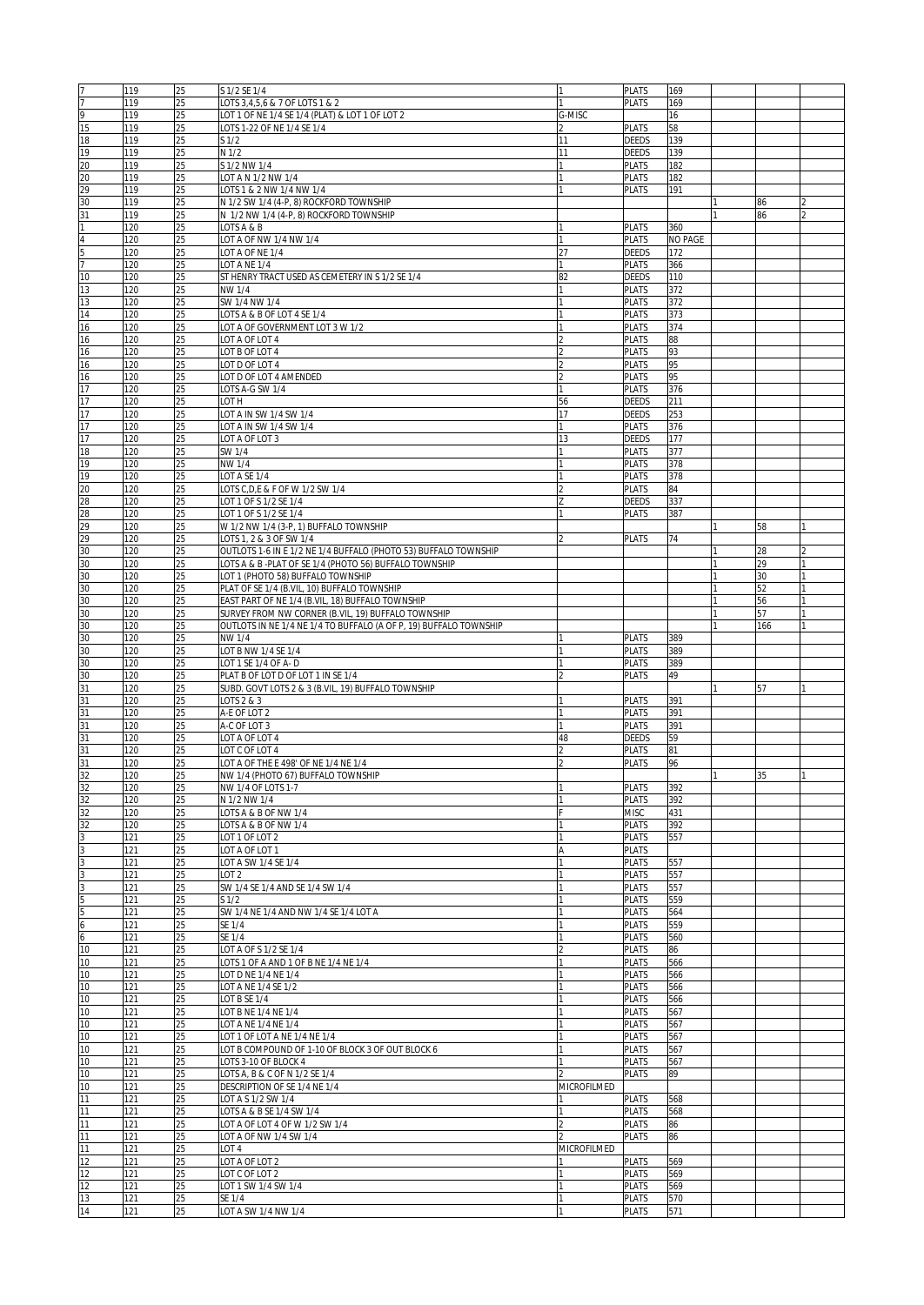| 14                                            | 121 | 25 | NW 1/4                                                           |             | <b>PLATS</b> | 571             |    |  |
|-----------------------------------------------|-----|----|------------------------------------------------------------------|-------------|--------------|-----------------|----|--|
| 14                                            | 121 | 25 | LOT C OF NW 1/4                                                  |             | <b>PLATS</b> | 571             |    |  |
| 14                                            | 121 | 25 | LOT A SW 1/4                                                     |             | <b>PLATS</b> | 571             |    |  |
|                                               |     |    |                                                                  |             |              |                 |    |  |
| 14                                            | 121 | 25 | LOT D NW 1/4                                                     |             | <b>PLATS</b> | 571             |    |  |
| 14                                            | 121 | 25 | LOT <sub>1</sub>                                                 | MICROFILMED |              |                 |    |  |
| 15                                            | 121 | 25 | LOT 1 OF NW 1/4 NE 1/4                                           | MICROFILMED |              |                 |    |  |
| 18                                            | 121 | 25 | OT A SE 1/4 SW 1/4                                               |             | <b>PLATS</b> | 574             |    |  |
| $\begin{array}{r} 23 \\ 23 \\ 24 \end{array}$ | 121 | 25 | LOT A NE 1/4 SE 1/4                                              |             | <b>PLATS</b> | 580             |    |  |
|                                               | 121 | 25 | LOT A SE 1/4 SE 1/4                                              |             | <b>PLATS</b> | 580             |    |  |
|                                               | 121 | 25 | LOT A NW 1/4 NW 1/4                                              |             | <b>PLATS</b> | 581             |    |  |
| $\overline{24}$                               | 121 | 25 | LOT A SE 1/4 NW 1/4                                              |             | <b>PLATS</b> | 581             |    |  |
|                                               |     |    |                                                                  |             |              |                 |    |  |
| $\frac{1}{26}$                                | 121 | 25 | LOT A NE 1/4 NE 1/4 AND LOT A NW 1/4 NE 1/4                      |             | <b>PLATS</b> | 583             |    |  |
|                                               | 121 | 25 | LOT A SE 1/4 SW 1/4                                              |             | <b>PLATS</b> | 584             |    |  |
| 27                                            | 121 | 25 | LOT B SE 1/4 SW 1/4                                              |             | <b>PLATS</b> | 584             |    |  |
| 30                                            | 121 | 25 | LOTS 5, 6, 8, 9 & 10                                             |             | <b>PLATS</b> | 79              |    |  |
| 33                                            | 121 | 25 | OT A S 1/2 NW 1/4                                                |             | PLATS        | 590             |    |  |
| 33                                            | 121 | 25 | LOT 4 IN W 1/2 OF LOT 3                                          |             | <b>PLATS</b> | 590             |    |  |
| 33                                            | 121 | 25 | LOTS C & D OF NW 1/4                                             |             | <b>PLATS</b> | 40              |    |  |
| 34                                            | 121 | 25 | OT D OF LOT 4 NE 1/4 SW 1/4                                      |             | PLATS        | 591             |    |  |
| 34                                            | 121 | 25 | LOT A NE 1/4 SW 1/4                                              |             | <b>PLATS</b> | 591             |    |  |
|                                               |     |    |                                                                  |             |              |                 |    |  |
| 36                                            | 121 | 25 | LOT A                                                            |             | <b>PLATS</b> | 14              |    |  |
| 1                                             | 118 | 26 | LOT 1 NW 1/4 NW 1/4                                              |             | <b>PLATS</b> | 37              |    |  |
| $\overline{4}$                                | 118 | 26 | LOTS 1 & 2 NE 1/4                                                |             | <b>PLATS</b> | 40              |    |  |
| $\frac{4}{5}$                                 | 118 | 26 | LOT 1 NW 1/4                                                     |             | <b>PLATS</b> | 40              |    |  |
|                                               | 118 | 26 | LOT A OF NW 1/4 NE 1/4                                           |             | <b>PLATS</b> | 22              |    |  |
|                                               | 118 | 26 | LOT A NW 1/4                                                     |             | <b>PLATS</b> | 45              |    |  |
| $\frac{9}{9}$                                 | 118 | 26 |                                                                  |             | <b>PLATS</b> | 45              |    |  |
|                                               |     |    | LOT B NW 1/4                                                     |             |              |                 |    |  |
| 15                                            | 118 | 26 | LOT 2 SE 1/4                                                     |             | <b>PLATS</b> | 51              |    |  |
| 15                                            | 118 | 26 | SW 1/4 SW 1/4                                                    | MICROFILMED |              |                 |    |  |
| 16                                            | 118 | 26 | SE 1/4 SE 1/4                                                    | MICROFILMED |              |                 |    |  |
| 18                                            | 118 | 26 | SUBD. OF MEANDERER LAKE (3-P, 22) WOODLAND TOWNSHIP & SECT 19    |             |              |                 | 68 |  |
| 18                                            | 118 | 26 | LOT A OF LOT 5                                                   |             | <b>PLATS</b> | 54              |    |  |
| 19                                            | 118 | 26 | LOT A OF LOT 2                                                   |             | <b>PLATS</b> | 55              |    |  |
|                                               |     |    | $\overline{O}$ TS 1 & 2                                          |             |              |                 |    |  |
| 19                                            | 118 | 26 |                                                                  |             | <b>PLATS</b> | 55              |    |  |
| $\overline{21}$                               | 118 | 26 | OT 1 SW 1/4                                                      |             | <b>PLATS</b> | 57              |    |  |
|                                               | 118 | 26 | LOT 1 & 2 SE 1/4 NW 1/4                                          |             | <b>PLATS</b> | 58              |    |  |
| $\begin{array}{c}\n 22 \\  28\n \end{array}$  | 118 | 26 | S 1/2 NW 1/4                                                     |             | <b>PLATS</b> | 64              |    |  |
| 29                                            | 118 | 26 | LOTS 1 & 2 SE 1/4                                                |             | <b>PLATS</b> | 65              |    |  |
| 29                                            | 118 | 26 | LOT A NE 1/4 SE 1/4                                              |             | <b>PLATS</b> | 65              |    |  |
|                                               | 118 | 26 | N 1/2 NE 1/4                                                     | MICROFILMED |              |                 |    |  |
| $\frac{29}{31}$                               |     |    |                                                                  |             |              |                 |    |  |
|                                               | 118 | 26 | LOT A SW 1/4 NW 1/4                                              |             | <b>PLATS</b> | 66              |    |  |
| 32                                            | 118 | 26 | LOTS A & B OF E 1/2 NW 1/4                                       | 12          | DEEDS        | 120             |    |  |
| 35                                            | 118 | 26 | OT 1 NW 1/4                                                      |             | <b>PLATS</b> | 71              |    |  |
| 35                                            | 118 | 26 | OT A OF LOT 1 NW 1/4                                             |             | <b>PLATS</b> | 71              |    |  |
| 35                                            | 118 | 26 | LOTS C & D NW 1/4                                                | 11          | <b>PLATS</b> | 71              |    |  |
| 1                                             | 119 | 26 | LOT R SE 1/4                                                     |             | <b>PLATS</b> | 199             |    |  |
| $\overline{12}$                               |     |    |                                                                  |             | <b>PLATS</b> |                 |    |  |
|                                               | 119 | 26 | OT A SW 1/4 NW 1/4                                               |             |              | 210             |    |  |
| 13                                            | 119 | 26 | LOTS A & B OF SW 1/4 NW 1/4                                      | MICROFILMED |              |                 |    |  |
| 13                                            | 119 | 26 | OTS A & B OF SW 1/4 NW 1/4                                       |             | PLATS        | 24              |    |  |
| 16                                            | 119 | 26 | LOT <sub>1</sub>                                                 |             | <b>PLATS</b> | 214             |    |  |
| 24                                            | 119 | 26 | SW 1/4 NW 1/4                                                    |             | <b>PLATS</b> | 222             |    |  |
| 30                                            | 119 | 26 | NW 1/4                                                           |             | <b>PLATS</b> | 228             |    |  |
| 31                                            | 119 | 26 | LOT A NW 1/4                                                     |             | <b>PLATS</b> | 229             |    |  |
|                                               |     |    |                                                                  |             |              |                 |    |  |
| 32                                            | 119 | 26 | PART OF GOV. LOT 5                                               |             | <b>PLATS</b> | 96              |    |  |
| 33                                            | 119 | 26 | LOT R OF LOT 4                                                   |             | <b>MISC</b>  | 626             |    |  |
| 33                                            | 119 | 26 | LOT R OF LOT 4                                                   |             | <b>PLATS</b> | 231             |    |  |
| 34                                            | 119 | 26 | LOTS 1, 2, 3, 4 & 5 OF LOT 3                                     | C           | <b>PLATS</b> | 90              |    |  |
| 35                                            | 119 | 26 | SW 1/4 SE 1/4 LOTS 1-3                                           |             | <b>PLATS</b> | 233             |    |  |
| 35                                            | 119 | 26 | SE 1/4 SE 1/4                                                    |             | <b>PLATS</b> | 233             |    |  |
| 35                                            | 119 | 26 | LOTS 1-5 SE 1/4                                                  |             | <b>PLATS</b> | 233             |    |  |
| 35                                            | 119 | 26 | LOT 1 NW 1/4 SE 1/4                                              |             | PLATS        | 233             |    |  |
| 35                                            |     |    |                                                                  |             |              |                 |    |  |
|                                               | 119 | 26 | LOT A OF LOT 2 SW 1/4 SE 1/4                                     |             | <b>PLATS</b> | 233             |    |  |
| 35                                            | 119 | 26 | LOT A OF THE NE 1/4 OF SE 1/4                                    |             | DEEDS        | 280             |    |  |
| 36                                            | 119 | 26 | E 1/2 NE 1/4 (4-L, 8) MARYSVILLE TOWNSHIP                        |             |              |                 | 86 |  |
| $6\overline{6}$                               | 120 | 26 | NW 1/4 LOT A                                                     |             | <b>PLATS</b> | 401             |    |  |
|                                               | 120 | 26 | LOT A NE 1/4 NE 1/4                                              |             | <b>PLATS</b> | 401             |    |  |
| $\frac{6}{6}$                                 | 120 | 26 | LOT A OF E 1/2 OF SE 1/4                                         | l2          | <b>PLATS</b> | 48              |    |  |
| 16                                            | 120 | 26 | W 1/2 SW 1/4 AND LOTS 1 & 2 OF NW 1/4 SW 1/4                     | 27          | DEEDS        | 504             |    |  |
| 17                                            | 120 | 26 | LOTS 1-4 OF SE 1/4                                               | 27          | DEEDS        | 504             |    |  |
| 19                                            | 120 | 26 | LOT A & B OF NW 1/4 SE 1/4 (4-P, 9) CHATHAM TOWNSHIP             |             |              |                 | 87 |  |
|                                               |     |    |                                                                  |             |              |                 |    |  |
| $\overline{21}$                               | 120 | 26 | NW 1/4 NW 1/4                                                    |             | DEEDS        | 504             |    |  |
| $\frac{22}{24}$                               | 120 | 26 | S 1/2 SE 1/4                                                     |             | <b>PLATS</b> | 407             |    |  |
|                                               | 120 | 26 | SE 1/4                                                           | 1           | PLATS        | 419             |    |  |
| $\overline{24}$                               | 120 | 26 | LOT 1 SW 1/4 SE 1/4                                              |             | <b>PLATS</b> | 419             |    |  |
| $\frac{25}{25}$                               | 120 | 26 | LOT A OF LOT 4, LOT B OF SW 1/4 NW 1/4                           | MICROFILMED |              |                 |    |  |
|                                               | 120 | 26 | W 1/2 NW 1/4 AKA INGERSOLL PLAT (PHOTO 86) CHATHAM TOWNSHIP      |             |              |                 | 45 |  |
| 25                                            | 120 | 26 | LOTS 1 & 2                                                       |             | <b>PLATS</b> | 419             |    |  |
|                                               | 120 | 26 | LOT 1 OF LOT 2                                                   |             | <b>PLATS</b> | 419             |    |  |
| $\frac{25}{26}$                               |     |    |                                                                  |             |              |                 |    |  |
|                                               | 120 | 26 | LOT A                                                            | MICROFILMED |              |                 |    |  |
| 26                                            | 120 | 26 | E 1/2 SE 1/4 AKA INGERSOLL PLAT (PHOTO 86) CHATHAM TOWNSHIP      |             |              |                 | 45 |  |
| 26                                            | 120 | 26 | LOT A OF SE 1/4 SE 1/4                                           |             | <b>PLATS</b> | 83              |    |  |
| $\frac{27}{5}$                                | 120 | 26 | LOT A NW 1/4                                                     | I1          | <b>PLATS</b> | 422             |    |  |
|                                               | 121 | 26 | SUBD. OF LOT N OF NW 1/4 SE 1/4 (PHOTO 87) SILVER CREEK TOWNSHIP |             |              |                 | 45 |  |
|                                               | 121 | 26 | LOTS OF LOT 1                                                    |             | <b>PLATS</b> | 10 <sup>°</sup> |    |  |
|                                               | 121 | 26 | LOTS D & E OF NW 1/4 SW 1/4                                      | MICROFILMED |              |                 |    |  |
| 5<br>5<br>5<br>5                              |     |    |                                                                  |             |              |                 |    |  |
|                                               | 121 | 26 | LOTS OF NW 1/4 SE 1/4                                            |             | <b>PLATS</b> | 10              |    |  |
|                                               | 121 | 26 | LOTS 1-9 OF LOT N OF NW 1/4                                      |             | <b>PLATS</b> | 22              |    |  |
| 5                                             | 121 | 26 | LOTS 1-3 NW 1/4 SE 1/4                                           |             | <b>PLATS</b> | 600             |    |  |
| 5                                             | 121 | 26 | LOT A OF LOT 2 NW 1/4 SE 1/4                                     |             | <b>PLATS</b> | 600             |    |  |
| 5                                             | 121 | 26 | AMENDED PLAT OF LOTS R, Q & U OF NW 1/4 SE 1/4                   | MICROFILMED |              |                 |    |  |
| $\overline{8}$                                | 121 | 26 | LOT 1 SW 1/4 NW 1/4                                              |             | <b>PLATS</b> | 603             |    |  |
|                                               |     |    |                                                                  |             |              |                 |    |  |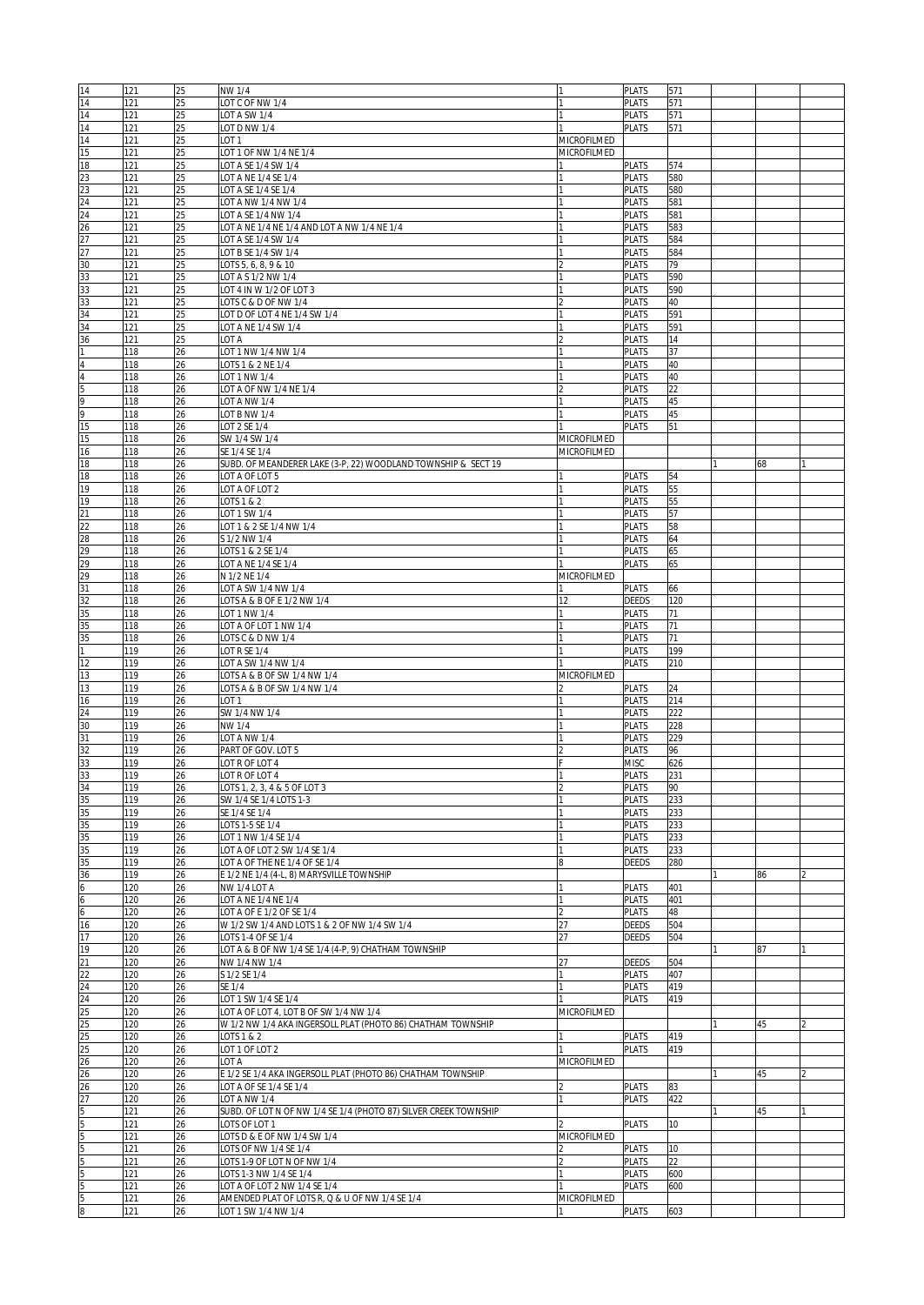| 12                                            | 121 | 26 | LOT A OF LOT 5                                          |             | <b>PLATS</b> | 77  |    |  |
|-----------------------------------------------|-----|----|---------------------------------------------------------|-------------|--------------|-----|----|--|
| 16                                            | 121 | 26 | SE 1/4                                                  |             | <b>PLATS</b> | 613 |    |  |
| 18                                            | 121 | 26 | LOT B OF SE 1/4                                         |             | <b>PLATS</b> | 44  |    |  |
|                                               | 121 | 26 | LOT 1 SE 1/4 SE 1/4                                     | I1          | <b>PLATS</b> | 617 |    |  |
| $\begin{array}{r} 22 \\ 23 \\ 23 \end{array}$ | 121 | 26 | LOT A OF SW 1/4 SE 1/4                                  | 10          | DEEDS        | 569 |    |  |
|                                               | 121 | 26 | LOT B OF SW 1/4 SE 1/4                                  | 10          | DEEDS        | 568 |    |  |
|                                               | 121 | 26 | <b>NE 1/4</b>                                           |             | <b>PLATS</b> | 622 |    |  |
| $\frac{27}{28}$                               | 121 | 26 | LOTS A & B SE 1/4                                       |             | <b>PLATS</b> | 623 |    |  |
| 31                                            |     |    |                                                         |             |              | 67  |    |  |
|                                               | 121 | 26 | LOT C S 1/2 NW 1/4                                      |             | <b>PLATS</b> |     |    |  |
| 35                                            | 121 | 26 | LOTS A & B OF LOT 1 & NW OF NW 1/4                      |             | <b>PLATS</b> | 89  |    |  |
| 36                                            | 121 | 26 | SE 1/4                                                  |             | <b>PLATS</b> | 49  |    |  |
| 36                                            | 121 | 26 | SW 1/4 NE 1/4                                           |             | PLATS        | 49  |    |  |
| $\overline{\mathbf{8}}$                       | 122 | 26 | LOTS A, B & C                                           |             | <b>PLATS</b> | 20  |    |  |
| $\frac{8}{8}$                                 | 122 | 26 | LOT 1 W 1/2 SE 1/4                                      |             | <b>PLATS</b> | 712 |    |  |
|                                               | 122 | 26 | LOT A SW 1/4                                            |             | <b>PLATS</b> | 713 |    |  |
| 9                                             | 122 | 26 | LOT <sub>1</sub>                                        |             | <b>PLATS</b> | 20  |    |  |
| $\overline{16}$                               | 122 | 26 | SW 1/4 SW 1/4                                           |             | <b>PLATS</b> | 718 |    |  |
| 17                                            | 122 | 26 | LOT A AND LOT 2 NW 1/4 SW 1/4 AND NE 1/4 NW 1/2         |             | <b>PLATS</b> | 719 |    |  |
| 17                                            | 122 | 26 | LOTS A, B & C OF NE 1/4 NE 1/4                          |             | <b>PLATS</b> | 20  |    |  |
| 17                                            | 122 | 26 | LOT B OF NE 1/4 SW 1/4                                  |             | <b>PLATS</b> | 34  |    |  |
| 27                                            | 122 | 26 | LOTS 1 & 2 SE 1/4 NE 1/4                                |             | <b>PLATS</b> | 724 |    |  |
| 28                                            | 122 | 26 | LOT A SW 1/4 SW 1/4                                     |             | <b>PLATS</b> | 722 |    |  |
| 33                                            | 122 | 26 | LOT A NW 1/4 NW 1/4                                     |             | <b>PLATS</b> | 720 |    |  |
| 33                                            | 122 | 26 | LOT B NW 1/4 NW 1/4                                     |             | <b>PLATS</b> | 720 |    |  |
| 33                                            | 122 | 26 | LOT C NW 1/4 NW 1/4                                     |             | <b>PLATS</b> | 720 |    |  |
| 34                                            | 122 | 26 | NE 1/4 SE 1/4                                           |             | <b>PLATS</b> | 727 |    |  |
|                                               | 118 | 27 | LOT 3 OF LOT F OF SW 1/4                                | MICROFILMED |              |     |    |  |
|                                               | 118 | 27 | LOT G NE 1/4 SW 1/4                                     |             | <b>PLATS</b> | 75  |    |  |
| $\frac{3}{3}$                                 | 118 | 27 | LOT M S 1/2 SW 1/4 SW 1/4                               |             | <b>PLATS</b> | 75  |    |  |
|                                               | 118 | 27 | S 1/2 SE 1/4 SW 1/4                                     |             | <b>PLATS</b> | 75  |    |  |
| 3                                             | 118 | 27 | LOT 1 SW 1/4 SW 1/4                                     |             | <b>PLATS</b> | 75  |    |  |
| $\overline{3}$                                | 118 | 27 | LOTS A, B & C OF LOT 2                                  |             | <b>PLATS</b> | 75  |    |  |
| 3                                             | 118 | 27 | GOVT LOT 6, LOTS A, B & C                               | G           | <b>MISC</b>  | 144 |    |  |
| $\overline{4}$                                | 118 | 27 | LOT A NW 1/4 NE 1/4                                     |             | <b>PLATS</b> | 76  |    |  |
| 4                                             | 118 | 27 | OUTLOT A IN SE 1/4 NE 1/4                               |             | <b>PLATS</b> | 8   |    |  |
| $\overline{4}$                                | 118 | 27 | LOT B OF NW 1/4 NE 1/4                                  |             | <b>PLATS</b> | 41  |    |  |
| 5                                             | 118 | 27 | LOT N E 1/2 SE 1/4 SE 1/4                               |             | <b>PLATS</b> | 77  |    |  |
| 8                                             | 118 | 27 | LOT 2 (A) AND LOTS 1, 3 & 4                             |             | <b>PLATS</b> | 80  |    |  |
| 11                                            | 118 | 27 | N 1/2 SW 1/4                                            |             | <b>PLATS</b> | 83  |    |  |
| 11                                            | 118 | 27 | LOT 1 NW 1/4 SW 1/4                                     |             | <b>PLATS</b> | 83  |    |  |
| 13                                            | 118 | 27 | LOTS A & B                                              |             | <b>PLATS</b> | 86  |    |  |
| 14                                            | 118 | 27 | LOTS A & B                                              |             | <b>PLATS</b> | 86  |    |  |
| 24                                            | 118 | 27 | NW 1/4 SE 1/4                                           |             | <b>PLATS</b> | 96  |    |  |
| 24                                            | 118 | 27 | LOT <sub>5</sub>                                        |             | <b>PLATS</b> | 96  |    |  |
| 25                                            | 118 | 27 | LOTS 4 & 5                                              |             | <b>PLATS</b> | 97  |    |  |
| 25                                            | 118 | 27 | LOT A OF LOT 5                                          |             | <b>PLATS</b> | 97  |    |  |
| 26                                            | 118 | 27 | PART OF LOT 5                                           |             | <b>PLATS</b> | 98  |    |  |
| 34                                            | 118 | 27 | SCHOOL DISTRICT NO. 86 NW 1/4                           |             | <b>PLATS</b> | 106 |    |  |
| $\frac{36}{8}$                                | 118 | 27 | NW 1/4 SE 1/4 OF LOTS A & B                             |             | <b>PLATS</b> | 108 |    |  |
|                                               | 119 | 27 | LOTS A, B, C & D OF SW 1/4                              |             | <b>PLATS</b> | 35  |    |  |
|                                               | 119 | 27 | LOT E OF NW 1/4 SW 1/4                                  |             | <b>PLATS</b> | 36  |    |  |
| 8                                             | 119 | 27 | LOT 1 OF LOT A                                          |             | <b>PLATS</b> | 67  |    |  |
| 10                                            | 119 | 27 | LOT B SW 1/4 NE 1/4                                     |             | <b>MISC</b>  | 48  |    |  |
| 10                                            | 119 | 27 | MILL SITE W 1/2 NW 1/4                                  | 11          | <b>PLATS</b> | 244 |    |  |
| 10                                            | 119 | 27 | S 1/2 NE 1/4                                            | G           | <b>MISC</b>  | 48  |    |  |
| 10                                            | 119 | 27 | LOT A SW 1/4 NE 1/4                                     |             | <b>MISC</b>  | 48  |    |  |
| 10                                            | 119 | 27 | LOT A SE 1/4 NE 1/4                                     | G           | <b>MISC</b>  | 48  |    |  |
| 28                                            | 119 | 27 | LOT A NE 1/4 SW 1/4                                     |             | <b>PLATS</b> | 262 |    |  |
| 31                                            | 119 | 27 | LOT A OF LOT 2                                          |             | <b>PLATS</b> | 265 |    |  |
| 32                                            | 119 | 27 | SECTIONS IN HOWARD LAKE (PHOTO 54) MIDDLEVILLE TOWNSHIP |             |              |     | 28 |  |
| 32                                            | 119 | 27 | LOT A E 1/2 SE 1/4                                      |             | <b>PLATS</b> | 266 |    |  |
| 32                                            | 119 | 27 | SCHOOL LOT NO. 87 NW 1/4                                |             | <b>PLATS</b> | 266 |    |  |
|                                               | 119 | 27 | NE 1/4 NE 1/4                                           |             | <b>PLATS</b> | 23  |    |  |
| $\frac{32}{32}$                               | 119 | 27 | LOTS A & B OF NE 1/4 SE 1/4                             |             | <b>PLATS</b> | 23  |    |  |
| 32                                            | 119 | 27 | LOTS A & B OF NE 1/4 NE 1/4                             |             | <b>PLATS</b> | 23  |    |  |
| 33                                            | 119 | 27 | SECTIONS IN HOWARD LAKE (PHOTO 54) MIDDLEVILLE TOWNSHIP |             |              |     | 28 |  |
| 33                                            | 119 | 27 | SW 1/4 NW 1/4                                           |             | <b>PLATS</b> | 23  |    |  |
| 33                                            | 119 | 27 | LOT 1 OF SE 1/4 SW 1/4                                  |             | <b>PLATS</b> | 267 |    |  |
| 33                                            | 119 | 27 | LOTS A & B OF SW 1/4 SW 1/4                             |             | <b>PLATS</b> | 23  |    |  |
| 33                                            | 119 | 27 | LOTS A, B & C OF NW 1/4 SW 1/4                          |             | <b>PLATS</b> | 23  |    |  |
| 33                                            | 119 | 27 | LOT A OF LOT 4                                          |             | PLATS        | 77  |    |  |
| 34                                            | 119 | 27 | LOT A OF LOT 2                                          |             | <b>PLATS</b> | 268 |    |  |
| 34                                            | 119 | 27 | LOT A OF LOT 3                                          |             | <b>PLATS</b> | 268 |    |  |
| 34                                            | 119 | 27 | LOT B NE 1/4                                            |             | <b>PLATS</b> | 268 |    |  |
| 1                                             | 120 | 27 | LOT A-NO PICTURE                                        | 10          | <b>DEEDS</b> | 13  |    |  |
|                                               | 120 | 27 | (3-P, 9) ALBION TOWNSHIP                                |             |              |     | 62 |  |
| $\frac{5}{5}$ $\frac{5}{6}$                   | 120 | 27 | LOT A                                                   |             | <b>PLATS</b> | 436 |    |  |
|                                               | 120 | 27 | (3-P, 9) ALBION TOWNSHIP                                |             |              |     | 62 |  |
|                                               | 120 | 27 | SE 1/4 LOTS 1 & 2                                       |             | <b>PLATS</b> | 437 |    |  |
| 7                                             | 120 | 27 | (3-P, 9) ALBION TOWNSHIP                                |             |              |     | 62 |  |
| $\overline{8}$                                | 120 | 27 | (3-P, 9) ALBION TOWNSHIP                                |             |              |     | 62 |  |
| $\overline{11}$                               | 120 | 27 | LOT A NE 1/4 NW 1/4                                     |             | <b>PLATS</b> | 442 |    |  |
| 17                                            | 120 | 27 | LOT 1 W 1/2 NE 1/4                                      |             | <b>PLATS</b> | 448 |    |  |
| 20                                            | 120 | 27 | LOT A & B OF LOT 7                                      |             | <b>PLATS</b> | 451 |    |  |
| 22                                            | 120 | 27 | LOT A SW 1/4                                            |             | PLATS        | 453 |    |  |
| $\overline{27}$                               | 120 | 27 | LOTS A & B OF NW 1/4                                    |             | <b>PLATS</b> | 57  |    |  |
| $\overline{29}$                               | 120 | 27 | LOT B NW 1/4 SW 1/4                                     |             | PLATS        | 458 |    |  |
| $\overline{29}$                               | 120 | 27 | LOT A OF LOT 2 NW 1/4 SW 1/4                            |             | <b>PLATS</b> | 460 |    |  |
| 30                                            | 120 | 27 | SE 1/4 SE 1/4 IN S 1/2 NE 1/4 SE 1/4                    |             | <b>PLATS</b> | 461 |    |  |
| 31                                            | 120 | 27 | SW 1/4 SW 1/4 NE 1/4                                    |             | <b>PLATS</b> | 462 |    |  |
| 32                                            | 120 | 27 | NE 1/4 NE 1/4                                           | l1          | <b>PLATS</b> | 463 |    |  |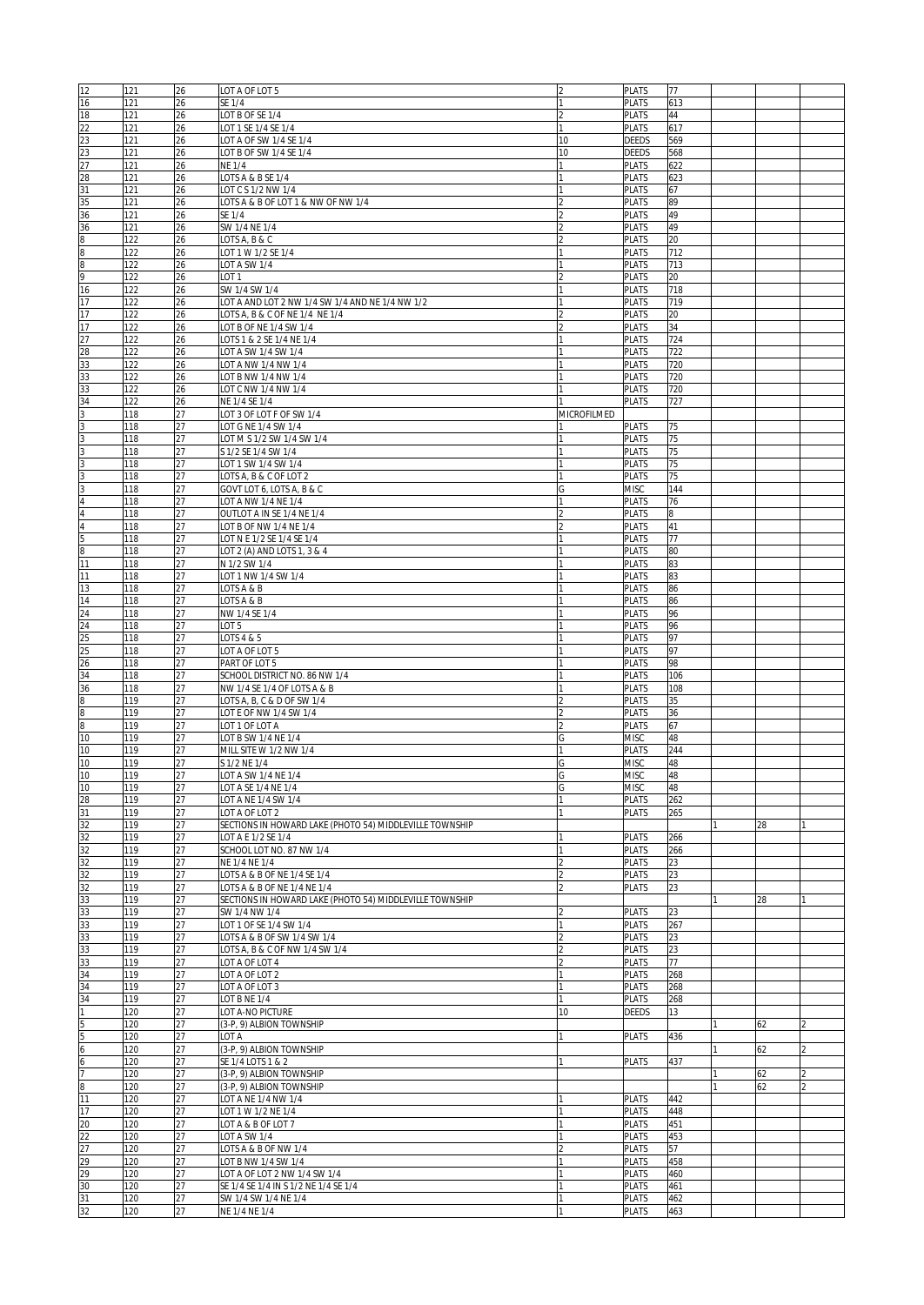| 33                                                                      | 120        | 27       | SCHOOL LOT NE 1/4                                          |                    | <b>PLATS</b>          | 464 |    |  |
|-------------------------------------------------------------------------|------------|----------|------------------------------------------------------------|--------------------|-----------------------|-----|----|--|
| 35                                                                      | 120        | 27       | LOTS A, B, C OF NE 1/4 NW 1/4                              |                    | <b>PLATS</b>          | 47  |    |  |
|                                                                         |            |          |                                                            |                    |                       |     |    |  |
| 35                                                                      | 120        | 27       | LOT <sub>1</sub>                                           |                    | <b>PLATS</b>          | 466 |    |  |
| $\frac{\infty}{\infty}$ $\frac{\infty}{\infty}$ $\frac{\infty}{\infty}$ | 121        | 27       | LOT A OF LOT 1                                             |                    | <b>PLATS</b>          | 63  |    |  |
|                                                                         | 121        | 27       | LOT B OF GL 1                                              | 58                 | <b>DEEDS</b>          | 209 |    |  |
|                                                                         | 121        | 27       | LOT <sub>2</sub>                                           |                    | <b>PLATS</b>          | 12  |    |  |
|                                                                         | 121        | 27       | LOT A OF GL 2                                              | 19                 | <b>DEEDS</b>          | 34  |    |  |
|                                                                         |            |          |                                                            |                    |                       |     |    |  |
|                                                                         | 121        | 27       | LOT B OF GL 2                                              | 19                 | <b>DEEDS</b>          | 33  |    |  |
| $\frac{8}{9}$                                                           | 121        | 27       | LOT A OF GL 3                                              | 20                 | <b>DEEDS</b>          | 125 |    |  |
|                                                                         | 121        | 27       | LOT B OF GL 3                                              | 19                 | <b>DEEDS</b>          | 34  |    |  |
|                                                                         | 121        | 27       | NW 1/4 SW 1/4                                              | MICROFILMED        |                       |     |    |  |
|                                                                         |            |          |                                                            |                    |                       |     |    |  |
|                                                                         | 121        | 27       | LOTS 1 & 8, GOVT LOT 1, (3-P, 19) CORINNA TOWNSHIP         |                    |                       |     | 67 |  |
|                                                                         | 121        | 27       | LOTS A & B OF NE 1/4 SW 1/4                                |                    | <b>PLATS</b>          | 6   |    |  |
| $\frac{9}{9}$                                                           | 121        | 27       | SW 1/4 SE 1/4                                              |                    | <b>PLATS</b>          | 6   |    |  |
|                                                                         | 121        | 27       | NW 1/4 SE 1/4                                              |                    | <b>PLATS</b>          | 6   |    |  |
| $\frac{9}{9}$                                                           |            |          |                                                            |                    |                       |     |    |  |
|                                                                         | 121        | 27       | LOTS A, B & C OF LOT 2                                     |                    | PLATS                 | 6   |    |  |
| 15                                                                      | 121        | 27       | LOTS A, B & C OF NW 1/4 NW 1/4                             |                    | <b>PLATS</b>          | 6   |    |  |
| 15                                                                      | 121        | 27       | SW 1/4 NW 1/4                                              |                    | <b>PLATS</b>          | 6   |    |  |
| $\overline{16}$                                                         | 121        | 27       | NW 1/4 NE 1/4                                              |                    | <b>PLATS</b>          | 6   |    |  |
|                                                                         |            |          |                                                            |                    |                       |     |    |  |
| 16                                                                      | 121        | 27       | NE 1/4 NE 1/4                                              |                    | <b>PLATS</b>          | 6   |    |  |
| 16                                                                      | 121        | 27       | LOTS A & B OF SE 1/4 NE 1/4                                |                    | <b>PLATS</b>          | 6   |    |  |
| 16                                                                      | 121        | 27       | LOTS A, B & C OF LOT 4                                     |                    | <b>PLATS</b>          | 6   |    |  |
| 16                                                                      | 121        | 27       | LOT A OF LOT B OF SE 1/4 NE 1/4                            |                    | <b>PLATS</b>          | 61  |    |  |
|                                                                         |            |          |                                                            |                    |                       |     |    |  |
| 16                                                                      | 121        | 27       | LOTS 3 & 5                                                 |                    | <b>PLATS</b>          | 6   |    |  |
| 17                                                                      | 121        | 27       | LOT 3                                                      |                    | <b>PLATS</b>          | 648 |    |  |
| 18                                                                      | 121        | 27       | PLAT                                                       |                    | <b>PLATS</b>          | 53  |    |  |
| 18                                                                      | 121        | 27       | LOT 4 W 1/2 SW 1/4                                         |                    | <b>PLATS</b>          | 649 |    |  |
|                                                                         |            |          |                                                            |                    |                       |     |    |  |
| 18                                                                      | 121        | 27       | LOT B W 1/2                                                |                    | <b>PLATS</b>          | 649 |    |  |
| 18                                                                      | 121        | 27       | NW 1/4 NW 1/4 AND W 1/2 SW 1/4                             |                    | <b>PLATS</b>          | 53  |    |  |
| 18                                                                      | 121        | 27       | LOT C W 1/2                                                |                    | <b>PLATS</b>          | 649 |    |  |
|                                                                         |            |          |                                                            |                    |                       |     |    |  |
| 18                                                                      | 121        | 27       | LOT A OF LOT 4                                             |                    | <b>PLATS</b>          | 66  |    |  |
| 18                                                                      | 121        | 27       | LOT <sub>4</sub>                                           |                    | <b>PLATS</b>          | 53  |    |  |
| 19                                                                      | 121        | 27       | PLAT                                                       |                    | <b>PLATS</b>          | 53  |    |  |
| 19                                                                      |            | 27       |                                                            |                    |                       |     |    |  |
|                                                                         | 121        |          | LOT 1 NW 1/4 NE 1/4                                        |                    | <b>PLATS</b>          | 650 |    |  |
| 19                                                                      | 121        | 27       | LOT 2 NW 1/4 NW 1/4                                        |                    | <b>PLATS</b>          | 650 |    |  |
| 19                                                                      | 121        | 27       | LOT A OF LOT 1                                             |                    | <b>PLATS</b>          | 650 |    |  |
| 19                                                                      | 121        | 27       | LOT A OF LOT 4                                             |                    | <b>PLATS</b>          | 37  |    |  |
|                                                                         |            |          |                                                            |                    |                       |     |    |  |
| 19                                                                      | 121        | 27       | LOT <sub>3</sub>                                           |                    | <b>PLATS</b>          | 53  |    |  |
| 19                                                                      | 121        | 27       | LOTS A & B OF LOT 5                                        |                    | <b>PLATS</b>          | 60  |    |  |
| 19                                                                      | 121        | 27       | LOT A OF LOT 3                                             |                    | <b>PLATS</b>          | 66  |    |  |
|                                                                         |            |          |                                                            |                    |                       |     |    |  |
| $\overline{25}$                                                         | 121        | 27       | SURVEY OF W 1/2 NE 1/4 (PHOTO 79) CORINNA TOWNSHIP         |                    |                       |     | 41 |  |
| $\frac{26}{27}$                                                         | 121        | 27       | PLAT OF SW 1/4 SW 1/4 (3-P, 29) CORINNA TOWNSHIP           |                    |                       |     | 72 |  |
|                                                                         | 121        | 27       | PLAT OF GOVT LOT 1 (3-P, 29) CORINNA TOWNSHIP              |                    |                       |     | 72 |  |
|                                                                         |            |          |                                                            |                    |                       |     | 17 |  |
| 30                                                                      | 121        | 27       | BLOCK A OF NW 1/4 SE 1/4 (PHOTO 32) CORINNA TOWNSHIP       |                    |                       |     |    |  |
| 30                                                                      | 121        | 27       | BLOCK A NW 1/4 SE 1/4                                      |                    | <b>PLATS</b>          | 661 |    |  |
| 30                                                                      | 121        | 27       | LOT A OF E 1/4 NW 1/4                                      |                    | <b>PLATS</b>          | 35  |    |  |
| 30                                                                      | 121        | 27       | LOT B NW 1/4 SE 1/4                                        |                    | PLATS                 | 661 |    |  |
|                                                                         |            |          |                                                            |                    |                       |     |    |  |
| 30                                                                      | 121        | 27       | OUTLOT C OF NE 1/4 NW 1/4                                  |                    | <b>PLATS</b>          | 26  |    |  |
| 30                                                                      | 121        | 27       | LOTS K & L OF SE 1/4 NW 1/4                                |                    | <b>PLATS</b>          | 42  |    |  |
| 30                                                                      | 121        | 27       | OUTLOT M OF SE 1/4 NW 1/4                                  |                    | <b>PLATS</b>          | 33  |    |  |
|                                                                         |            |          |                                                            |                    |                       |     |    |  |
| 30                                                                      | 121        | 27       | LOTS O & P OF SE 1/4 NW 1/4                                |                    | <b>PLATS</b>          | 56  |    |  |
| 30                                                                      | 121        | 27       | LOTS Q & R OF SE 1/4 NW 1/4                                |                    | <b>PLATS</b>          | 46  |    |  |
| 30                                                                      | 121        | 27       | LOT 1 OF LOT B OF NW 1/4 SE 1/4                            |                    | <b>PLATS</b>          | 46  |    |  |
|                                                                         |            |          |                                                            |                    |                       |     |    |  |
| 30                                                                      | 121        | 27       | LOT A OF E 1/2 NE 1/4                                      | 65                 | DEEDS                 | 29  |    |  |
| 30                                                                      | 121        | 27       | LOTS 1-21 OF LOT B OF LOT 2 & SE 1/4 NW 1/4                | MICROFILMED        |                       |     |    |  |
| 30                                                                      | 121        | 27       | LOT N OF SE 1/4 NW 1/4                                     | $\mathcal{P}$      | <b>PLATS</b>          | 50  |    |  |
|                                                                         |            |          |                                                            |                    |                       |     |    |  |
| $\frac{33}{34}$ $\frac{3}{3}$ $\frac{3}{3}$ $\frac{3}{10}$              | 121        | 27       | LOT 1 NW 1/4 NW 1/4                                        |                    | <b>PLATS</b>          | 664 |    |  |
|                                                                         | 121        | 27       | GOVT LOT 2 NOW KNOWN AS CEDAR LAKE HEIGHTS                 | MICROFILMED        |                       |     |    |  |
|                                                                         | 122        | 27       | LOT 2 (PHOTO 56) CLEARWATER TOWNSHIP                       |                    |                       |     | 29 |  |
|                                                                         | 122        | 27       | NE 1/4 NE 1/4 DAVIS AND BEAL UPPER MILL                    |                    | <b>PLATS</b>          | 2   |    |  |
|                                                                         |            |          |                                                            |                    |                       |     |    |  |
|                                                                         | 122        | 27       | LOTS 5,6,7 & 8 OF NE 1/4 NE 1/4                            | MICROFILMED        |                       |     |    |  |
|                                                                         | 122        | 27       | LOT 1 NW 1/4 NE 1/4                                        |                    | <b>PLATS</b>          | 721 |    |  |
|                                                                         | 122        | 27       | LOTS 1,2,3 & 4 OF SW 1/4                                   |                    | <b>PLATS</b>          | 723 |    |  |
| $\frac{12}{12}$                                                         | 122        | 27       | SW 1/4                                                     |                    | PLATS                 | 723 |    |  |
|                                                                         |            |          |                                                            |                    |                       |     |    |  |
| 13                                                                      | 122        | 27       | SE 1/4 NE 1/4                                              |                    | <b>PLATS</b>          | 725 |    |  |
|                                                                         | 122        | 27       | LOTS 1, 2 & 3 NW 1/4 SE 1/4                                |                    | <b>PLATS</b>          | 726 |    |  |
|                                                                         | 122        | 27       | LOTS 1 & 2 OF NW 1/4 NE 1/4 & LOTS 1 & 2 OF SW 1/4 NE 1/4  | MICROFILMED        |                       |     |    |  |
|                                                                         | 122        | 27       | LOT A OF LOT 2                                             |                    | <b>PLATS</b>          | 31  |    |  |
|                                                                         |            |          |                                                            |                    |                       |     |    |  |
|                                                                         | 123        | 27       |                                                            | <b>MICROFILMED</b> |                       |     |    |  |
|                                                                         | 123        | 27       |                                                            | <b>MICROFILMED</b> |                       |     |    |  |
| 24<br>24<br>36<br>24<br>26<br>27<br>28<br>33<br>34<br>35                | 123        | 27       |                                                            | MICROFILMED        |                       |     |    |  |
|                                                                         |            |          |                                                            |                    |                       |     |    |  |
|                                                                         | 123        | 27       |                                                            | MICROFILMED        |                       |     |    |  |
|                                                                         | 123        | 27       |                                                            | MICROFILMED        |                       |     |    |  |
|                                                                         | 123        | 27       |                                                            | MICROFILMED        |                       |     |    |  |
|                                                                         | 123        | 27       | LOTS A & B (PHOTO 56) CLEARWATER TOWNSHIP                  |                    |                       |     | 29 |  |
|                                                                         |            |          |                                                            |                    |                       |     |    |  |
|                                                                         | 123        | 27       | W 1/4 DAVIS AND BEAL MILL                                  |                    | <b>PLATS</b>          | 12  |    |  |
| 35                                                                      | 123        | 27       |                                                            | MICROFILMED        |                       |     |    |  |
|                                                                         | 123        | 27       | LOT A OF LOT 2                                             | MICROFILMED        |                       |     |    |  |
| $\frac{35}{7}$                                                          |            |          |                                                            |                    |                       |     |    |  |
|                                                                         | 118        | 28       | (3-P, 25) STOCKHOLM TOWNSHIP                               |                    |                       |     | 70 |  |
| $\overline{12}$                                                         | 118        | 28       | LOT A OF LOT 1, LOT A OF LOT 2, LOTS A & B OF S 1/2 SE 1/4 | MICROFILMED        |                       |     |    |  |
| $\overline{12}$                                                         | 118        | 28       | LOT B E 1/2 NW 1/4                                         |                    | <b>PLATS</b>          | 120 |    |  |
|                                                                         |            |          |                                                            |                    |                       |     |    |  |
| $\frac{23}{23}$<br>$\frac{7}{9}$                                        | 118        | 28       | LOT B NE 1/4 SW 1/4                                        |                    | <b>PLATS</b>          | 131 |    |  |
|                                                                         | 118        | 28       | LOT A                                                      |                    | <b>PLATS</b>          | 131 |    |  |
|                                                                         | 119        | 28       | LOT A & B SW 1/4 SW 1/4                                    |                    | <b>PLATS</b>          | 277 |    |  |
|                                                                         |            |          |                                                            |                    |                       |     |    |  |
|                                                                         | 119        | 28       | SW 1/4 SW 1/4                                              |                    | <b>PLATS</b>          | 279 |    |  |
|                                                                         | 119        | 28       | LOT A SE 1/4 SW 1/4                                        |                    | <b>PLATS</b>          | 279 |    |  |
| 10                                                                      | 119        | 28       | E 1/2 SE 1/4                                               |                    | PLATS                 | 280 |    |  |
|                                                                         |            |          |                                                            |                    |                       |     |    |  |
| 11                                                                      | 119        | 28       | NW 1/4 SW 1/4 LOT B                                        |                    | <b>PLATS</b>          | 280 |    |  |
|                                                                         |            |          |                                                            |                    |                       |     |    |  |
| 13                                                                      | 119        | 28       | LOT 1 OF W 1/2 SW 1/4                                      |                    | PLATS                 |     |    |  |
|                                                                         |            |          |                                                            |                    |                       |     |    |  |
| 13<br>14                                                                | 119<br>119 | 28<br>28 | NW 1/4 SW 1/4<br>LOT A OF LOT 5 AND LOT 5                  |                    | PLATS<br><b>PLATS</b> | 284 |    |  |